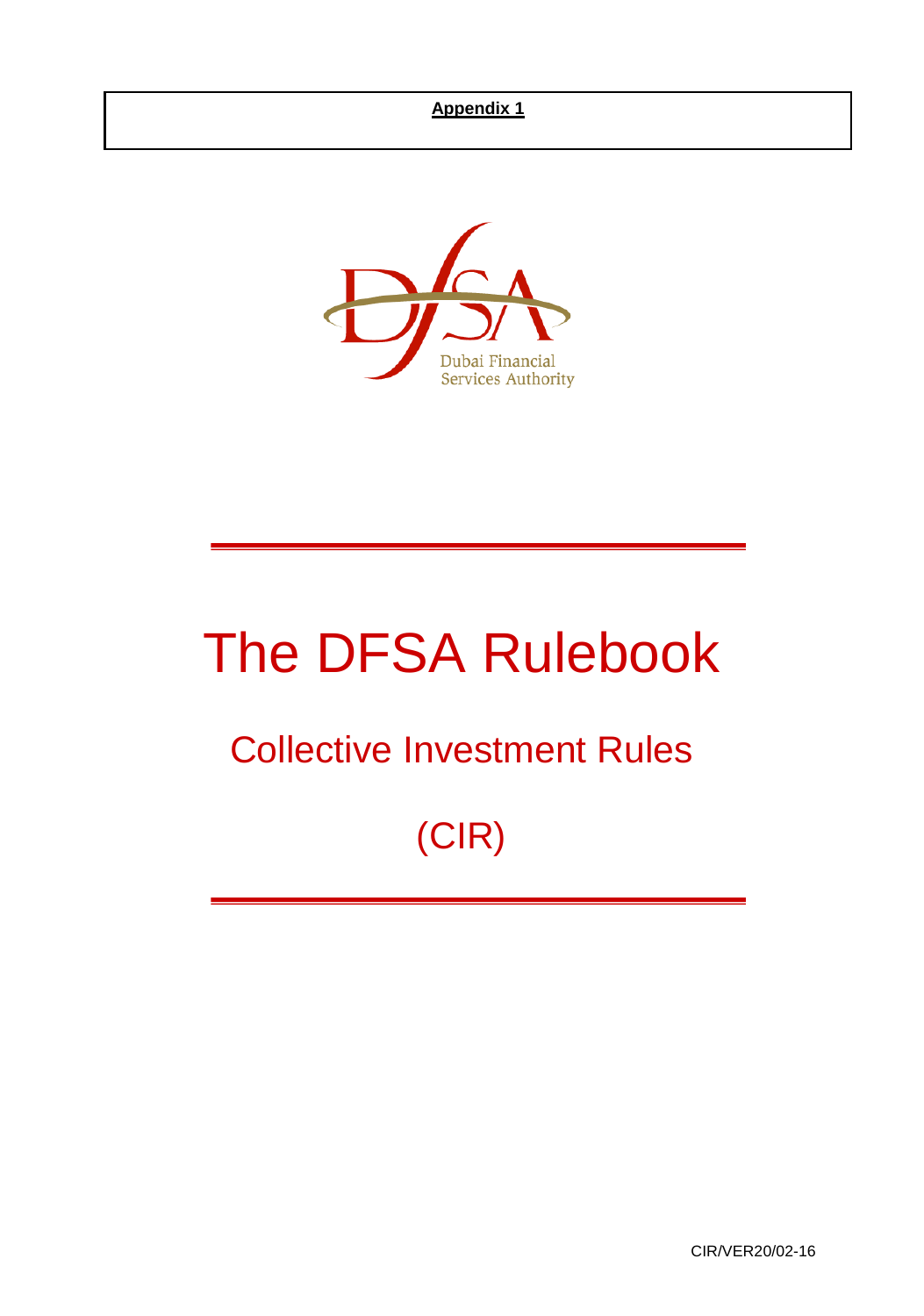

# **Contents**

The contents of this module are divided into the following chapters, sections and appendices:

| <b>PART 1:</b>           |                                                            |  |
|--------------------------|------------------------------------------------------------|--|
| $\mathbf 1$ .            |                                                            |  |
| 1.1<br>1.2<br>1.3<br>1.4 |                                                            |  |
| <b>PART 2:</b>           |                                                            |  |
| $\mathbf{2}$             | ARRANGEMENTS NOT CONSTITUTING A COLLECTIVE                 |  |
| 2.1                      |                                                            |  |
| $\overline{\mathbf{3}}$  |                                                            |  |
| 3.1                      |                                                            |  |
| $\mathbf{4}$             |                                                            |  |
| 4.1                      |                                                            |  |
| <b>PART 3:</b>           |                                                            |  |
| 5                        |                                                            |  |
| 5.1                      |                                                            |  |
| 6                        | EXTERNAL FUND MANAGERS AND EXTERNAL FUNDS 17               |  |
| 6.1<br>6.2               |                                                            |  |
|                          | CORE RULES RELATING TO ESTABLISHMENT AND<br><b>PART 4:</b> |  |
| $\overline{7}$           |                                                            |  |
| 7.1                      |                                                            |  |
|                          |                                                            |  |
| 8                        |                                                            |  |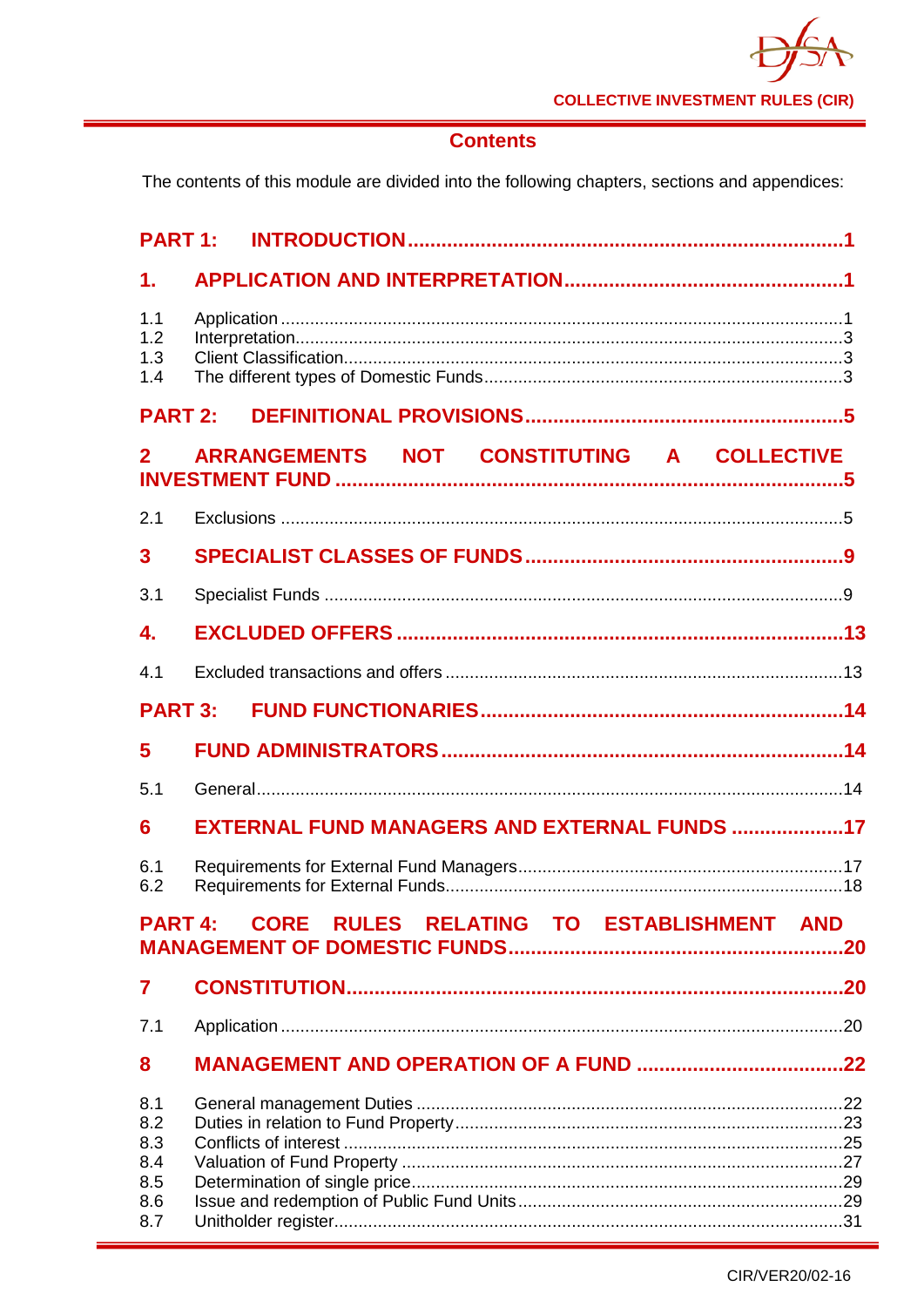

# 9 ACCOUNTING, AUDIT AND PERIODIC REPORTING OF A FUND........40

# PART 5: RULES SPECIFIC TO DIFFERENT TYPES OF DOMESTIC

#### $10<sup>°</sup>$

| 10.1<br>10.2<br>10.3<br>10.4<br>10.5 |                                                                              |  |
|--------------------------------------|------------------------------------------------------------------------------|--|
| 11                                   |                                                                              |  |
| 12                                   |                                                                              |  |
| 12.1                                 |                                                                              |  |
| 12A                                  | <b>REQUIREMENTS SPECIFIC TO QUALIFIED INVESTOR FUNDS 65</b>                  |  |
|                                      | 12A.1 Meeting the conditions to be classified as a Qualified Investor Fund65 |  |
| <b>PART 6:</b><br><b>FUNDS</b>       | <b>RULES SPECIFIC TO SPECIALIST CLASSES OF DOMESTIC</b>                      |  |
|                                      | 13. ADDITIONAL REQUIREMENTS FOR SPECIALIST FUNDS 67                          |  |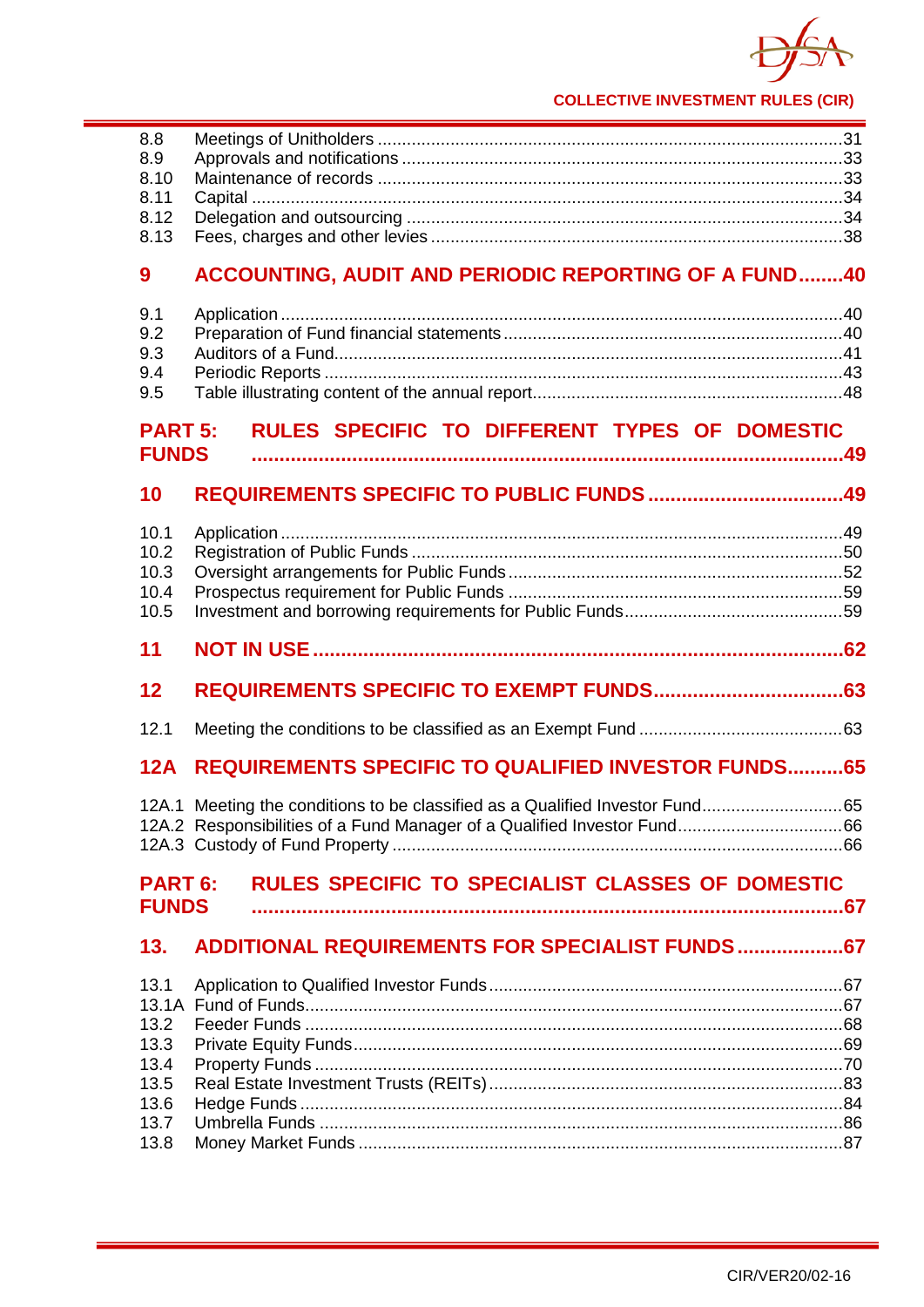

| PART 7: MARKETING OF DOMESTIC AND FOREIGN FUNDS90                              |
|--------------------------------------------------------------------------------|
| MARKETING OF DOMESTIC FUNDS AND PROSPECTUS<br>14                               |
| 14.1<br>14.2<br>14.3<br>14.4<br>14.5<br>14.6                                   |
| 15                                                                             |
| 15.1                                                                           |
| TRANSFER SCHEMES AND WINDING UP OF DOMESTIC<br><b>PART 8 –</b><br><b>FUNDS</b> |
| TRANSFER SCHEMES RELATING TO DOMESTIC FUNDS 110<br>16.                         |
| 16.1                                                                           |
| 17                                                                             |
| 17.1                                                                           |
| <b>APP1</b>                                                                    |
| A1.1<br>A1.2<br>A1.3<br>A1.4                                                   |
| APP <sub>2</sub>                                                               |
|                                                                                |
| APP <sub>3</sub>                                                               |
| A 3.1                                                                          |
| <b>GUIDANCE ON ASSET VALUATION AND PRICING124</b><br>APP <sub>4</sub>          |
| APP <sub>5</sub>                                                               |
| A5.1                                                                           |
| <b>GUIDANCE ON FITNESS AND PROPRIETY FOR OVERSIGHT</b><br>APP <sub>6</sub>     |
| APP <sub>7</sub>                                                               |
| A7.1                                                                           |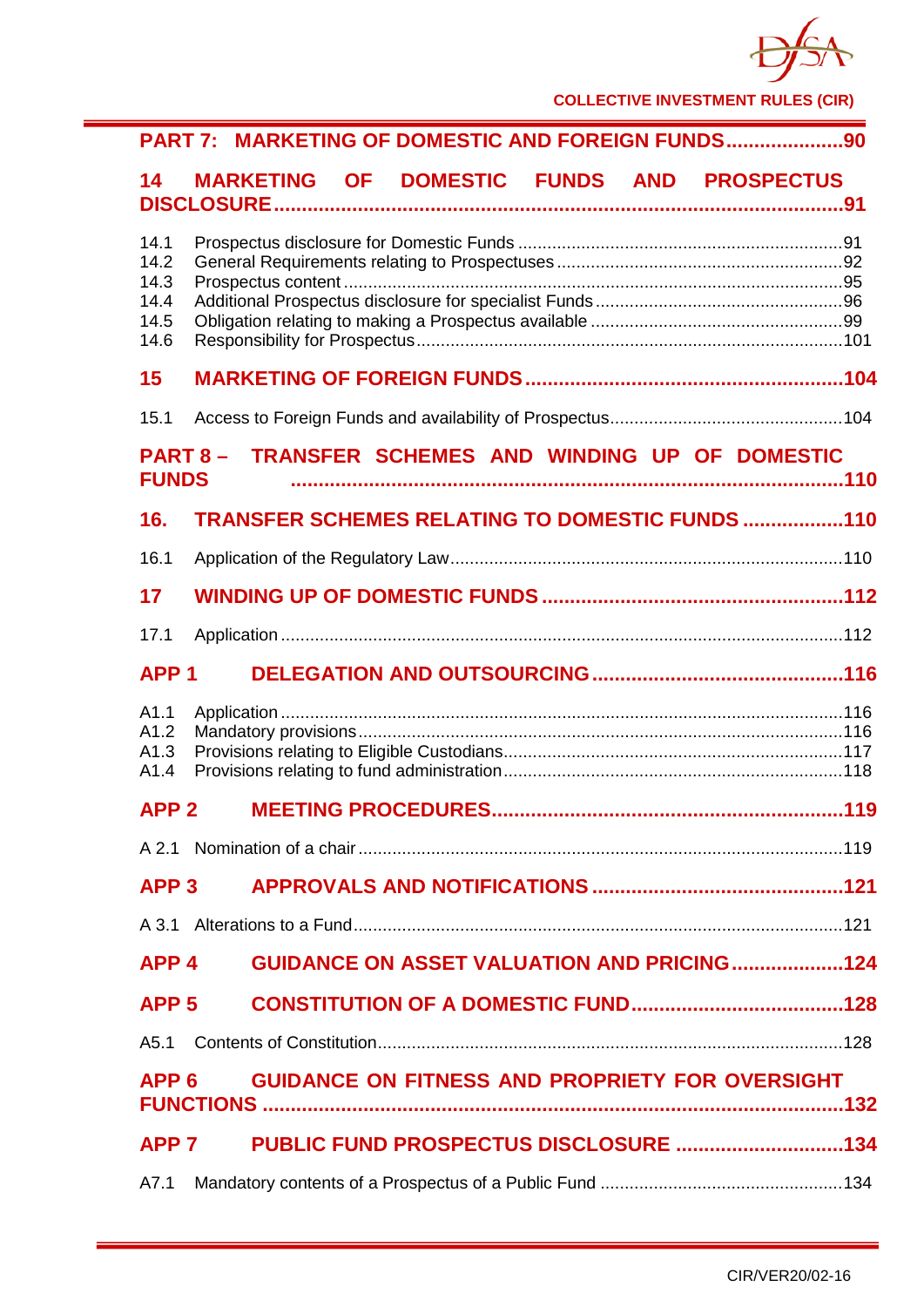

**APP 8 [GUIDANCE FOR HEDGE FUND MANAGERS...............................140](#page-144-0)**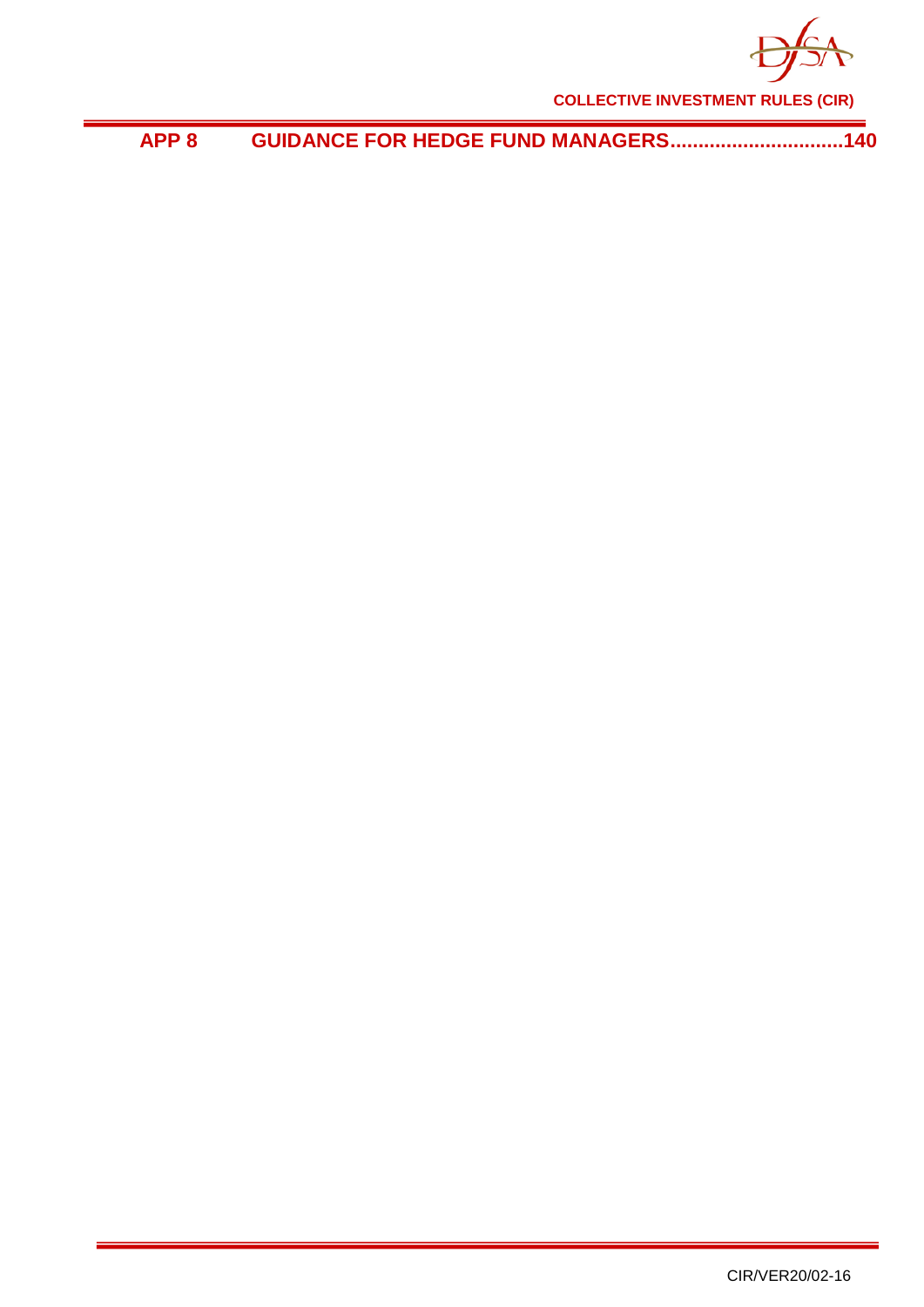

# <span id="page-5-0"></span>**PART 1: INTRODUCTION**

# <span id="page-5-1"></span>**1. Application and Interpretation**

## <span id="page-5-2"></span>**1.1 Application**

- **1.1.1** The Rules in this module (CIR):
	- (a) are made for the purposes of the Collective Investment Law 2010 and the Investment Trust Law 2006; and
	- (b) apply to every Person to whom the legislation in (a) applies except as otherwise provided.

#### **Guidance**

- 1. Article 1 of the Collective Investment Law 2010 provides as follows:
	- "(a) This Collective Investment Law 2010 repeals and replaces the Collective Investment Law 2006 ("the Previous Law") and may be cited as the "Collective Investment Law of 2010" ("this Law").
	- (b) Except where otherwise provided in the Rules, anything done or omitted to be done pursuant to or for the purposes of the Previous Law is deemed to be done or omitted to be done pursuant to or for the purposes this Law.
	- (c) Without limiting the generality of Article 1(b), such repeal shall not affect:
		- (i) any right, privilege, remedy, obligation or liability accrued to or incurred by any person; or
		- (ii) any investigation or legal or administrative proceeding commenced or to be commenced in respect of any right, remedy, privilege, obligation or liability,

under the Previous Law and, any such investigation or legal or administrative proceeding may be instituted, continued or enforced, including any penalty, fine or forfeiture, under this Law.

- (d) The DFSA may, by Rules, prescribe any transitional or saving provisions as are or are deemed necessary to give effect to, or to facilitate, the transition from the Collective Investment Law 2006 to this Law."
- **1.1.2** CIR applies to every Person who carries on, or intends to carry on, in or from the DIFC the Financial Services of:
	- (a) Managing a Collective Investment Fund;
	- (b) Providing Fund Administration to a Fund;
	- (c) Providing Custody to a Fund; or
	- (d) Acting as the Trustee of a Fund.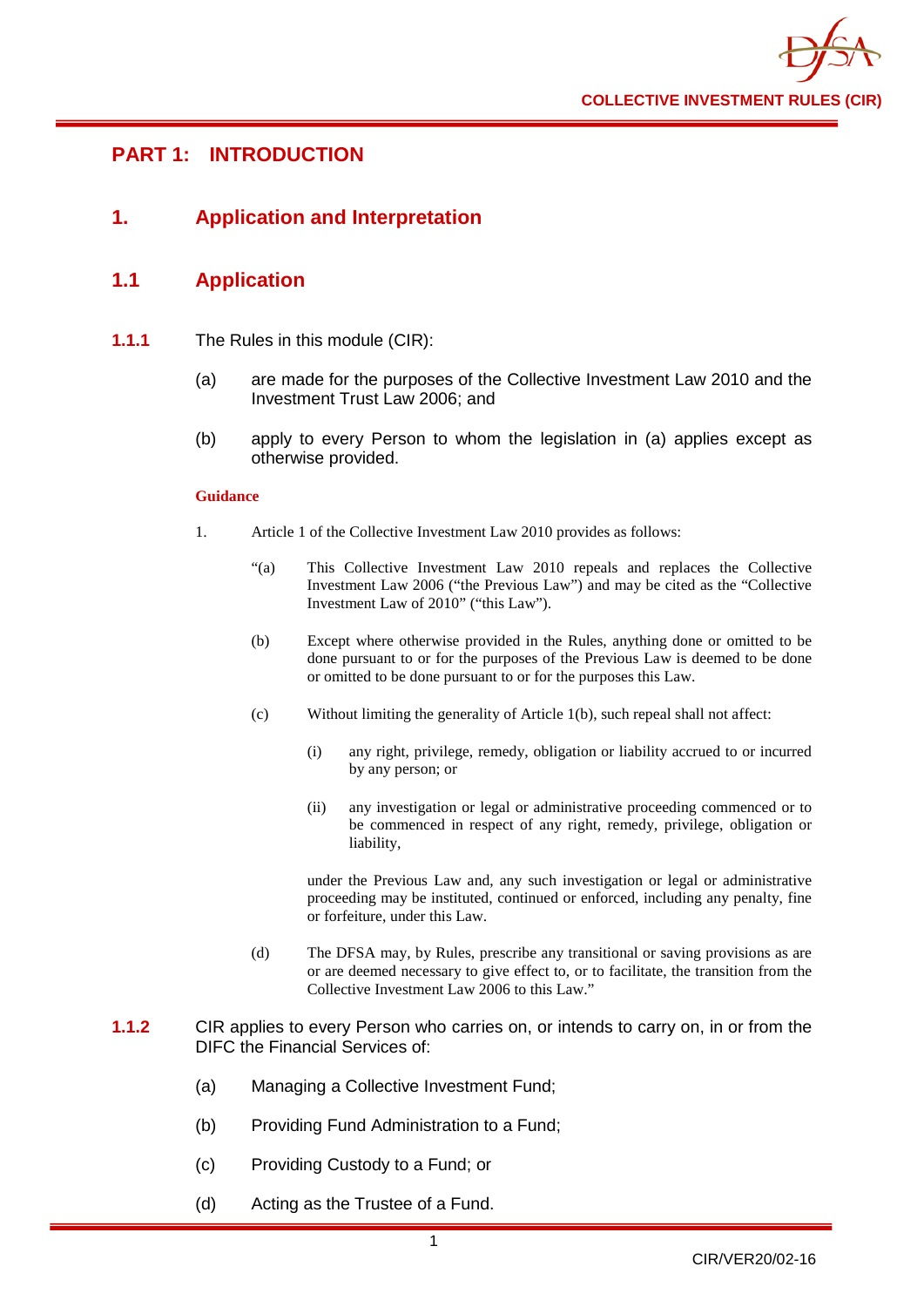- **1.1.3** CIR applies to every Person who is, or intends to be:
	- (a) a Fund Manager;
	- (b) an External Fund Manager;
	- (c) a member of the Governing Body;
	- (d) an Eligible Custodian;
	- (e) a Trustee; and
	- (f) an oversight provider.
- **1.1.4** (1) CIR also applies to an Authorised Firm other than a Representative Office that:
	- (a) provides a Financial Service; or
	- (b) undertakes a Transaction in or from the DIFC;

in relation to a Domestic Fund or Foreign Fund.

(2) In the case of a Representative Office, only the Rules in chapter 15 apply.

## **Guidance**

In regard to Rule 1.1.4(2), a Representative Office is authorised under its Licence to market, among other financial products, the Units of Foreign Funds, however, the scope of such marketing is limited to marketing the Units of the Foreign Funds that fulfil the criteria set out under REP section 4.7 as appropriate.

- **1.1.5** (1) CIR also applies to a Fund whether or not it has a separate legal personality.
	- (2) Where a Rule imposes an obligation on a Fund, each Director, Partner or other Person charged with the management of that Fund must take reasonable steps to ensure compliance with the requirement by the Fund.

#### **Guidance**

- 1. The Rules in this module (CIR) establish a regime to regulate Domestic Funds, which may be Public Funds, Exempt Funds or Qualified Investor Funds. Domestic Funds include External Funds as defined in Article 14(1) of the Law. In addition, this module also regulates Fund Managers, which include External Fund Managers as defined in Article 20(5) of the Law.
- 2. CIR also applies to marketing and selling of Units of Foreign Funds in or from the DIFC and to the provision of a Financial Service to a Foreign Fund where any such activity is undertaken by an Authorised Firm. In that regard, the COB Rules also apply to the provision of Financial Services by an Authorised Firm.
- 3. If a Domestic Fund or Foreign Fund intends to list its Units on an Authorised Market Institution (AMI), it will need to comply with the relevant Rules in the MKT module and the AMI's listing Rules in respect of Domestic Funds. Exempt Funds and Qualified Investor Funds cannot be listed.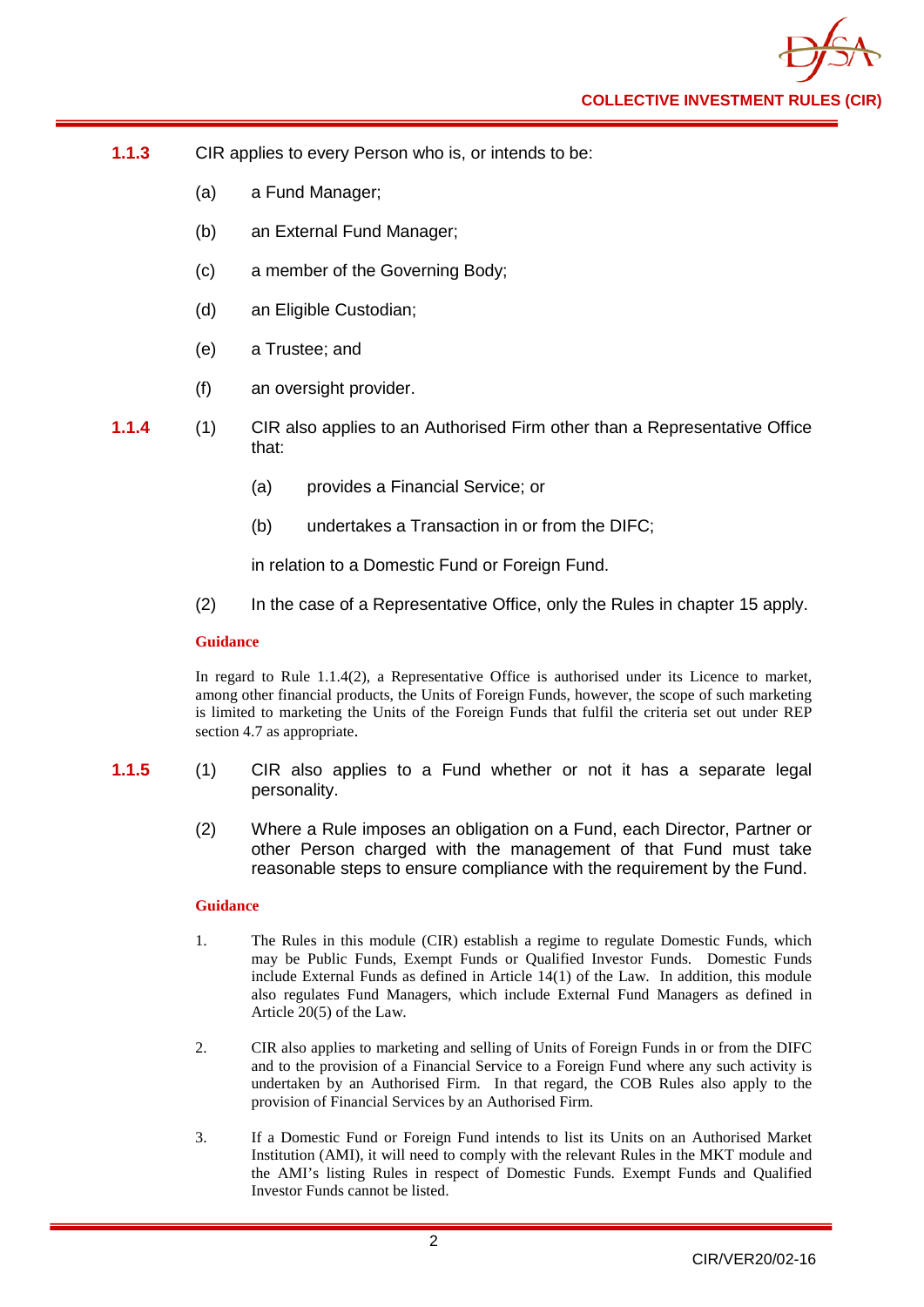4. A Public Property Fund is required to be a closed-ended and Listed Fund and to be structured as an Investment Company or an Investment Trust.

# <span id="page-7-0"></span>**1.2 Interpretation**

**1.2.1** Any references to "the Law" or to "Articles" are to be construed as references to the Collective Investment Law 2010 and to Articles in that law.

# <span id="page-7-1"></span>**1.3 Client Classification**

- **1.3.1** For the purposes of Article 16(7)(a) of the Law:
	- (a) the criteria to be classified as a Professional Client are specified in COB Rule 2.3.3, and
	- (b) the criteria to be classified as a Retail Client are specified in COB Rule 2.3.2.

# <span id="page-7-2"></span>**1.4 The different types of Domestic Funds**

## **Guidance**

Article 13 of the Law defines Funds as either Domestic Funds or Foreign Funds. Article 15 of the Law then further divides Domestic Funds into three categories which are listed below in terms of the level of regulation (from most intensively regulated to least intensively regulated):

- (a) Public Funds;
- (b) Exempt Funds; and
- (c) Qualified Investor Funds.

This table illustrates the different Rules applicable to the three categories of Domestic Fund.

| <b>CIR</b> chapters                                  | <b>Public Fund</b> | <b>Exempt Fund</b> | <b>QIF</b>                                                  |
|------------------------------------------------------|--------------------|--------------------|-------------------------------------------------------------|
| Chapter 1: Application $&$ Interpretation            |                    |                    |                                                             |
| Chapter 2: Arrangements not constituting a CIF       |                    |                    |                                                             |
| Chapter 3: Specialist Classes of Fund                |                    |                    |                                                             |
| Chapter 4: Excluded Offers                           |                    |                    |                                                             |
| Chapter 5: Fund Administrator                        |                    |                    | Rule 5.1.4 does not<br>apply                                |
| Chapter 6: External Fund Managers and External Funds |                    |                    |                                                             |
| Chapter 7: Constitution                              |                    |                    | Only Rules 7.1.1;<br>7.1.2(1)(b); 7.1.2(2) &<br>7.1.4 apply |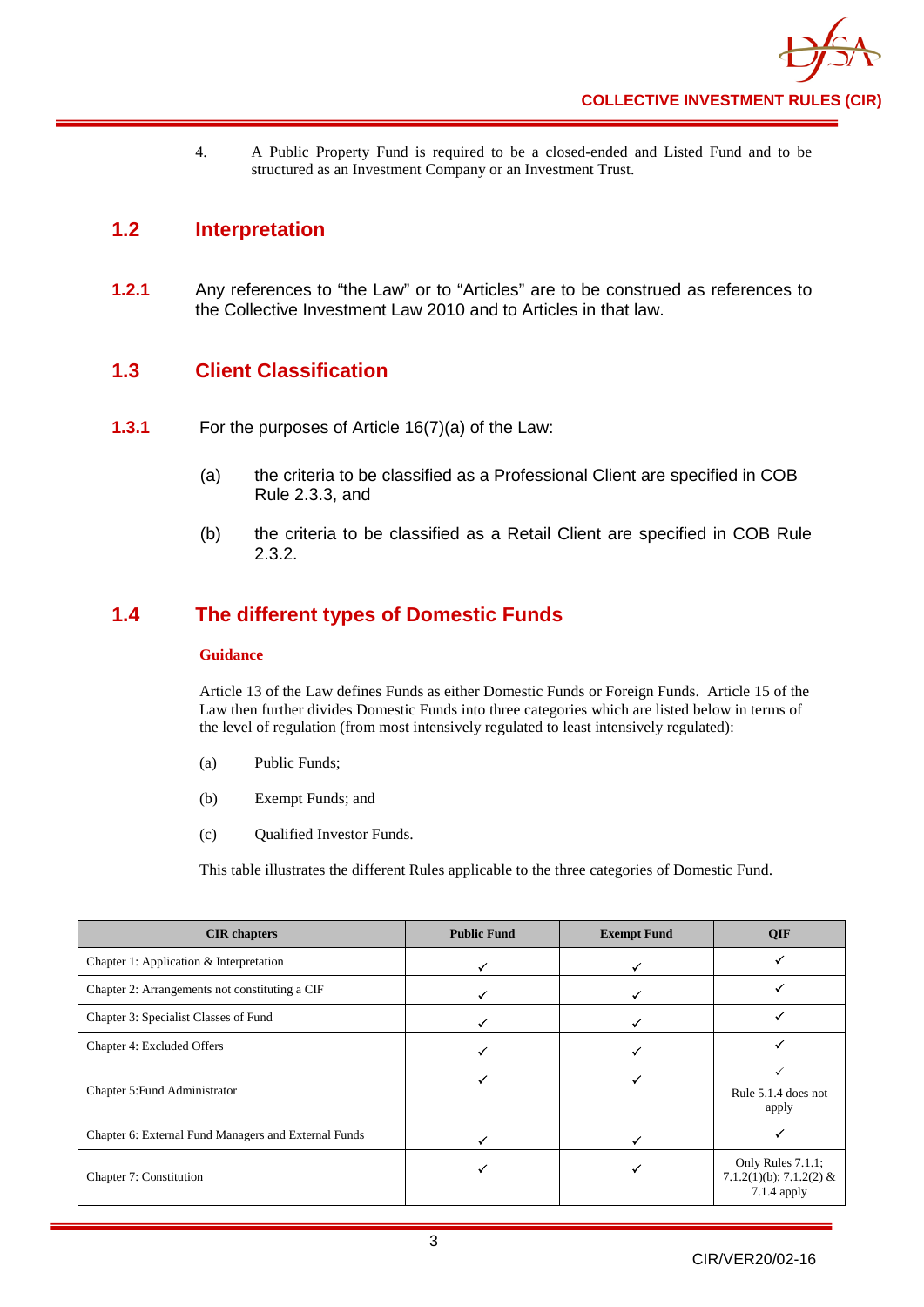

| Chapter 8: Management and Operation of a Fund                              | ✓            | ✓                                                                    | Only Rules 8.1.1,<br>$8.4.1(1)(a)$ and $8.10.1$<br>apply                                                                                                                                                   |
|----------------------------------------------------------------------------|--------------|----------------------------------------------------------------------|------------------------------------------------------------------------------------------------------------------------------------------------------------------------------------------------------------|
| Chapter 9: Accounting, Audit & Periodic Reporting of a Fund                | ✓            | ✓<br>A comparative table for the<br>annual report is not<br>required | ✓<br>Rules on interim<br>reports do not apply<br>unless there has been a<br>material change during<br>the interim accounting<br>period.<br>A comparative table<br>for the annual report is<br>not required |
| Chapter 10: Requirements specific to Public Funds                          | ✓            | X                                                                    | X                                                                                                                                                                                                          |
| Chapter 12: Requirements specific to Exempt Funds                          | X            | ✓                                                                    | X                                                                                                                                                                                                          |
| Chapter 12A: Requirements specific to Qualified Investor<br>Funds          | $\mathbf X$  | X                                                                    | ✓                                                                                                                                                                                                          |
| Chapter 13: Additional Requirements for Specialist Funds                   | ✓            | ✓                                                                    | Only Rules 13.1.1,<br>13.6.3 and 13.7 apply                                                                                                                                                                |
| Chapter 14: Marketing of Domestic Funds and Prospectus<br>Disclosure       | ✓            | ✓                                                                    | Only Rules 14.1.1,<br>14.2.1, 14.2.4-14.2.7,<br>14.4.6, 14.5.1, 14.5.2<br>& section 14.6 apply                                                                                                             |
| Chapter 15: Marketing of Foreign Funds                                     | $\mathbf X$  | X                                                                    | X                                                                                                                                                                                                          |
| Chapter 16: Transfer Schemes relating to Domestic Funds                    | ✓            | $\checkmark$                                                         | $\checkmark$                                                                                                                                                                                               |
| Chapter 17: Winding up of Domestic Funds                                   | ✓            | $\checkmark$                                                         | $\checkmark$                                                                                                                                                                                               |
| APP 1: Delegation & Outsourcing                                            | ✓            | ✓                                                                    | $\mathbf{X}$                                                                                                                                                                                               |
| APP 2: Meeting Procedures                                                  | $\checkmark$ | X                                                                    | X                                                                                                                                                                                                          |
| APP 3: Approvals and Notifications                                         | ✓            | X                                                                    | X                                                                                                                                                                                                          |
| APP 4: Guidance of Asset Valuation and Pricing                             | ✓            | $\checkmark$                                                         | X                                                                                                                                                                                                          |
| APP 5: Constitution of a Domestic Fund                                     | ✓            | $\checkmark$                                                         | X                                                                                                                                                                                                          |
| APP 6: Guidance of Fitness and Propriety for Oversight<br><b>Functions</b> | ✓            | X                                                                    | X                                                                                                                                                                                                          |
| APP 7: Public Fund Prospectus Disclosure                                   | ✓            | $\mathbf X$                                                          | $\mathbf X$                                                                                                                                                                                                |
| APP 8: Guidance for Hedge Fund Managers                                    | ✓            | ✓                                                                    | ✓                                                                                                                                                                                                          |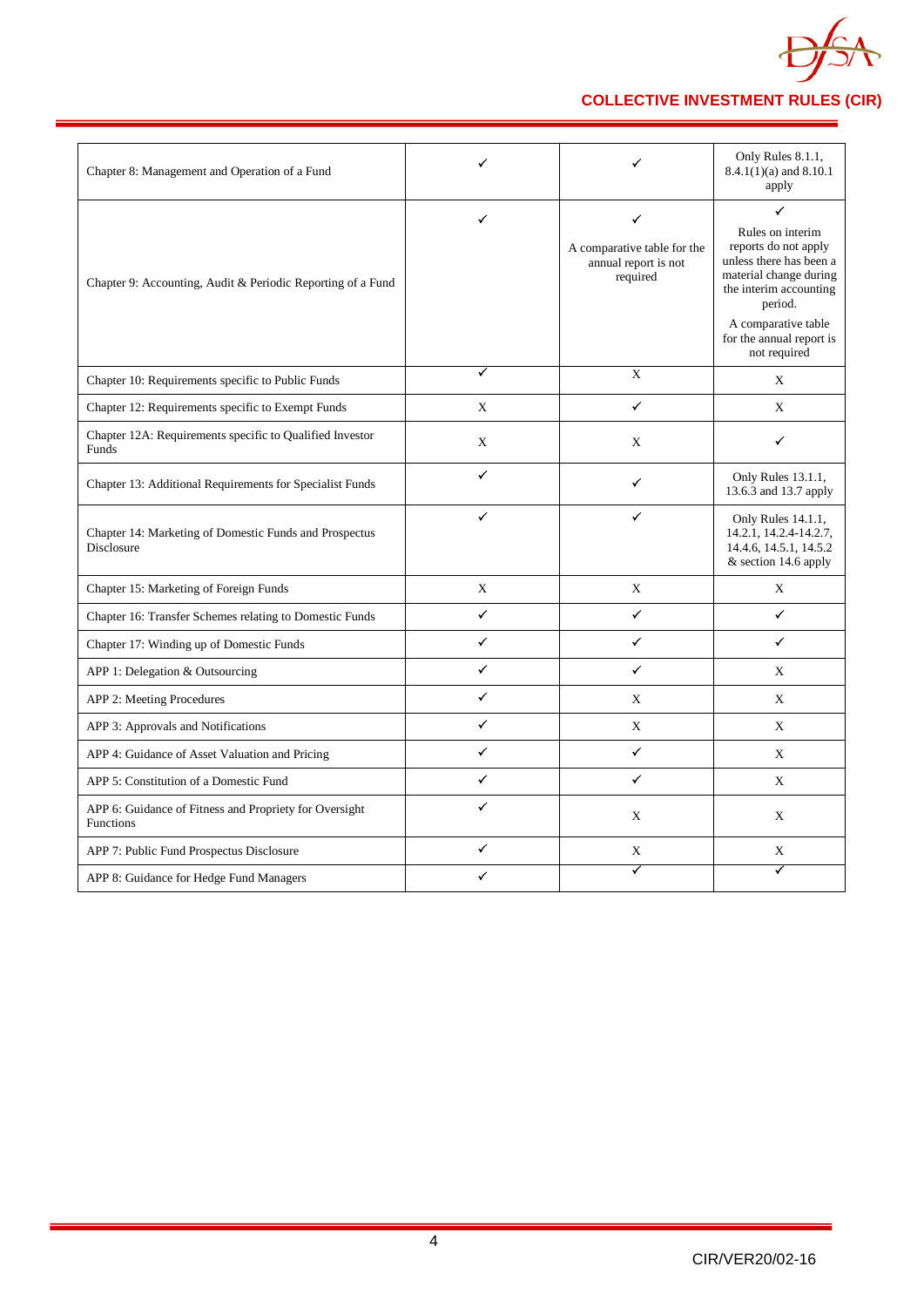

# <span id="page-9-0"></span>**PART 2: DEFINITIONAL PROVISIONS**

## **Guidance**

A Collective Investment Fund is defined in Article 11 of the Law. The definition under Article 11 is very wide, however, Article 12 enables the DFSA to make Rules excluding certain arrangements or types of arrangements from constituting a Fund. These excluded arrangements are set out below in section  $2.1$ .

# <span id="page-9-1"></span>**2 ARRANGEMENTS NOT CONSTITUTING A COLLECTIVE INVESTMENT FUND**

# <span id="page-9-2"></span>**2.1 Exclusions**

**2.1.1** Pursuant to Article 12 of the Law, the DFSA prescribes that an arrangement which otherwise amounts to a Collective Investment Fund as defined in Article 11 of the Law does not constitute a Collective Investment Fund if it falls within one or more of the exclusions specified in this chapter.

## **Deposits**

**2.1.2** An arrangement does not constitute a Collective Investment Fund if the whole amount of each participant's contribution is a Deposit which is accepted by an Authorised Firm authorised under its Licence to carry on the Financial Service of Accepting Deposits.

## **Common accounts**

- **2.1.3** An arrangement does not constitute a Collective Investment Fund if:
	- (a) the rights or interests of each participant in the arrangement are rights or interests in money held in a common account; and
	- (b) the money is held in the account on the understanding that an amount representing the contribution of each participant is to be applied in making payments to him or in satisfaction of sums owed by him or in the acquisition of property for him or the provision of services to him.

## **Commercial activities unrelated to Financial Services**

- **2.1.4** An arrangement does not constitute a Collective Investment Fund if each of the participants in the arrangement:
	- (a) carries on a business which does not involve the carrying on of any of the activities specified under GEN Rule 2.2.2(d) to  $(k)$  or  $(n)$  to  $(q)$  or an activity which would be such an activity were it not for any applicable exclusion; and
	- (b) enters into the arrangement for commercial purposes related to that business where that participant carries on that business by virtue of being a participant in the arrangement.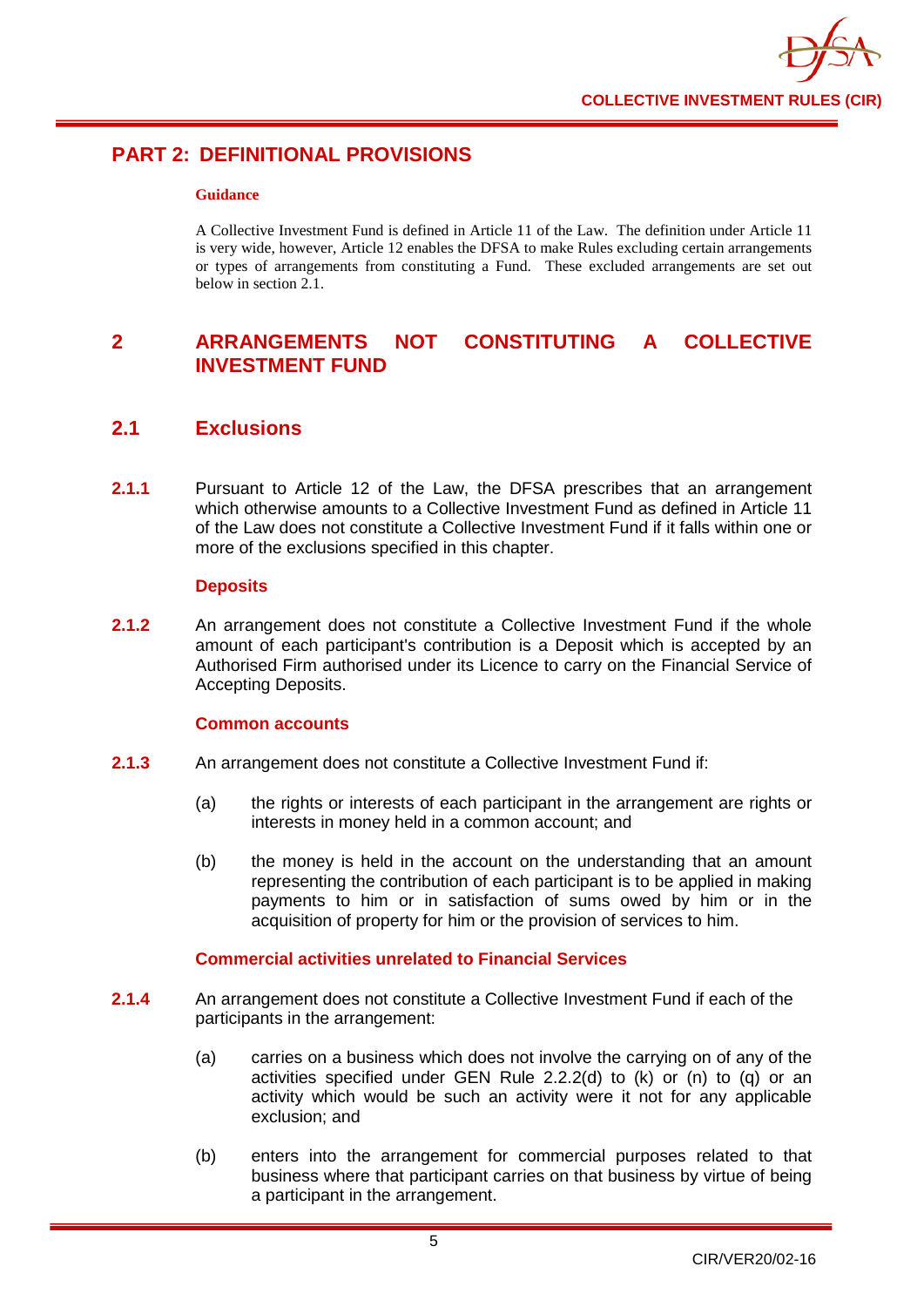

## **Group arrangements**

**2.1.5** An arrangement does not constitute a Collective Investment Fund if each of the participants is a Body Corporate in the same Group as the Person undertaking the fund management function in relation to the arrangement.

## **Franchise arrangements**

**2.1.6** An arrangement does not constitute a Collective Investment Fund if the arrangement is a franchise arrangement.

#### **Clearing services**

**2.1.7** An arrangement does not constitute a Collective Investment Fund if the purpose of the arrangement is the provision of clearing services and the services are operated by an Authorised Market Institution.

## **Certificates or Options**

**2.1.8** An arrangement does not constitute a Collective Investment Fund if the rights or interests of the participants in the arrangement are Investments of the kind specified under GEN Rule A2.2.1(d) or A2.3.1(a).

## **Time-share and other 'property-enjoyment' related arrangements**

- **2.1.9** An arrangement does not constitute a Collective Investment Fund:
	- (a) if the rights or interests of each of the participants in the arrangement are time share rights; or
	- (b) if:
		- (i) the predominant purpose of the arrangement is to enable the participants to share in the use or enjoyment of property or to make its use or enjoyment available gratuitously to others; and
		- (ii) the property to which the arrangement relates does not consist of or include the currency of any country or territory or Investments, as defined in GEN Rule A2.1 or, which would be such Investments if not for any applicable exclusion.

## **Bodies corporate not undertaking investment management**

**2.1.10** An arrangement does not constitute a Collective Investment Fund if the arrangement comprises a closed-ended Partnership or Body Corporate, unless on reasonable grounds the purpose or effect of such an arrangement appears to be the investment management, in the exercise of discretion for a collective purpose, of Investments or Real Property for the benefit of the shareholders or partners.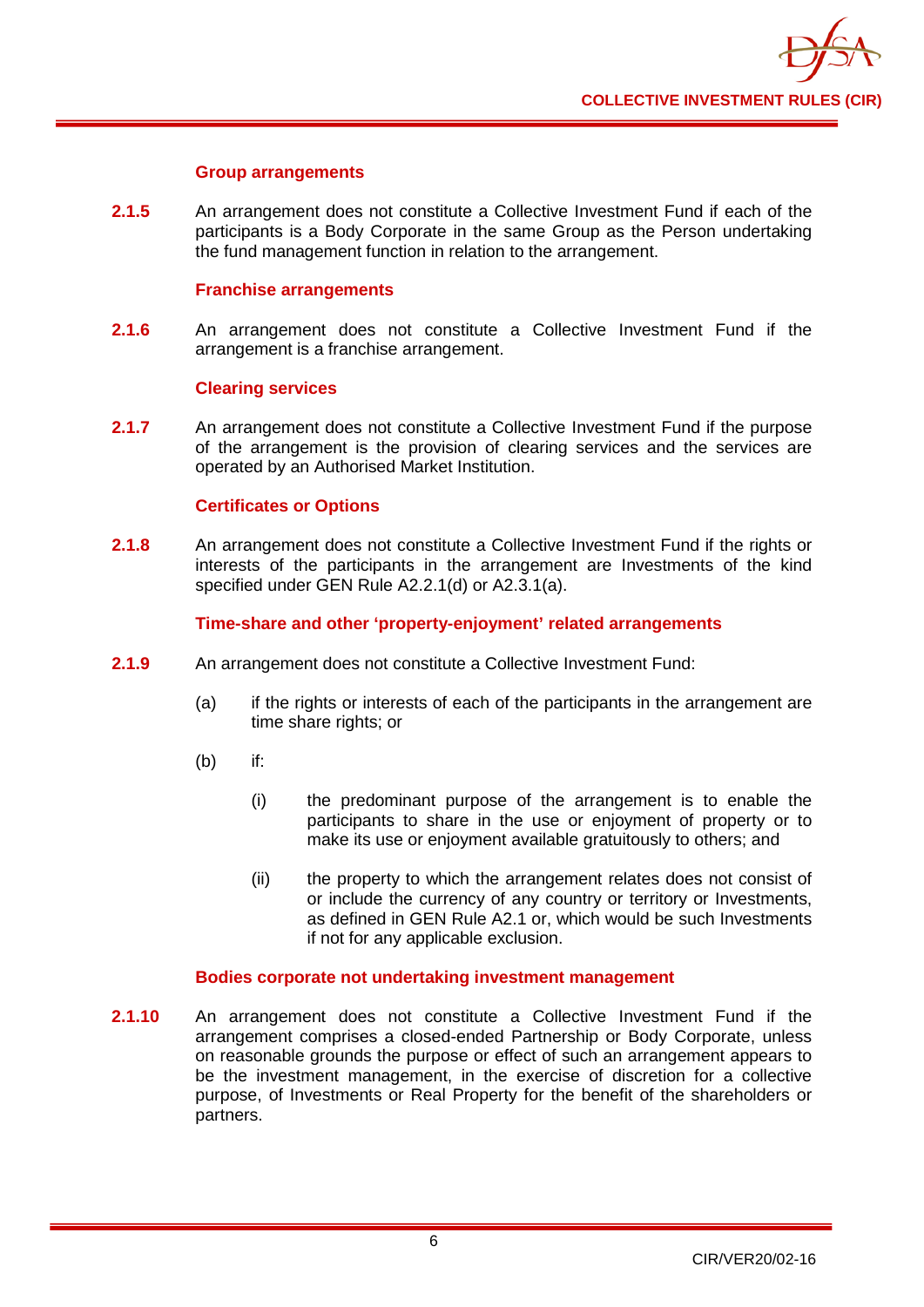

## **Debentures and Warrants of a single issuer**

- **2.1.11** (a) An arrangement does not constitute a Collective Investment Fund if the rights or interests of the participants in the arrangement are represented by a Debenture or Warrant:
	- (i) where the issuer of the Debenture or Warrant is a single issuer, and if that issuer is:
		- (A) a Body Corporate, it is neither an open-ended investment company nor a closed-ended company the intent or purpose of which is investment management as specified in Rule 2.1.10; or
		- (B) not a Body Corporate, the rights and interests of the Debenture or Warrant holder are guaranteed by the government of any country or territory; and
	- (ii) which, if it is a convertible Security, the underlying Securities to which the Debenture or Warrant holder is entitled are Shares or Debentures issued, or to be issued, by the same issuer as the issuer of the Debenture or Warrant or single other issuer.
	- (b) An arrangement that does not constitute a Collective Investment Fund by virtue of Rule 2.1.11(a) does not become a Fund merely because one of the participants in the arrangement is a person:
		- (i) whose ordinary business involves him engaging in an activity that is a Financial Services activity as defined in GEN chapter 2 or that would fall within an applicable exclusion from a Financial Services activity; and
		- (ii) whose rights or interests in the arrangement are, or include, rights or interests in a swap arrangement under which he facilitates the making of payments to participants whether in a particular amount or currency or at a particular time or rate of interest or all or any combination of those things in settlement of the rights and interests of the other participants in the arrangement.

## **Insurance**

**2.1.12** An arrangement does not constitute a Collective Investment Fund if it is a Contract of Insurance.

## **Profit Sharing Investment Accounts**

**2.1.13** An arrangement does not constitute a Collective Investment Fund if it is an account or portfolio which is a Profit Sharing Investment Account.

## **Discretionary Portfolio Accounts**

**2.1.14** An arrangement does not constitute a Collective Investment Fund if it is a portfolio or account managed under a Discretionary Portfolio Management Agreement.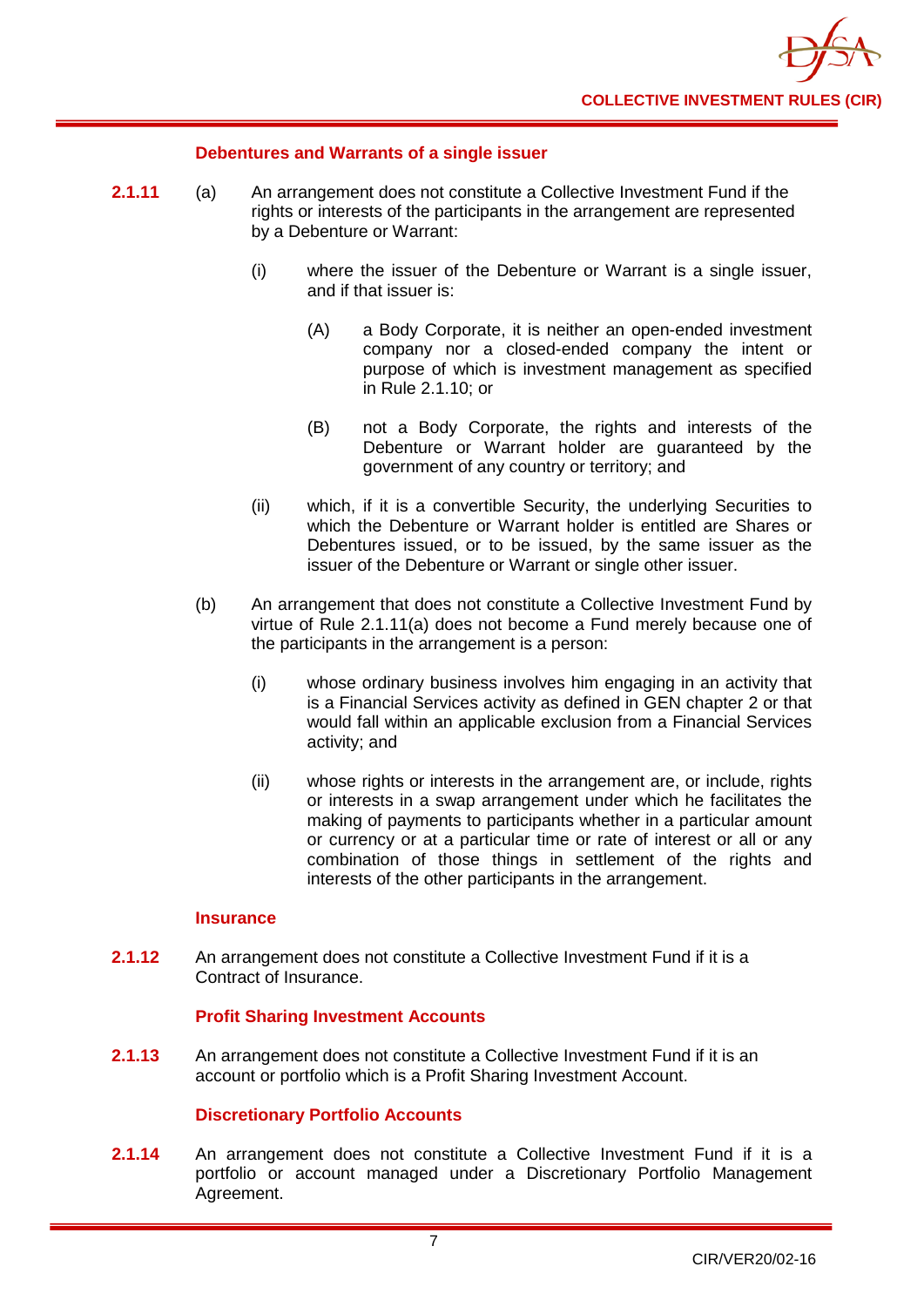

## **Close Relative accounts**

**2.1.15** An arrangement does not constitute a Collective Investment Fund if every participant in the arrangement is a Close Relative. For the purposes of this Rule, the defined term "Close Relative" includes grandchildren.

## **Sukuks**

- **2.1.16** An arrangement does not constitute a Collective Investment Fund if the rights or interests of the participants are evidenced by sukuk certificates where the holders of the certificates are entitled to rely on the credit worthiness of:
	- (a) the issuer of the sukuk certificates; or
	- (b) any other Person who has assumed obligations under the sukuk certificates,

for obtaining their rights and benefits arising under the certificates.

## **Employee reward schemes**

- **2.1.17** An arrangement does not constitute a Collective Investment Fund if the arrangement is for the purposes of enabling or facilitating the operation of an employee compensation or reward scheme where the arrangement:
	- (a) makes Securities available only to:
		- (i) an Employee or former Employee of the Issuer or of another member of the same Group as the Issuer; or
		- (ii) a Close Relative of any such Employee; and
	- (b) is operated by the Issuer or by a member of the same Group as the Issuer or by a trustee who, in pursuance of the arrangements, holds the Securities issued by the Issuer for the benefit of any eligible Persons referred to in Rule 2.1.17(a)(i) or (ii).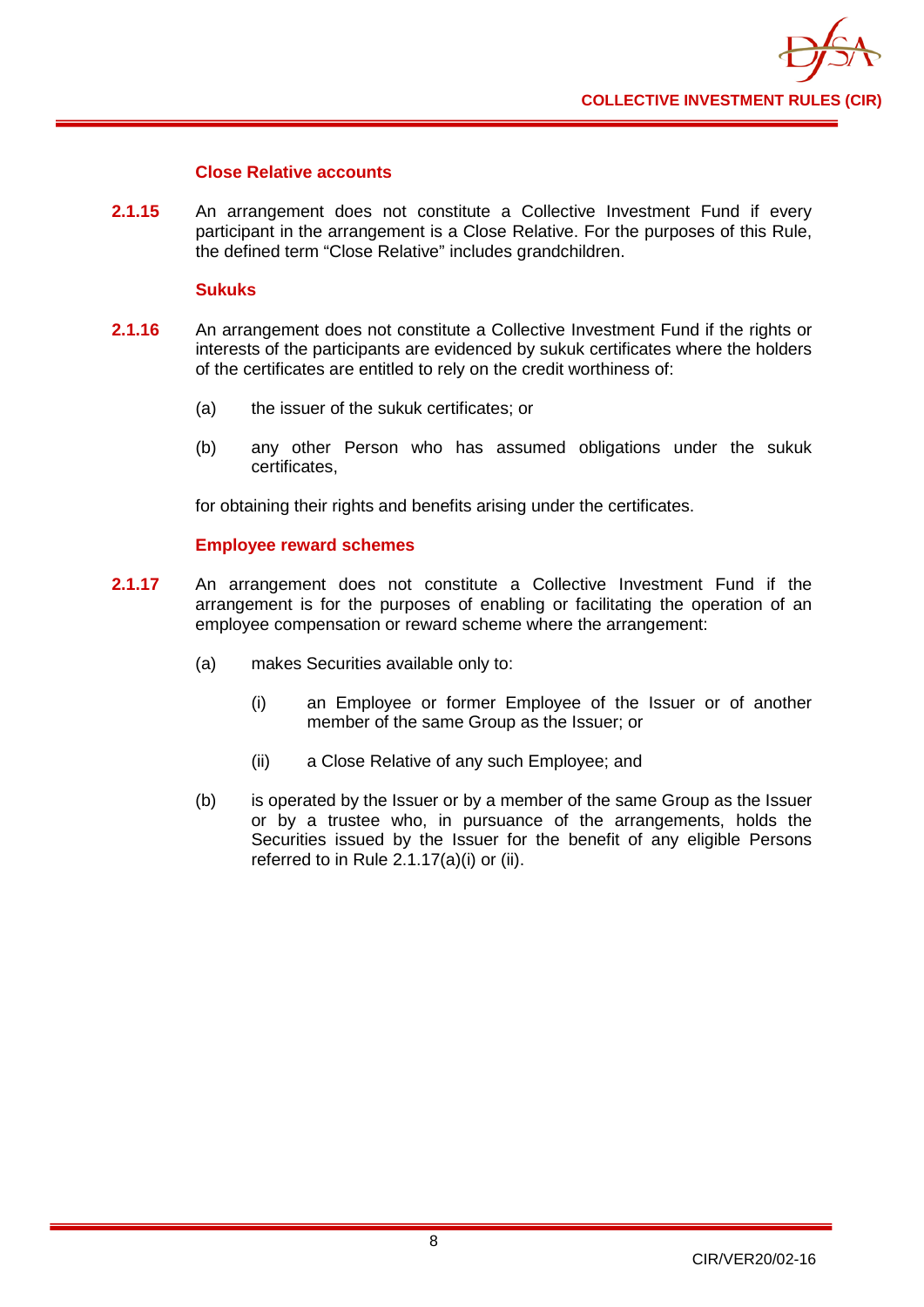

# <span id="page-13-0"></span>**3 SPECIALIST CLASSES OF FUNDS**

# <span id="page-13-1"></span>**3.1 Specialist Funds**

- **3.1.1** (1) Pursuant to Article 17 of the Law, a Domestic Fund that falls within one or more of the criteria specified in Rules 3.1.2 to 3.1.10 is hereby prescribed to be a Domestic Fund of that specialist class or classes.
	- (2) Pursuant to Article 18(1)(c) of the Law, a Foreign Fund that falls within one or more of the criteria specified in Rules 3.1.2 – 3.1.10 is hereby prescribed to be a Foreign Fund of that specialist class or classes for the purposes of:
		- (a) marketing of the Units of that Fund in or from the DIFC; or
		- (b) determining whether a Domestic Fund investing in such a Fund continues to meet any criteria or other requirements applicable to that Domestic Fund.

## **Guidance**

- 1. A Domestic Fund may attract more than one definition of a specialist class of Funds. For example, a Domestic Fund may be an Islamic Hedge Fund, Islamic Private Equity Fund or an Islamic REIT.
- 2. Article 50(1) of the Law contains the prohibition against the Offer of Units of Foreign Funds (i.e. marketing of Units of Foreign Funds) in or from the DIFC. Article 54(1) of the Law provides the limited circumstances in which an Authorised Firm may market Units of a Foreign Fund. Such marketing activities are also subject to additional requirements that are prescribed in this module – see chapter 15. An Authorised Firm marketing Units of a Foreign Fund should take reasonable steps to ensure that the Fund meets the applicable requirements including the relevant criteria for being a specialist class of Fund.

## **Islamic Fund**

**3.1.2** A Fund is an Islamic Fund if its entire operations are conducted, or held out as being conducted, in accordance with Shari'a.

## **Guidance**

IFR module contains the additional requirements that apply to a Domestic Fund by virtue of it being an Islamic Fund.

## **Fund of Funds**

**3.1.3** A Fund is a Fund of Funds if it restricts its investment activities to investing in Units or Debentures of only two or more other Funds.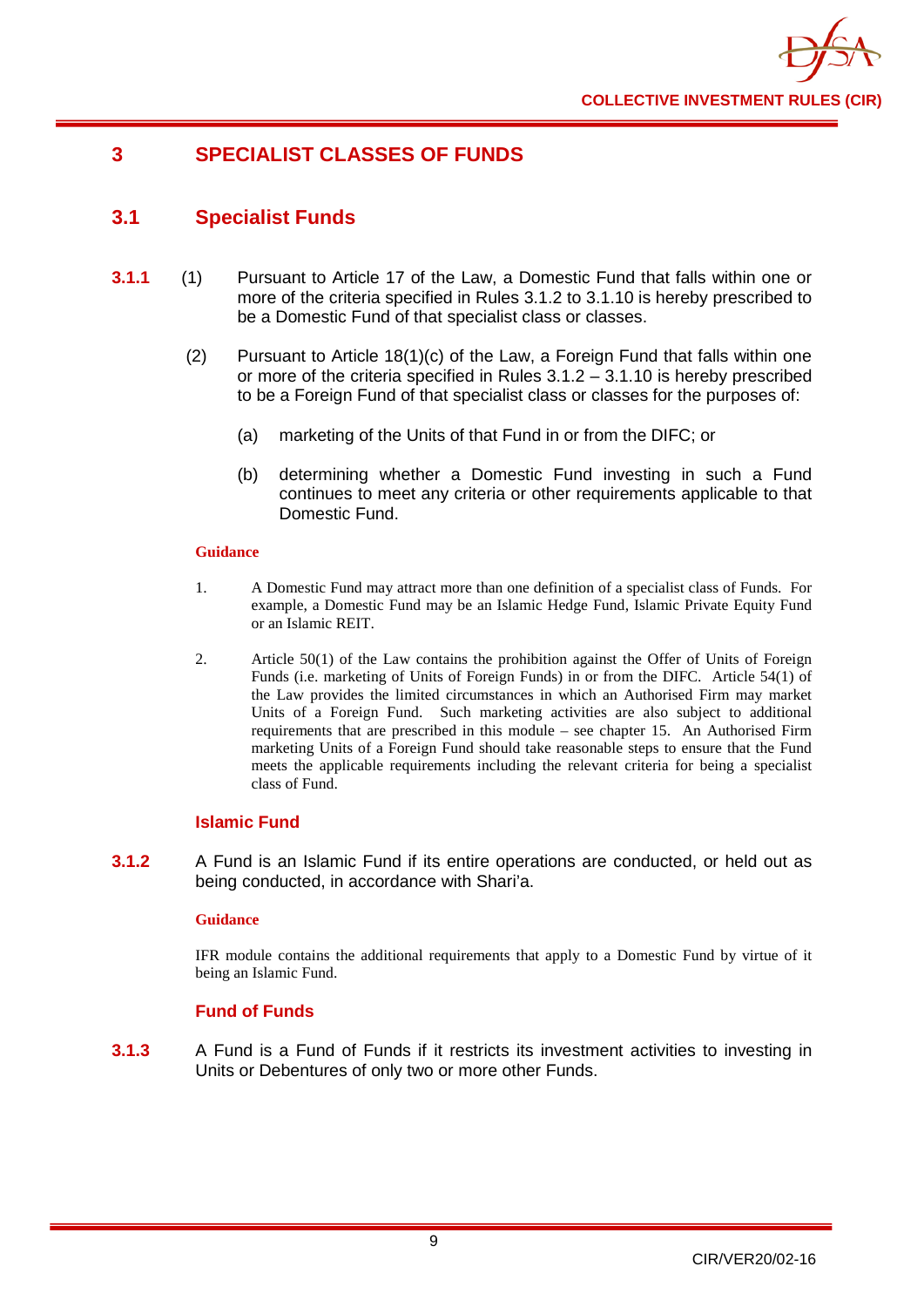A Fund of Funds does not cease to be a Fund of Funds merely because it holds some investments in cash or transferable securities to meet its on-going obligations such as for redemption purposes.

## **Feeder Fund**

**3.1.4** A Fund is a Feeder Fund if it is dedicated to investing in the Units or Debentures of a single other Fund (Master Fund).

#### **Guidance**

- 1. A Domestic Feeder Fund may have as its Master Fund a Foreign Fund.
- 2. A Sub-Fund of an Umbrella Fund is not a Feeder Fund.

## **Master Fund**

**3.1.5** A Fund is a Master Fund if it issues its Units or Debentures only to other Funds which are dedicated to investing in that Master Fund.

#### **Guidance**

A Domestic Master Fund may have Foreign Funds as its Feeder Funds.

## **Private Equity Fund**

- **3.1.6** A Fund is a Private Equity Fund if it;
	- (a) invests in unlisted companies, by means of Shares, convertible debt or other instruments carrying equity participation rights or reward; or
	- (b) participates in management buy-outs or buy-ins.

## **Property Fund**

**3.1.7** A Fund is a Property Fund if it is dedicated to investment in Real Property and in Securities issued by Bodies Corporate whose main activities are investing in, dealing in, developing or redeveloping Real Property.

## **Real Estate Investment Trust (REIT)**

**3.1.8** A Fund is a Real Estate Investment Trust (REIT) only if it meets the criteria in Rule 13.5.1(2).

## **Guidance**

REITs are a subset of Property Funds. A REIT can only be a Public Fund (see Rule 13.5.1). As REITs are a subset of Public Property Funds, they must comply with applicable Rules in section 13.4 for Property Funds as well as Rules in section 13.5 for REITs.

## **Hedge Fund**

**3.1.9** (1) A Fund is a Hedge Fund if it is a Fund which has some or all of the following characteristics: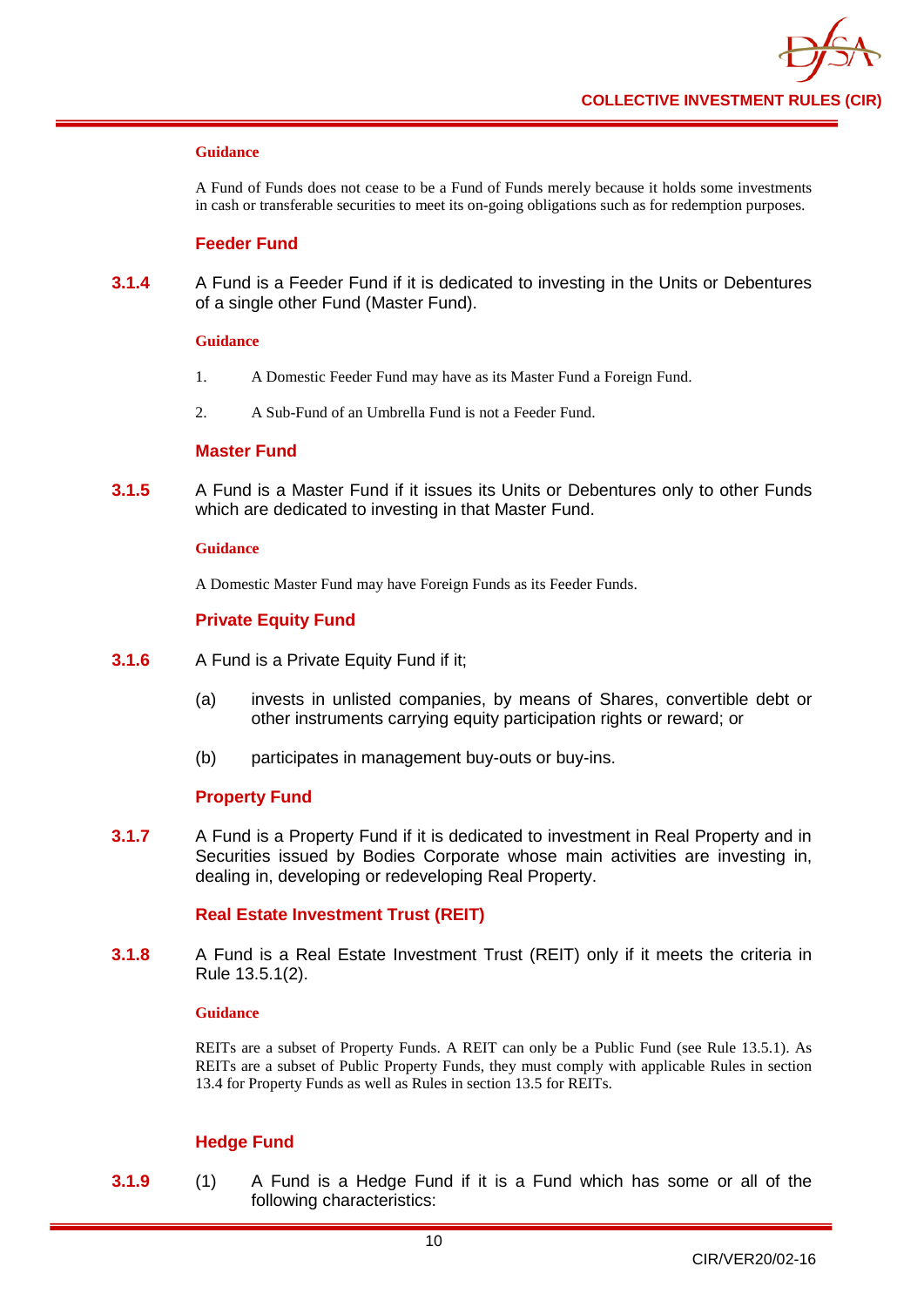

- (a) it has a broad mandate giving its Fund Manager flexibility to shift strategy;
- (b) it is aimed at achieving absolute returns rather than returns relative to the market;
- (c) it employs some or all of the following techniques:
	- (i) the pursuit of absolute returns or "alpha" rather than measuring their investment performance relative to the market;
	- (ii) the use of short selling;
	- (iii) the use of Derivatives for investment purposes;
	- (iv) the use of economic or debt leverage as well as leverage embedded in financial instruments such as Derivatives;
	- (v) the acquisition of distressed debt with a view to its realisation at a profit; or
	- (vi) the acquisition of "high yield" debt Securities.
- (2) A Fund is a Fund of Hedge Funds if it is dedicated to investing in a number of Hedge Funds or Sub-Funds of one or more Hedge Funds that meet the criteria in (1).

## **Umbrella Fund**

**3.1.10** A Fund is an Umbrella Fund if the contributions of the Unitholders in the Fund and the profits or income out of which payments are to be made to them are pooled separately in a number of Sub-Funds constituting separate parts of the Fund Property.

#### **Guidance**

- 1. An Umbrella Fund may be constituted as a Protected Cell Company.
- 2. Unitholders of an Umbrella Fund are entitled to exchange rights they have in one Sub-Fund for rights in another Sub-Fund of the same Umbrella Fund – see Article 11(2) of the Law.
- 3. A Sub-Fund of an Umbrella Fund is not a Feeder Fund or any other form of a discrete Fund.

## **Money Market Fund**

**3.1.11** A Fund is a Money Market Fund if the Fund's investment objectives are to preserve the capital of the Fund and provide daily liquidity, while achieving returns that are in line with money market rates.

11

#### **Guidance**

1. Money market rates are interest rates on instruments that are normally traded on the money market, such as treasury bills, certificates of deposit and commercial paper.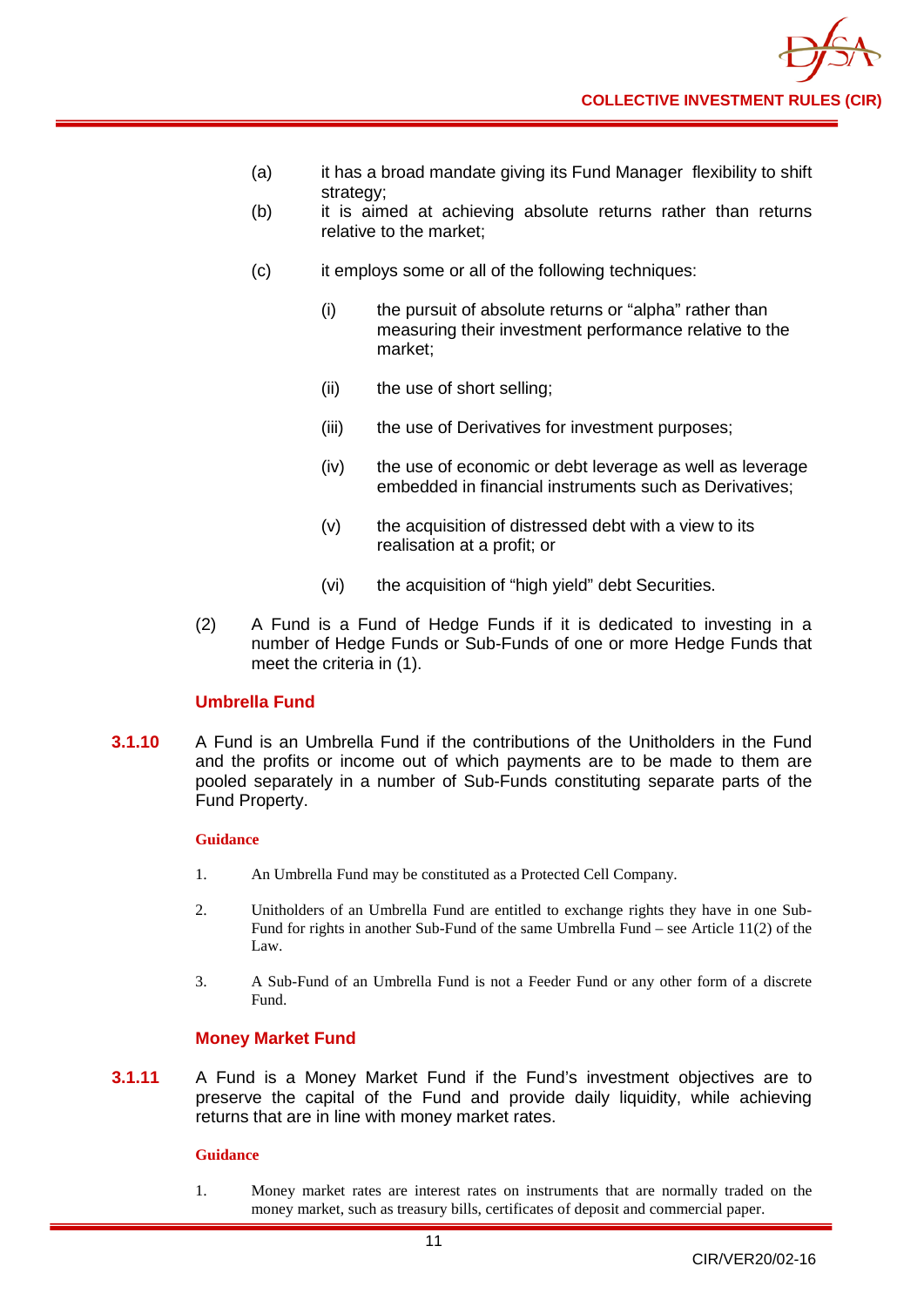

- 2. A Fund may fall within the definition of a Money Market Fund even if it:
	- (a) is not described or marketed as such a Fund; or
	- (b) has objectives additional to those specified in the definition, provided that they are not inconsistent with the investment objectives in the definition.
- 3. Money market funds in other jurisdictions are structured as either variable net asset value Funds (VNAV Funds) or stable net asset value Funds (SNAV Funds). A VNAV Fund values its assets on a mark to market basis, allowing for changes in the value of Units. A SNAV Fund aims to maintain an unchanged face value (e.g. \$1 per Unit).
- 4. The combined practical effect of the valuation requirements in Rule 8.4.1 and the requirements for pricing of Units in Rule 8.5.1 prevents a Money Market Fund being established as a SNAV Fund in the DIFC. The DFSA would generally not waive those requirements to allow such a Fund to be established due to the additional systemic risks and risks to investors that a SNAV Fund can present.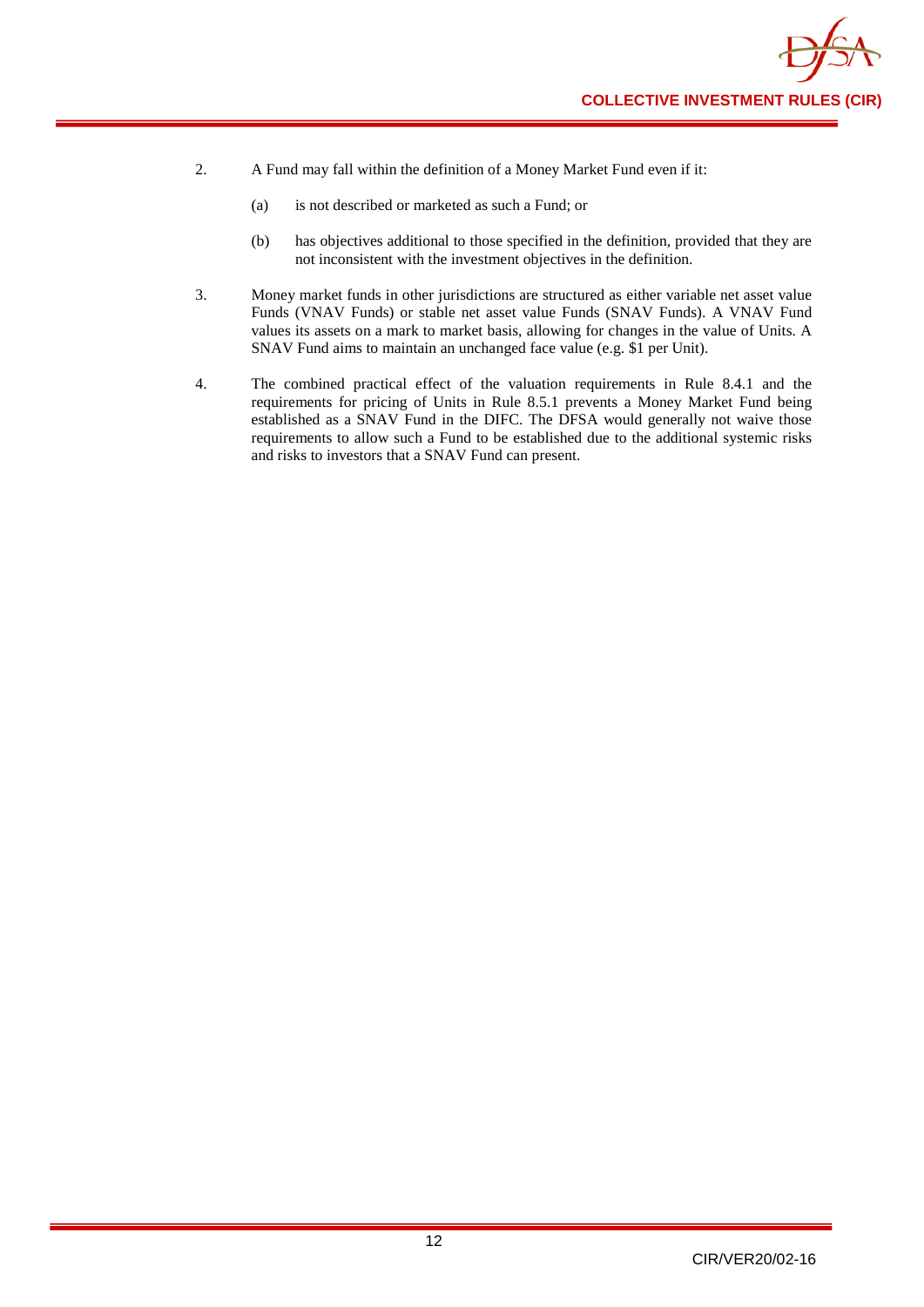

# <span id="page-17-0"></span>**4. EXCLUDED OFFERS**

# <span id="page-17-1"></span>**4.1 Excluded transactions and offers**

- **4.1.1** Pursuant to Article 50(2) of the Law, the activities specified in Rules 4.1.2, 4.1.3 and 4.1.4 are hereby prescribed as not constituting an Offer for the purposes of the Law and the Rules.
- **4.1.2** A Person does not make an Offer of a Unit by offering to sell or transfer a Unit that is owned by that Person if the offer to sell or transfer:
	- (a) is capable of acceptance only by the Person to whom that offer is made; and
	- (b) is not made by way of a financial promotion as defined in Article 19(3) of the Law.

## **Guidance**

While a Person who makes personal offers of the kind referred to in Rule 4.1.2 does not attract the Prospectus disclosure obligations in Part 7 of the CIR module, if that Person frequently sells Units held by him, he would be likely to be 'Dealing in Investments as Principal'. As a result, such a Person would need to be licensed. Similarly, a Person who obtains Units for the purposes of secondary sales would be likely to be regarded as making those sales "by way of business" and would thus trigger the need to be licensed.

- **4.1.3** (1) A Person does not make an Offer of a Unit if that Person is an Authorised Firm and it undertakes a Transaction in relation to a Unit of a Fund if the Transaction is:
	- (a) an Execution-Only Transaction undertaken for or on behalf of a Client;
	- (b) a trade executed for or on behalf of a Client in accordance with a Discretionary Portfolio Management Agreement entered into with that Client; or
	- (c) effected with the Fund Manager of a Fund for the purposes of redeeming a Unit of that Fund for or on behalf of a Client.
- **4.1.4** A Person does not make an Offer of a Unit if that Person is an Authorised Firm and the Offer is made only to, or directed only at, a Market Counterparty.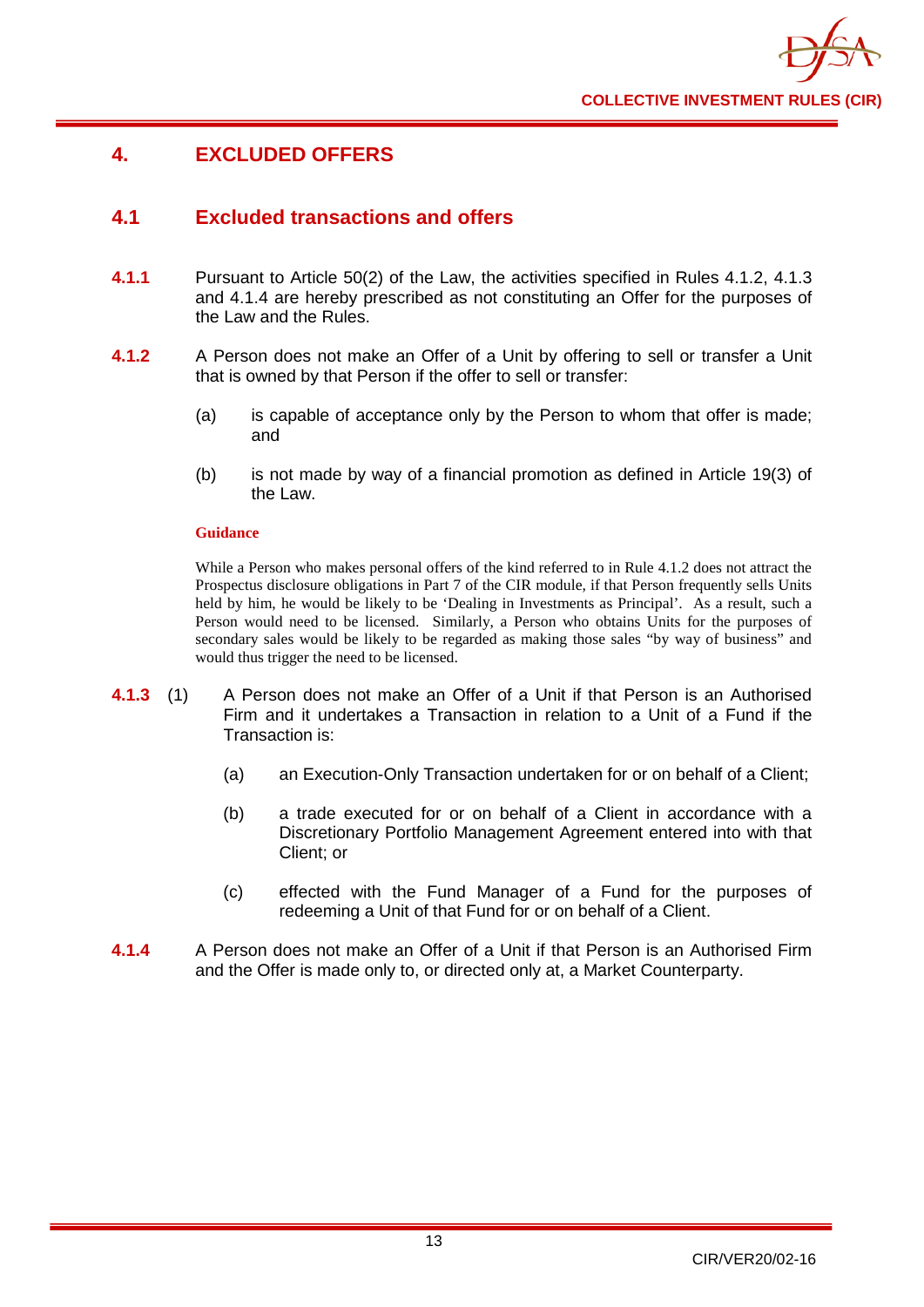

# <span id="page-18-0"></span>**PART 3: FUND FUNCTIONARIES**

# <span id="page-18-1"></span>**5 FUND ADMINISTRATORS**

## <span id="page-18-2"></span>**5.1 General**

## **Application**

- **5.1.1** (1) Subject to (2), this chapter applies to an Authorised Firm which is appointed as a Fund Administrator to either a Domestic or a Foreign Fund.
	- (2) This chapter does not apply to a Fund Manager or Trustee to the extent that it carries on an activity of Providing Fund Administration within the Financial Services of Managing a Fund or of Acting as the Trustee of a Fund.

## **Compliance with the AML Rules**

**5.1.2** The AML module applies to the activities of a Fund Administrator in Providing Fund Administration for a Domestic Fund or Foreign Fund as if each reference in AML to a "customer" is a reference to a "Unitholder" or "prospective Unitholder" as appropriate to the context.

## **Client Money and Assets**

- **5.1.3** A Fund Administrator, in Providing Fund Administration for a Domestic Fund or Foreign Fund, must not hold or control monies or assets belonging to third parties in connection with such administration except in the following circumstances:
	- (a) holding cheques to the order of a Fund's bank account, provided such cheques are securely held for a maximum of three business days prior to being deposited into the relevant Fund's bank account or returned to the drawer of the cheque; or
	- (b) where a mandate over a Fund's or other third party's bank account is granted to a Fund Administrator and the mandate has been agreed in writing with the bank concerned, and transfers out of the relevant bank account may be made only in circumstances where the mandate restricts instructions to make such payments to being made solely in accordance with the payment of invoiced fees and expenses, made in accordance with the relevant Fund's Constitution and Prospectus and are not remitted to the account of the Fund Administrator except by express instructions of the Fund Manager.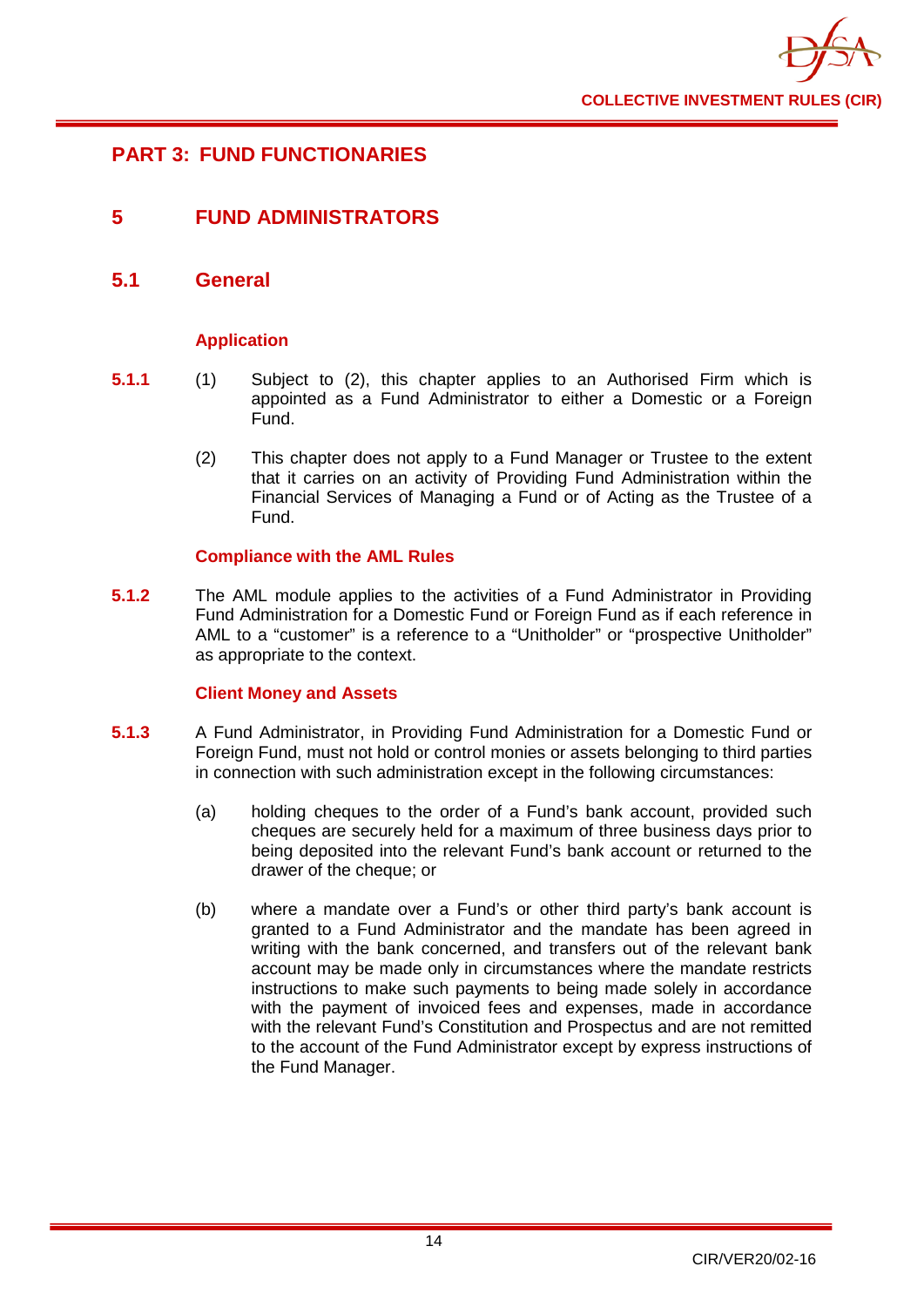## **Delegation and service level agreements**

- **5.1.4** (1) A Fund Administrator of a Domestic Fund for which it is Providing Fund Administration must have a Delegation Agreement that meets the requirements in App1 with the Fund Manager or Trustee of the Fund.
	- (2) Paragraph (1) does not apply to a Fund Administrator of a Qualified Investor Fund.

## **Guidance**

Section 8.12 of this module governs the delegation of activities by a Fund Manager or where appointed the Trustee.

- **5.1.5** (1) A Fund Administrator of a Foreign Fund for which it is Providing Fund Administration must have a service level agreement with the fund manager of that Foreign Fund setting out the functions and service standards that will be applied to the provision of such administration.
	- (2) The agreement in (1) must ensure that the Fund Administrator cannot in turn delegate the activities and functions delegated to it by the fund manager of the Foreign Fund unless the sub-delegate has been approved by that fund manager.
	- (3) The agreement in (1) must also require the Fund Administrator to retain any relevant work or records relating to the delegated activities and functions where the contract is terminated either by the fund manager or the Fund Administrator.

## **Guidance**

The DFSA would expect any agreement required under Rule 5.1.5 to include as a minimum the following provisions:

- a. unambiguous descriptions and definitions of the activities and functions to be provided by the Fund Administrator and the duties to be performed by both parties;
- b. an agreed standard in respect of resources and services supported as necessary by performance measures in accordance with the applicable legislation;
- c. the requirement for regular detailed reporting to a specified frequency from the Fund Administrator in respect of its duties and activities;
- d. provisions relating to the reporting of relevant events such as technological changes or error reporting and, in particular, any event which undermines the ability of the Fund Administrator to fulfil its duties;
- e. the requirement for an annual review (at a minimum) of the performance of the functions by the Fund Administrator; and
- f. provisions relating to records and adequate access by the fund manager, the Fund's auditor or any other Persons providing control or risk management functions for the Fund, as required by the fund manager or applicable laws to that Fund.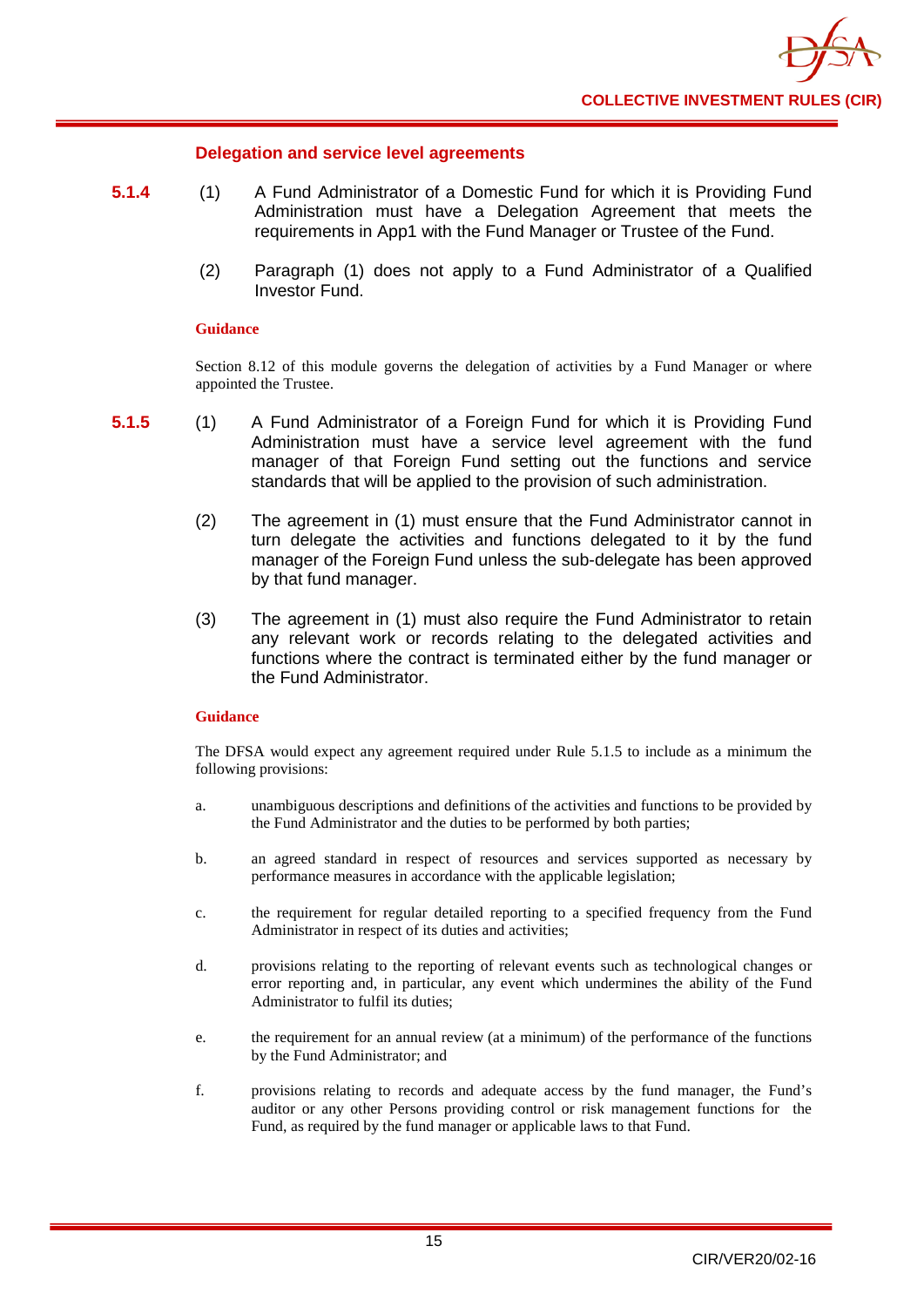

## **Record keeping**

- **5.1.6** A Fund Administrator must maintain records which are sufficient to show and explain transactions in relation to each of the specific activities and functions which are being provided to each Fund, in respect of Unitholders or potential Unitholders of the Fund as appropriate.
- **5.1.7** The records required under Rule 5.1.6 must be:
	- (a) capable of demonstrating to the Governing Body of the relevant Fund that any accounts prepared comply with the applicable requirements in this module or any other applicable legislation;
	- (b) retained by the Fund Administrator for at least 6 years from the date to which they relate;
	- (c) at all reasonable times, open to inspection by the DFSA, the Fund's Auditor and any Person providing oversight functions for the relevant Fund; and
	- (d) if requested by the DFSA, capable of reproduction within a reasonable period not exceeding 3 days, in hard copy and in English.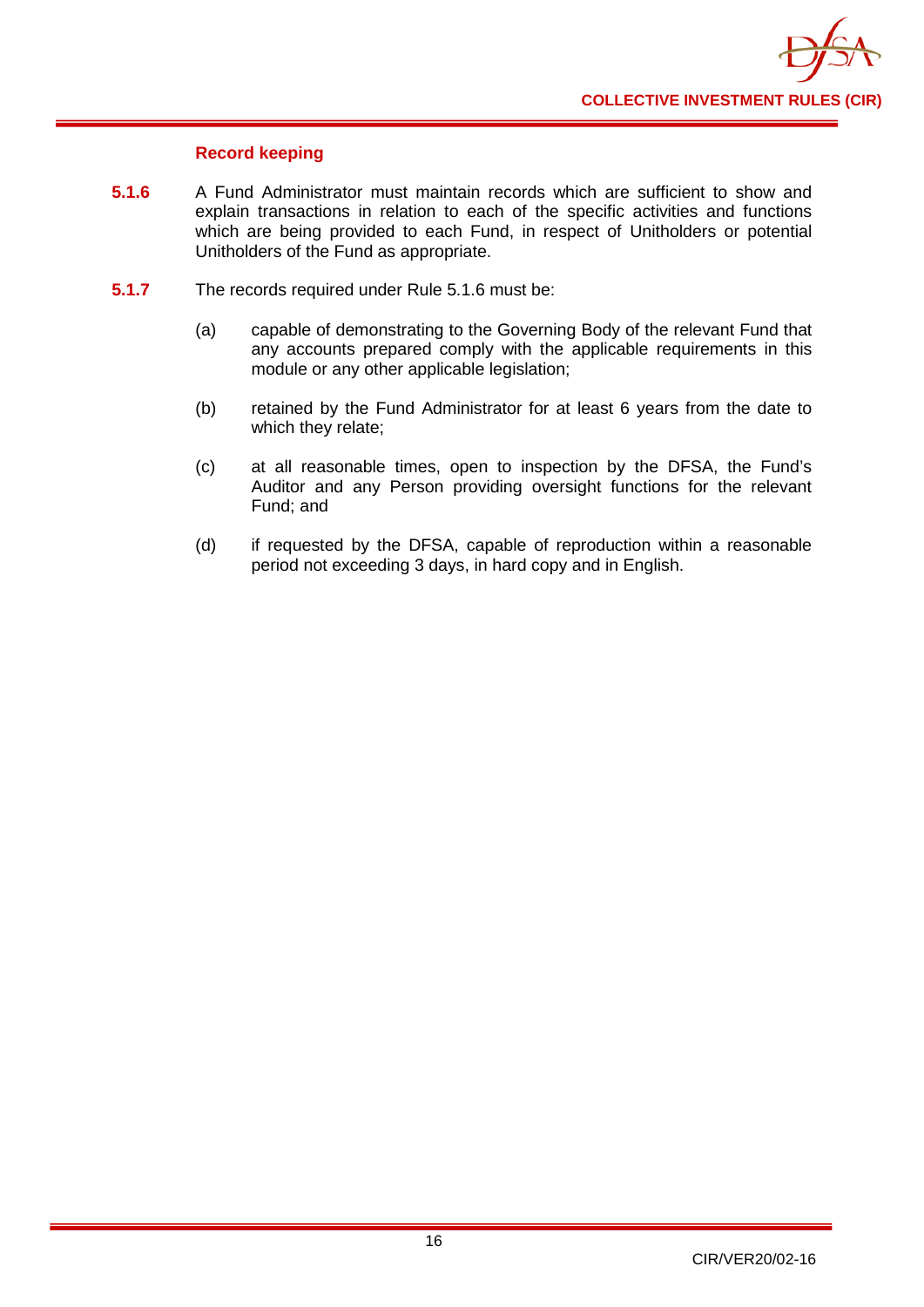

# <span id="page-21-0"></span>**6 External fund managers AND External Funds**

## **Guidance**

This chapter sets out the detailed requirements that apply to External Fund Managers and External Funds. Article 20(5) of the Law contains the criteria to be classified as an External Fund Manager and Article 14(1) of the Law contains the criteria for an External Fund.

# <span id="page-21-1"></span>**6.1 Requirements for External Fund Managers**

## **Application**

**6.1.1** This section applies to an External Fund Manager.

## **Subjecting to the DIFC jurisdiction**

- **6.1.2** An External Fund Manager must:
	- (a) be subject to regulation by a Financial Services Regulator in a Recognised Jurisdiction or a jurisdiction otherwise acceptable to the DFSA with respect to its activity of managing Fund; and
	- (b) subject itself to the DIFC laws and the jurisdiction of the DIFC Courts so far as they apply to its activities relating to the Domestic Fund, and, for that purpose, sign the appropriate declaration contained in AFN.

## **Appointment of Fund Administrator/Trustee**

- **6.1.3** (1) An External Fund Manager must:
	- (a) appoint to the Fund a Fund Administrator or a Trustee licensed by the DFSA (hereafter referred to as the "Appointed Fund Administrator" or "Appointed Trustee") before any Units in that Fund are Offered to any Person;
	- (b) nominate, and require, the Appointed Fund Administrator or Appointed Trustee, as the case may be, to be its agent in relation to its dealings with the DFSA and Unitholders and prospective Unitholders of the Fund; and
	- (c) require the Appointed Fund Administrator or Appointed Trustee to, and for this purpose grant to that Person such powers as are necessary to, facilitate:
		- (i) if it is an open-ended Fund, the issue, resale and redemption of the Units of the Fund and the publication of the price at which such issue, resale or redemption will occur as provided under the Law and the Rules;
		- (ii) the sending to Unitholders of the Fund all the reports required under the Law and the Rules;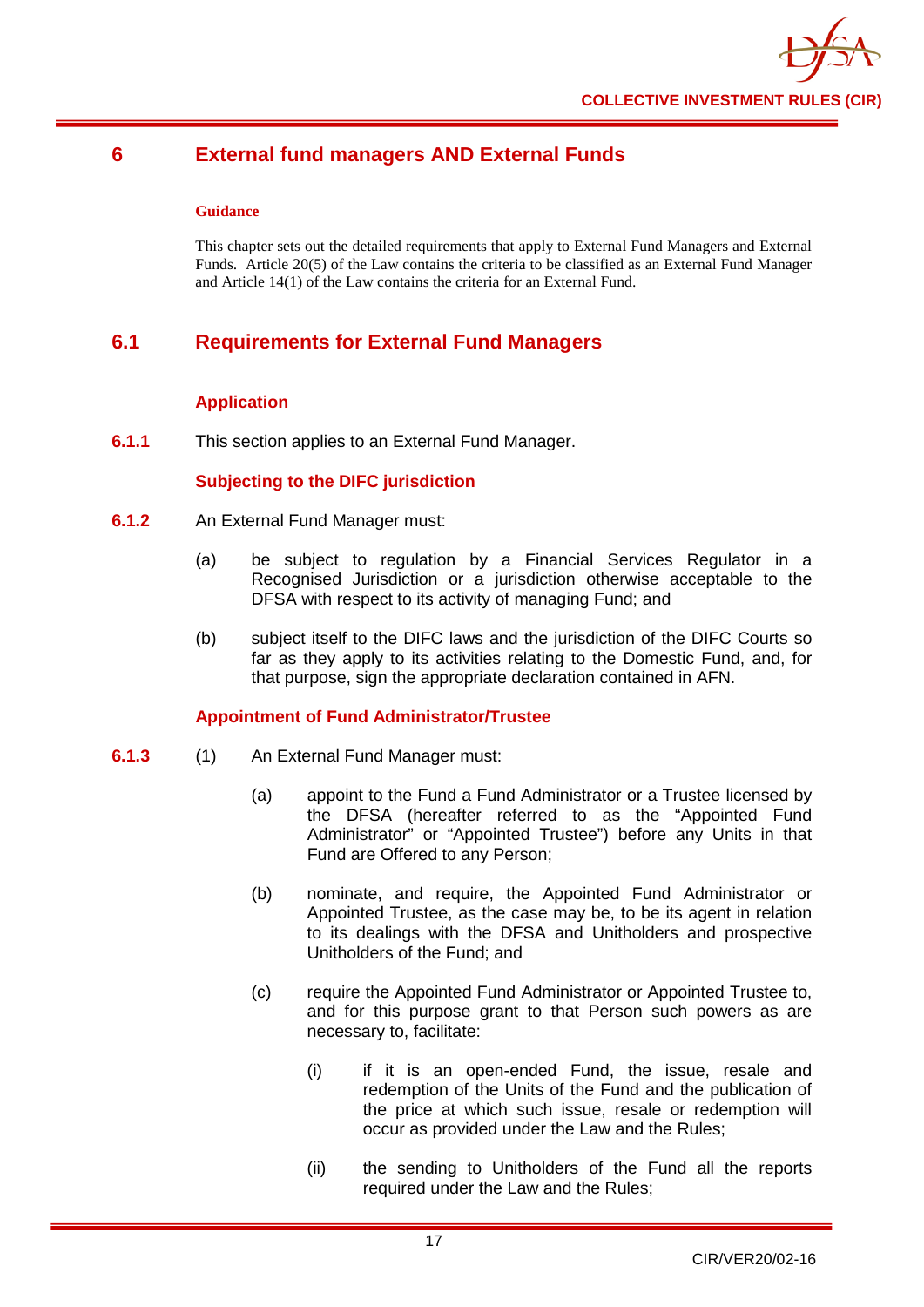- (iii) access to the Constitution and most recent Prospectus of the Fund to Unitholders and prospective Unitholders;
- (iv) access to the Unitholder register; and
- (v) access to the books and records relating to the Fund as required by the DFSA and any person providing the oversight functions of the Fund,

in or from a place of business in the DIFC.

- (2) If the Fund is structured as an Investment Trust, the Fund Manager may appoint the Trustee as its Appointed Trustee for the purposes of (1).
- (3) An External Fund Manager must continue to meet the criteria in Article 20(5) of the Law.

## **Guidance**

In addition to the requirements in this chapter which apply to the Appointed Fund Administrator or Appointed Trustee, Persons who are appointed to Funds as Fund Administrators or Trustees have other obligations (see for example chapter 5.1).

# <span id="page-22-0"></span>**6.2 Requirements for External Funds**

#### **Guidance**

Article 14(1) of the Law provides that a Fund is an External Fund if that Fund:

- a. is established in a jurisdiction other than the DIFC; and
- b. is managed by a Fund Manager which is an Authorised Firm.

## **Application**

- **6.2.1** This section applies to the Fund Manager of an External Fund.
- **6.2.2** The Fund Manager of an External Fund must:
	- (a) have systems and controls which are adequate to ensure compliance with the requirements that apply to the External Fund in the jurisdiction in which it is established or domiciled; and
	- (b) inform the DFSA of the jurisdiction in which the Fund is or is to be established or domiciled and the nature of regulatory requirements applicable to the Fund in the host jurisdiction.

## **Guidance**

1. A Fund Manager of an External Fund is generally not subject to the requirements that otherwise apply to other Domestic Funds (see Article 14(2) of the Law). However, some limited requirements apply to External Funds. See for example the disclosure required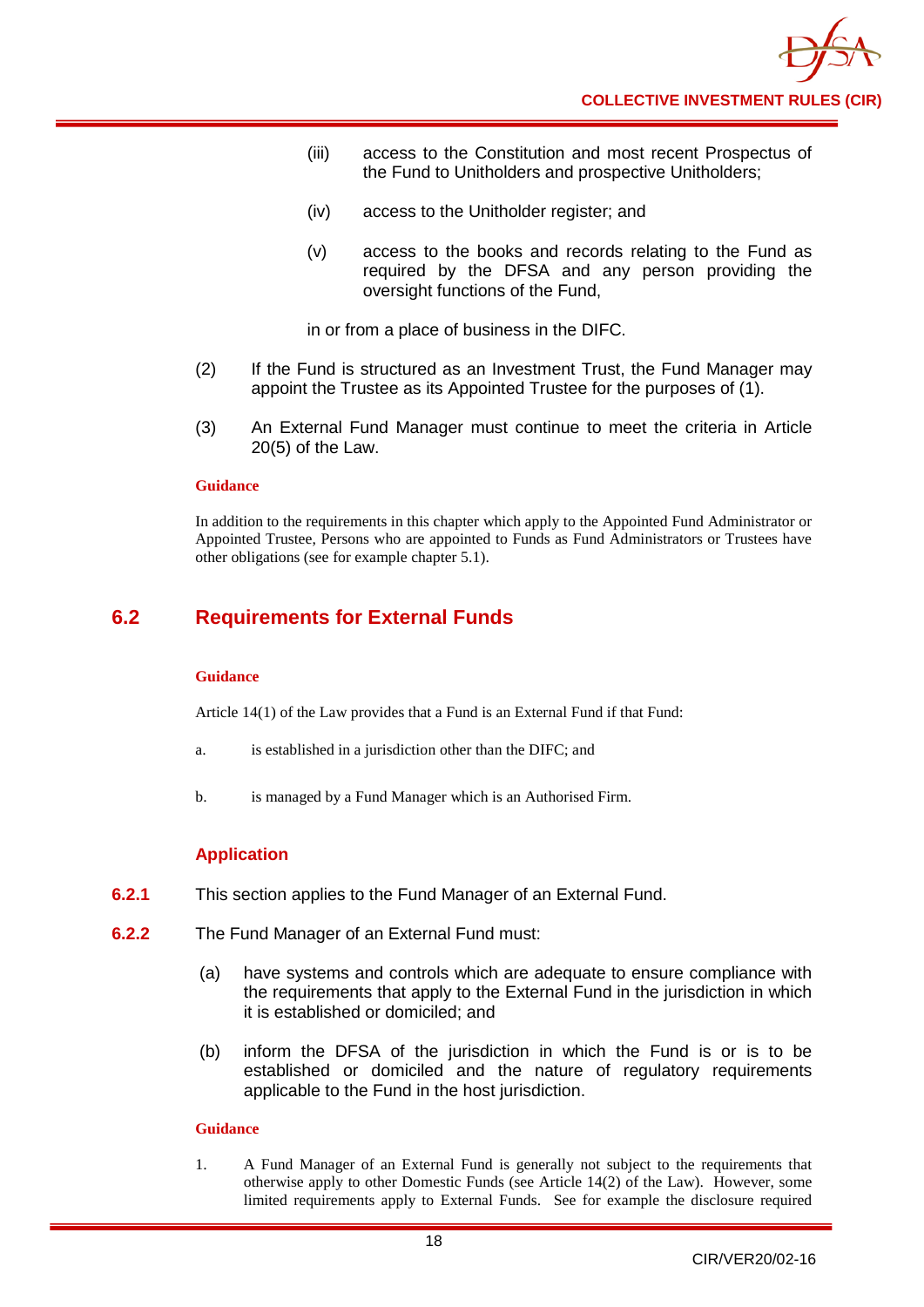

under Rules 14.2.4 – 14.2.7. Should such a requirement conflict with any requirements that apply to an External Fund in the jurisdiction in which the Fund is domiciled, the Fund Manager may apply to the DFSA for appropriate waivers or modifications of the DFSA requirements.

- 2. The DFSA may, upon receipt of the information referred to in Rule 6.2.2(b), assess the desirability of establishing an External Fund in the particular jurisdiction chosen by the Fund Manager. Relevant considerations include:
	- a. the Fund Manager's need to establish the Fund in the particular jurisdiction for reasons such as the physical location of the Fund assets or investor preference;
	- b. any regulatory risks arising from establishing the External Fund in the relevant jurisdiction, particularly if the Fund is to be open to retail investors; and
	- c. whether the relevant jurisdiction complies with the FATF or other relevant international standards or requirements.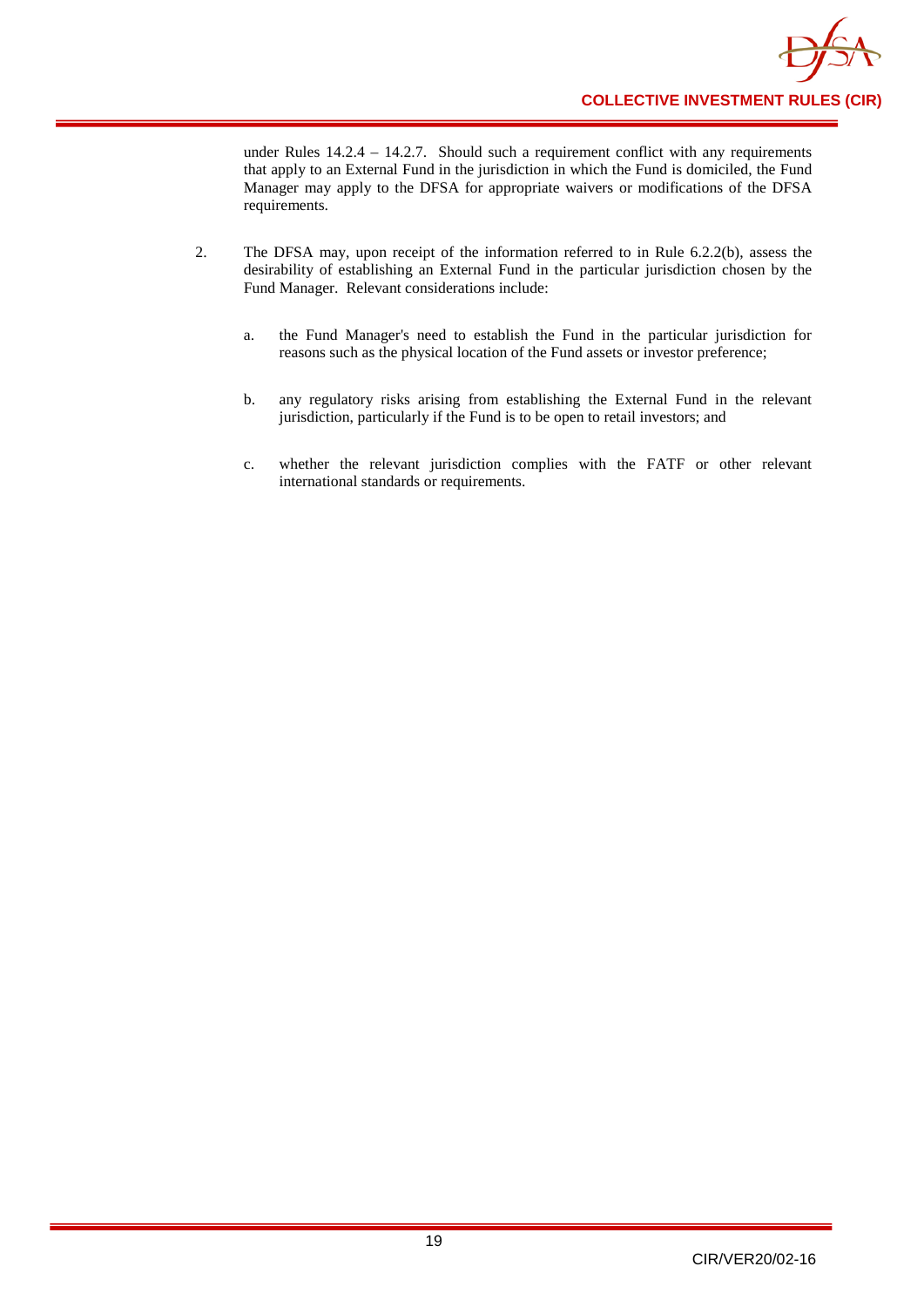

# <span id="page-24-0"></span>**PART 4: CORE RULES RELATING TO ESTABLISHMENT AND MANAGEMENT OF DOMESTIC FUNDS**

<span id="page-24-1"></span>**7 CONSTITUTION**

# <span id="page-24-2"></span>**7.1 Application**

- **7.1.1** (1) This chapter applies to a Fund Manager, and where appointed a Trustee, of a Domestic Fund.
	- (2) Only this Rule and Rules  $7.1.2(1)(b)$ ,  $7.1.2(2)$  and  $7.1.4$  apply to a Fund Manager and, where appointed, a Trustee, of a Qualified Investor Fund.

## **Instrument constituting the Fund**

- **7.1.2** (1) The Fund Manager and, in the case of an Investment Trust, both the Fund Manager and the Trustee of a Fund, must ensure that the written Constitution which every Fund is required to have pursuant to Article 27(1) of the Law:
	- (a) contains the statements and disclosures prescribed in the table in App5 as are applicable to the Fund; and
	- (b) does not contain any provision that is prejudicial to the interests of the Unitholders generally or to the Unitholders of any class of Units.
	- (2) The Fund Manager and, in the case of an Investment Trust, both the Fund Manager and the Trustee, are responsible for maintaining the Constitution and for making necessary alterations to it in accordance with the applicable legislation.
- **7.1.3** (1) A Fund Manager may issue and in the case of an Investment Trust, may instruct the Trustee to issue such classes of Units as are set out in the Constitution, provided the rights of any class are not unfairly prejudicial to the interests of the Unitholders of any other class of Units in that Fund.
	- (2) Units whose issue may be limited can be issued by a Fund Manager if permitted by the Constitution and if in accordance with the conditions set out in the Prospectus, provided that such issue will not materially prejudice any existing Unitholders in the Fund.
	- (3) In the case of an Investment Trust, the Trustee must take reasonable measures to ensure, before carrying out the Fund Manager's instructions, that those instructions comply with the requirements in (1) and (2).

## **Name of the Fund**

**7.1.4** The Fund Manager, and if appointed the Trustee, of a Fund must ensure that the name of the Fund or any Sub-Fund or class of Units in the Fund or Sub-Fund, is not undesirable, misleading or in conflict with the name of another Fund or another Sub-Fund or class of Units in the Fund or Sub-Fund.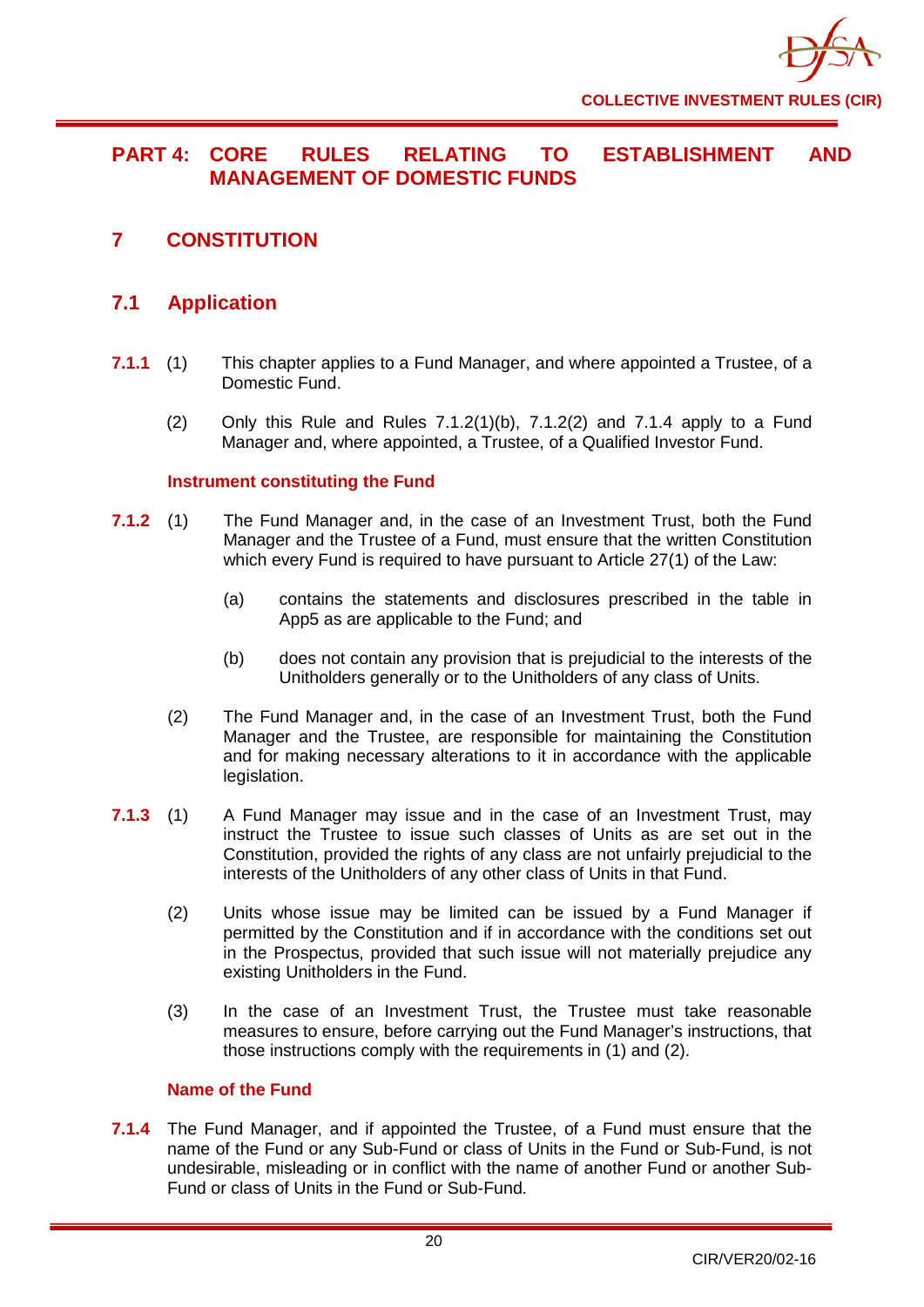- 1. Article 27(4) of the Law and this Rule give the DFSA the power to make a direction if a name of a Fund, Sub-Fund or class of Units in a Fund is undesirable, misleading or conflicts with a name used by another Fund, Sub-Fund or class of Units of a Fund.
- 2. In determining whether to make a direction under these powers, the matters that the DFSA may take into account include whether the name of the Fund, Sub-Fund or class of Units as the case may be:
	- a. implies that the Fund, Sub-Fund or class of Units has merits which are not, or might not be, justified;
	- b. is inconsistent with the Fund's investment objectives or policy;
	- c. might mislead Unitholders or prospective Unitholders into thinking that a Person other than the Fund Manager is responsible for the Fund, Sub-Fund or class of Units of the Fund;
	- d. is substantially similar to the name of another Collective Investment Fund in the DIFC or elsewhere;
	- e. implies that it is a specialist class of Fund or Sub-Fund, where the relevant requirements relating to that class of specialist Fund are not met; or
	- f. is in the opinion of the DFSA likely to offend the public.
- **7.1.5** Before using as part of or in connection with the name of a Fund, Sub-Fund or class of Units in a Fund the words "guaranteed", "protected" or any other words with a similar meaning implying a degree of security in relation to the capital or income, the Fund Manager must demonstrate to the satisfaction of the DFSA that:
	- (a) the guarantor has the authority and resources to honour the terms of the guarantee; and
	- (b) all the terms of the guarantee and the credentials of the guarantor are clearly set out in detail in the Prospectus and that any exclusions such as force majeure are highlighted.

#### **Guidance**

In considering whether to permit a Fund Manager to use the words "guaranteed" or "protected" as part of or in connection with the name of a Fund, Sub-Fund or class of Units in a Fund, the DFSA will also take into account whether the degree of security implied by the name fairly reflects the nature of the arrangements for providing that security.

## **Alterations to the Constitution of a Fund**

#### **Guidance**

Articles 35 and 36 of the Law govern the process of making alterations to a Constitution.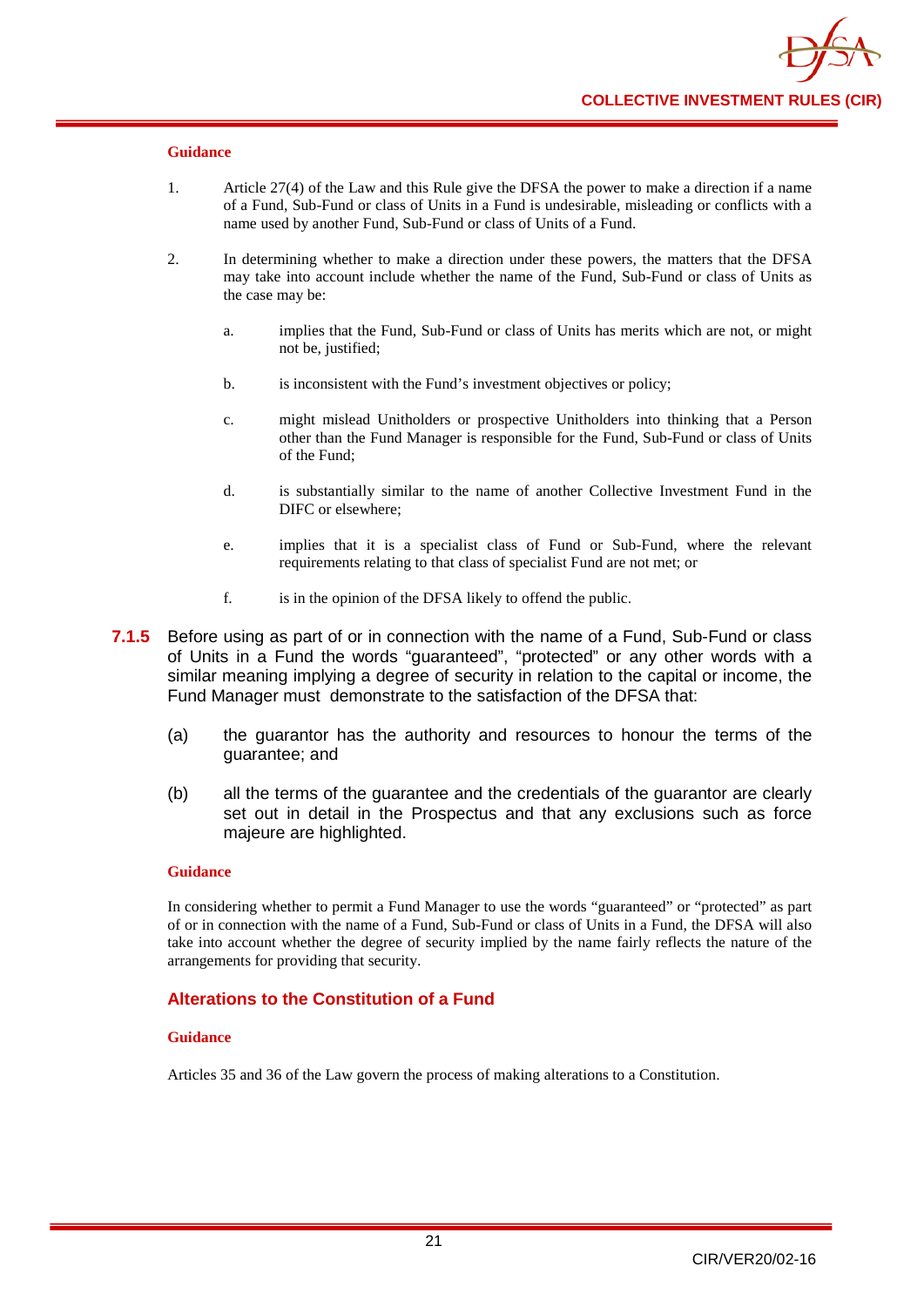# <span id="page-26-0"></span>**8 MANAGEMENT AND OPERATION OF A FUND**

#### **Guidance**

While most of the provisions in this chapter are of general application to all Domestic Funds, in a few instances, some provisions which are specific to a certain type of Domestic Fund, for example a Public Fund, are retained in this Part. We have, instead of removing such provisions to Part 5 which contains provisions applicable to specific types of Domestic Funds, retained them in this Part because those requirements are integral to the main provisions applying to all Domestic Funds and therefore need to be read together.

# <span id="page-26-1"></span>**8.1 General management Duties**

## **Application**

- **8.1.1** (1) This chapter applies to a Fund Manager, and if appointed the Trustee, of a Domestic Fund, except as provided in (3) or where otherwise provided in this chapter.
	- (2) This chapter also applies, where expressly provided, to a Fund Administrator or Eligible Custodian of a Domestic Fund.
	- (3) Only this Rule and Rules 8.4.1(1)(a) and 8.10.1 in this chapter apply to, or in relation to, a Qualified Investor Fund.

## **Guidance**

- 1. Article 22 of the Law requires the Fund Manager of a Domestic Fund to manage the Fund in accordance with the Fund's Constitution and its most recent Prospectus and to perform the functions conferred on it by the Constitution and the Law. In doing so, the Fund Manager is required under that Article to comply with any conditions or restrictions on its Licence as well as any limitations or requirements imposed by or under the Law or Rules.
- 2. Article 38 of the Law requires the Fund Manager to establish and maintain systems and controls including but not limited to financial and risk controls to ensure sound management of the Fund in accordance with the Fund's Constitution and its most recent Prospectus, taking due account of the nature, scale and complexity of the Fund's investments and operations.
- 3. The requirements in this chapter apply to External Fund Managers in the same manner as they apply to Fund Managers of Domestic Funds, unless otherwise provided. External Fund Managers and External Funds attract additional requirements, which are set out in chapter 6.
- 4. This chapter sets out more detailed obligations of the Fund Manager, and where appointed the Trustee, of a Domestic Fund with regard to:
	- a. Duties relating to Fund Property;
	- b. Conflicts of interests;
	- c. Valuation of Fund;
	- d. Determination of single price;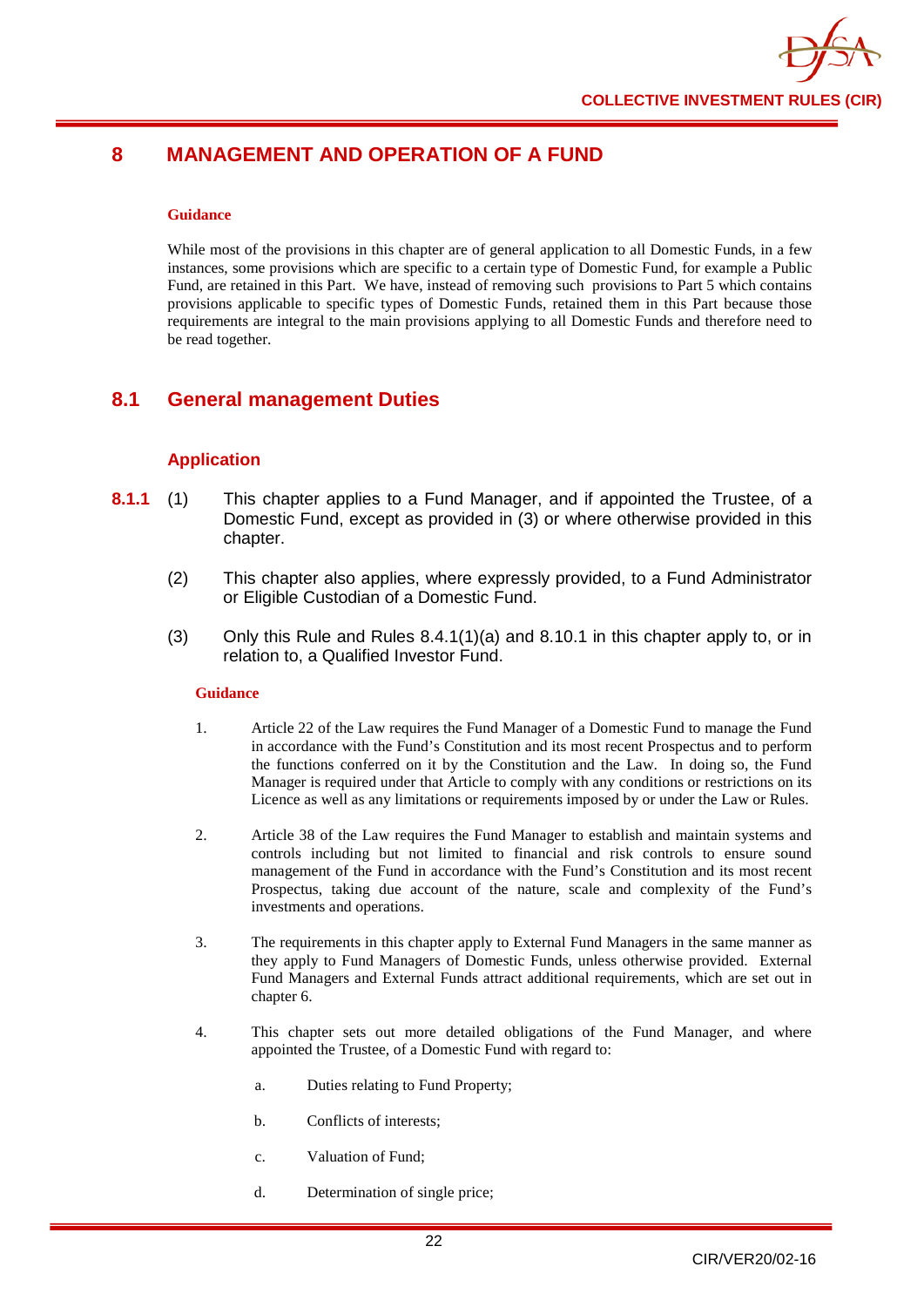

- e. Issue and redemption of Units;
- f. Unitholder register;
- g. Meetings of Governing Body and Unitholders;
- h. Approvals and notifications;
- i. Maintenance of records;
- j. Capital;
- k. Delegations and outsourcing; and
- l. Charges and expenses.

# <span id="page-27-0"></span>**8.2 Duties in relation to Fund Property**

## **Fund Manager**

- **8.2.1** (1) A Fund Manager must make decisions as to the constituents of the Fund Property that are in accordance with the Constitution of the Fund and investment objectives and policy stated in the Prospectus.
	- (2) A Fund Manager must take all steps and execute all documents to ensure that transactions relating to the Fund Property are properly entered into for the account of the relevant Fund or Sub-Fund.
	- (3) A Fund Manager of an Investment Trust must ensure that instructions it gives to the Trustee in relation to the Fund Property are in accordance with the agreement creating the Investment Trust, the Fund's Constitution, and the Prospectus.
- **8.2.2** (1) In the case of an Investment Company or an Investment Partnership, the Fund Manager is responsible to the Unitholders for the safekeeping of the Fund Property.
	- (2) Without removing the generality of the obligation under (1) and subject to (3), a Fund Manager must, in the case of a Fund which is an Investment Company or Investment Partnership:
		- (a) delegate the activity of Providing Custody in relation to the Fund Property to a Service Provider who is an Eligible Custodian; and
		- (b) comply with the delegation procedures set out in section 8.12 in relation to such a delegation.
	- (3) The requirement in (2) does not apply to:
		- (a) a Property Fund in respect of Real Property:
			- (i) that is held by the Fund Manager in accordance with Rule 13.4.2 or 13.4.2A; or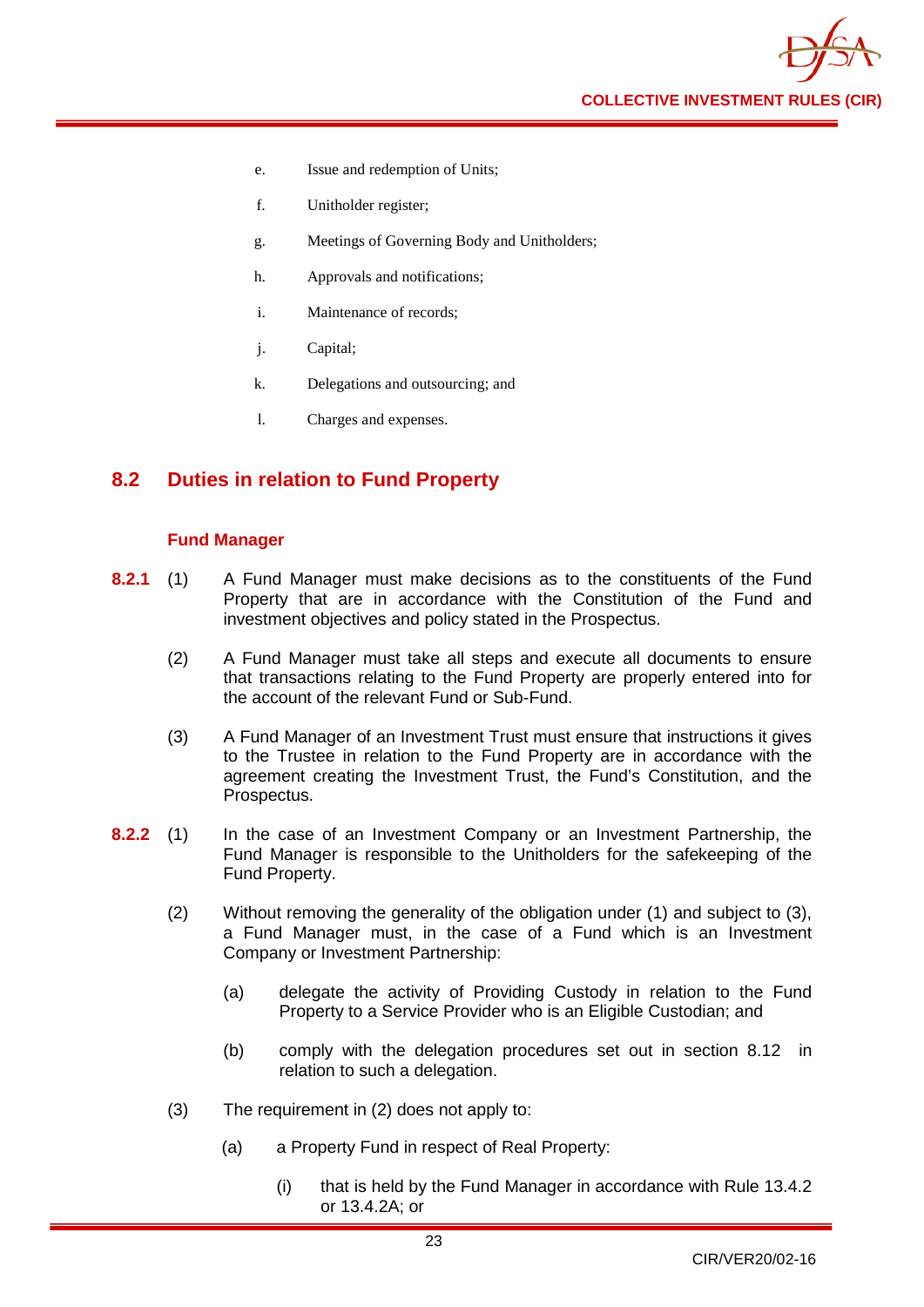- (ii) for which the Fund Manager has made adequate alternative arrangements in accordance with Rule 13.4.2B; or
- (b) a Private Equity Fund where the Fund Manager has made adequate alternative arrangements that are in accordance with Rule 13.3.1.

Section 8.12 of this module governs the power of a Fund Manager to delegate certain of its Financial Service activities, and to outsource its functions.

## **Trustee**

- **8.2.3** In the case of an Investment Trust:
	- (a) the Trustee of the Fund must hold the Fund Property in trust for the Unitholders and accordingly is responsible to the Unitholders for the safekeeping of the Fund Property;
	- (b) the legal title of the Fund Property must be registered with the Trustee except in the case of a Property Fund investing in Real Property where the Trustee has made adequate alternative arrangements that are in accordance with Rule 13.4.2B; and
	- (c) the Trustee must not act on instructions of the Fund Manager in relation to the Fund Property if such instructions are not in accordance with the agreement creating the Investment Trust, the Fund's Constitution, or the Prospectus.

#### **Guidance**

Section 8.12 of this module governs the power of a Trustee to delegate certain of its Financial Service activities, and to outsource its functions.

## **Eligible Custodian**

- **8.2.4** For the purposes of the Rules in this module, an Eligible Custodian is a Person who is a separate legal entity from the Fund Manager and who also meets one of the following criteria:
	- (a) an Authorised Firm whose Licence authorises it to Provide Custody Services;
	- (b) an Authorised Firm that is a Bank;
	- (c) an Authorised Market Institution;
	- (d) a legal entity that is authorised to provide custody services, and is supervised, by a Financial Services Regulator in the State;
	- (e) a legal entity that is authorised to provide custody services, and is supervised, by a Financial Services Regulator in a Recognised Jurisdiction;
	- (f) a legal entity where it, or its holding company, is authorised to provide custody services and is supervised by a Financial Services Regulator in another jurisdiction which is a Zone 1 country;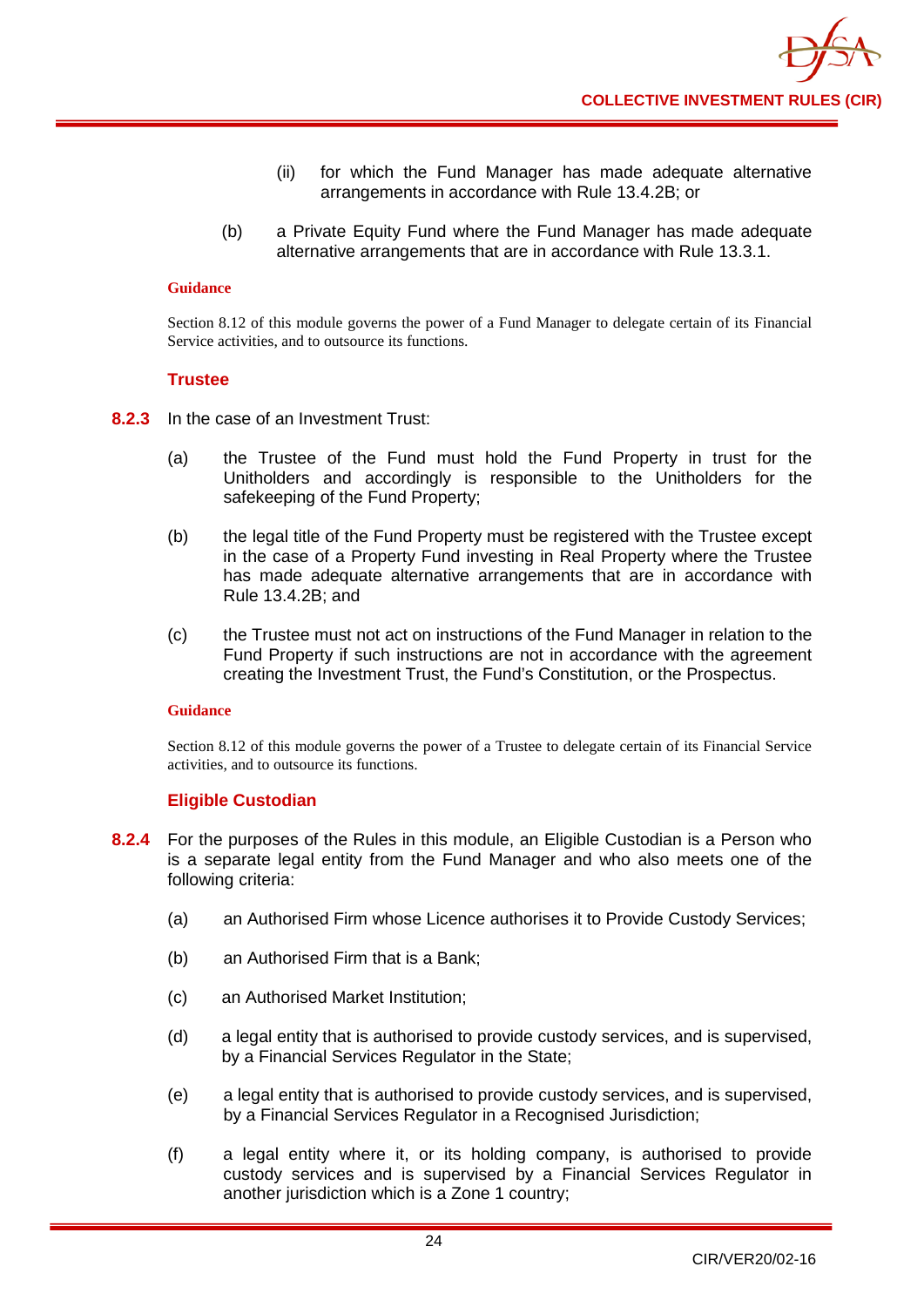

- (g) a legal entity that is authorised or recognised by a Financial Services Regulator to operate as an exchange or a clearing house in a Recognised Jurisdiction; or
- (h) a legal entity that is:
	- (i) controlled and wholly owned by one or more of the national governments of the five member states of the Gulf Cooperation Council, other than the State; and
	- (ii) authorised to provide custody services, and supervised, by a Financial Services Regulator of at least one of the national governments specified in (i).

# <span id="page-29-0"></span>**8.3 Conflicts of interest**

- **8.3.1** (1) The Fund Manager and, if it is a Fund structured as an Investment Trust, the Trustee, must take reasonable steps to ensure that in any dealing in relation to the Fund Property such dealings do not give rise to a conflict of interest.
	- (2) Where a conflict of interest arises, whether in dealings with Affected Persons or otherwise, the Fund Manager and, if appointed, the Trustee, must disclose to the Unitholders the nature of the conflict and how the conflict will be managed.

## **Related Party Transactions**

- **8.3.2** (1) A Fund Manager must not enter into a Related Party Transaction unless it is in accordance with the requirements in this Rule.
	- (2) A Fund Manager must ensure that any Related Party Transaction is on terms at least as favourable to the Fund as any comparable arrangement on normal commercial terms negotiated at arm's length with an independent third party.
	- (3) The Fund Manager must, before entering into a Related Party Transaction:
		- (a) issue to the Unitholders a circular containing the details of the proposed transaction; and
		- (b) obtain Unitholders' prior approval by Special Resolution, or by ordinary resolution in the case of a Property Fund, in respect of the proposed transaction if the total consideration or value of the transaction is 5% or more of the most recent net asset value of the Fund as disclosed in the latest published audited accounts of the Fund.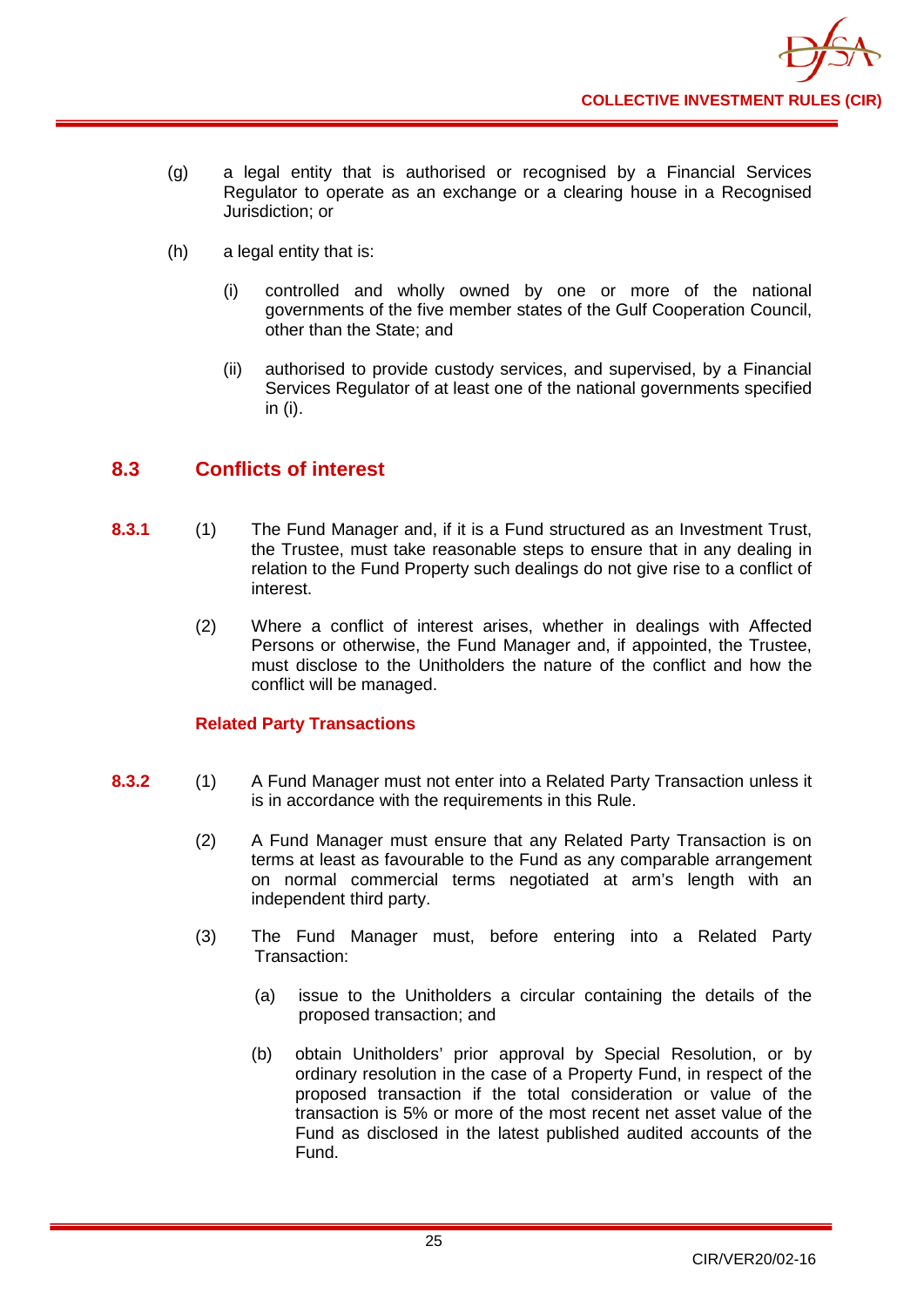

- (4) The Fund Manager must:
	- (a) if Unitholders' prior approval is required pursuant to (3)(b), issue a notice to Unitholders providing details of the results of the Unitholders' voting at the general meeting as soon as practicable after the meeting;
	- (b) include, in the Fund's next published interim or annual report, a brief summary of the Related Party Transaction, and certification that the requirements in these Rules have been met for the transaction; and
	- (c) include, in the annual report of the Fund, the total value of any Related Party Transactions, their nature and the identities of the Related Parties with whom such transactions were made. Where there is no such transaction conducted during the financial year covered by the annual report, an appropriate negative statement to that effect must be made in the annual report.
- (5) The requirements in (3) and (4)(a) do not apply in relation to an Exempt Property Fund.
- (6) The requirements in (3) and (4)(a) do not apply to a Public Property Fund in respect of a Related Party Transaction if:
	- (a) the transaction is for the acquisition or sale of Real Property in the State; and
	- (b) all of the conditions in Rule 13.4.11A(1) are met.

## **Best execution and fair allocation**

- **8.3.3** Without limiting the generality of the obligations of the Fund Manager including those in Rules 8.3.1 and 8.3.2, the Fund Manager's systems and controls must include policies and procedures which are designed to ensure that:
	- (a) when executing or procuring execution of trades for or on behalf of the Fund, the transactions are executed:
		- (i) as soon as reasonably practicable after a decision to effect a transaction has been made; and
		- (ii) on the best terms available at the time of dealing;
	- (b) where the Fund Manager undertakes investment transactions for or on behalf of a Fund which it operates and one or more other Funds or Clients, there is timely and fair allocation of trades to each Fund and Client;
	- (c) trading of the investment portfolio forming part of the Fund Property is not excessive in light of the Fund's investment objective as stated in its Constitution and the most recently issued Prospectus; and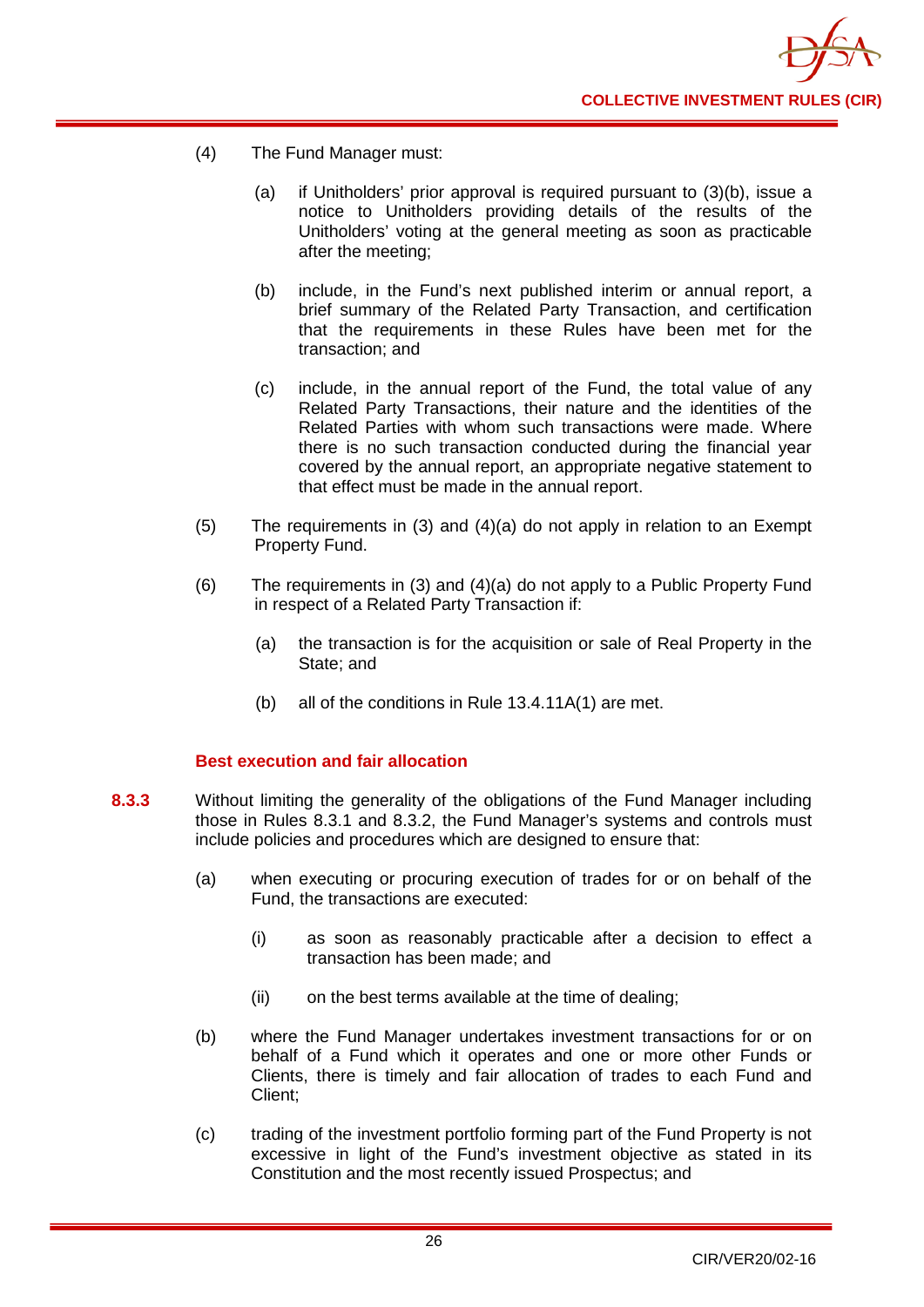## (d) any underwriting arrangements it undertakes are carried out in the best interest of the Fund.

#### **Guidance**

- 1. For the purposes of (a), a Fund Manager's procedures should take into account matters such as the market in which the trade is to be executed, the kind and size of the transaction concerned and type of services provided by the executing broker that has been selected. A Fund Manager's procedures should be adequate to demonstrate that when the transaction was executed, it was done at the best price available. For this purpose, a Fund Manager may require a print out of a computer screen containing information about the price available at the time of the execution to be maintained.
- 2. For the purposes of (b), a Fund Manager should have a policy in place which demonstrates how it achieves timely and fair allocation of trades. For example, where a Fund Manager places an order on behalf of a number of Funds it operates, its policy should state the basis of allocation of trades to each Fund and, where any deviation from that policy occurs, record the reasons for such deviations.
- 3. For the purposes of (c), a Fund Manager's policies and procedures should encompass requirements such as maintenance of sufficient records to demonstrate that any brokerage, commissions or other benefits directly or indirectly derived from any transactions it has undertaken on behalf of the Fund are not unusual, when considered in light of industry practice. However, where there are other requirements relating to disclosure of benefits, a Fund Manager should comply with those requirements separately, as maintenance of records for the purposes of this Rule may not be sufficient to discharge those obligations.
- 4. For the purposes of (d), where a Fund Manager seeks to underwrite or participate in an initial public offering, its policies should ensure that it does not do so in a manner that is in any way detrimental to the Fund. The Fund Manager will also need to ensure that the best execution obligations under (a) are met.

# <span id="page-31-0"></span>**8.4 Valuation of Fund Property**

- **8.4.1** (1) A Fund Manager must:
	- (a) ensure that the Fund Property is valued at regular intervals as appropriate to the nature of the Fund, except where such valuation is suspended in any circumstances that are set out in the Fund's Constitution or Prospectus;
	- (b) prepare a valuation in accordance with (3) for each relevant type of Unit at each relevant valuation point; and
	- (c) as soon as practicable after each valuation point, both publish and make available to the Unitholders and prospective Unitholders of the Fund, the price of the Units of the Fund.
	- (2) The value of the Fund Property is the net value of the Fund Property after deducting any expenses and outstanding borrowings, including any capital outstanding on a mortgage of any Real Property.
	- (3) The value of the Fund Property must, except as otherwise provided in this section, be determined in accordance with the provisions of the Constitution and the Prospectus, as appropriate.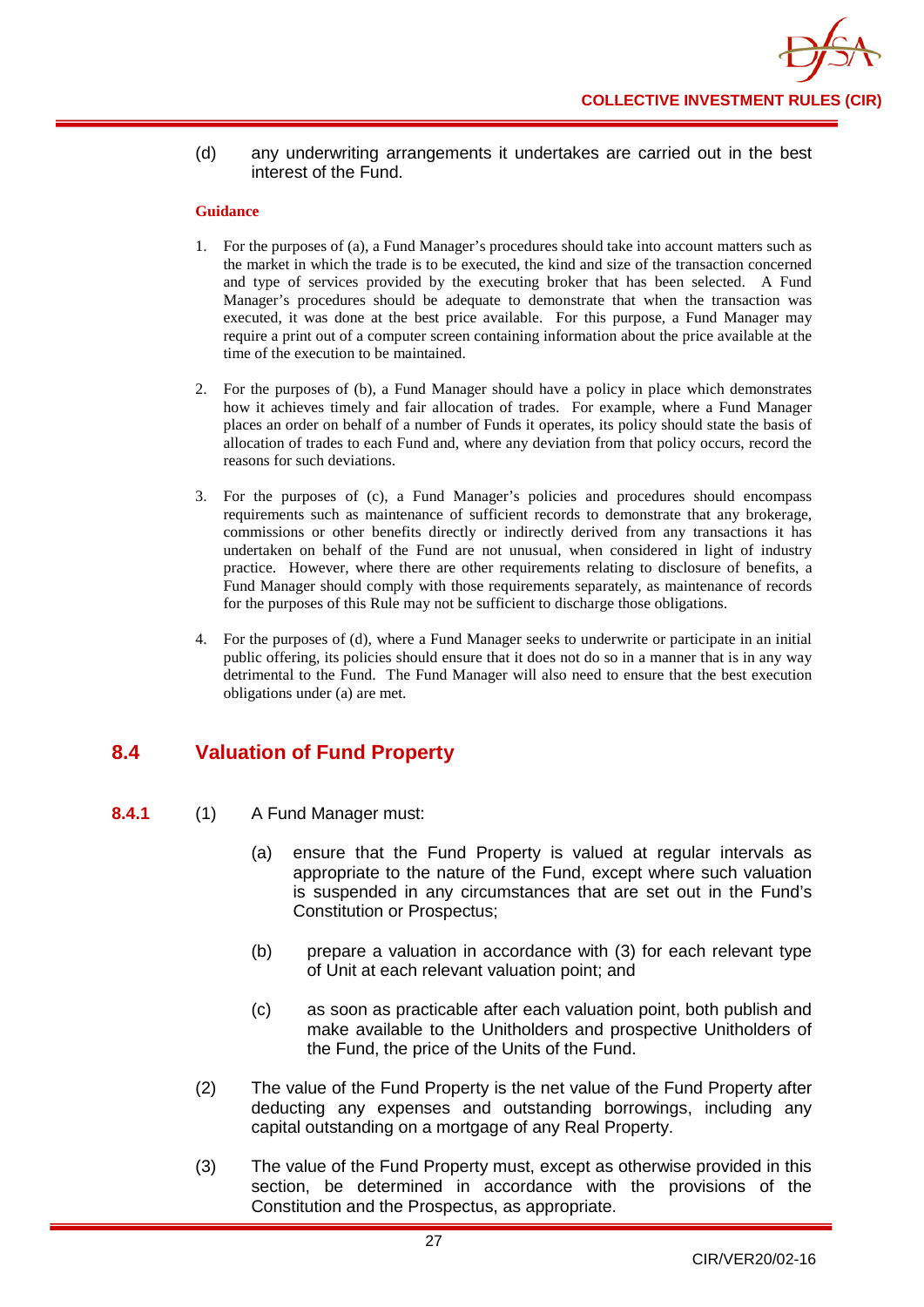- (4) For the purposes of (2), any charges that were paid, or would be payable, on acquiring or disposing of the asset must be excluded from the value of that asset.
- (5) A Fund Manager must not make a dilution levy or dilution adjustment unless stated as permitted in the Fund's Prospectus. Such a measure must be applied in a fair manner to reduce dilution and solely for that purpose.

- 1. A dilution levy or adjustment means a charge of such amount or such rate as is determined by a Fund Manager of a Fund to be made for the purpose of reducing the effect of dilution, i.e., the amount of dealing costs incurred, or expected to be incurred, by a Fund Manager, to the extent that these costs may reasonably be expected to result, or to have resulted, from the acquisition or disposal of Investments by the Fund Manager as a consequence (whether or not immediate) of the increase or decrease in the cash resources of the Fund resulting from the issue or cancellation of Units over a period.
- 2 Dealing costs referred to in Guidance 1 include both the costs of dealing in an Investment, professional fees incurred, or expected to be incurred, in relation to the acquisition or disposal of Real Property and, where there is a spread between the buying and selling prices of the Investment, the indirect cost resulting from the differences between those prices.
- **8.4.2** (1) A Fund Manager must:
	- (a) ensure that at each valuation point there are at least as many Units in issue of any class as there are Units registered to Unitholders of that class; and
	- (b) not do, or omit to do, anything that is or is reasonably likely to confer on itself a benefit or advantage at the expense of a Unitholder or prospective Unitholder.
	- (2) Where a Fund Manager has not complied with (1) or there is any other valuation error, it must correct the error as soon as possible and must reimburse the Fund any costs it may have incurred in correcting the position, subject to any reasonable minimum level for such reimbursement as set out in the Prospectus.
	- (3) If the Fund is structured as an Investment Trust:
		- (a) the Fund Manager must notify the Trustee of the matters specified in (2);
		- (b) the Trustee must also:
			- (i) take reasonable steps to ensure that the Fund Manager complies with the matters specified in (1) and (2); and
			- (ii) provide any other notification required under these Rules.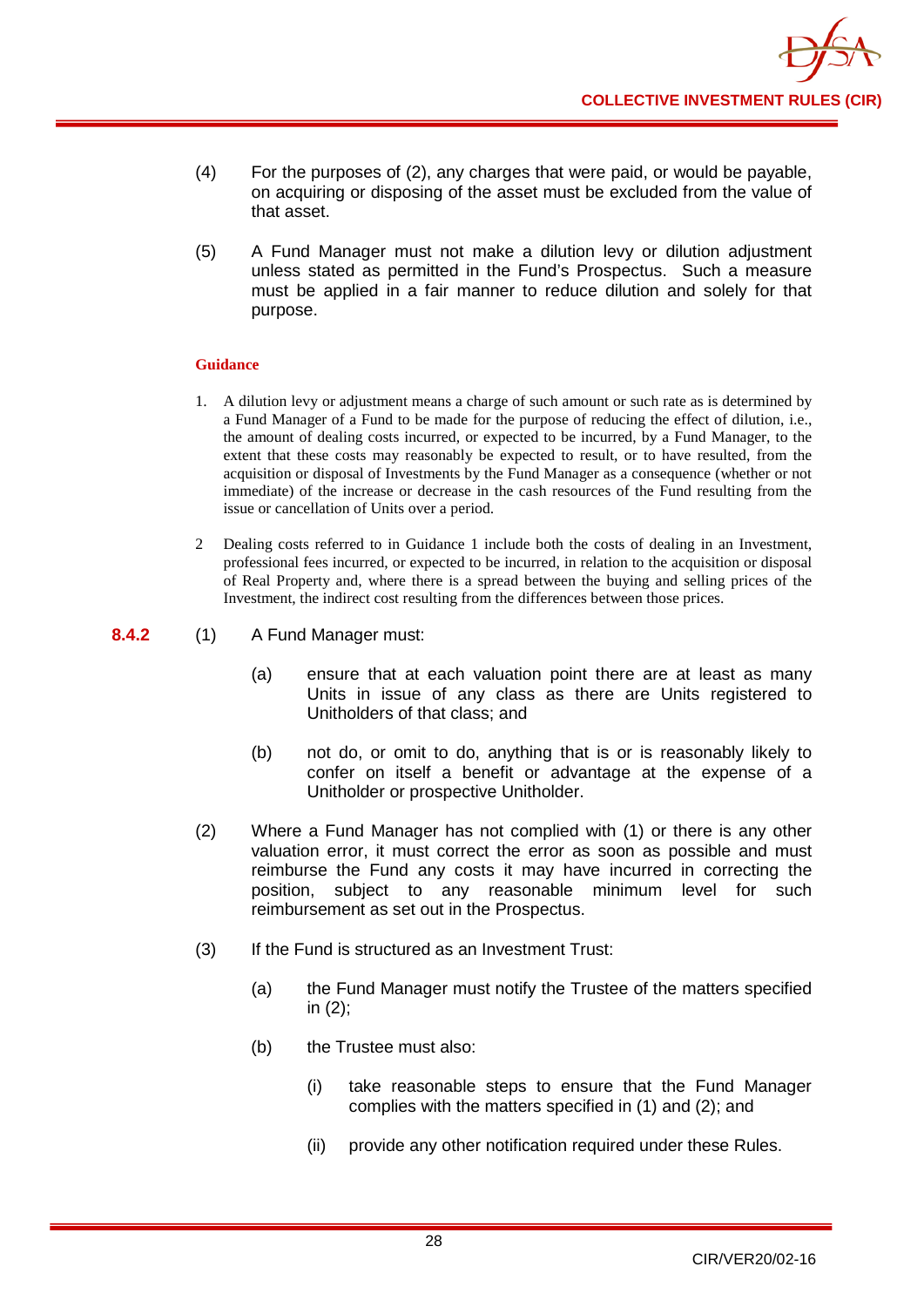

Appendix 4 (App4) contains guidance on asset valuation and pricing.

# <span id="page-33-0"></span>**8.5 Determination of single price**

- **8.5.1** (1) A Fund Manager must take all reasonable steps and exercise due diligence to ensure that the Units in the Fund are correctly priced in accordance with the applicable accounting procedures to ascertain an accurate single price for a Unit.
	- (2) The price of a Unit must be calculated on the basis of the valuation in Rule 8.4.1 in a manner that is fair and reasonable as between Unitholders.
- **8.5.2** (1) A Fund Manager must take immediate action to rectify any breach of Rule 8.4.1 where such breach relates to the incorrect pricing of Units.
	- (2) In (1), unless the incorrect pricing in respect of an issue is of minimal significance, the Fund Manager must inform the DFSA, and if appointed, the Trustee or Eligible Custodian or other Persons providing oversight functions in relation to the Fund, of such a rectification.

## <span id="page-33-1"></span>**8.6 Issue and redemption of Public Fund Units**

- **8.6.1** (1) A Fund Manager of an open-ended Public Fund must, within any conditions in its Constitution and Prospectus:
	- (a) at all times during the dealing day, be willing to issue or sell Units in the Fund to any eligible Client; and
	- (b) do so in a manner that is fair and reasonable as between all Unitholders and prospective Unitholders for whom the Fund Manager does not have reasonable grounds to refuse such issue or sale.
	- (2) A Fund Manager of an open-ended Public Fund must, within any conditions in its Constitution and Prospectus:
		- (a) at all times during the dealing day, be willing to effect a redemption of the Units on the request of any Unitholder; and
		- (b) do so in a manner fair and reasonable as between redeeming Unitholders and continuing Unitholders.
	- (3) On agreeing to a redemption of Units within (2), the Fund Manager must pay the full proceeds of the redemption to the Unitholder within any reasonable period specified in the Constitution or the Prospectus, unless it has reasonable grounds for withholding payment.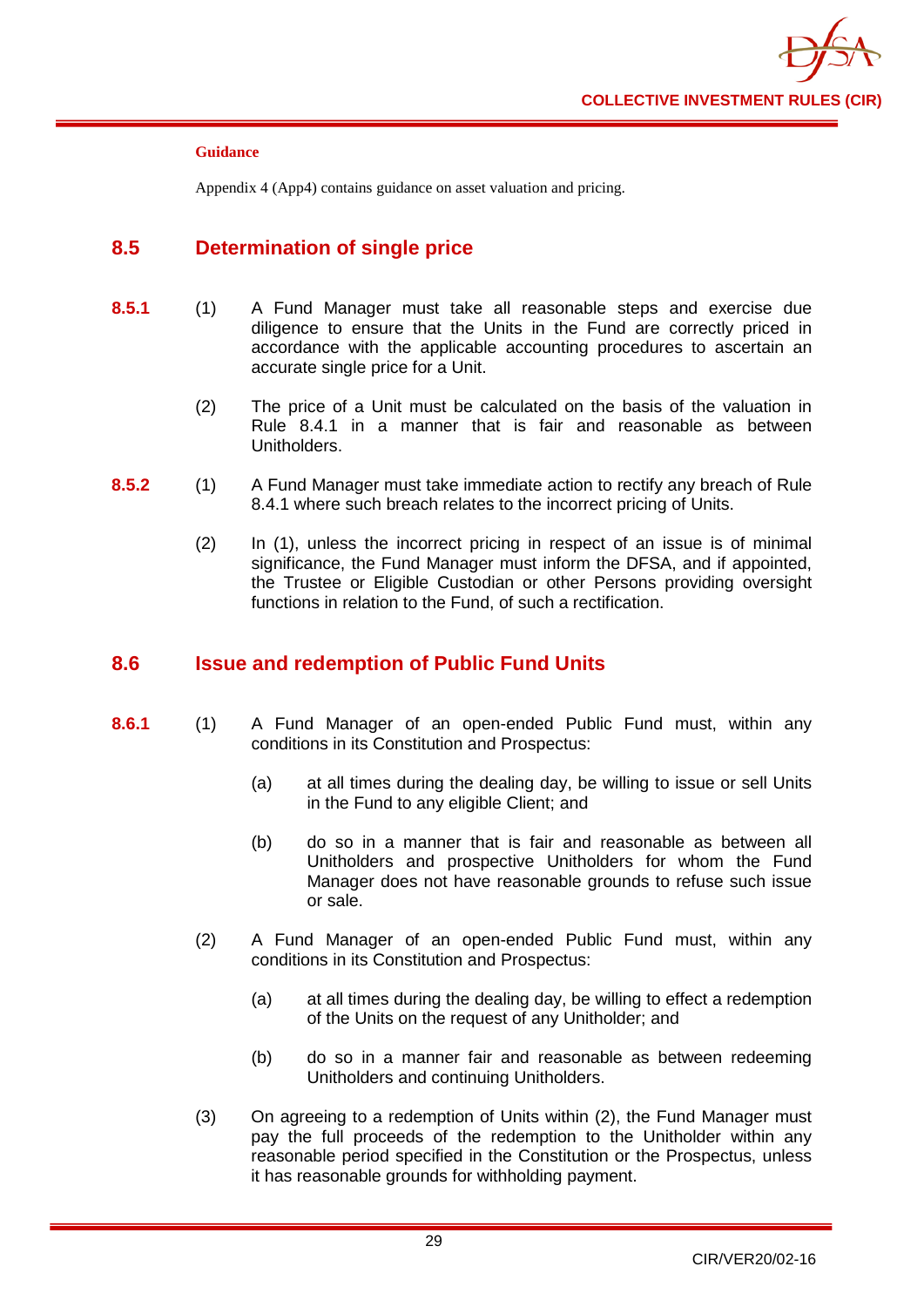- 1. Where not specified in the Prospectus, the maximum period between dealing days for a Public Fund will depend on the reasonable expectations of the target investor group and the particular investment objectives and policy of the Fund.
- 2. Capital reductions or share buy-backs that occur in a closed-ended Fund are not treated as redemptions and resales of Units of Funds based on NAV in the same manner as occurs in the case of an open-ended Fund as provided in these Rules.
- 3. The circumstances in which a Fund Manager may withhold redemption proceeds under (3) include where there are any dues from the redeeming Unitholder, such as under any margin lending arrangements.
- 4. See Article 37 of the Law for provisions dealing with suspension of dealings of openended Funds.
- 5. Although no redemption provisions are prescribed for Exempt Funds, it does not mean that an Exempt Fund cannot be structured as an open-ended Fund. If structured as an open-ended Exempt Fund, the applicable redemption procedures (such as the manner and frequency of redemptions) would generally be set out in the Fund's offer document (i.e. the Information Memorandum). The Fund Manager would need to comply with such redemption procedures.

## **8.6A Confirmation notes**

- **8.6A.1** (1) When the Fund Manager of a Public Fund Executes a Transaction relating to a Unit of the Fund, it must ensure that a confirmation note is sent to the Unitholder as soon as possible and no later than two business days after the date of Execution of the Transaction.
	- (2) The confirmation note must set out:
		- (a) the Fund Manager's name and address;
		- (b) the Unitholder's name;
		- (c) a description of the Fund;
		- (d) the date and time of receipt of the request for the Transaction to be executed and the method of payment;
		- (e) the nature of the Transaction;
		- (f) the number of Units subject to the Transaction;
		- (g) the date, time and price at which it was executed;
		- (h) the reference valuation date;
		- (i) the gross value of the Transaction, including charges for subscribing or net amount after charges for redemptions; and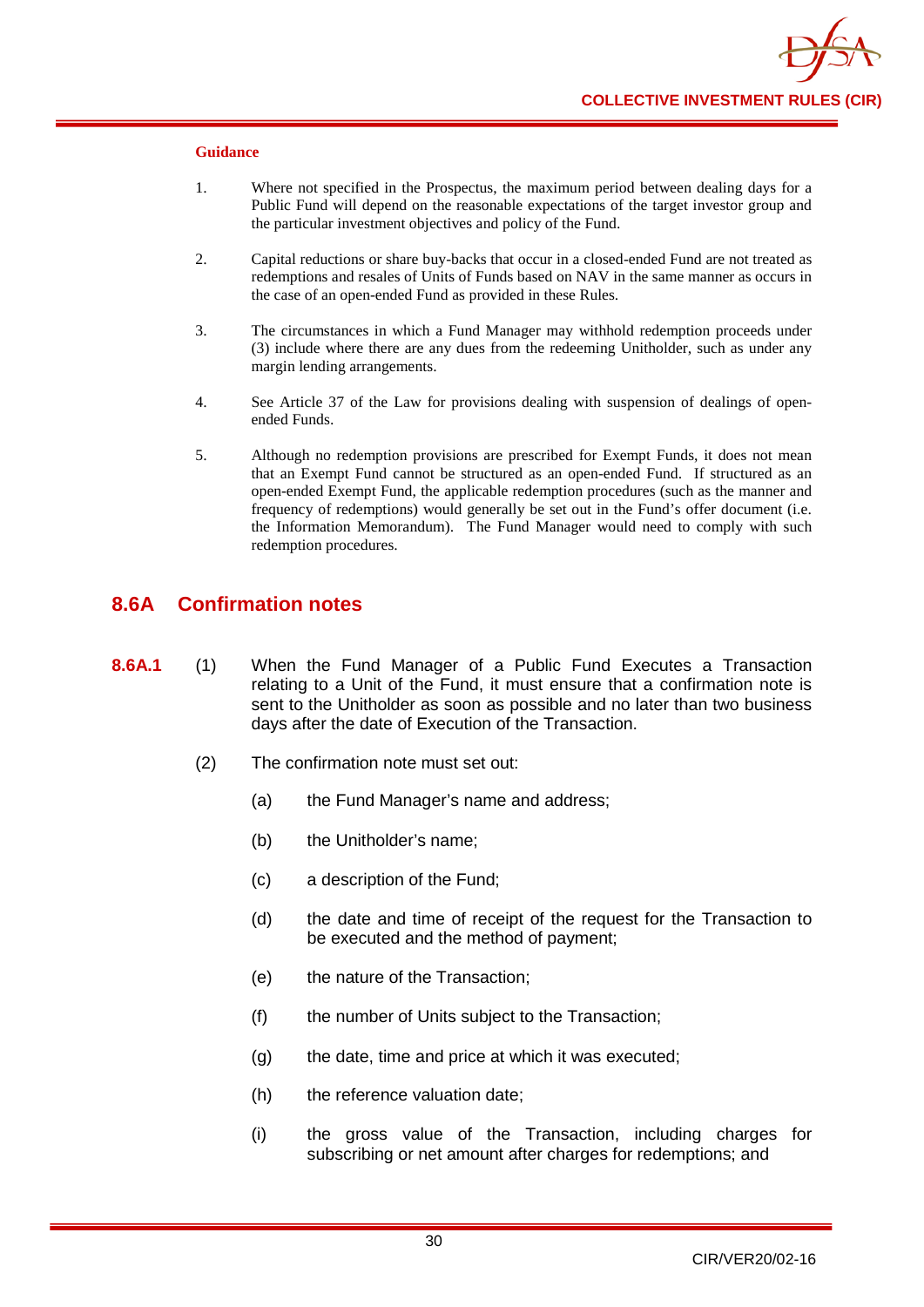(j) the total sum of commissions and expenses charged, and a breakdown of those commissions and charges.

# <span id="page-35-0"></span>**8.7 Unitholder register**

- **8.7.1** (1) Subject to (5), a Fund Manager must maintain a register of Unitholders.
	- (2) The register must contain:
		- (a) the name and address of each Unitholder;
		- (b) the number of Units including fractions of a Unit of each class held by each Unitholder; and
		- (c) the date on which the Unitholder was registered in the register for the Units standing in his name.
	- (3) A Fund Manager must take all reasonable steps and exercise all due diligence to ensure that the register is kept complete and up to date.
	- (4) A Fund Manager or, if applicable the Appointed Fund Administrator or Appointed Custody Provider, must, subject to (5), make the Unitholder register in electronic or hard copy form available for inspection by Unitholders during normal business hours at the Fund Manager's or Appointed Fund Administrator's place of business in the DIFC or otherwise in a designated location in the DIFC.
	- (5) Where a Fund is structured as an Investment Trust, the Trustee must maintain the register of Unitholders in accordance with the requirements in the Investment Trust Law 2006 and make the register in electronic or hard copy form available for inspection by Unitholders during normal business hours at the Trustee's place of business in the DIFC or otherwise in a designated location in the DIFC.

# <span id="page-35-1"></span>**8.8 Meetings of Unitholders**

- **8.8.1** In the case of a Public Fund, the Fund Manager must hold at least two meetings of the Governing Body of every Public Fund which has such a Body every 12 month period from the date of registration of that Fund with the DFSA.
- **8.8.2** The Fund Manager of a Fund other than an Exempt Fund must hold at least one general meeting of the Unitholders of the Fund in every 12 month period (i.e. an annual general meeting). The annual general meeting must be held in the case of a Public Fund within 12 months from the date of registration of the Fund. The annual report required under Rule 9.4.2(1)(a) must be presented at that annual general meeting.
- **8.8.3** (1) The Fund Manager and if appointed the Trustee of a Fund other than an Exempt Fund:
	- (a) may convene a general meeting of Unitholders at any time; and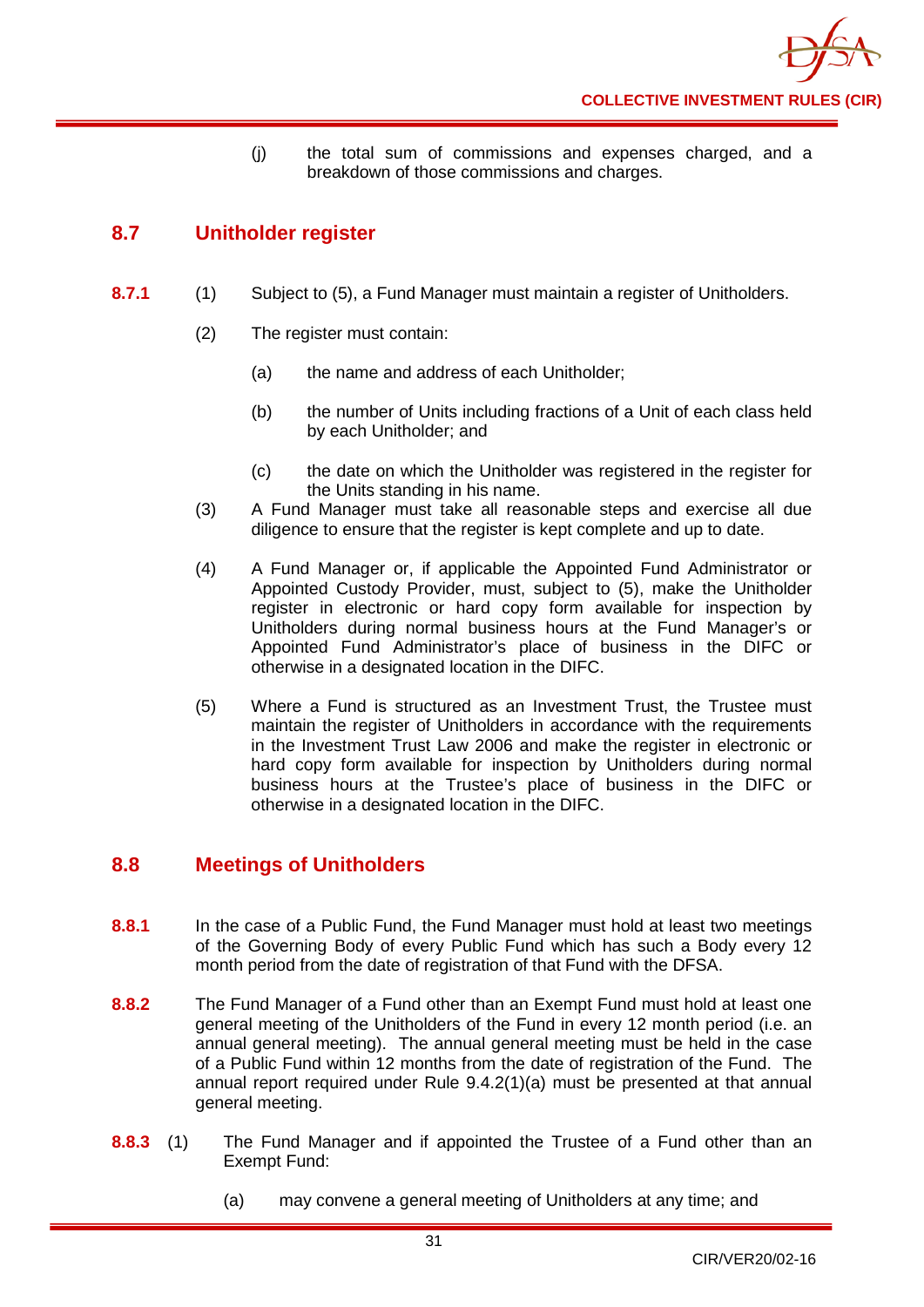- (b) must convene a general meeting of Unitholders of the Fund immediately upon a request being made by Unitholders in accordance with (2).
- (2) The Unitholders of the Fund may request the Fund Manager, or if appointed the Trustee, to convene a general meeting of Unitholders at any time. Such a request must:
	- (a) state the purpose of the meeting;
	- (b) be dated;
	- (c) be signed by a number of registered Unitholders representing at least one-tenth in value of all of the Units then in issue; and
	- (d) be deposited at the place of business of the Fund Manager, or if applicable, the Trustee or Appointed Fund Administrator of the Fund.
- (3) If the Fund is an Investment Trust, the primary responsibility to convene meetings in accordance with this Rule rests with the Fund Manager, failing which, with the Trustee.
- (4) A meeting of Unitholders of a Fund duly convened and held in accordance with the Law and Rules is competent by Special Resolution to require, authorise or approve any act, matter or document in respect of which any such resolution is required. Such a resolution has no other powers or effect.
- (5) Where no Special Resolution is specifically required or permitted by the Law or Rules, any resolution of Unitholders required under the Rules is passed by a simple majority of the votes validly cast for and against the resolution at a general meeting of Unitholders.
- **8.8.4** The Fund Manager of an Exempt Fund must hold meetings of Unitholders in accordance with the requirements included in the Fund's Constitution and its most recent Prospectus.

#### **Guidance**

Exempt Funds are required to have an Information Memorandum under which its Units are marketed to prospective Unitholders by way of private placement. Under Article 50(3) of the Law, such a document is a Prospectus.

### **Unitholder meetings procedures**

- **8.8.5** (1) A Fund Manager must set out, if it is a Public Fund, in its procedures manual the procedures for holding Unitholder meetings and the conduct of such meetings including but not limited to, the following matters:
	- (a) voting rights;
	- (b) right to demand a poll;
	- (c) proxies;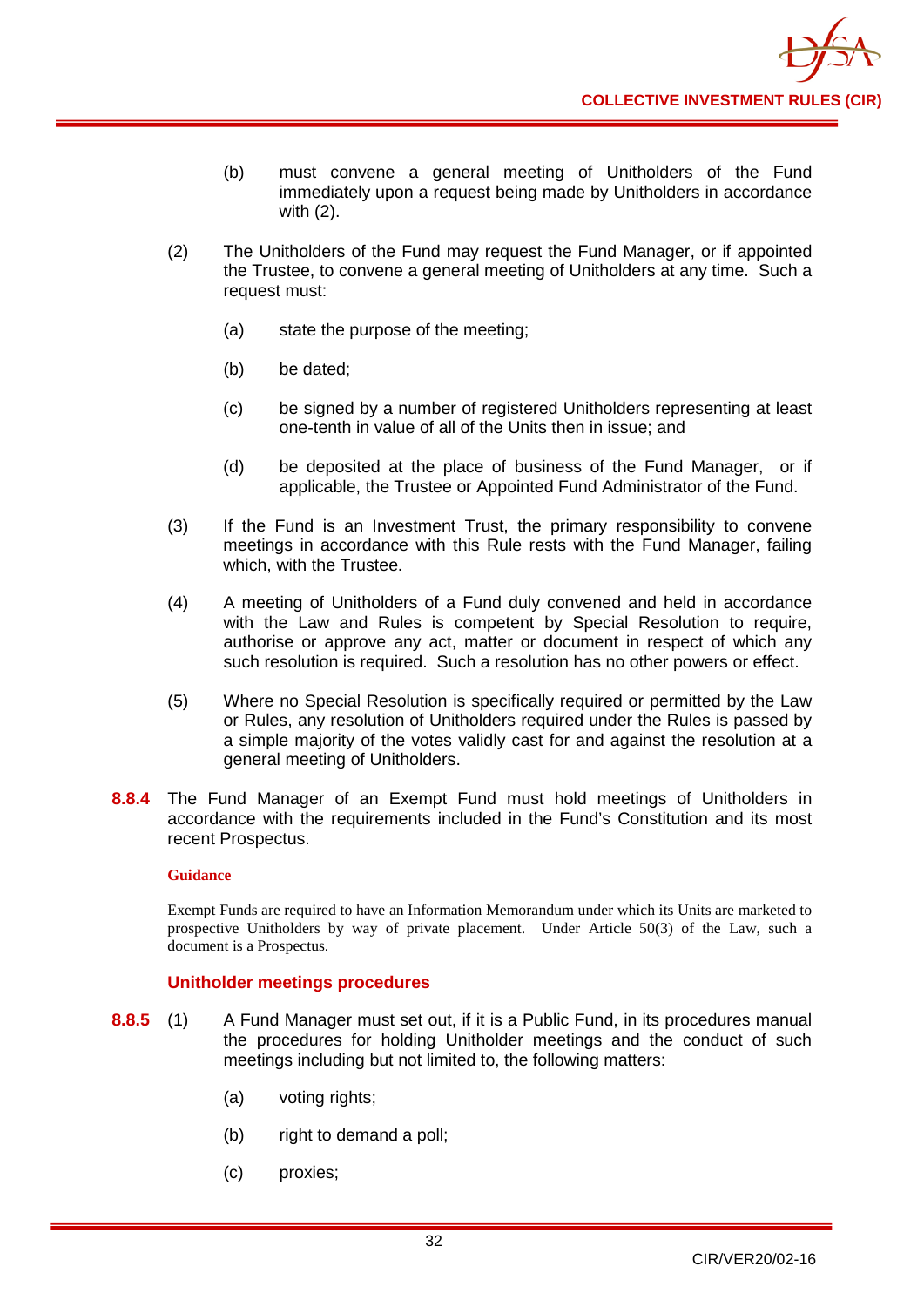

- (d) minutes; and
- (e) variation of class rights and class meetings.
- (2) The meeting procedures under (1) must comply with the provisions in App2. Any provisions in such procedures that are inconsistent with the procedures in App2 are void.
- (3) In the case of a Public Fund, the Fund Manager must distribute the meetings procedures manual to all Unitholders.
- (4) If the Fund is structured as an Investment Trust, the Fund Manager must obtain the prior approval of the Trustee in respect of its meetings procedures.

# **8.9 Approvals and notifications**

- **8.9.1** A Fund Manager of a Public Fund must comply with the provisions in App3 in regard to:
	- (a) fundamental changes requiring prior approval of the Unitholders;
	- (b) significant changes requiring pre-event notification to the Unitholders; and
	- (c) notifiable changes, that is, a change other than one in (a) or (b) which requires post notification to the Unitholders.

# **8.10 Maintenance of records**

- **8.10.1** (1) A Fund Manager must make and retain accounting and other records that are necessary:
	- (a) to enable it to comply with Rules in this module; and
	- (b) to demonstrate at any time that such compliance has been achieved.
	- (2) A Fund Manager must make and retain for a period of six years a record of the Units held, acquired or disposed of, by it, including the classes of such Units, and the balance of any acquisitions and disposals.
	- (3) A Fund Manager must make the record available for inspection by the DFSA in the DIFC and, if applicable, the Trustee or appointed Eligible Custodian, free of charge at all times during ordinary office hours and must supply a copy of the record or any part of it.
	- (4) Where a Fund Manager makes a dilution levy or dilution adjustment in accordance with Rule 8.4.1(5), it must make and retain for a period of six years from the date such action is taken a record of:
		- (a) how it calculates and estimates dilution; and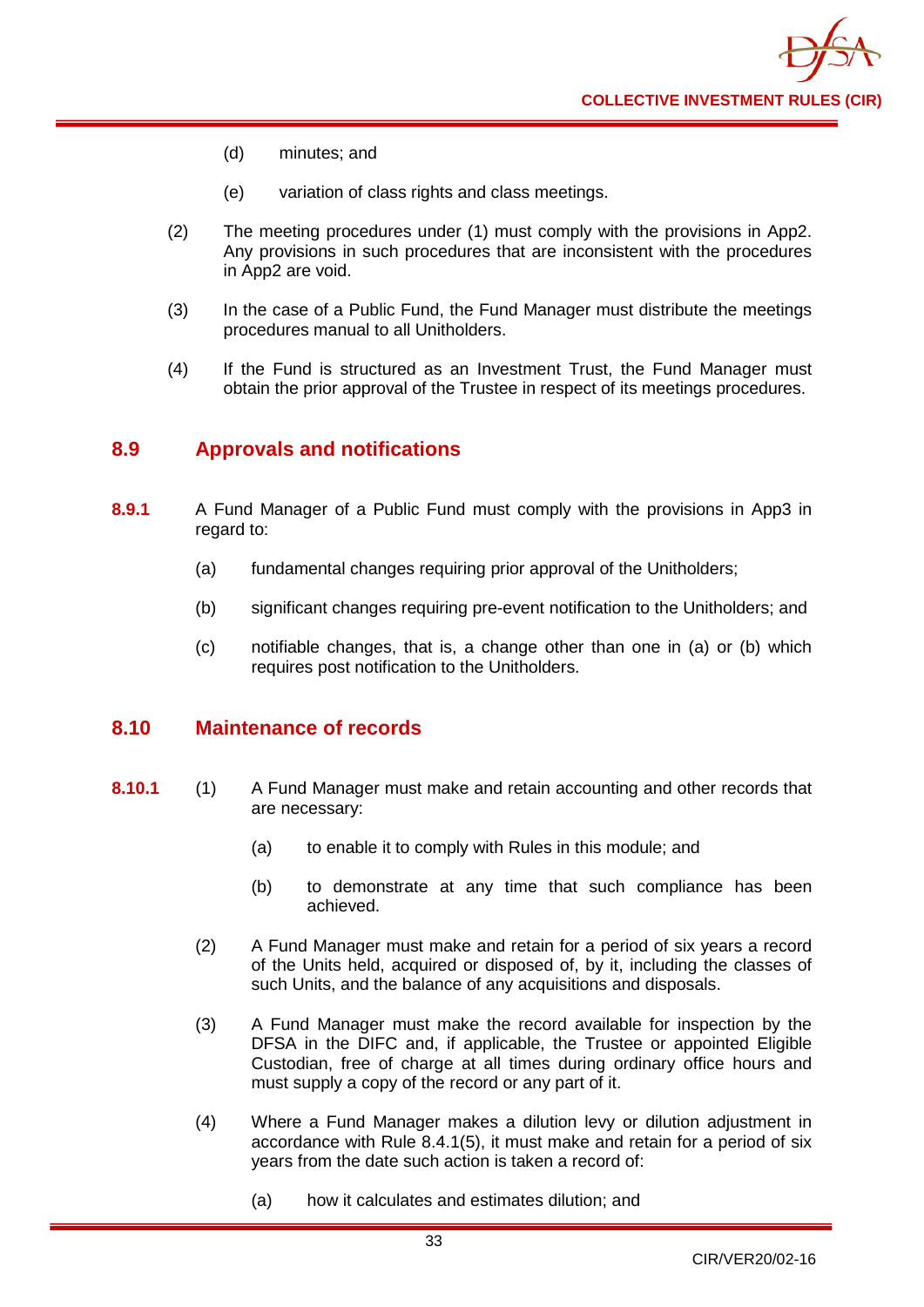(b) its policy and method for determining the amount of any dilution levy or dilution adjustment.

# **8.11 Capital**

- **8.11.1** (1) In the case of a Public Fund, if at any time after the size of the Fund's capital has reached the minimum size provided in its Constitution the size of that capital falls below that minimum size, the Fund Manager must immediately notify the DFSA of that fact.
	- (2) The notification under (1) must also:
		- (a) state the Fund Manager's grounds for believing that the Fund is still commercially viable and the purpose of the Fund can still be accomplished; and
		- (b) be accompanied by the relevant Unitholders' resolution supporting the Fund Manager's views in (1); or
		- (c) state what steps the Fund Manager has taken or will take to wind up the Fund.

# **8.12 Delegation and outsourcing**

- 1. This section sets out the general requirements that apply to a Fund Manager, or where appointed the Trustee, of a Domestic Fund where it delegates or outsources any Financial Service activity or function to another Person. Such a Person is defined as a "Service Provider" for the purposes of this module.
- 2. Under Article 24 of the Law and Article 24 of the Investment Trust Law 2006, a Fund Manager or where appointed the Trustee of a Fund respectively may, subject to any restriction in the Constitution of the Domestic Fund and any provisions of the Rules, delegate any of its Financial Service activities or outsource any of its functions to a Service Provider, which may be located in or outside the DIFC.
- 3. Fund Managers of Domestic Funds structured as an Investment Company or Investment Partnership are required under Rule 8.2.2(2) to delegate the activity of Providing Custody to an Eligible Custodian. This obligation does not apply where there are adequate alternative arrangements. This chapter sets out the circumstances in which the obligation under Rule 8.2.2(2) does not apply.
- 4. A Fund Manager or Trustee 'outsources' a function relating to the operation of the Fund where the function, whether or not relating to a Financial Service activity, is contracted to be performed by a Service Provider. Where the extent of any such function or functions is such that they effectively constitute the carrying on of a Financial Service activity, the DFSA will consider this to comprise a 'delegation' of the Financial Service.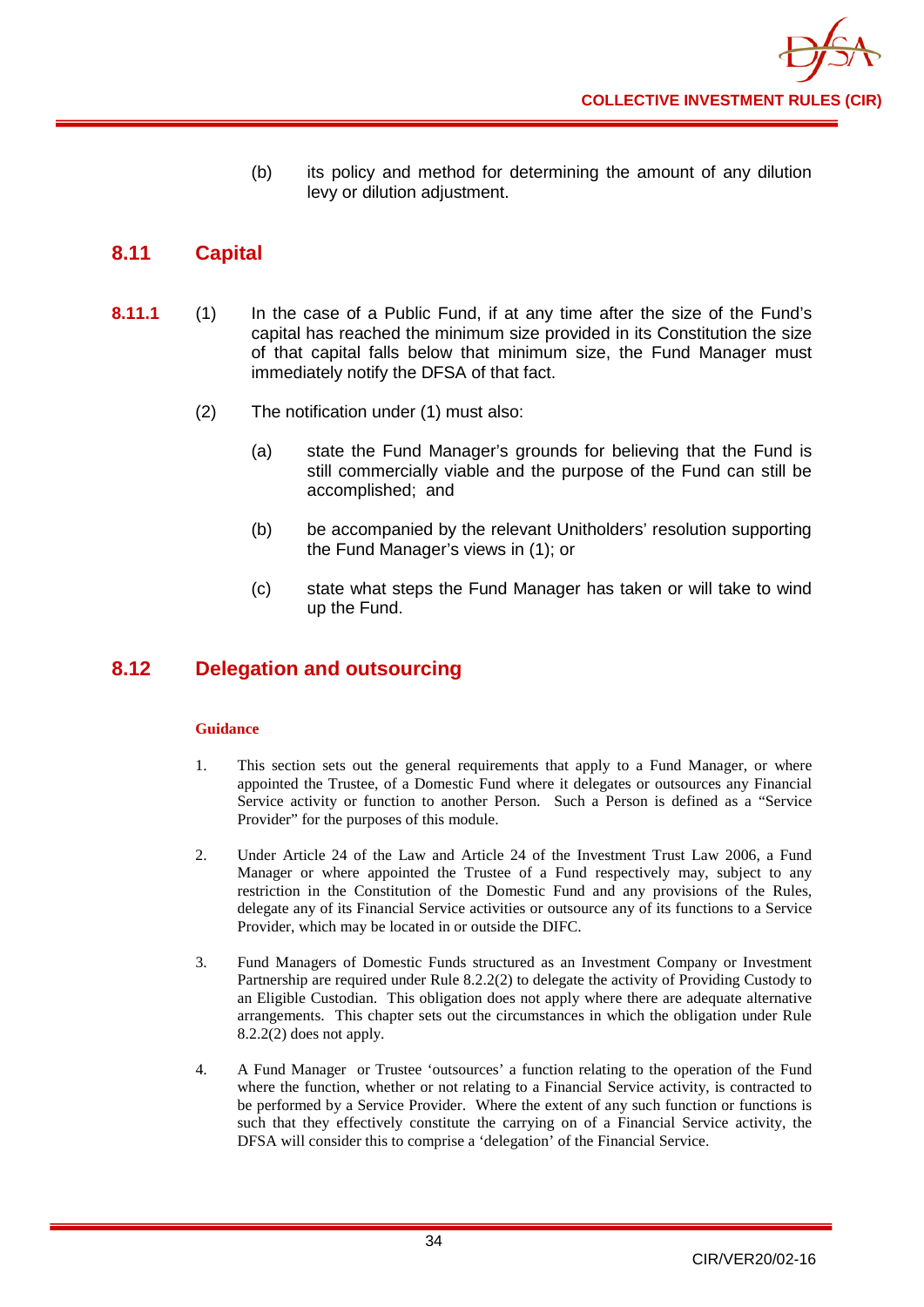- 5. If the Fund Manager or the Trustee delegates any activities or outsources any functions, the Fund Manager or the Trustee remains liable to the Unitholders for any acts or omissions of the Service Provider as if they were the acts or omissions of the Fund Manager or Trustee.
- 6. The Rules permitting the use of a Service Provider do not relieve the Fund Manager or the Trustee from their obligations, including any restrictions on delegation or outsourcing arising from the Fund's Constitution or Prospectus.
- 7. GEN Rules 5.3.21 and 5.3.22 also govern outsourcing of functions and activities by an Authorised Firm. Those Rules are not disapplied by this section.

### **Fund Manager**

- **8.12.1** In accordance with the Delegation Agreement, the Fund Manager:
	- (a) must register the legal title of the Fund Property with the Eligible Custodian; and
	- (b) may give instructions to the Eligible Custodian to deal with the Fund Property.

### **Guidance**

See Rule 8.2.4 for the definition of an Eligible Custodian

- **8.12.2** (1) Subject to the requirements in Rule 8.12.4, a Fund Manager may delegate one or both of the Financial Service activities of Providing Fund Administration and Managing Assets to a Service Provider.
	- (2) For the purposes of (1), and in relation to Providing Fund Administration for a Public Fund, the Service Provider must be:
		- (a) a Person authorised by the DFSA to carry on the activity of Providing Fund Administration; or
		- (b) a Person who is lawfully entitled in a Zone 1 jurisdiction or Recognised Jurisdiction to carry on in that jurisdiction the activities of:
			- (i) asset pricing and Fund valuation;
			- (ii) issuing and redemption of Units; and
			- (iii) record keeping and maintaining the Unitholders register.
	- (3) For the purposes of (1), and in relation to Managing Assets, the Service Provider must be:
		- (a) a Person authorised by the DFSA to carry on the activity of Managing Assets; or
		- (b) a Person who is authorised by a Financial Services Regulator in a Zone 1 jurisdiction or Recognised Jurisdiction to carry on an equivalent activity in that jurisdiction.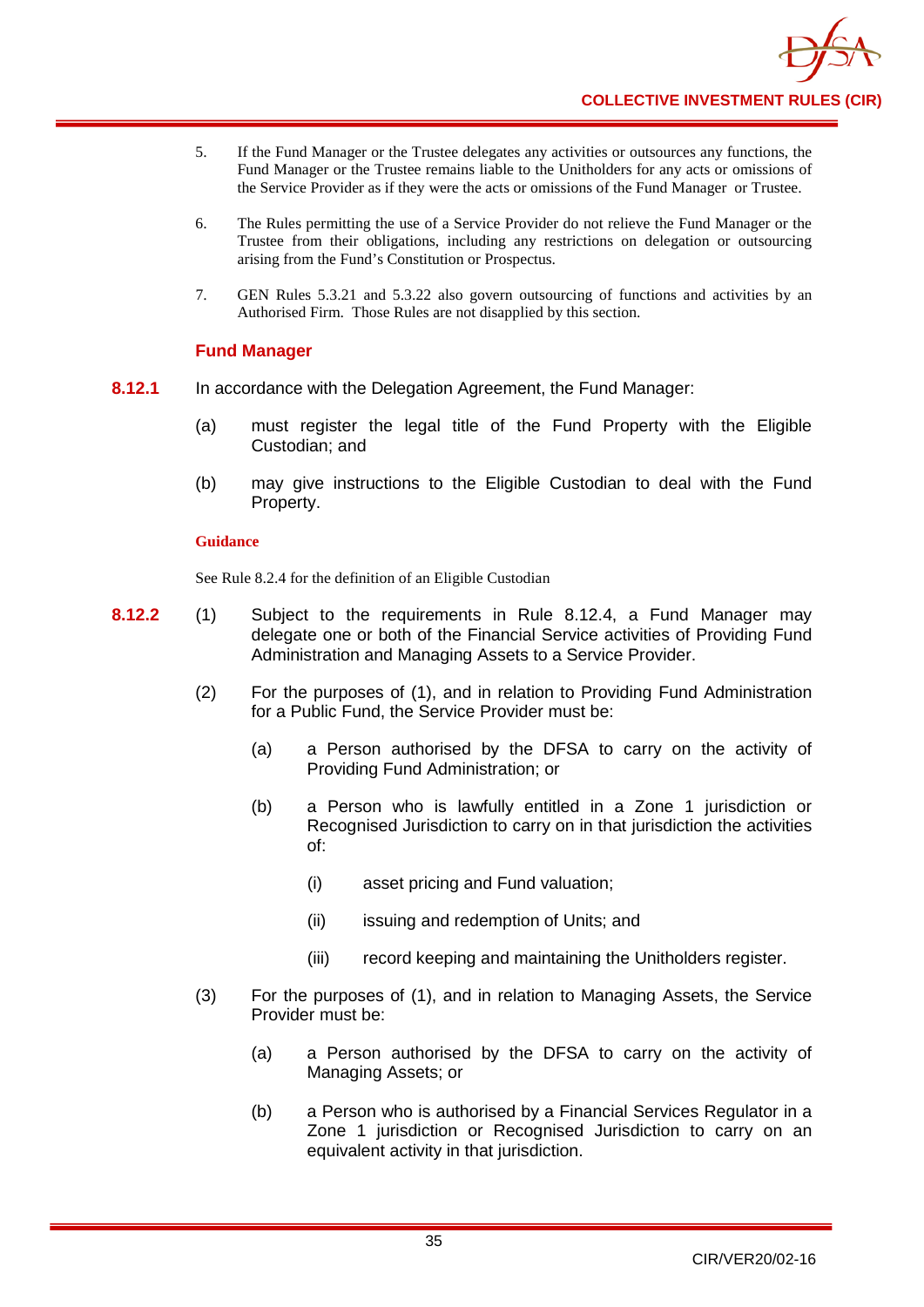

#### **Guidance**

As Rule 8.12.2 (2) only applies in relation to a Public Fund, a Fund Manager of an Exempt Fund may make other appropriate arrangements in respect of the provision of Fund Administration.

#### **Trustee**

- **8.12.3** (1) Subject to Rules 8.12.4, a Trustee may, with the prior written consent of the Fund Manager, delegate one or both of the Financial Service activities of Providing Fund Administration and Providing Custody to a Service Provider.
	- (2) For the purposes of (1), and in relation to Providing Fund Administration for a Public Fund, the Service Provider must be:
		- (a) a Person authorised by the DFSA to carry on the activity of Providing Fund Administration; or
		- (b) a Person who is lawfully entitled in a Zone 1 jurisdiction or Recognised Jurisdiction to carry on in that jurisdiction the activities of:
			- (i) asset pricing and Fund valuation;
			- (ii) issuing and redemption of Units; and
			- (iii) record keeping and maintaining the Unitholders register.
	- (3) For the purposes of (1), and in relation to Providing Custody, the Service Provider must be an Eligible Custodian.

### **Delegation and outsourcing process and requirements**

- **8.12.4** (1) When delegating, a Fund Manager or Trustee must:
	- (a) carry out due diligence on a proposed Service Provider to ensure eligibility prior to effecting a delegation of a Financial Services activity; and
	- (b) comply with the requirements in chapter 5 of GEN and App1 and ensure that any delegation is made in a written Delegation Agreement as prescribed in App1.
	- (2) Delegation to a Service Provider does not relieve the Fund Manager or Trustee from accountability for the proper conduct of a delegated activity.
	- (3) The DFSA may, as a condition on a Fund Manager's or Trustee's Licence, require the delegation of one or more specified Financial Service activities to a Service Provider.

#### **Guidance**

The DFSA may impose a condition under Rule 8.12.4(3) when, for example, it considers that a Fund Manager is unable to conduct the activity under its own Licence.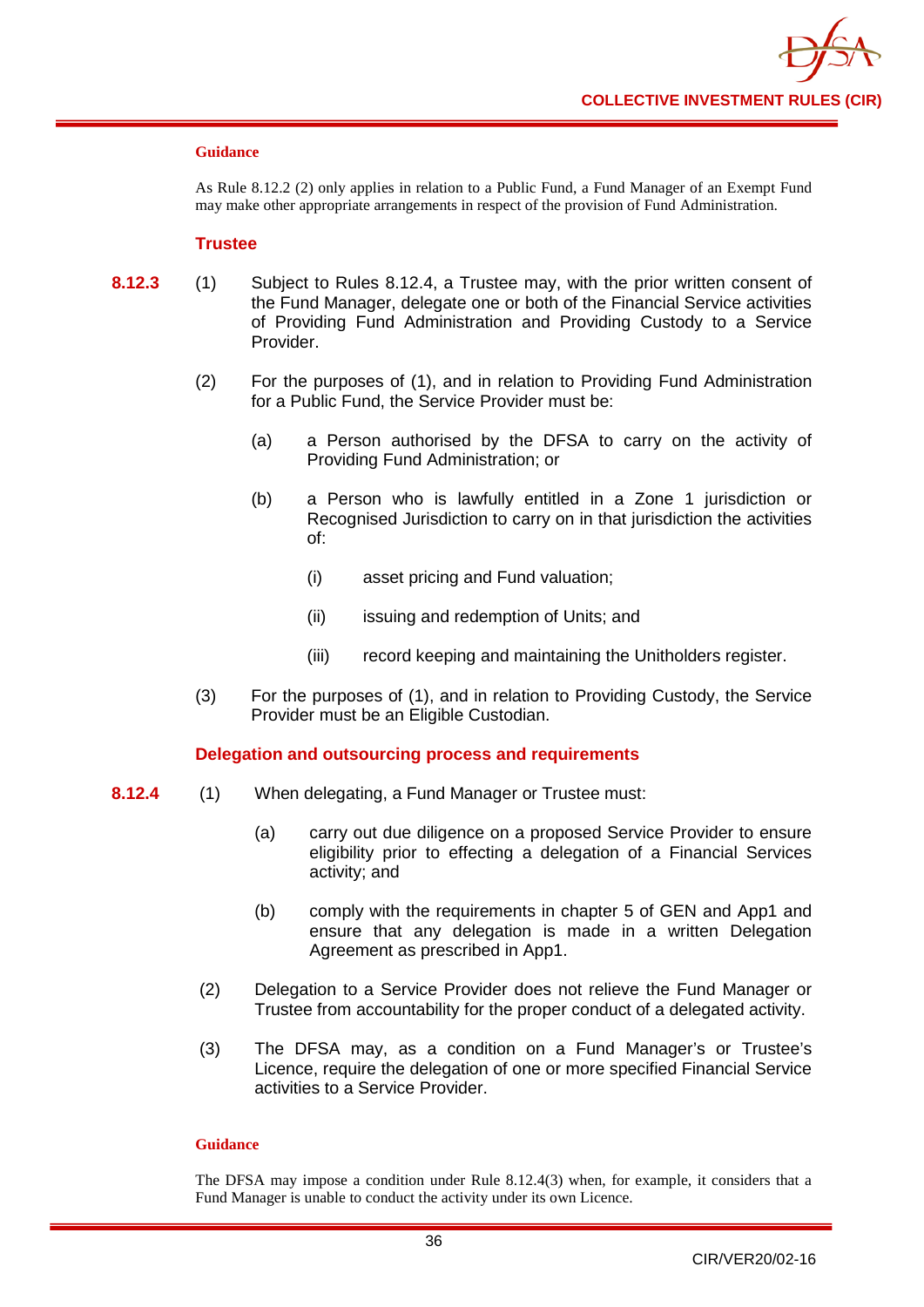

- **8.12.5** (1) When a Fund Manager or Trustee outsources any function to a Service Provider, it must:
	- (a) comply with any relevant requirements in chapter 5 of GEN;
	- (b) enter into an Outsourcing Agreement which complies with the requirements in App1; and
	- (c) before entering into such agreement, carry out due diligence on the proposed Service Provider to conclude on reasonable grounds that the Person is suitable to perform the relevant functions.
	- (2) Outsourcing to a Service Provider does not relieve the Fund Manager or Trustee from accountability for the proper conduct of the outsourced activity.

### **Systems and controls**

**8.12.6** If a Fund Manager or Trustee delegates any activity or outsources any function under this section, it must take reasonable steps to ensure that it implements and maintains systems and controls to monitor the Service Provider.

### **Guidance**

This Rule supplements the requirements under GEN section 5.3.

### **Review**

- **8.12.7** (1) A Fund Manager or the Trustee of a Public Fund, which has delegated any Financial Service activities or outsourced any functions, must conduct a review of the carrying out of the relevant activities or functions by the Service Provider and present the findings of the review to either:
	- (a) the Fund's Governing Body every 6 months at the Fund's board meeting; or
	- (b) in the case of a Fund structured as an Investment Trust, to the Trustee.
	- (2) Notwithstanding the requirement in (1), if a Fund Manager or the Trustee discovers non-compliance in regard to a term of the Delegation Agreement or Outsourcing Agreement, the Fund Manager or the Trustee, as the case may be, must take immediate action to remedy the matter and also notify the DFSA and, as applicable, its Governing Body or the Trustee forthwith.
	- (3) For the purposes of (2), the Fund Manager or the Trustee must notify the DFSA only where the non-compliance is material.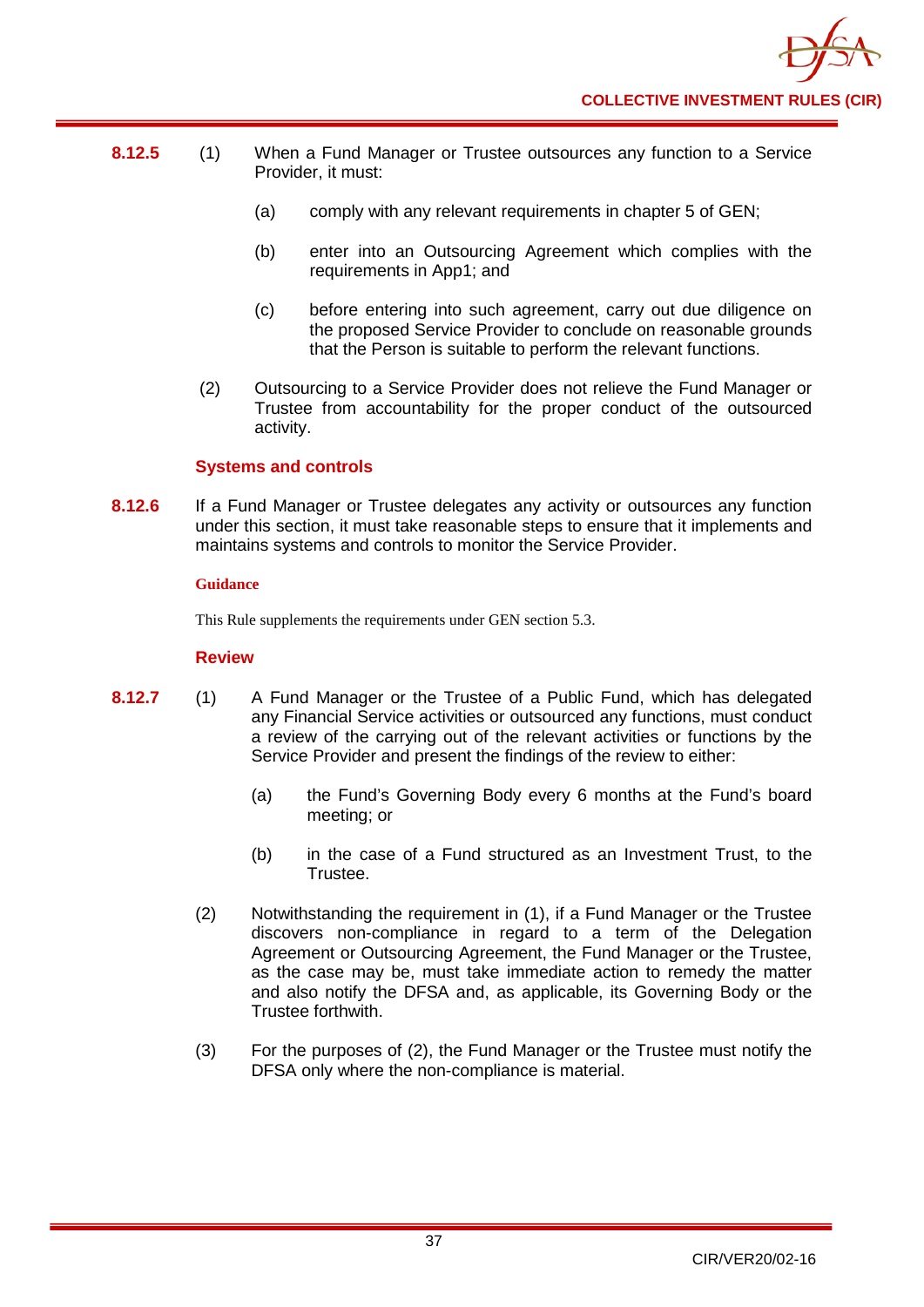

# **8.13 Fees, charges and other levies**

### **Permissible fees, charges, levies and expenses**

- **8.13.1** (1) A Fund Manager must not make any charge or levy in connection with the [issue](http://fsahandbook.info/FSA/glossary-html/handbook/Glossary/I?definition=G625) or [sale](http://fsahandbook.info/FSA/glossary-html/handbook/Glossary/S?definition=G1040) of [Units](http://fsahandbook.info/FSA/glossary-html/handbook/Glossary/U?definition=G1230) except in accordance with the Constitution and Prospectus.
	- (2) A [preliminary or redemption charge](http://fsahandbook.info/FSA/glossary-html/handbook/Glossary/P?definition=G897) must not be made by the Fund Manager unless:
		- (a) it is permitted by the Constitution; and
		- (b) it is expressed either as a fixed amount or calculated as a percentage of the [price](http://fsahandbook.info/FSA/glossary-html/handbook/Glossary/P?definition=G904) of a Unit.
	- (3) The [preliminary charge](http://fsahandbook.info/FSA/glossary-html/handbook/Glossary/P?definition=G897) must not exceed the amount or rate stated in the current Prospectus in respect of any [class](http://fsahandbook.info/FSA/glossary-html/handbook/Glossary/C?definition=G152) of Units.
- **8.13.2** (1) No payment may be made, or benefit given, to the Fund Manager out of the Fund Property, whether by way of [remuneration](http://fsahandbook.info/FSA/glossary-html/handbook/Glossary/R?definition=G1013) for its services, reimbursement of expenses or otherwise, unless it is permitted by the Constitution and the [Prospectus](http://fsahandbook.info/FSA/glossary-html/handbook/Glossary/P?definition=G924) specifies how it will be calculated, accrued, when it will be paid and the maximum and current rates or amount of such remuneration.
	- (2) The Fund Manager must give not less than 90 days written notice of any increase proposed within the parameters of the Constitution and Prospectus.
- **8.13.3** A Fund Manager must not introduce a new category of [remuneration](http://fsahandbook.info/FSA/glossary-html/handbook/Glossary/R?definition=G1013) for its services or make any increase in the current rate or amount of its [remuneration](http://fsahandbook.info/FSA/glossary-html/handbook/Glossary/R?definition=G1013) payable out of the [Fund Property](http://fsahandbook.info/FSA/glossary-html/handbook/Glossary/S?definition=G1049) unless it has given not less than 90 days written notice of that introduction or increase and of the date of its commencement to the Unitholders and the Unitholders approve such new category by Special Resolution.

### **Reimbursement of remuneration and expenses**

- **8.13.4** (1) A Fund Manager must take reasonable steps to ensure that no payment is made to a Trustee, an Eligible Custodian or Persons providing oversight function out of the [Fund Property,](http://fsahandbook.info/FSA/glossary-html/handbook/Glossary/S?definition=G1049) whether by way of reimbursement of expenses or otherwise, except:
	- (a) [remuneration](http://fsahandbook.info/FSA/glossary-html/handbook/Glossary/R?definition=G1013) in respect of services provided and in respect of which the following have been stated in the [Prospectus:](http://fsahandbook.info/FSA/glossary-html/handbook/Glossary/P?definition=G924)
		- (i) the actual amount or rate of the [remuneration](http://fsahandbook.info/FSA/glossary-html/handbook/Glossary/R?definition=G1013) together with the current maximum or how these are determined;
		- (ii) the periods in respect of which the [remuneration](http://fsahandbook.info/FSA/glossary-html/handbook/Glossary/R?definition=G1013) is to be paid;
		- (iii) how the [remuneration](http://fsahandbook.info/FSA/glossary-html/handbook/Glossary/R?definition=G1013) is to accrue; and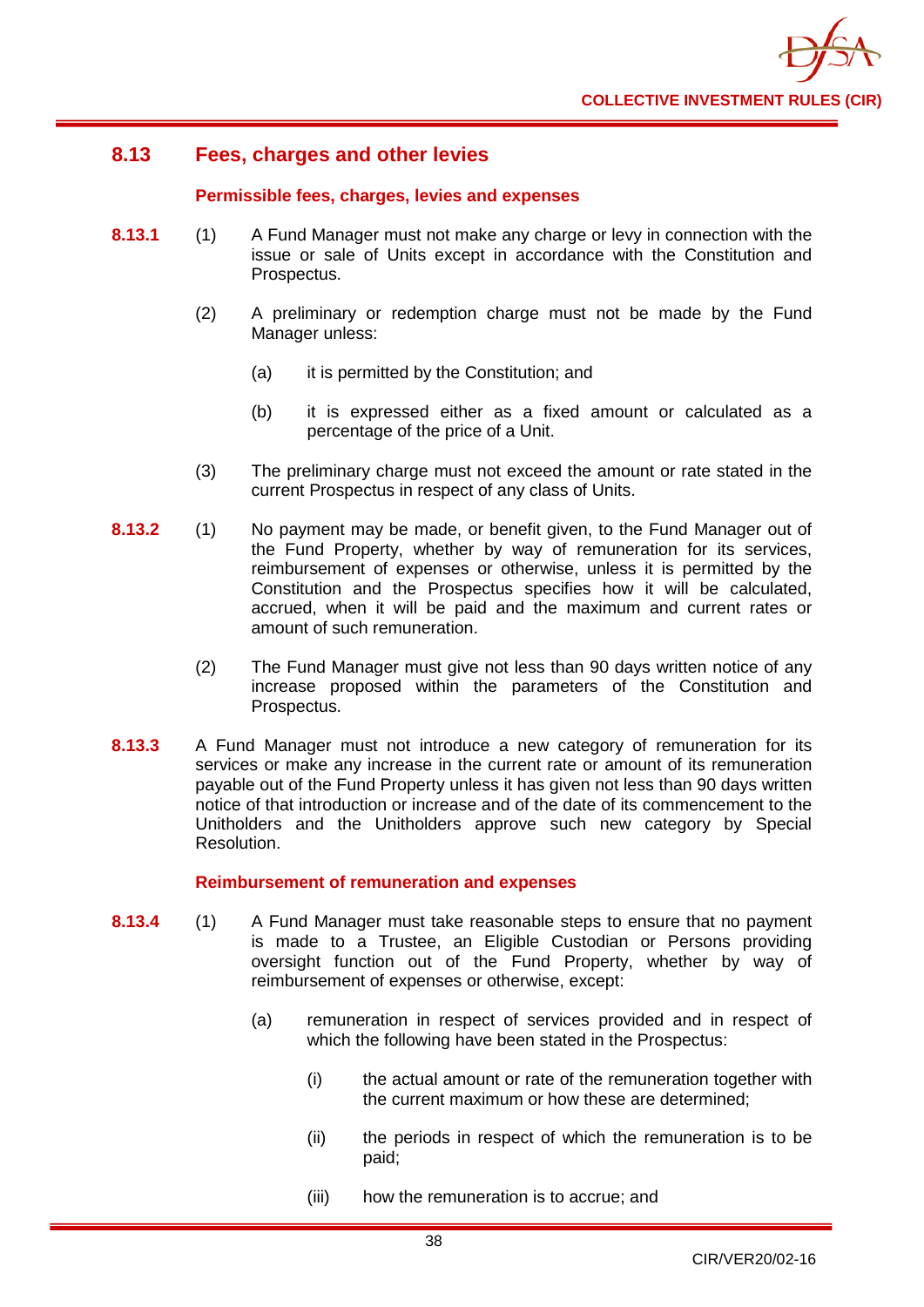

- (iv) when the [remuneration](http://fsahandbook.info/FSA/glossary-html/handbook/Glossary/R?definition=G1013) is to be paid; and
- (b) reimbursement of expenses properly incurred by the Trustee, Eligible Custodian or Persons providing oversight functions for performing such functions conferred on the Trustee, [Eligible](http://fsahandbook.info/FSA/glossary-html/handbook/Glossary/T?definition=G1195)  [Custodian](http://fsahandbook.info/FSA/glossary-html/handbook/Glossary/T?definition=G1195) or other Persons by the [Rules.](http://fsahandbook.info/FSA/glossary-html/handbook/Glossary/R?definition=G1036)
- (2) Payment under (1)(a) must not be made unless permitted by the Constitution.

### **Promotional payments, performance fees and set up costs**

- **8.13.5** No promotional payment, performance fee or benefit may be made out of or given at the expense of the [Fund Property](http://fsahandbook.info/FSA/glossary-html/handbook/Glossary/S?definition=G1049) to the Fund Manager unless it is permitted by the Constitution and specified in the Prospectus.
- **8.13.6** Costs of the registration, exemption and incorporation of a Fund and of its initial Offer or [issue](http://fsahandbook.info/FSA/glossary-html/handbook/Glossary/I?definition=G625) of [Units,](http://fsahandbook.info/FSA/glossary-html/handbook/Glossary/S?definition=G1078) including Units in respect of a [Sub-Fund,](http://fsahandbook.info/FSA/glossary-html/handbook/Glossary/S?definition=G1140) may be amortised over a period not exceeding five years.

### **Allocation of payments to capital or income**

- **8.13.7** (1) The Fund Manager and the Trustee or the Persons providing the oversight function may agree that all or any part of any permitted payments, charges and expenses of the Fund may be treated as a capital expense or income expense and allocated to the [capital account](http://fsahandbook.info/FSA/glossary-html/handbook/Glossary/I?definition=G519) or income [account](http://fsahandbook.info/FSA/glossary-html/handbook/Glossary/C?definition=G128) respectively.
	- (2) The Fund Manager must ensure that any agreement in (1) is permitted by the Constitution and specified in the Prospectus in sufficient detail for a Unitholder or a prospective Unitholder to make an informed decision in relation to the allocation of such charges and expenses to be paid from the capital property or the income property as the case may be.

### **Payments of liabilities on transfer of assets**

- **8.13.8** Where the property of a [Body Corporate](http://fsahandbook.info/FSA/glossary-html/handbook/Glossary/B?definition=G111) or of another [Fund i](http://fsahandbook.info/FSA/glossary-html/handbook/Glossary/C?definition=G178)s transferred to a Fund or to the Fund Manager for the account of the Fund or to the Trustee to hold on trust for the Unitholders in consideration of the [issue](http://fsahandbook.info/FSA/glossary-html/handbook/Glossary/I?definition=G625) of [Units](http://fsahandbook.info/FSA/glossary-html/handbook/Glossary/U?definition=G1230) in the [Fund](http://fsahandbook.info/FSA/glossary-html/handbook/Glossary/A?definition=G86) to Unitholders in that [Body](http://fsahandbook.info/FSA/glossary-html/handbook/Glossary/B?definition=G111) Corporate or in that other Fund, Rule 8.13.9 applies.
- **8.13.9** The Fund Manager or in the case of an Investment Trust, the Trustee, as the successor in title to the property transferred, may pay out of the [Fund Property](http://fsahandbook.info/FSA/glossary-html/handbook/Glossary/S?definition=G1049) any liability arising after the transfer which, had it arisen before the transfer, could properly have been paid out of the property transferred, but only if:
	- (a) there is nothing in the [Constitution of the Fund e](http://fsahandbook.info/FSA/glossary-html/handbook/Glossary/I?definition=G556)xpressly forbidding the payment; and
	- (b) the Fund Manager or the Trustee, as the case may be, is of the opinion that proper provision was made for meeting such liabilities as were known or could reasonably have been anticipated at the time of the transfer.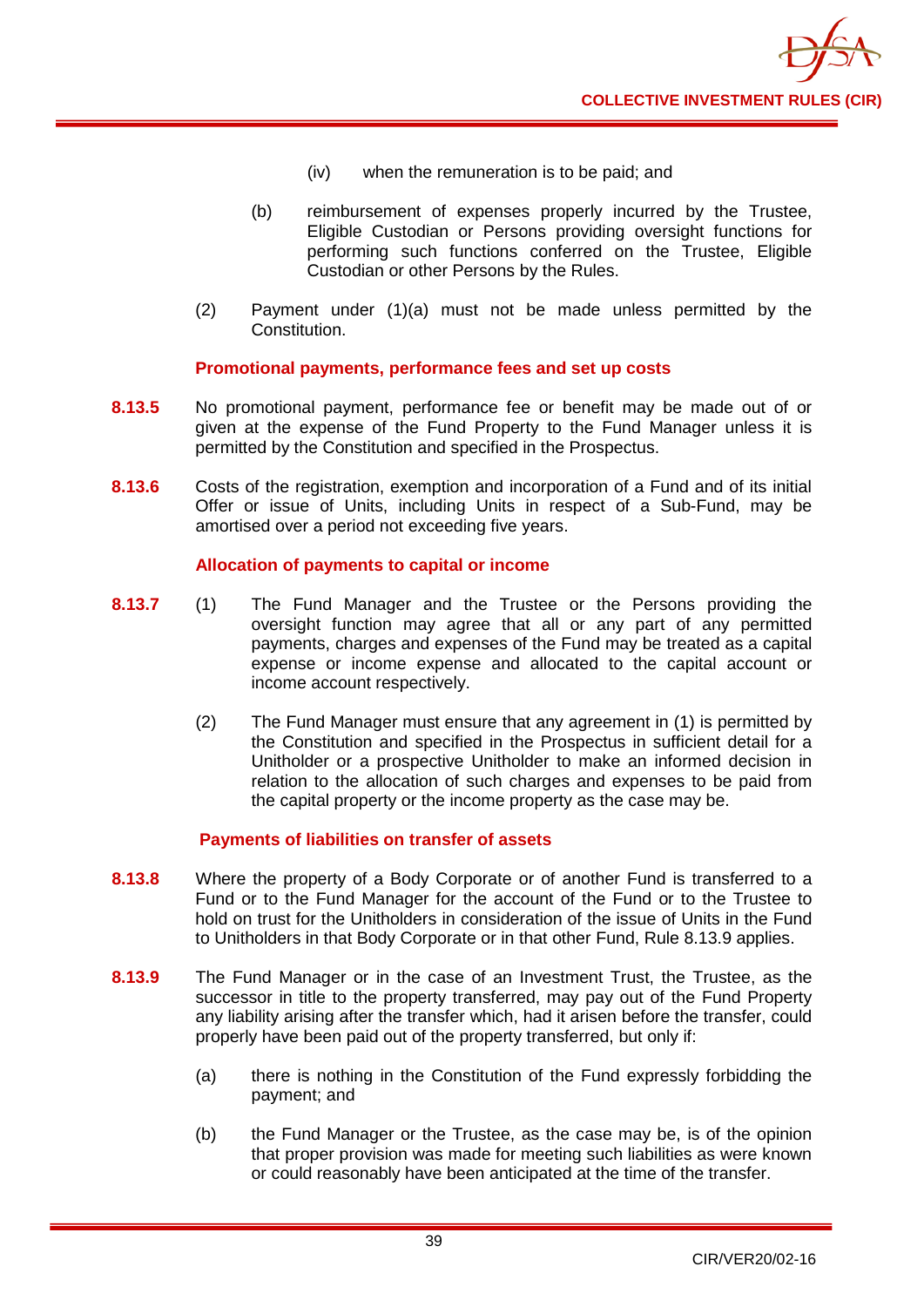# **9 ACCOUNTING, AUDIT AND PERIODIC REPORTING OF A FUND**

# **9.1 Application**

- **9.1.1** (1) This chapter applies to a Fund Manager and a Trustee of a Domestic Fund.
	- (2) In this Chapter, references to a "Fund" mean a "Domestic Fund".

### **Guidance**

The IFR module contains specific requirements relating to reporting that apply to a Fund and its Fund Manager where that Fund is an Islamic Fund.

# **9.2 Preparation of Fund financial statements**

### **Financial statements and financial reporting standards**

- **9.2.1** (1) A Fund Manager of a Fund must prepare financial statements for each financial year of the Fund.
	- (2) A Fund Manager must, in respect of a Fund, prepare and maintain all financial statements in accordance with the International Financial Reporting Standards (IFRS) or USGAAP as supplemented by the Statement of Recommended Practice (SORP).

### **Accounting Records**

- **9.2.2** A Fund Manager must keep Accounting Records that are sufficient to show and explain transactions and are as such, to:
	- (a) be capable of disclosing the financial position of the Fund on an ongoing basis; and
	- (b) record the financial position of the Fund as at its financial year end.
- **9.2.3** Accounting Records must be maintained by a Fund Manager such as to enable the Governing Body and, if appointed, the Trustee or any Persons providing the oversight function of the Fund to ensure that any financial statements prepared by the Fund Manager in relation to the Fund comply with the legislation applicable in the DIFC.
- **9.2.4** The Accounting Records must be:
	- (a) retained by the Fund Manager or Fund for at least six years from the date to which they relate;
	- (b) at all reasonable times, open to inspection by the DFSA or the Registered Auditor of the Fund; and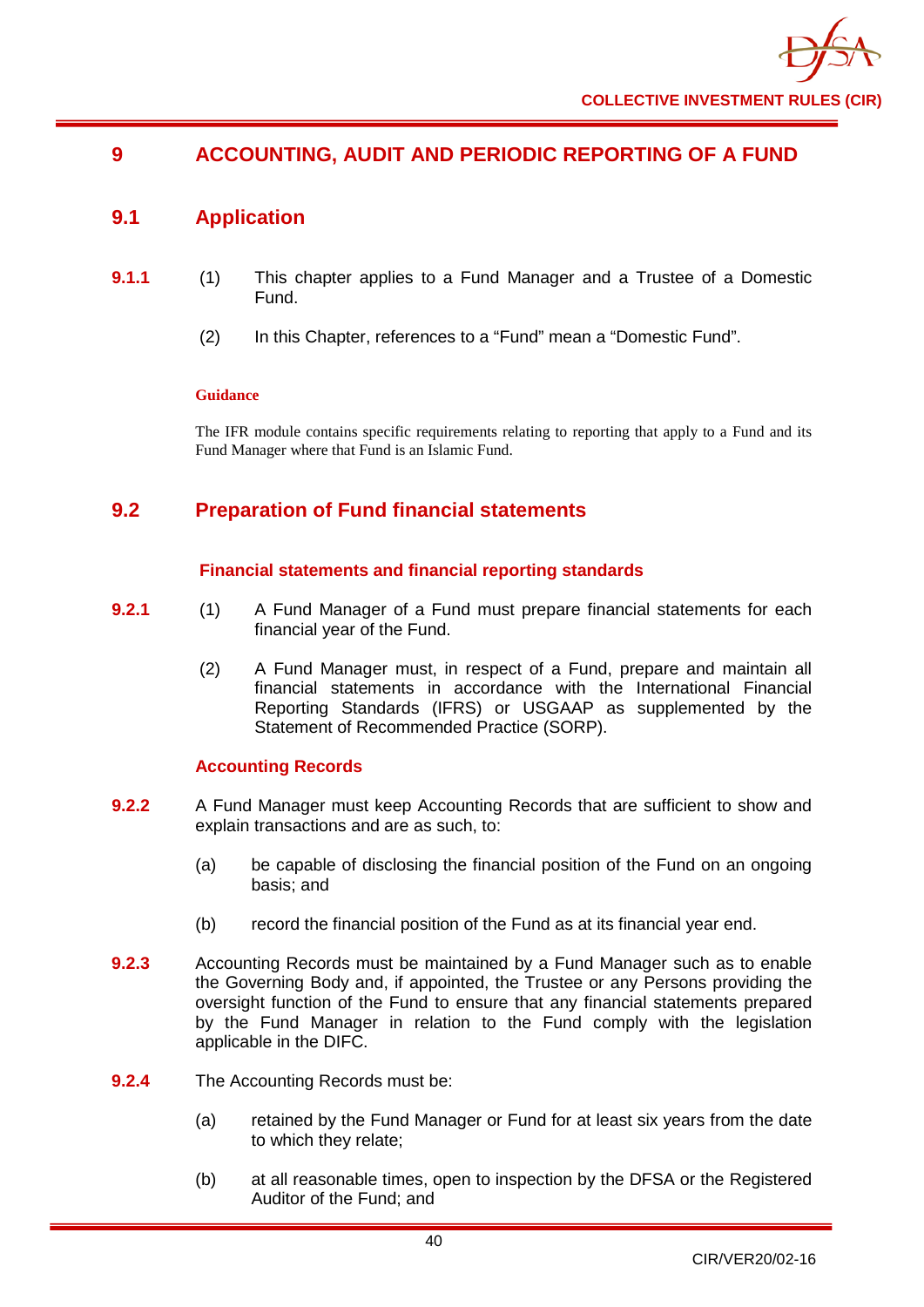(c) capable of reproduction, within a reasonable period not exceeding 3 business days, in hard copy and in English.

# **9.3 Auditors of a Fund**

#### **Guidance**

- 1. Article 27(1)(c) of the Law requires every Domestic Fund to have a Registered Auditor appointed to it in accordance with Part 8 of the Regulatory Law and any Rules made for the purposes of that Part.
- 2. Part 8 of the Regulatory Law sets out how an Auditor must be appointed to each Domestic Fund and the main duties and functions of the Auditor. This section sets out additional requirements that apply in relation to Registered Auditors of a Fund.
- 3. Under Article 97C(1) of the Regulatory Law a Person is prohibited from providing any Audit Service to a Domestic Fund unless that Person is a Registered Auditor.

### **Appointment and termination of auditors**

- **9.3.1** A Fund Manager must:
	- (a) notify the DFSA of the appointment of a Registered Auditor to the Fund by completing and submitting the appropriate form in AFN;
	- (b) prior to the appointment of the Registered Auditor, take reasonable steps to ensure that the Registered Auditor has the required skills, resources and experience to audit the type of Fund for which the Registered Auditor has been appointed; and
	- (c) ensure that the Registered Auditor, at the time of appointment and for the duration of the engagement is registered with the DFSA as a Registered Auditor.
- **9.3.2** A Fund Manager must notify the DFSA immediately if the appointment of the Registered Auditor is or is about to be terminated, or on the resignation of the Fund's Registered Auditor, by completing and submitting the appropriate form in AFN.
- **9.3.3** A Fund Manager must appoint a Registered Auditor to fill any vacancy in the office of Registered Auditor and ensure that the replacement Registered Auditor can take up office at the time the vacancy arises or as soon as reasonably practicable.
- **9.3.4** (1) A Fund Manager must take reasonable steps to ensure that the Registered Auditor and the relevant audit staff of the Registered Auditor are independent of, and not subject to, any conflict of interest with respect to the Fund Manager, the Trustee or the Fund.
	- (2) A Fund Manager or Trustee must notify the DFSA if it becomes aware, or has reason to believe, that the Registered Auditor or the relevant audit staff of the Registered Auditor are no longer independent of the Fund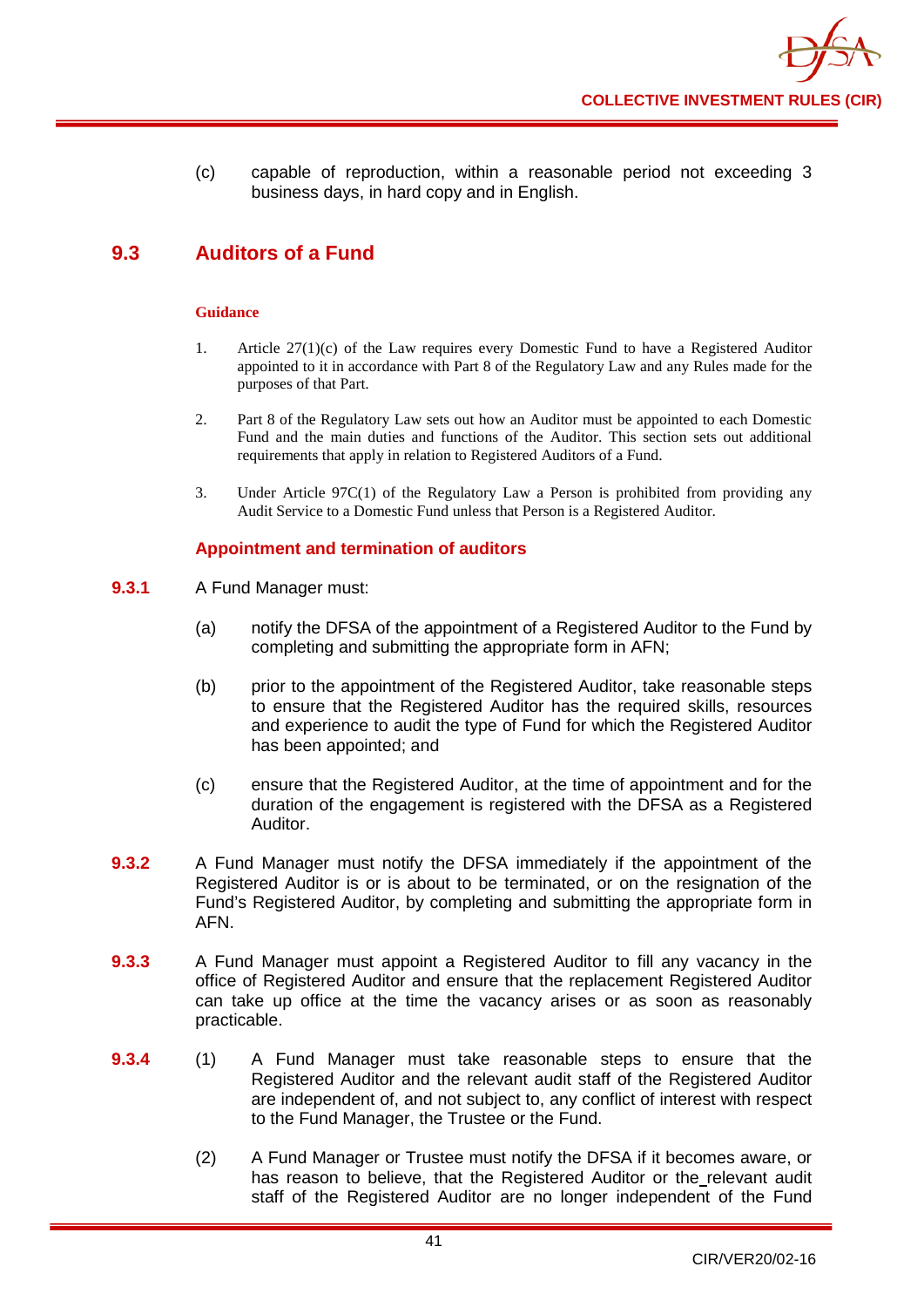Manager, the Trustee or the Fund, or have a conflict of interest which may affect their judgement in respect of the Fund.

#### **Guidance**

- 1. A Fund Manager should consider whether there is any financial or personal relationship between it or any of its relevant Employees and the Registered Auditor or any of the relevant Employees of the Registered Auditor that may affect the judgement of the Registered Auditor when conducting an audit of the Fund or complying with all its legal obligations, including the Regulatory Law, AUD, AML and other relevant modules of the DFSA Rulebook.
- 2. A Fund Manager should consider rotating the appointed relevant staff of the Registered Auditor on a regular basis to ensure that the relevant staff of the Registered Auditor remain independent.

### **Co-operation with auditors**

- **9.3.5** A Fund Manager must take reasonable steps to ensure that it and its Employees:
	- (a) provide any information to its Registered Auditor that its Registered Auditor reasonably requires, or is entitled to receive as Registered Auditor;
	- (b) give the Registered Auditor right of access at all reasonable times to relevant records and information within its possession;
	- (c) allow the Registered Auditor to make copies of any records or information referred to in (b);
	- (d) do not interfere with the Registered Auditor's ability to discharge its duties;
	- (e) report to the Registered Auditor any matter which may significantly affect the financial position of the Fund; and
	- (f) provide such other assistance as the Registered Auditor may reasonably request it to provide.
- **9.3.6** A Trustee must take reasonable steps to ensure that it and its Employees act in compliance with Rule 9.3.5(a)-(f).
- **9.3.7** A Fund Manager must, in writing, require any Person to whom the Fund Manager has delegated or outsourced any functions to co-operate with the Fund's Registered Auditor in accordance with the provisions specified in Rule 9.3.5.

### **Function of the Registered Auditor**

- **9.3.8** A Fund Manager must, in writing, require its Registered Auditor to:
	- (a) conduct an audit of the Fund's financial statements in accordance with the requirements of the relevant standards published by the International Auditing and Assurance Standards Board (IAASB); and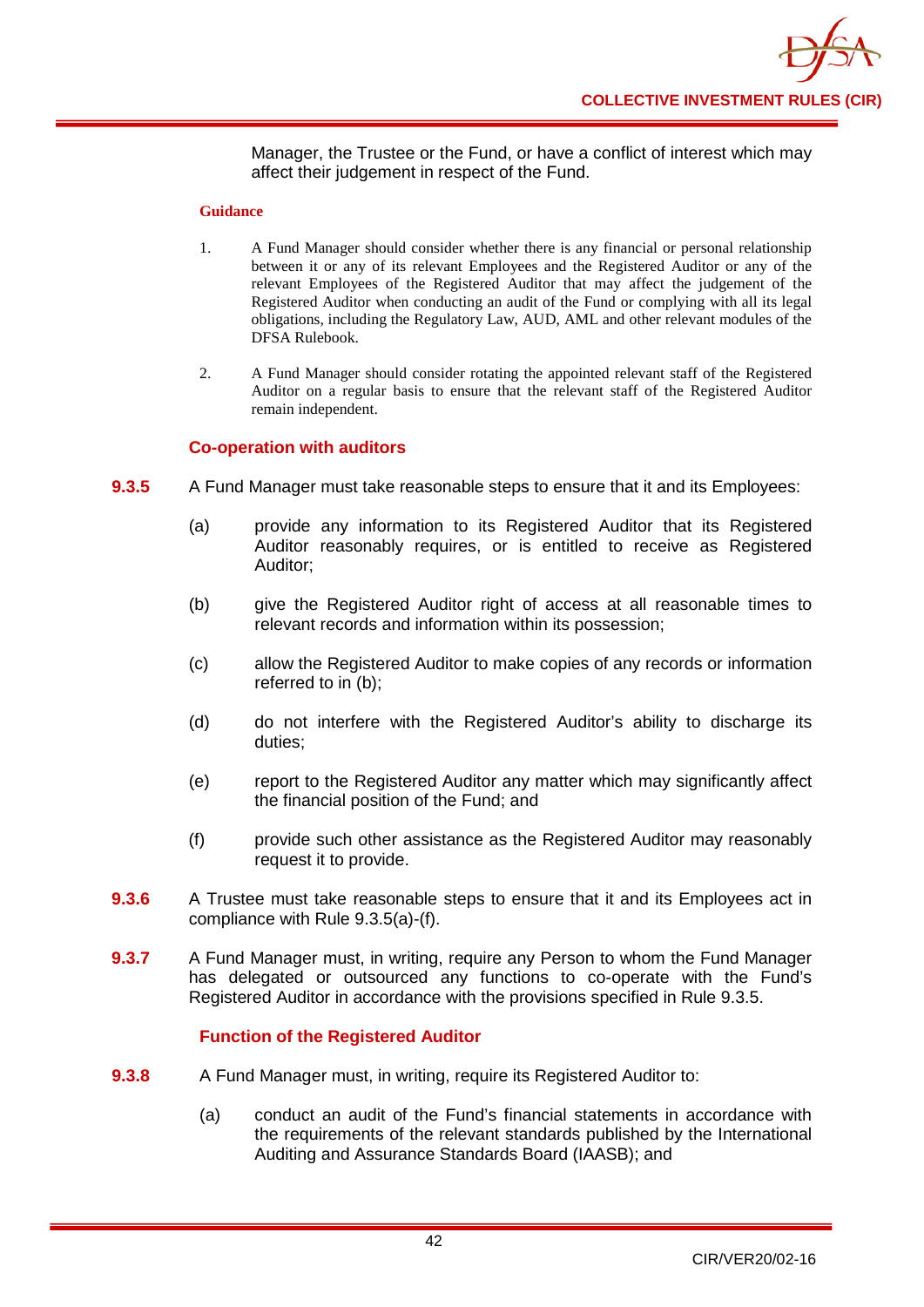

(b) produce a Fund Auditor's Report on the audited financial statements in accordance with AUD App5.

# **9.4 Periodic Reports**

### **Annual and interim reports**

- **9.4.1** (1) In order to provide the [Unitholders](http://fsahandbook.info/FSA/glossary-html/handbook/Glossary/U?definition=G1233) with relevant and up-to-date information about the performance and management of a [Fund,](http://fsahandbook.info/FSA/glossary-html/handbook/Glossary/A?definition=G86) a Fund Manager must, subject to (2), produce one interim report and one annual report in respect of each Fund it operates in accordance with the Rules in this section.
	- (2) The Fund Manager of a Qualified Investor Fund is not required to comply with the requirements in (1) relating to the production of an interim report for that Fund unless there has been a material change relating to the Fund during the relevant period.
	- (3) For the purposes of (2), the relevant period in relation to a Qualified Investor Fund is the 6 month period referred to in Rule 9.4.2(4).
- **9.4.2** (1) A Fund Manager must produce the required annual report and interim report as follows:
	- (a) an annual report within four months after the end of each annual accounting period; and
	- (b) an interim report within two months after the end of each interim accounting period.
	- (2) For the purposes of (1), the first [annual accounting period](http://fsahandbook.info/FSA/glossary-html/handbook/Glossary/A?definition=G39) of a [Fund](http://fsahandbook.info/FSA/glossary-html/handbook/Glossary/S?definition=G1043) begins:
		- (a) in the case of a Public Fund, on the date of registration by the DFSA; or
		- (b) in the case of an Exempt Fund or a Qualified Investor Fund, on the date of notification to the DFSA; and

ends [12 months later.](http://fsahandbook.info/FSA/glossary-html/handbook/Glossary/I?definition=G548) Thereafter, annual accounting periods cover the period between each subsequent financial year end.

- (3) Notwithstanding the requirement in (2), a Fund Manager may, subject to the prior approval of the DFSA, produce the Fund's reports and financial statements in accordance with the Fund Manager's reporting periods.
- (4) For the purposes of (1), an interim accounting period is the period covering:
	- (a) 6 months after the date of registration of the Fund with the DFSA in the case of a Public Fund, or the date of notification to the DFSA in the case of an Exempt Fund or Qualified Investor Fund; and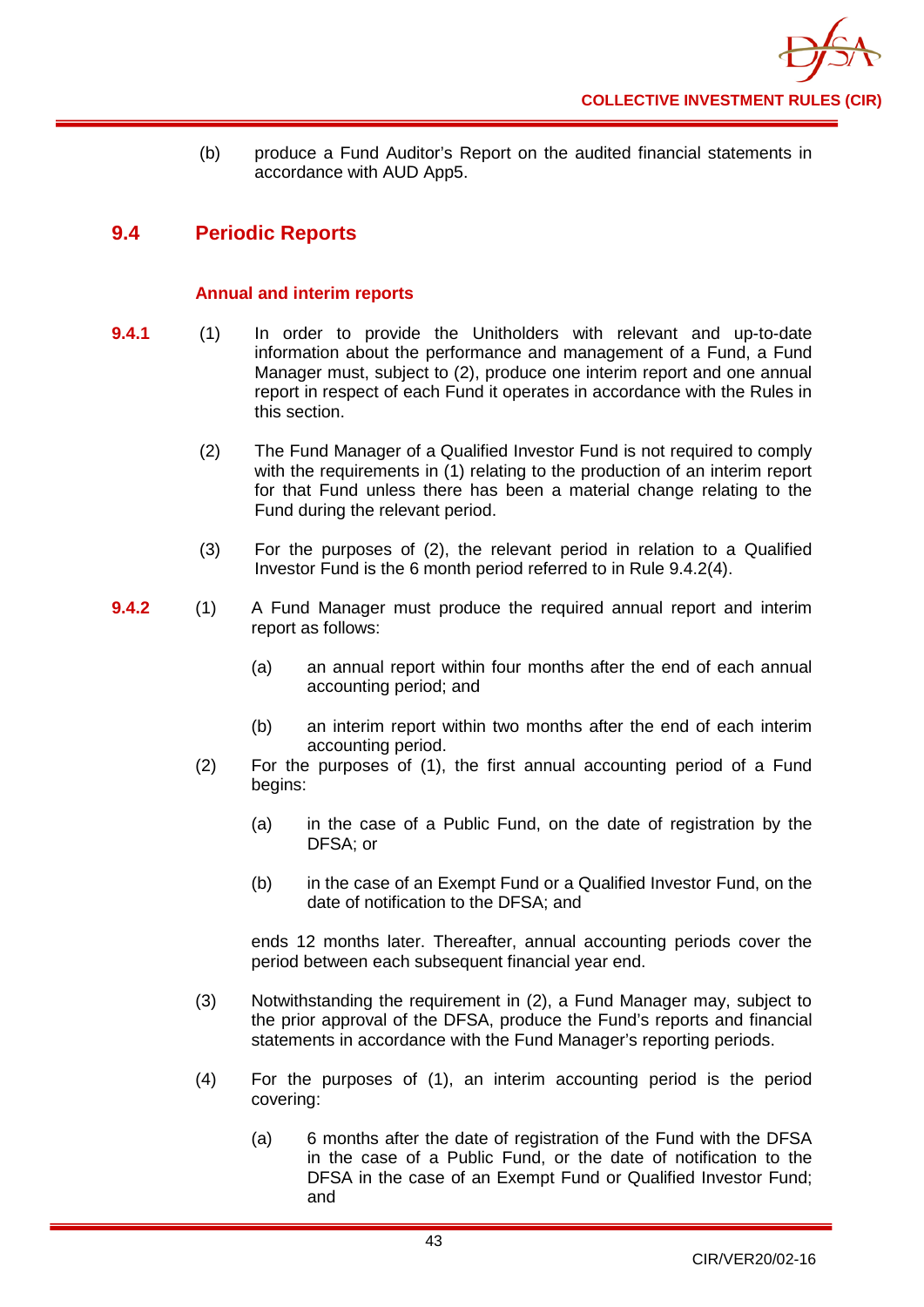

- (b) 6 months after the anniversary of each annual accounting period.
- (5) If a Fund intends to change its annual or interim accounting period, the Fund Manager must:
	- (a) obtain written confirmation from its Registered Auditor that the change of its annual accounting period would not result in any significant distortion of the financial position of the Fund; and
	- (b) obtain the DFSA's prior consent before implementing the change.
- (6) For a [Fund](http://fsahandbook.info/FSA/glossary-html/handbook/Glossary/S?definition=G1043) which is an Umbrella Fund, the Fund Manager must prepare an interim report for each Sub-Fund, but this is not necessary for the Umbrella Fund as a whole.
- (7) The Fund Manager must prepare the annual and interim reports of the Fund in accordance with Rule 9.2.1.
- (8) The reports must:
	- (a) be supplied free of charge to Unitholders;
	- (b) be available in English,
	- (c) be sent to the DFSA; and
	- (d) if the Fund is a Public Fund, be available for inspection free of charge during ordinary office hours at a place specified.
- **9.4.3** The Fund Manager must take reasonable steps to ensure that the interim and annual reports for a [Fund](http://fsahandbook.info/FSA/glossary-html/handbook/Glossary/A?definition=G86) or the Sub-Funds of an [Umbrella](http://fsahandbook.info/FSA/glossary-html/handbook/Glossary/U?definition=G1222) Fund are clear, complete and true and contain information for the relevant period and:
	- (a) the name of the Fund or Sub-Fund, its stated investment objectives, the policy of achieving those objectives and a brief assessment of its risk profile;
	- (b) a review of the [Fund's](http://fsahandbook.info/FSA/glossary-html/handbook/Glossary/S?definition=G1043) or Sub-Fund's investment activities and investment performance during the period;
	- (c) sufficient information to enable [Unitholders](http://fsahandbook.info/FSA/glossary-html/handbook/Glossary/U?definition=G1233) to form a view on where the portfolio is invested at the end of the period and the extent to which that has changed over the period; and
	- (d) any other significant information which would reasonably enable [Unitholders](http://fsahandbook.info/FSA/glossary-html/handbook/Glossary/U?definition=G1233) to make an informed judgment on the activities of the [Fund](http://fsahandbook.info/FSA/glossary-html/handbook/Glossary/S?definition=G1043) or [Sub-Fund d](http://fsahandbook.info/FSA/glossary-html/handbook/Glossary/S?definition=G1140)uring the period and the results of those activities at the end of the reporting period.

### **Contents of the** i**nterim report**

- **9.4.4** The Fund Manager must produce an interim report which contains:
	- (a) the total expense ratio at the end of the period;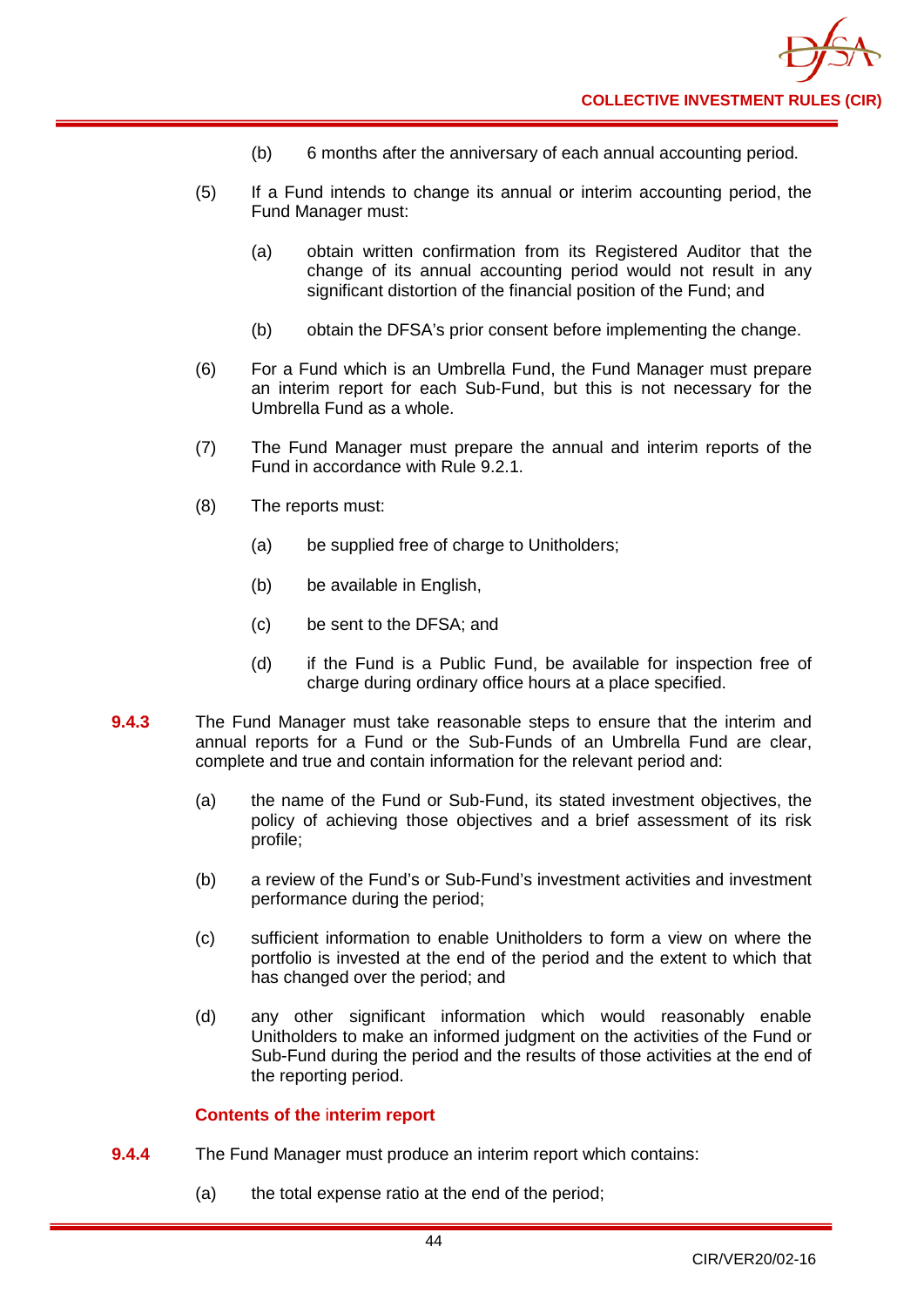- (b) particulars of any material issues raised by the Eligible Custodian and, if applicable, the Trustee, the investment committee or any Person providing oversight in relation to the Fund; and
- (c) matters required to be included in the Fund Manager's report under Rule 9.4.9.

### **Contents of the annual report**

- **9.4.5** An annual report of a Fund, other than a Fund which is an [Umbrella](http://fsahandbook.info/FSA/glossary-html/handbook/Glossary/U?definition=G1222) Fund, must contain:
	- (a) the full audited financial statements for the annual accounting period;
	- (b) the report produced by the Registered Auditor in accordance with Rule 9.3.8(b);
	- (c) the report of the Fund Manager in accordance with Rule 9.4.9;
	- (d) if the Fund is a Public Fund, the comparative table in accordance with Rule 9.4.10; and
	- (e) if the Fund is a Public Fund, the Oversight report in accordance with Rule 10.3.13.
- **9.4.6** An annual report on a Fund which is an Umbrella Fund must contain:
	- (a) for each Sub-Fund:
		- (i) the full audited financial statements for the annual accounting period;
		- (ii) the report of the Fund Manager in accordance with Rule 9.4.9; and
		- (iii) if the Fund is a Public Fund, the comparative table in accordance with Rule 9.4.10;
	- (b) an aggregation of the financial statements required by (a)(i) for each Sub-Fund;
	- (c) the report produced by the Registered Auditor in accordance with Rules 9.3.8(b); and
	- (d) if the Fund is a Public Fund, the Oversight Report in accordance with Rule 10.3.13.
- **9.4.7** (1) Where a Fund is required to appoint an investment committee pursuant to Rule 13.3.1 or 13.4.3, the annual report must also include a report by that committee.
	- (2) Where a Fund is a Hedge Fund, the annual report must also include a report of its Eligible Custodian.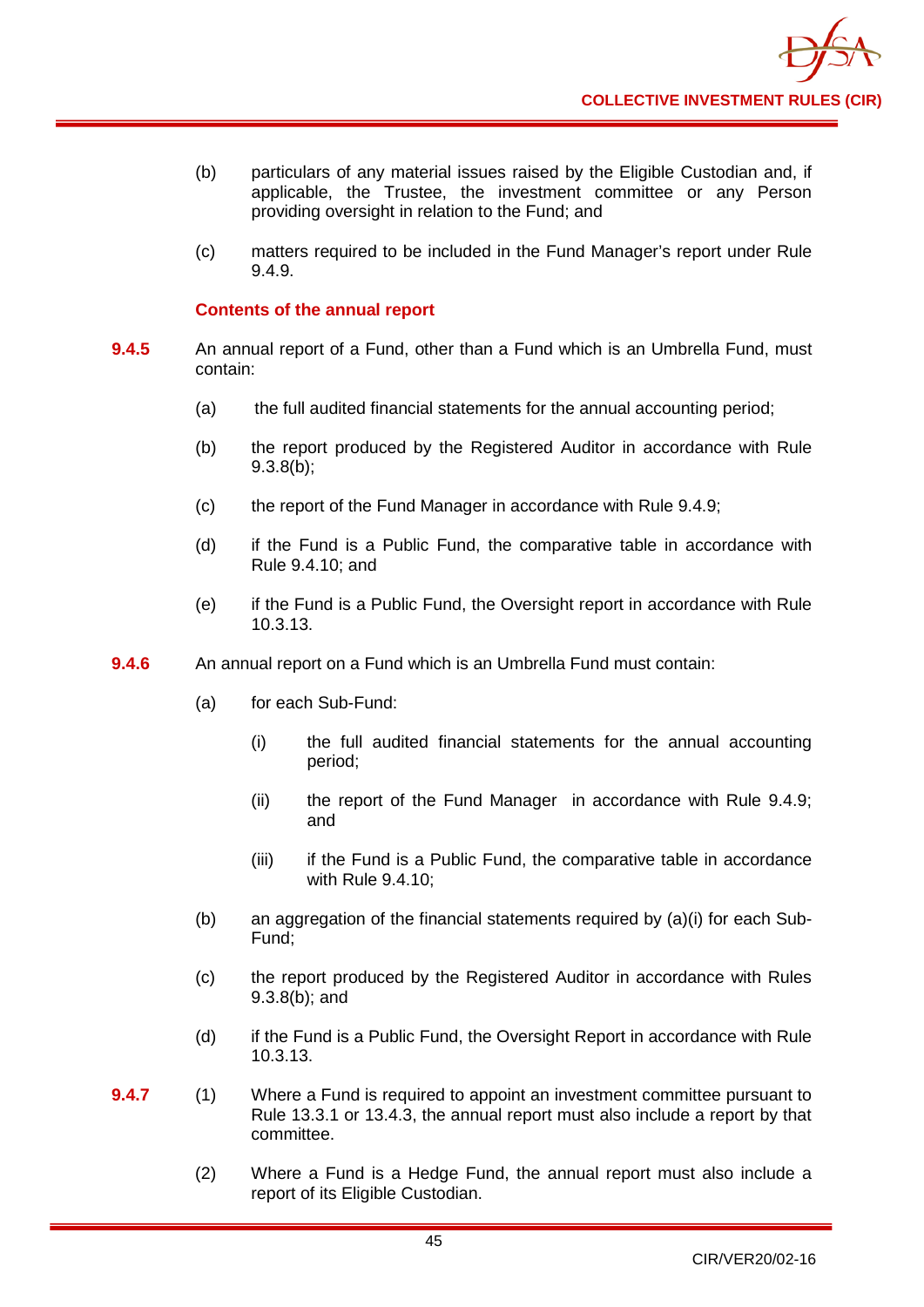

**9.4.8** The Fund Manager must ensure that the financial statements give a true and fair view of the net income and the net gains and the losses on the Fund Property of the Fund, or, the Sub-Fund, for the annual accounting period in question and the financial position of the Fund or Sub-Fund as at the end of that period.

### **Fund Manager's report**

- **9.4.9** The matters set out in (a) to (h) must be included in any Fund Manager's report:
	- (a) a restatement of the investment objectives of the Fund;
	- (b) a restatement of the policy for achieving those objectives;
	- (c) a review of the investment activities, including in relation to (a) and (b), during the period to which the report relates;
	- (d) particulars of any fundamental change requiring prior approval by Unitholder meeting made since the date of the last report;
	- (e) particulars of any significant change requiring pre-event notification since the date of the last report;
	- (f) any other information which would enable Unitholders to make an informed judgement on the development of the activities of the Fund during this period and the results of those activities as at the end of that period;
	- (g) for a report on an Umbrella Fund, the information required in (a) to  $(h)$ must be given for each Sub-Fund if it would vary from that given in respect of the Umbrella Fund as a whole; and
	- (h) for a Fund which invests a substantial proportion of its assets in other Funds, a statement as to the maximum proportion of management fees charged to the Fund itself and to other Funds in which that Fund invests.

### **Comparative table**

#### **Guidance**

In presenting past performance information, the DFSA recommends that Fund Managers follow the Global Investment Performance Standards (GIPS) issued by Institute of Chartered Financial Analysts of the USA.

- **9.4.10** The comparative table for the annual report for a Public Fund must set out:
	- (a) the performance record over the last five calendar years, or if the Fund has not been in existence during the whole of that period, over the whole period in which it has been in existence, showing:
		- (i) the highest and the lowest price of a Unit of each class in issue during each of those years; and
		- (ii) the net income distributed or, for accumulation Units, allocated for a Unit of each class in issue during each of those years, taking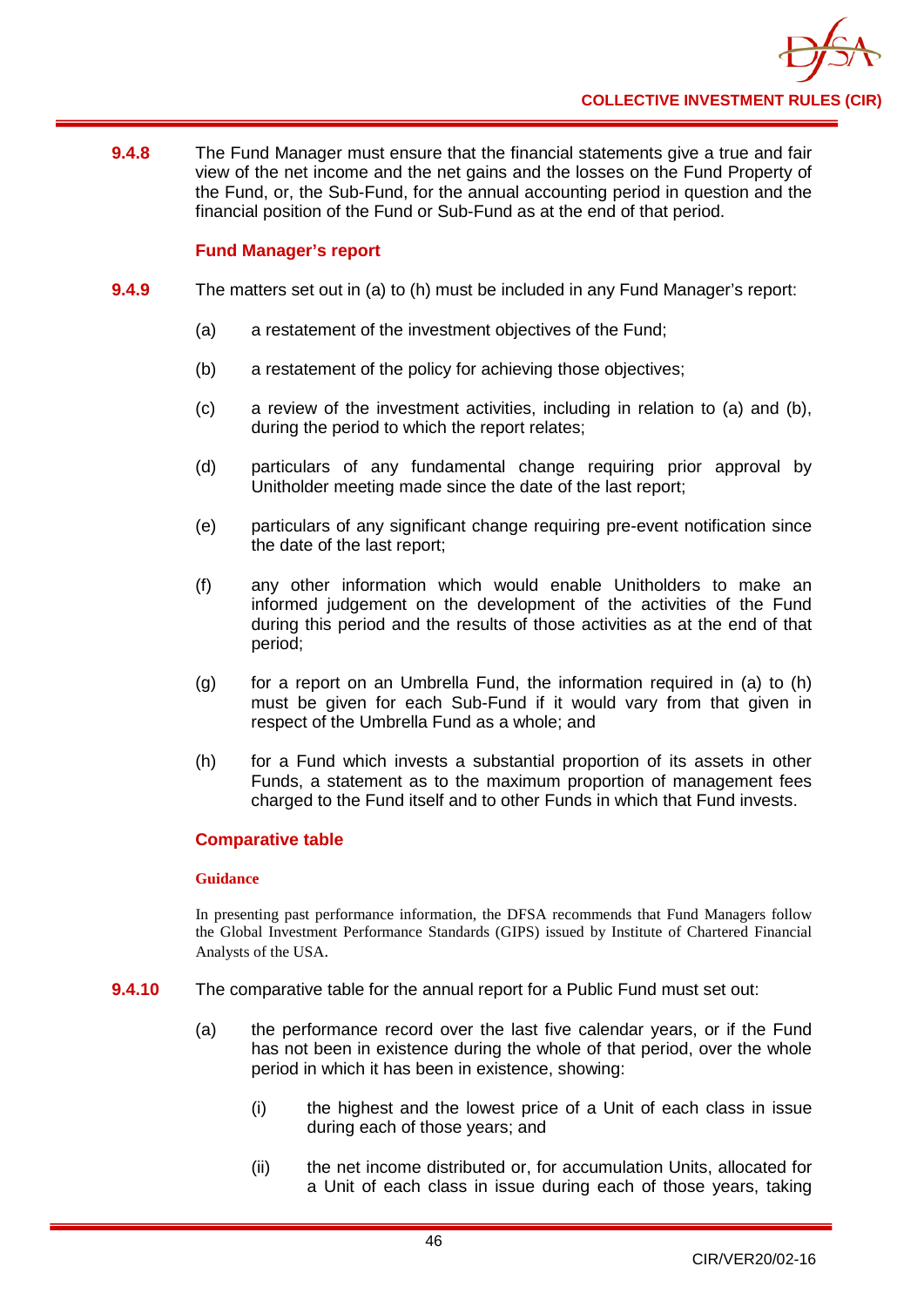account of any sub-division or consolidation of Units that occurred during that period;

- (b) as at the end of each of the last three annual accounting periods or all of the Fund's annual accounting periods, if less than three:
	- (i) the total net asset value of the Fund Property at the end of each of those years;
	- (ii) the net asset value per Unit of each class; and
	- (iii) for a report of the directors of an Investment Company, the number of Units of each class in issue; or
	- (iv) for a report of the Fund Manager of any other Fund, the number of Units of each class in existence or treated as in existence; and
- (c) if, in the period covered by the table:
	- (i) the Fund Manager has been the subject of any event such as a transfer scheme having a material effect on the size of the Fund, but excluding any issue or cancellation of Units for cash; or
	- (ii) there have been changes in the investment objectives of the Fund;

an indication, related in the body of the table to the relevant year in the table, of the date of the event or change in the investment objectives and a brief description of its nature.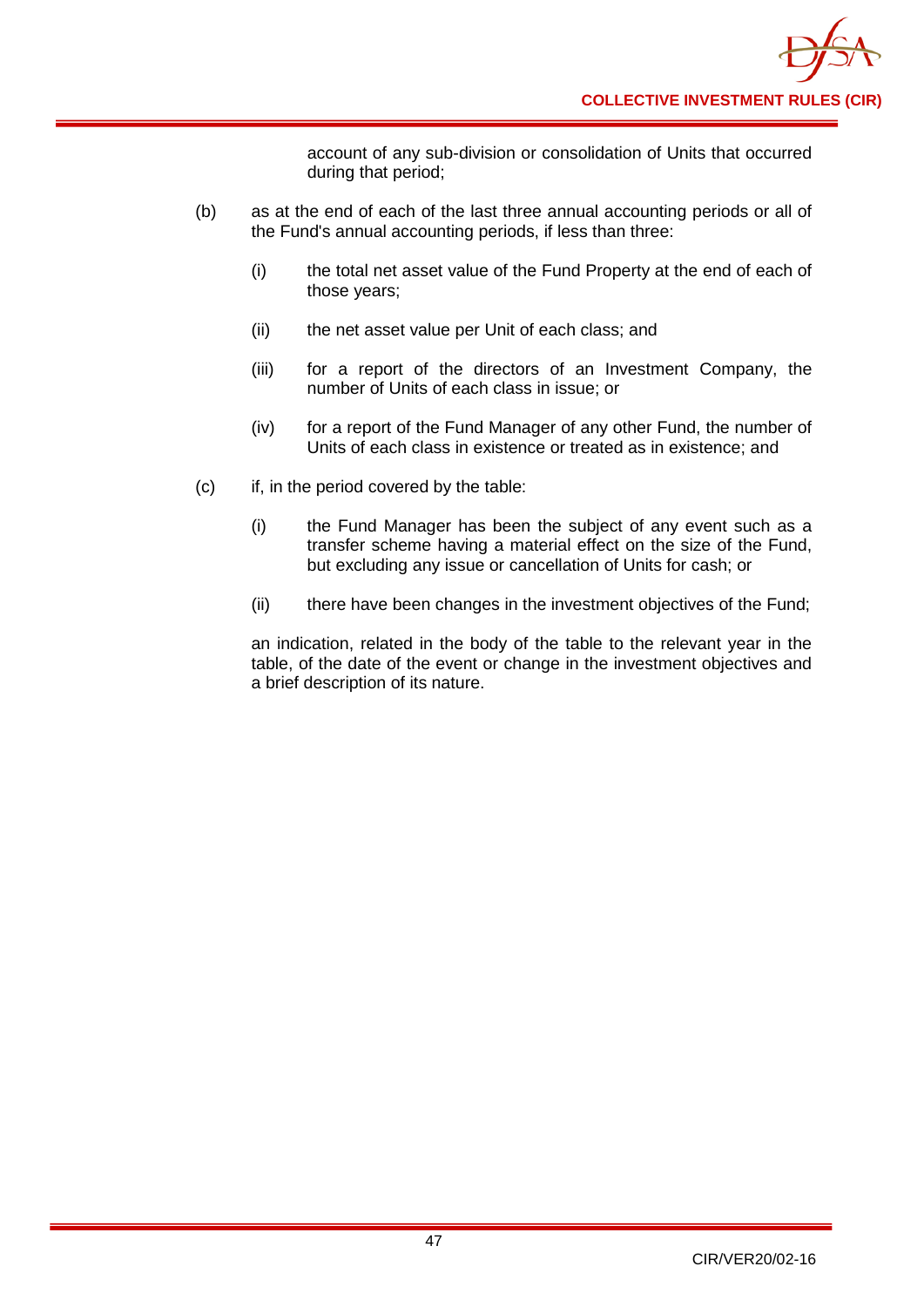

# **9.5 Table illustrating content of the annual report**

### **Guidance**

| <b>Type of Report</b>         | <b>CIR Ref</b>  | <b>Public Funds</b>                                  | <b>Exempt</b><br><b>Funds</b>                        | OIF                                                                                                                                                                  |
|-------------------------------|-----------------|------------------------------------------------------|------------------------------------------------------|----------------------------------------------------------------------------------------------------------------------------------------------------------------------|
| Annual and<br>interim reports | 9.4.2           |                                                      |                                                      | <b>Annual Report</b><br>only. An<br>interim report<br>is required<br>only if there<br>has been a<br>material<br>change during<br>the interim<br>accounting<br>period |
| Fund Manager's<br>Report      | 9.4.9           |                                                      |                                                      |                                                                                                                                                                      |
| Fund Auditor's<br>Report      | 9.3.8(b)        |                                                      |                                                      |                                                                                                                                                                      |
| Oversight Report              | 10.3.13         |                                                      |                                                      | Not applicable Not applicable                                                                                                                                        |
| Comparative<br>Table          | 9.4.10          |                                                      |                                                      | Not applicable Not applicable                                                                                                                                        |
| Eligible Custodian<br>Report  | 9.4.7(2)        | <b>Hedge Funds</b><br>only                           | Hedge Funds<br>only                                  | <b>Hedge Funds</b><br>only                                                                                                                                           |
| Investment<br>Committee       | 13.3.1 & 13.4.3 | Private Equity<br>Funds and<br><b>Property Funds</b> | Private Equity<br>Funds and<br><b>Property Funds</b> | Not applicable                                                                                                                                                       |

This table illustrates the different content requirements for reports of a Domestic Fund.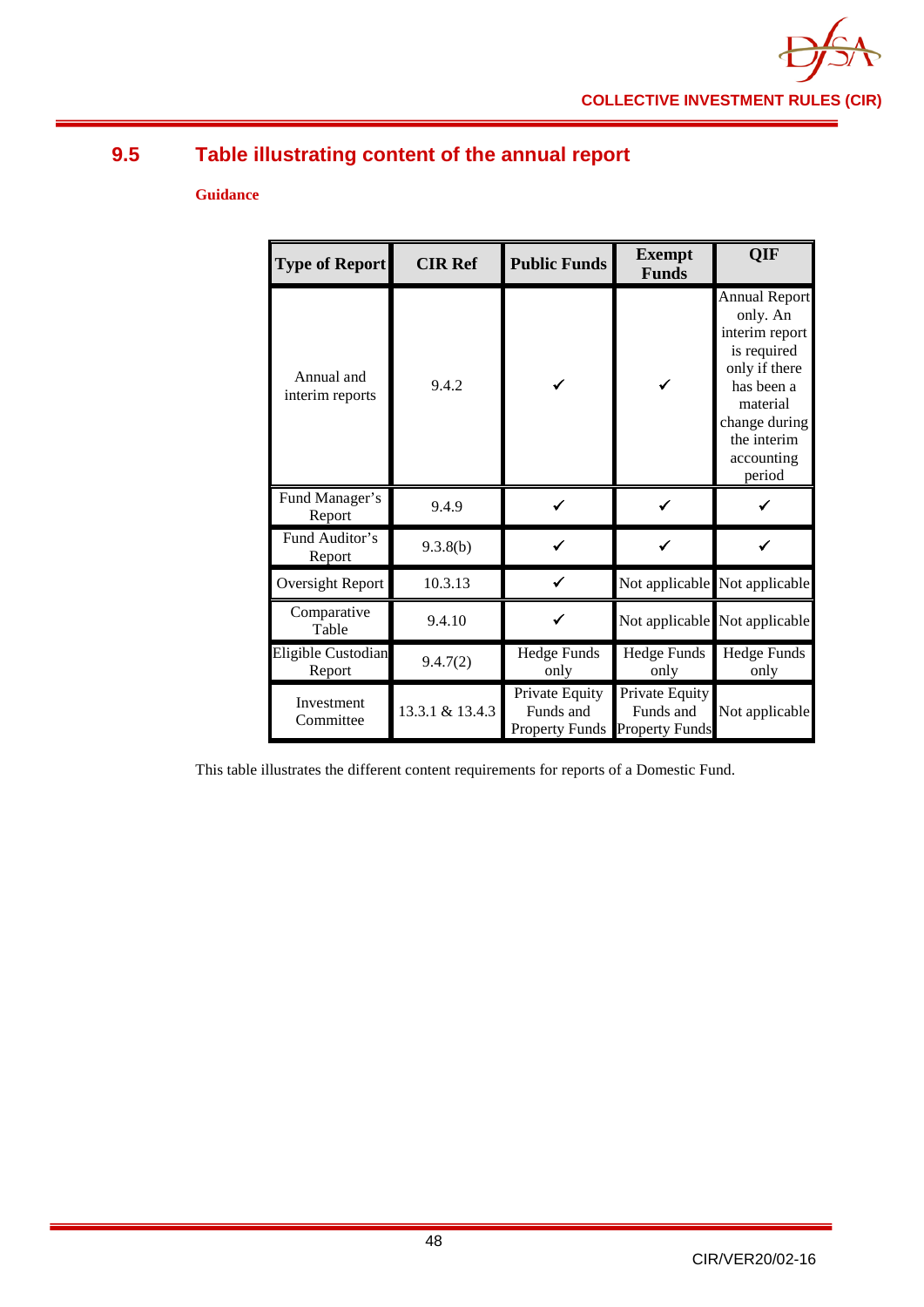# **PART 5: RULES SPECIFIC TO DIFFERENT TYPES OF DOMESTIC FUNDS**

#### **Guidance**

Article 13 of the Law defines Funds as either Domestic Funds or Foreign Funds. Article 15 of the Law further defines Domestic Funds as falling into three categories, i.e. Public Funds, Exempt Funds and Qualified Investor Funds. While the core requirements in Part 4 of this module are of common application to most types of Domestic Funds, the requirements in this Part apply only to certain types of Domestic Funds, depending on whether they are Public Funds, Exempt Funds or Qualified Investor Funds. Where a certain type of Fund is also a specialist class of Funds, there are additional requirements that are prescribed in Part 6.

# **10 REQUIREMENTS SPECIFIC TO PUBLIC FUNDS**

# **10.1 Application**

- **10.1.1** (1) This chapter applies to a Fund Manager and Trustee of a Domestic Fund which is a Public Fund, and also to Persons providing the oversight function for such a Fund.
	- (2) A Fund Manager and Trustee of a Public Fund are not subject to the oversight requirement in (1) if the Fund's investments are limited to those that require passive management and the Fund's systems and controls contain adequate measures to address any risks arising in that context.

### **Guidance**

Funds are passively managed if they are investing in products such as index tracking products.

- **10.1.2** A reference in this chapter to:
	- (a) a "Fund Manager" or "Trustee" includes a reference to a Person proposing to be the Fund Manager or Trustee of a Domestic Fund;
	- (b) a "Fund" includes a reference to a Fund registered or seeking to be registered as a Public Fund; and
	- (c) a reference to a "Person providing the oversight function" includes a reference to an individual or a body corporate appointed or to be appointed as a Person providing oversight function for a Fund.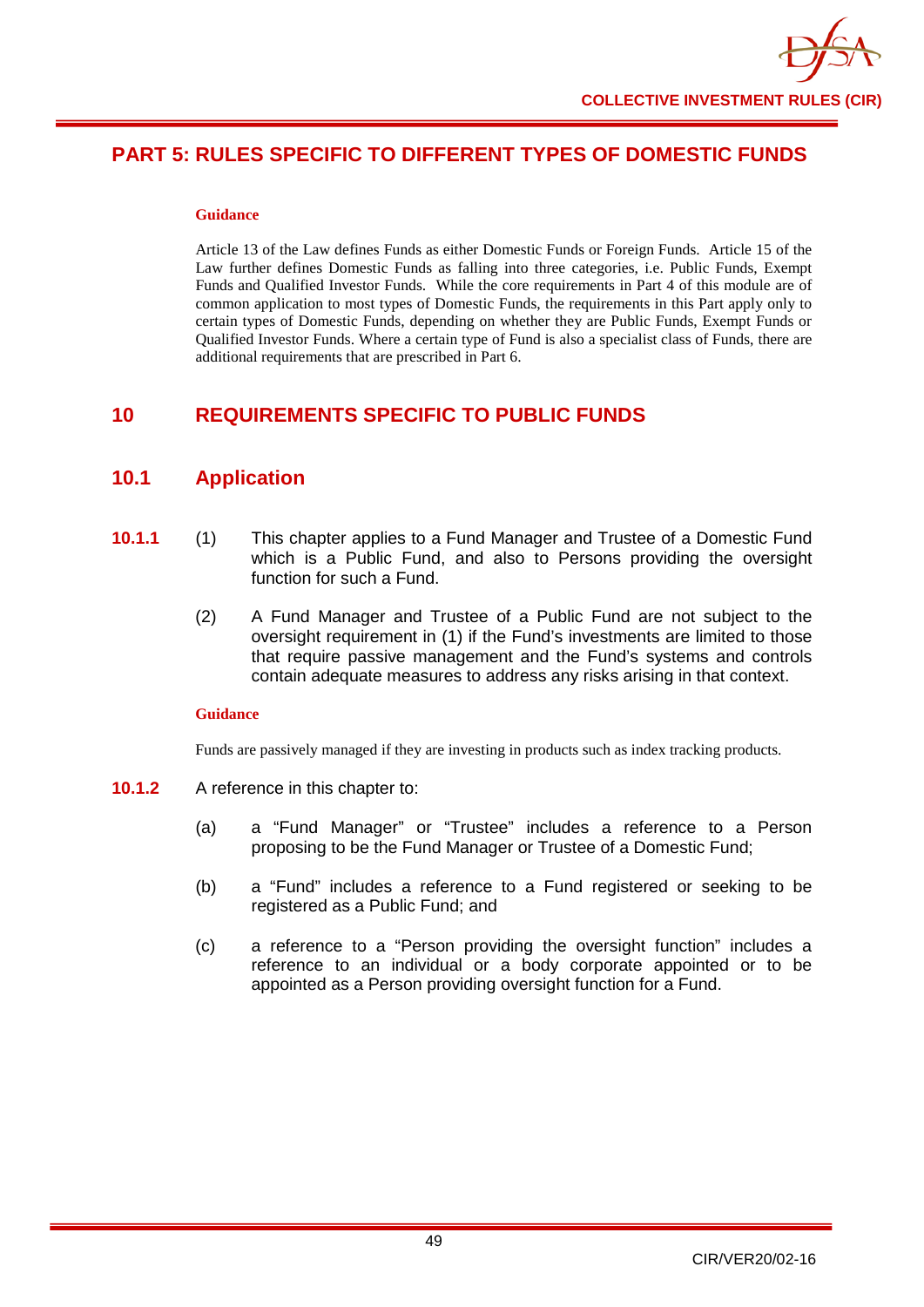

# **10.2 Registration of Public Funds**

### **The application for registration**

- **10.2.1** (1) An application pursuant to Article 28 of the Law for the registration of a Public Fund must be made to the DFSA by the Body Corporate which is to be the Fund Manager of a Domestic Fund. If the Fund is an Investment Trust, then the Trustee and Fund Manager must jointly apply.
	- (2) The Fund Manager and, if applicable, the Trustee must complete and submit the appropriate form or forms in AFN.
	- (3) In addition to the requirements of Article 28(4) of the Law, the application must be accompanied by certification by the Fund's legal advisers to the effect that:
		- (a) the Constitution of the Fund complies with the requirements prescribed under the Law and under these Rules;
		- (b) the Prospectus complies with the requirements prescribed under the Law and under these Rules; and
		- (c) if the Fund is managed by an External Fund Manager, the requirements in section 6.1 are met.
- **10.2.2** In assessing an application for registration, the DFSA may:
	- (a) make any enquiries which it considers appropriate, including enquiries independent of the Fund Manager and Trustee; or
	- (b) require the Fund Manager or Trustee to provide further information.

### **Requirements for registration**

- **10.2.3** Subject to the provisions of these Rules, a Fund will only be registered by the DFSA if it satisfies the following conditions:
	- (a) the Fund has one of the permitted forms for Domestic Funds under Article 26(1) of the Law;
	- (b) the registration or other legal formalities relating to the formation of the Fund as referred to in (a) are completed;
	- (c) the Fund has appointed to it a Fund Manager which is:
		- (i) authorised by the DFSA under its Licence to carry on the Financial Service of Managing a Collective Investment Fund; or
		- (ii) an External Fund Manager as defined in Article 20(5) of the Law;
	- (d) the Fund, if it is an Investment Trust, has a Trustee which meets the requirements in the Investment Trust Law 2006;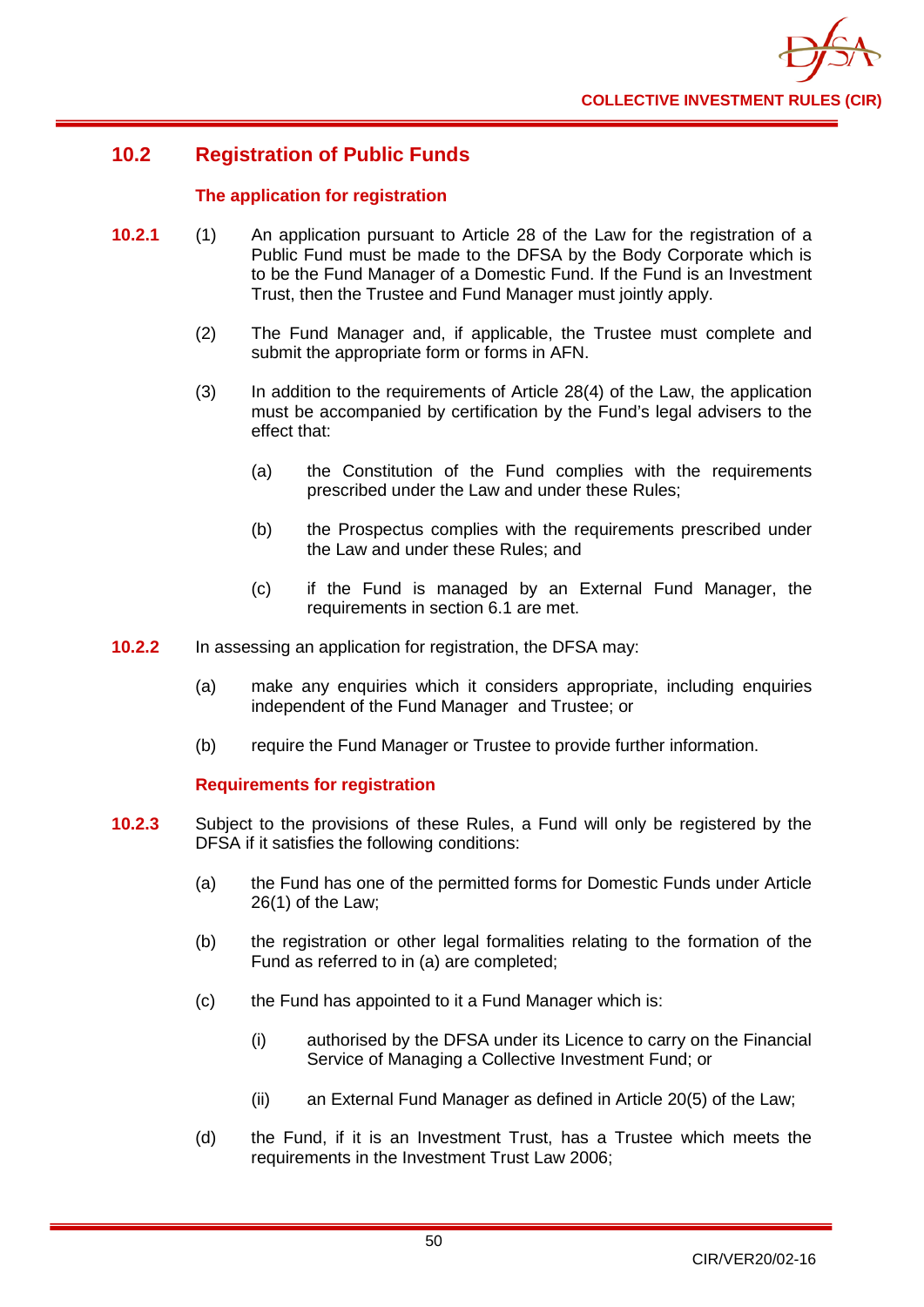- (e) the Fund Manager has made satisfactory arrangements in relation to the oversight function of the Fund and the delegation of the activity of Providing Custody as required under the Law and this module;
- (f) the Fund Manager has appointed an Auditor of the Fund who complies with the requirements in section 9.3; and
- (g) the name of the Fund is not undesirable or misleading and its purpose is reasonably capable of being successfully carried into effect.

#### **Guidance**

- 1. Article 26(1) of the Law requires every Domestic Fund to have the form of an Investment Company, Investment Partnership or Investment Trust. An Investment Company can also take the form of a Protected Cell Company (PCC).
- 2. In the case of an Investment Company (including a PCC) or Investment Partnership, the legal formalities relating to formation of the Fund involves registration by the Company Registrar of the Investment Company or Investment Partnership which is to be the Fund vehicle. In the case of an Investment Trust, the legal formalities relating to the formation of the trust involve the execution by the Fund Manager and the Trustee of the relevant trust deed pursuant to the requirements in the Investment Trust Law of 2006.
- 3. Under Rule 8.2.2(2), the Fund Manager of an Investment Company or Investment Partnership must delegate the function of holding safe custody of Fund Property (i.e. the Financial Service of Providing Custody in relation to Fund Property) to an Eligible Custodian. In the case of an Investment Trust, the Trustee of the Fund provides the safe custody function relating to Fund Property. However, this obligation does not apply in the case of certain types of specialist Funds where alternative safe custody arrangements are permitted (see the custody requirements for Private Equity Funds and certain types of Property Funds in Rules 13.3.1, 13.4.2, 13.4.2A and 13.4.2B).

### **Rejection of an application**

#### **Guidance**

Under Article 30(1) of the Law, the DFSA may, refuse to grant an application for the registration of a Fund if it is not satisfied that the requirements referred to in Article 28 of the Law have been met.

### **Granting registration**

- 1. Under Article 31 of the Law, once the DFSA grants registration to a Fund, it will without undue delay inform the relevant applicant in writing of:
	- a. such decision; and
	- b. the date on which the registration shall be deemed to take effect.
- 2. The DFSA maintains a list of Public Funds which have been registered on its Public Register.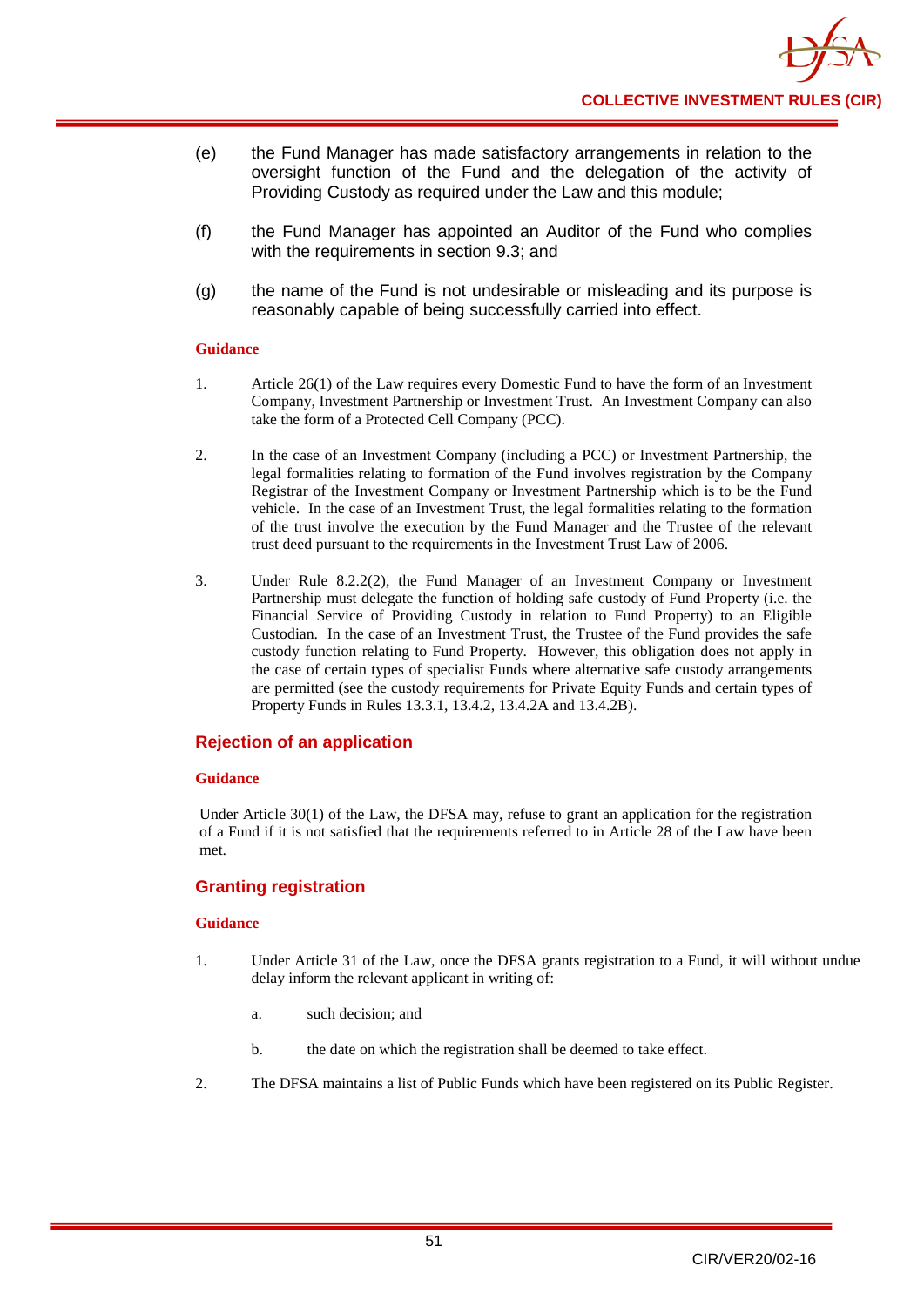

### **Withdrawal of registration**

#### **Guidance**

Under Article 32 of the Law, the DFSA may withdraw the registration of a Fund in specified circumstances.

### **Reinstatement**

#### **Guidance**

The DFSA may reinstate the registration of a Fund pursuant to Article 33 of the Law if it is satisfied that the Fund should not have been deregistered or if the defect that led to registration being withdrawn has been remedied.

# **10.3 Oversight arrangements for Public Funds**

#### **Guidance**

Chapter 2 of the Law (see Articles  $39 - 42$ ) sets out the general requirements relating to the oversight arrangements which a Public Fund must have, including the powers and duties of the Persons appointed to a Public Fund to provide the oversight function. The Rules in this section provide further detailed requirements relating to that function.

#### **Permitted oversight arrangements**

- **10.3.1** The following oversight arrangements are hereby prescribed by the DFSA for the purposes of Article 39(1)(a) of the Law:
	- (a) an Oversight Committee comprising at least three individuals each of whom meets the suitability criteria prescribed in Rule 10.3.2; or
	- (b) the Eligible Custodian or Trustee of the Fund, where the individuals undertaking the primary responsibility for the oversight function meet the suitability criteria prescribed in Rule 10.3.2.

- 1. Article 39(1)(a) of the Law requires the Fund Manager of a Domestic Fund which is a Public Fund to establish and maintain one of the permitted oversight arrangements prescribed by the DFSA. Accordingly, such a Fund Manager must appoint one of the oversight arrangements specified in Rule 10.3.1 to every Public Fund which it manages.
- 2. The membership of the Oversight Committee may comprise individuals including but not limited to members of the board of directors of the Fund Manager or that of the Fund, or the members of the General Partner of an Investment Partnership, or external experts, provided such individuals can meet the suitability criteria prescribed in Rule 10.3.2(1). The criteria include a test of independence.
- 3. For example, for an individual such as a member of the board of directors of the Fund Manager to be able to meet the independence test, the starting point is that such an individual would need to be a non-executive member of the Fund Manager's board. But that alone may not be sufficient, as the independence requirement has a range of other elements against which such an individual's ability to be independent of the Fund Manager is assessed. See Article 42 of the Law and Rule 10.3.2. The other elements of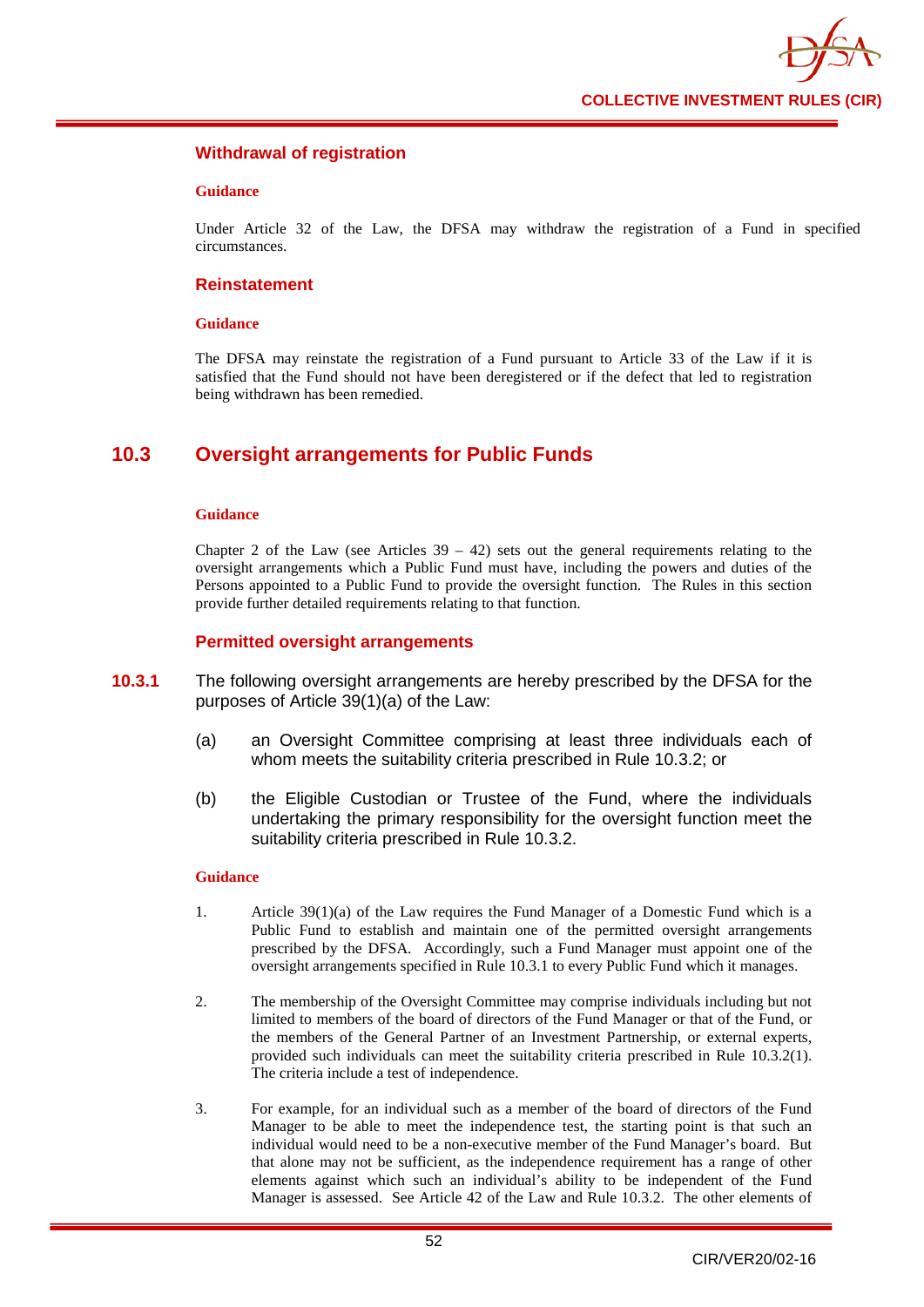the suitability test encompass a fit and proper test and relevant expertise. These too need to be satisfied by such individuals.

### **Suitability criteria for persons providing oversight function**

- **10.3.2** (1) For the purposes of Rule 10.3.1, a Person undertaking the oversight function meets the relevant criteria if that Person:
	- (a) is suitably qualified;
	- (b) is fit and proper; and
	- (c) meets the independence criteria in Article 42 of the Law.
	- (2) A Fund Manager must, in the case of each individual to be appointed as a member of an Oversight Committee referred to in Rule 10.3.1(a), undertake appropriate due diligence to ascertain whether the individual meets the suitability criteria in  $(1)$ .
	- (3) A Fund Manager must, where an Eligible Custodian or Trustee is to be appointed as the oversight provider of the Fund, undertake appropriate due diligence to ascertain whether the individual meets the suitability criteria in (1) in respect of those individuals within the organisation of the Eligible Custodian or Trustee who will be undertaking the primary responsibility for performing the oversight function for the Fund.
	- (4) A Fund Manager must ensure that there is a written agreement:
		- (a) by which an individual is appointed to an Oversight Committee or the Trustee or Eligible Custodian is appointed to the oversight function of the Fund, as is relevant; and
		- (b) which contains express provisions that the appointee agrees to discharge the oversight function in accordance with the requirements in the Law and this module.
	- (5) If requested by the DFSA, a Fund Manager must provide to the DFSA any information relating to the appointment or intended appointment of a Person to provide the oversight function for the Fund.

- 1. The Guidance under Appendix 6 (App6) sets out matters which a Fund Manager should take into account when assessing the fitness and propriety of an individual who is to be appointed to carry out the Fund's oversight function.
- 2. In the case of a Trustee or Eligible Custodian appointed to provide the oversight function, a Fund Manager should, before making such an appointment, identify the most senior individuals within the organisation who will carry the primary responsibility for the oversight function. The suitability assessment should then be applied to each such individual.
- 3. Trustees are required to be independent of the Fund Manager (see Article 19 of the Investment Trust law 2006, which is incorporated in the independence requirement for oversight providers under Article  $42(1)(f)$  of the Law). However, if the primary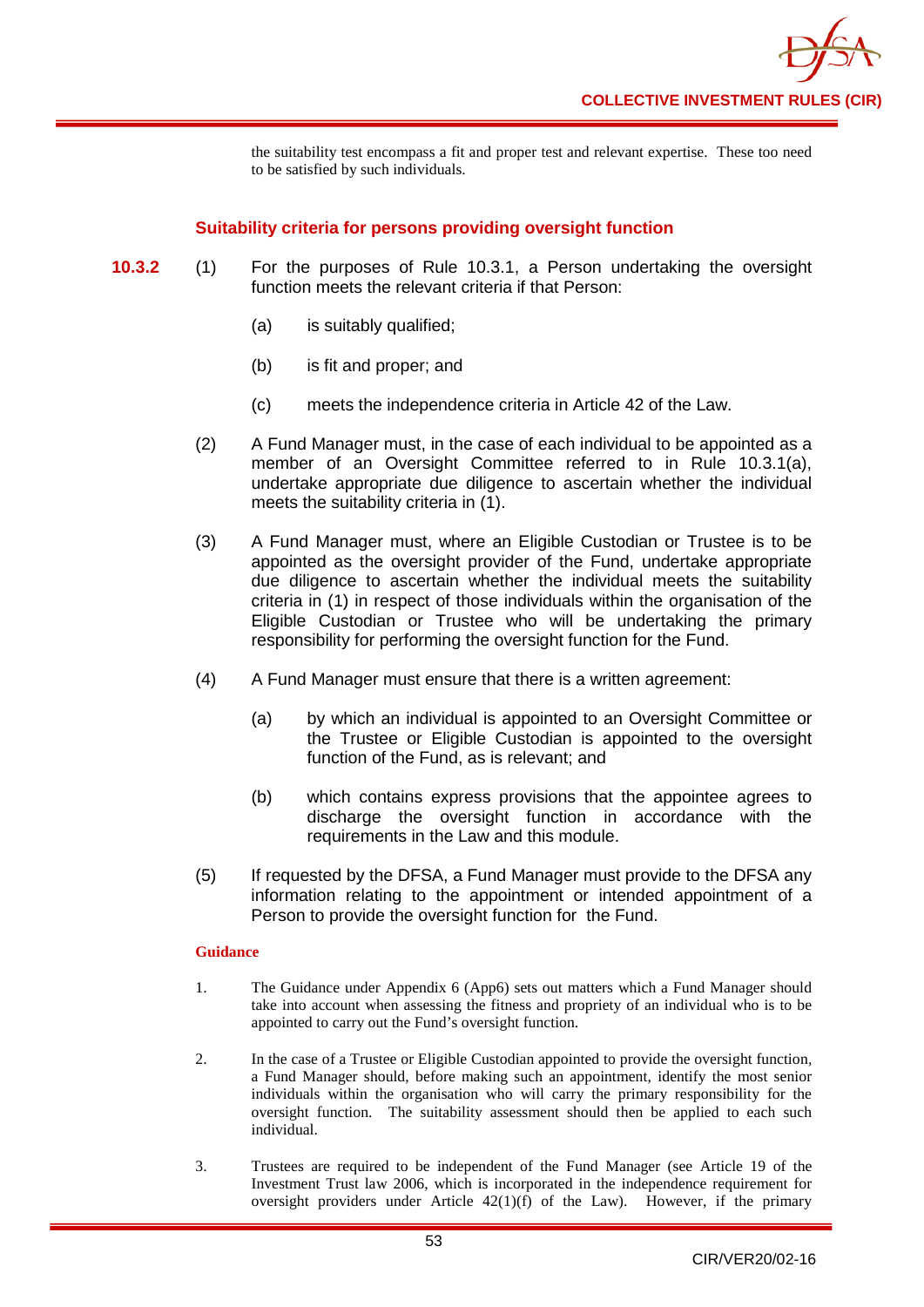

responsibility for providing oversight function within a Trustee rests on individuals other than its board members, the Fund Manager should assess whether such individuals possess the required degree of independence from the Fund Manager in assessing their fitness and propriety to carry out the oversight function effectively. A Fund Manager should, when making that assessment, focus particularly on whether the Persons providing the oversight function have access to sufficient resources to perform their duties objectively and independently of the Fund Manager.

- 4. In assessing the competence of a prospective appointee, a Fund Manager should:
	- a. obtain details of the knowledge and skills of the individual in relation to the knowledge and skills required for the role;
	- b. take reasonable steps to verify the relevance, accuracy and authenticity of any information acquired;
	- c. determine whether the individual holds any relevant qualifications with respect to the functions to be performed; and
	- d. determine the individual's relevant experience.
- **10.3.3** (1) The systems and controls which a Fund Manager is required to have in place must include adequate measures to monitor whether the Persons appointed to provide the oversight function for the Fund meet the suitability criteria specified in Rule 10.3.2(1) on a continuing basis.
	- (2) If a Person appointed to provide the oversight function for the Fund is either unable to fulfil his duties or no longer meets the suitability criteria in Rule 10.3.2(1), the Fund Manager must, within 21 days of the event causing such inability, dismiss and replace that Person, subject to the requirement in (4).
	- (3) If a Person appointed to provide the oversight function for the Fund resigns from or otherwise vacates that position, the Fund Manager must, within 60 days of the event causing the vacancy, appoint a replacement. subject to the requirement in (4).
	- (4) An appointment made under (2) or (3) must meet the relevant requirements relating to the oversight arrangement of the Fund as specified in Rule 10.3.1 as is relevant to that particular Fund.
	- (5) The Fund Manager must notify the DFSA and, in the case of an Investment Trust where the Trustee is not the appointed oversight provider for the Fund, the Trustee, of the matters referred to in this Rule, giving reasons for the relevant cessation and replacement of the oversight provider.

### **General oversight duties**

- **10.3.4** The Persons providing the oversight function must:
	- (a) monitor whether the Fund Manager:
		- (i) is managing the Fund in accordance with the Constitution and the most recent Prospectus of the Fund, including in particular, any investment and borrowing limitations, requirements relating to the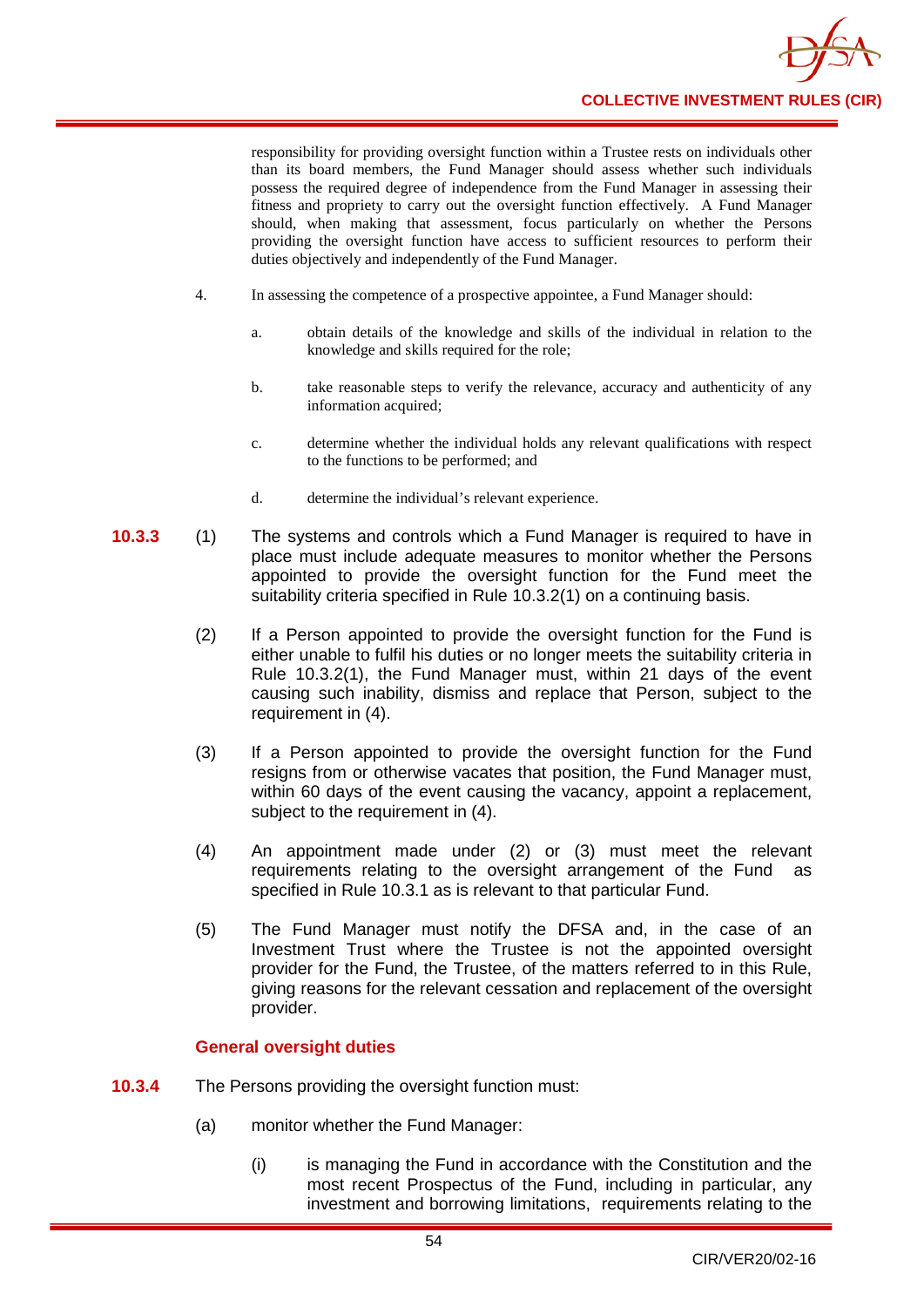

valuation of Fund Property and any other requirements or restrictions imposed on the Fund under the Law or any Rules in this module;

- (ii) is complying with any terms and conditions on the Fund Manager's Licence, particularly with respect to the management of the Fund; and
- (iii) if it is an External Fund Manager, is complying with the specific requirements that apply to such a Person by virtue of being an External Fund Manager;
- (b) assess whether the Fund Manager's systems and controls, particularly those relating to risk management and compliance, operate as intended and remain adequate;
- (c) report to the Fund Manager on its findings, including any actual or potential breaches or inadequacies in relation to the matters specified in (a) and (b), as soon as such breaches or inadequacies are identified or suspected; and
- (d) report to the DFSA if:
	- (i) the Fund Manager has failed, or is reasonably likely to fail, to take appropriate action to rectify or remedy a matter reported to it within 30 days of that matter being so reported; and
	- (ii) that Person believes on reasonable grounds that the matter has had, or is likely to have, a materially adverse impact on the interests of the Unitholders of the Fund.

### **Guidance**

External Fund Managers are subject to specific requirements, for example in CIR section 6.1.

### **Proceedings of the oversight provider**

**10.3.5** The Persons providing the oversight function for a Fund must conduct and regulate their proceedings in such a manner so as to be able to discharge the duties and responsibilities relating to the oversight function efficiently and effectively in accordance with the requirements of the Law and this module, and in the case of a Trustee, the requirements in the Investment Trust Law 2006.

- 1. The Persons providing the oversight function should hold in the DIFC such number of meetings during every annual accounting period as are considered appropriate for the nature and scale of the activities of the Fund.
- 2. The Persons providing the oversight function should keep minutes of their meetings and records of their reports and recommendations for a minimum of six years.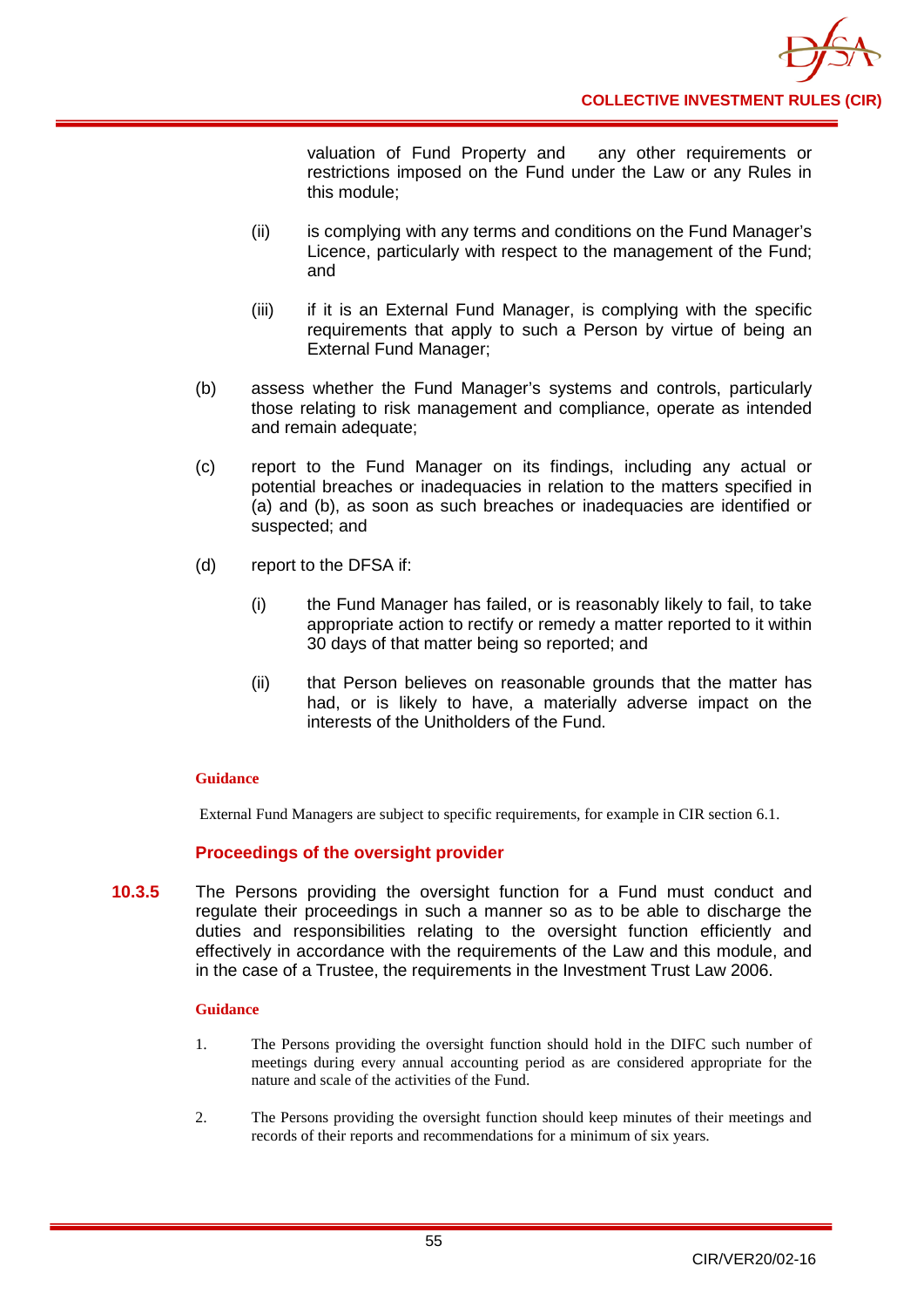### **Principles and disclosure of interests**

- **10.3.6** Each individual appointed to carry out the oversight function for a Fund, in carrying out his oversight functions, must abide by the four principles set out in Rules 10.3.7 to 10.3.10. These principles apply:
	- (a) in the case of an Oversight Committee referred to in Rule 10.3.1(a), to each member of that Committee; and
	- (b) where a Trustee or Eligible Custodian is appointed for providing the oversight function for a Fund, to each individual responsible for carrying out the oversight function for the Fund. .

#### **Guidance**

- 1. The principles do not apply to an individual in respect of any other functions he may carry out, although his conduct in those functions may be relevant to his fitness and propriety.
- 2. Breaching a principle makes an individual liable to disciplinary action and may indicate that he is no longer fit and proper to perform an oversight function and the DFSA may consider exercising its power under Article 39(2) of the Law to object to the appointment and require the Fund Manager to appoint a replacement.
- 3. The onus will be on the DFSA to show that he is culpable, taking into account the standard of conduct required under the principle in question. In determining whether or not the particular conduct of an individual complies with the principles, the DFSA will take into account whether that conduct is consistent with the requirements and standards relevant to an individual's role and the information available to him.

### **Principle 1 - Integrity**

**10.3.7** An individual must observe high standards of integrity and fair dealing in carrying out every oversight function and disclose to the Oversight Committee or the senior persons responsible within the Trustee or Eligible Custodian for the discharge of the oversight function any direct or indirect financial interest that he has or is likely to have in a matter that is being considered, or about to be considered by that committee or those persons if his interest could conflict with the proper performance of his duties in relation to the consideration of the matter.

### **Principle 2 – Due skill, care and diligence**

**10.3.8** An individual must act with due skill, care and diligence in carrying out every oversight function.

### **Principle 3 – Market conduct**

**10.3.9** An individual must observe proper standards of conduct in financial markets in carrying out every oversight function.

### **Principle 4 – Relations with the DFSA**

**10.3.10** An individual must deal with the DFSA in an open and co-operative manner and must disclose appropriately any information of which the DFSA would reasonable be expected to be notified.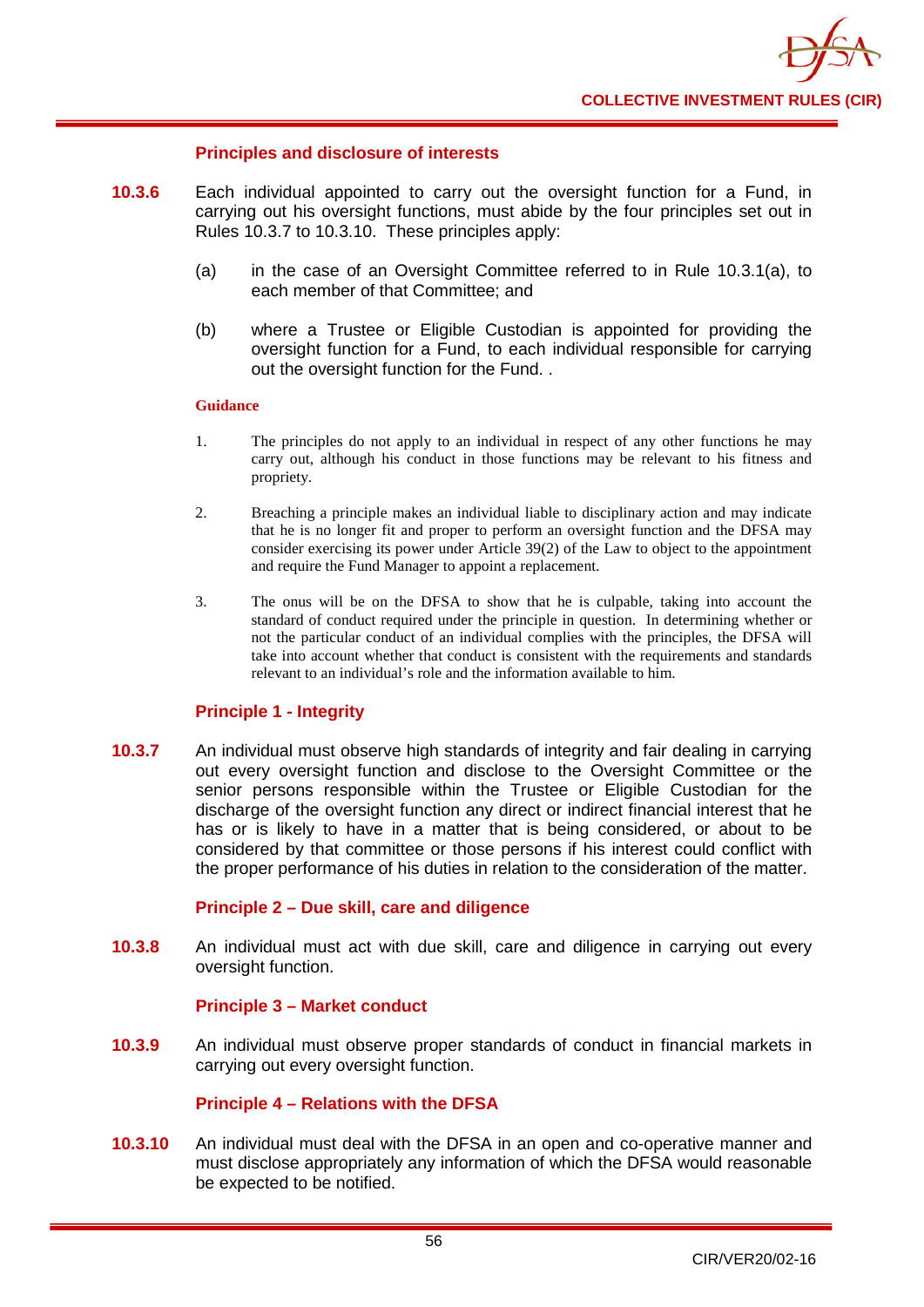

### **Systems and controls relating to oversight**

- **10.3.11** (1) Without limiting the generality of the obligation under Article 38(1) of the Law and any requirements relating to systems and controls set out in the Rules, the systems and controls established and maintained by the Fund Manager must be adequate to ensure that the Persons providing the oversight function:
	- (a) have adequate resources and access to accurate, timely and comprehensive information relating to the management of the Fund to be able to effectively monitor and assess the matters specified in Rule 10.3.4(a) and (b); and
	- (b) can report any actual or suspected compliance breaches or inadequacies that are identified by such Persons to the Fund Manager as required under Rule 10.3.4(c) and, for this purpose, have recourse to the Fund Manager's Governing Body or any other relevant committee established by that Governing Body where relevant.
	- (2) The Fund Manager must also ensure that its systems and controls make provision to enable:
		- (a) the Compliance Officer to have unrestricted access to the Persons providing the oversight function and, to their reports and recommendations;
		- (b) the Fund Manager to promptly act upon and remedy, to the satisfaction of the Persons providing the oversight function, any matter identified and reported to it by such Persons; and
		- (c) the Persons providing the oversight function to report to the DFSA of any compliance breaches or inadequacies that are reported to the Fund Manager which are not remedied within the period specified in Rule 10.3.4(d).
	- (3) The monitoring and reporting processes and procedures in (1) and (2) must be approved by the Persons providing the oversight function before implementation.

#### **Guidance**

The nature and extent of the systems and controls will depend upon a variety of factors including the nature, size and complexity of the Fund's operations. While all Fund Managers and appointees, irrespective of size, legal structure or organisation need to comply with this section, the DFSA will take into account these factors and the differences that exist between Funds when assessing the adequacy of a Fund Manager's systems and controls. Nevertheless, neither these factors nor the differences relieve a Fund Manager or appointees from compliance with their regulatory obligations.

**10.3.12** (1) The Persons appointed to perform the oversight function must report to the Fund Manager as to whether the Fund Manager's systems and controls relating to the oversight function are operating as intended and remain adequate at least quarterly at a board meeting of the Fund Manager.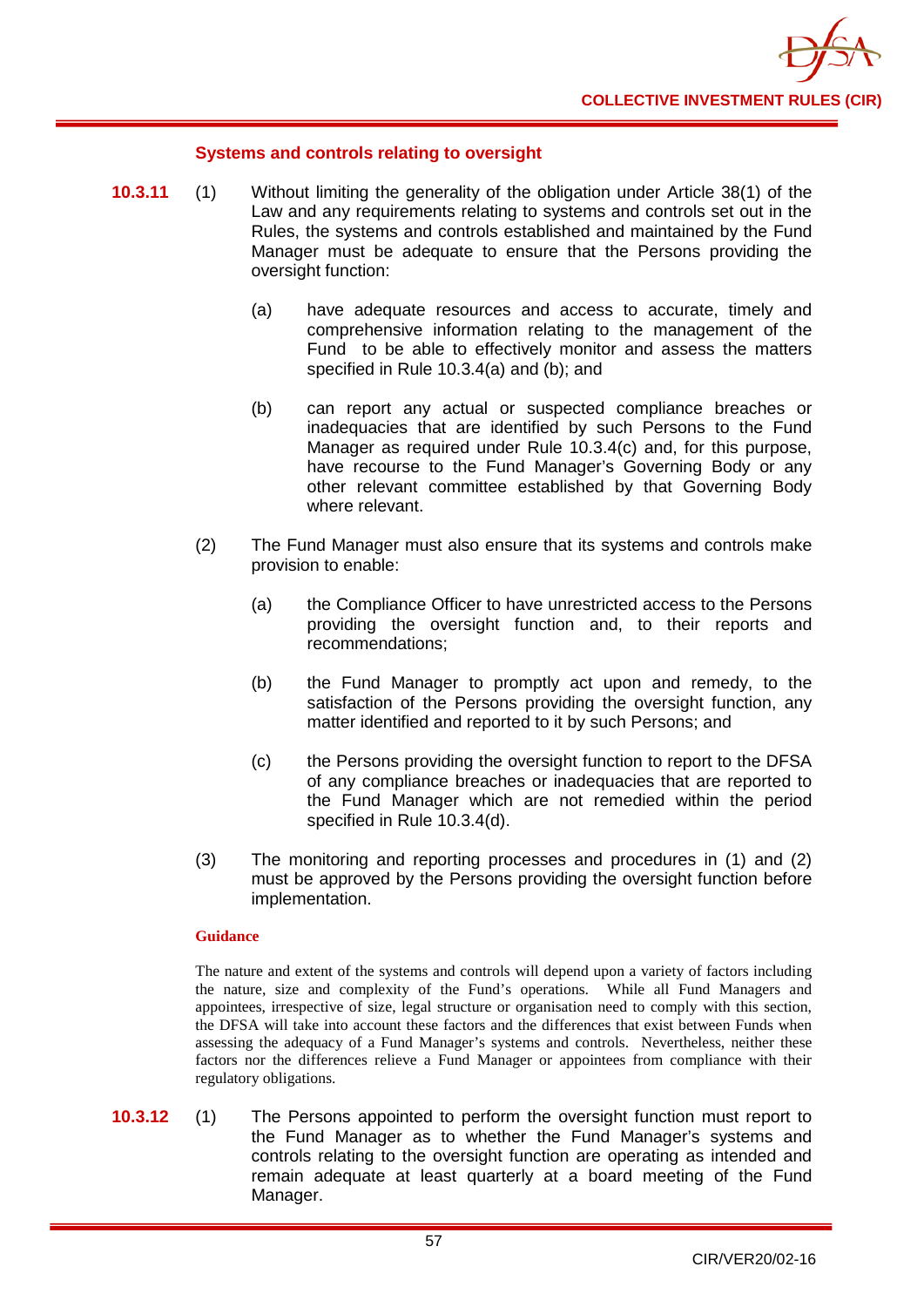

(2) Where an Eligible Custodian or Trustee has been appointed as the Person providing the oversight function, the Fund Manager must provide to that Person, and to the Fund's Governing Body, a copy of the Fund's most recent internal audit report and any compliance report as soon as such report is available to the Fund Manager.

### **Oversight report**

- **10.3.13** (1) The Person providing the oversight function of a Public Fund must make a report to Unitholders of the Fund which must be included in the Fund's annual report referred to in Rule 9.4.2.
	- (2) The oversight report must contain:
		- (a) a description, which may be in summary form, of the duties of the Person carrying out the oversight functions and in respect of the safekeeping of the Fund Property; and
		- (b) a statement whether, in any material respect:
			- (i) the issue, sale, redemption and cancellation, and calculation of the price of the Units and the application of the Fund's income, have not been carried out in accordance with the Rules and, the Constitution; and
			- (ii) the investment and borrowing powers and restrictions applicable to the Fund including those specified in section 10.5, if those have been exceeded.

### **Co-operation with oversight providers**

- **10.3.14** A Fund Manager must take reasonable steps to ensure that it and its Employees and those of the Fund:
	- (a) provide such assistance as the Persons providing the oversight function reasonably require to discharge their duties;
	- (b) give the Persons providing the oversight function right of access at all reasonable times to relevant records and information relating to the Fund;
	- (c) do not interfere with the ability of the Persons providing the oversight function to discharge their duties;
	- (d) do not provide false or misleading information to the Persons providing the oversight function; and
	- (e) report to the Persons providing the oversight function any matter which may significantly affect the financial position of the Fund or which is a breach of the Law or the Rules in this module.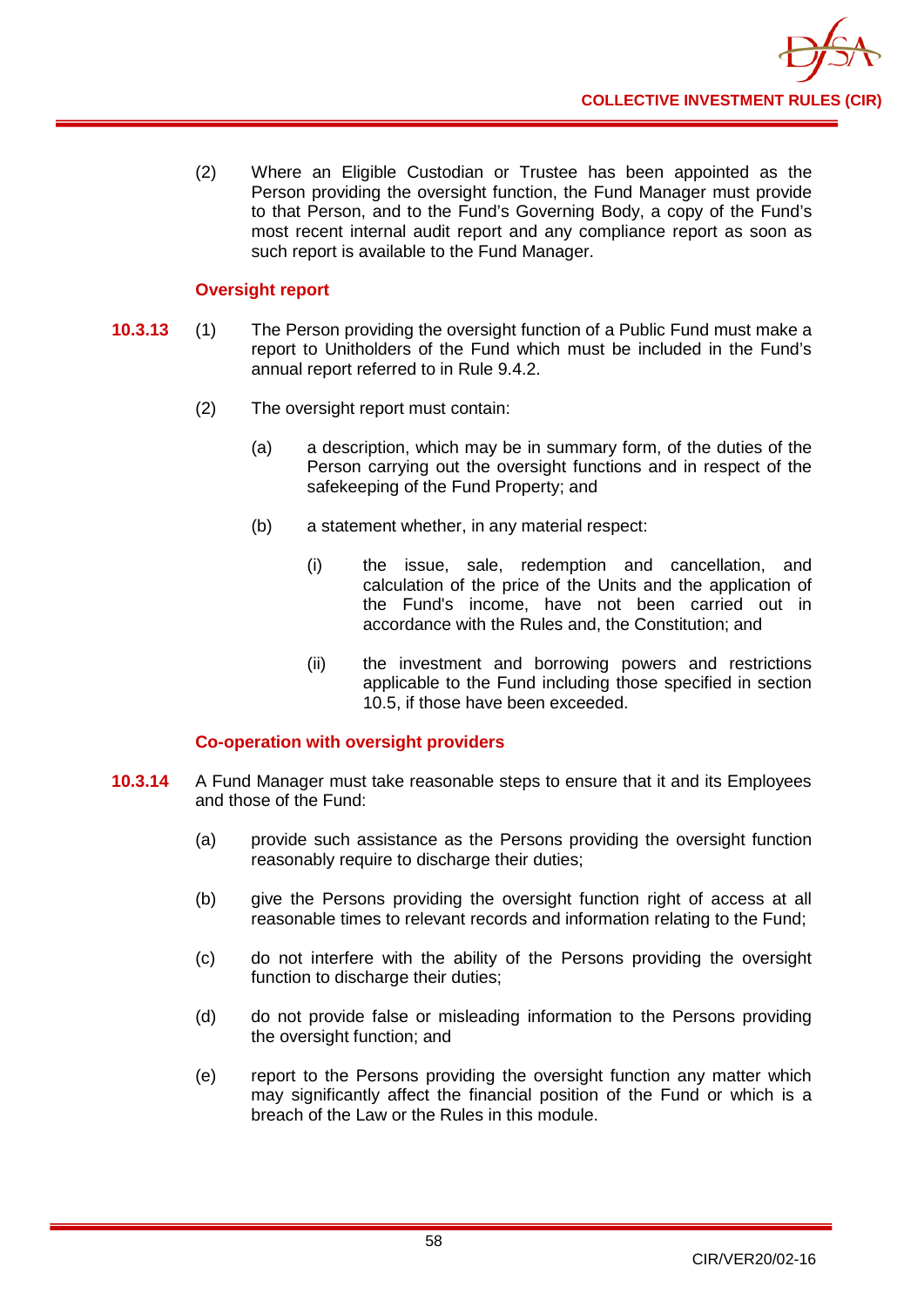

### **Record keeping**

- **10.3.15** (1) A Fund Manager must keep records of:
	- (a) the due diligence process it has undertaken to assess whether the Persons appointed for the oversight function meet the suitability criteria in Rule 10.3.2(1); and
	- (b) the matters identified and reported to it by the Persons providing the oversight function under Rule 10.3.4(c) and any remedial measures adopted by it to address such matters.

# **10.4 Prospectus requirement for Public Funds**

#### **Guidance**

The disclosure requirements relating to a Prospectus that apply to a Public Fund are somewhat more extensive than the Prospectus disclosure that apply to other types of Funds, in particular, Exempt Funds and Qualified Investor Funds. However, as Prospectus disclosure is a matter closely linked to the marketing of Funds, Prospectus requirements relating to the relevant types of Funds are set out in Part 7 of this module, which deals with the Offer of Units of Funds.

# **10.5 Investment and borrowing requirements for Public Funds**

### **Application**

**10.5.1** This section applies to the Fund Manager of a Domestic Fund which is a Public Fund, an Eligible [Custodian](http://fsahandbook.info/FSA/glossary.jsp?doc=glossary%5Cglossary&gloss=G278#G278) and, where appropriate, a Trustee, and, to Persons appointed to perform the oversight function for such a Fund, to the extent specified in Rule 10.3.4.

### **Spread of risk and protection of Fund Property**

- **10.5.2** A Fund Manager must take reasonable steps to ensure that the Fund Property of a Public Fund provides a spread of risk that is consistent with the investment objectives and policy of the Fund as stated in its most recently published Prospectus, and in particular, any investment objectives as regards return to the [Unitholders](http://fsahandbook.info/FSA/glossary.jsp?doc=glossary%5Cglossary&gloss=G1233#G1233) whether through capital appreciation or income or both.
- **10.5.3** (1) A Fund Manager must avoid the Fund Property being used or invested contrary to any provision in this section.
	- (2) On becoming aware of any breach of a Rule in this section, a Fund Manager must take action, at its own expense, to rectify that breach.
	- (3) A Fund Manager must take the action in (2) immediately, except in circumstances where it decides doing so would not be in the best interests of Unitholders, in which case the action must be taken as soon as such circumstances cease to apply.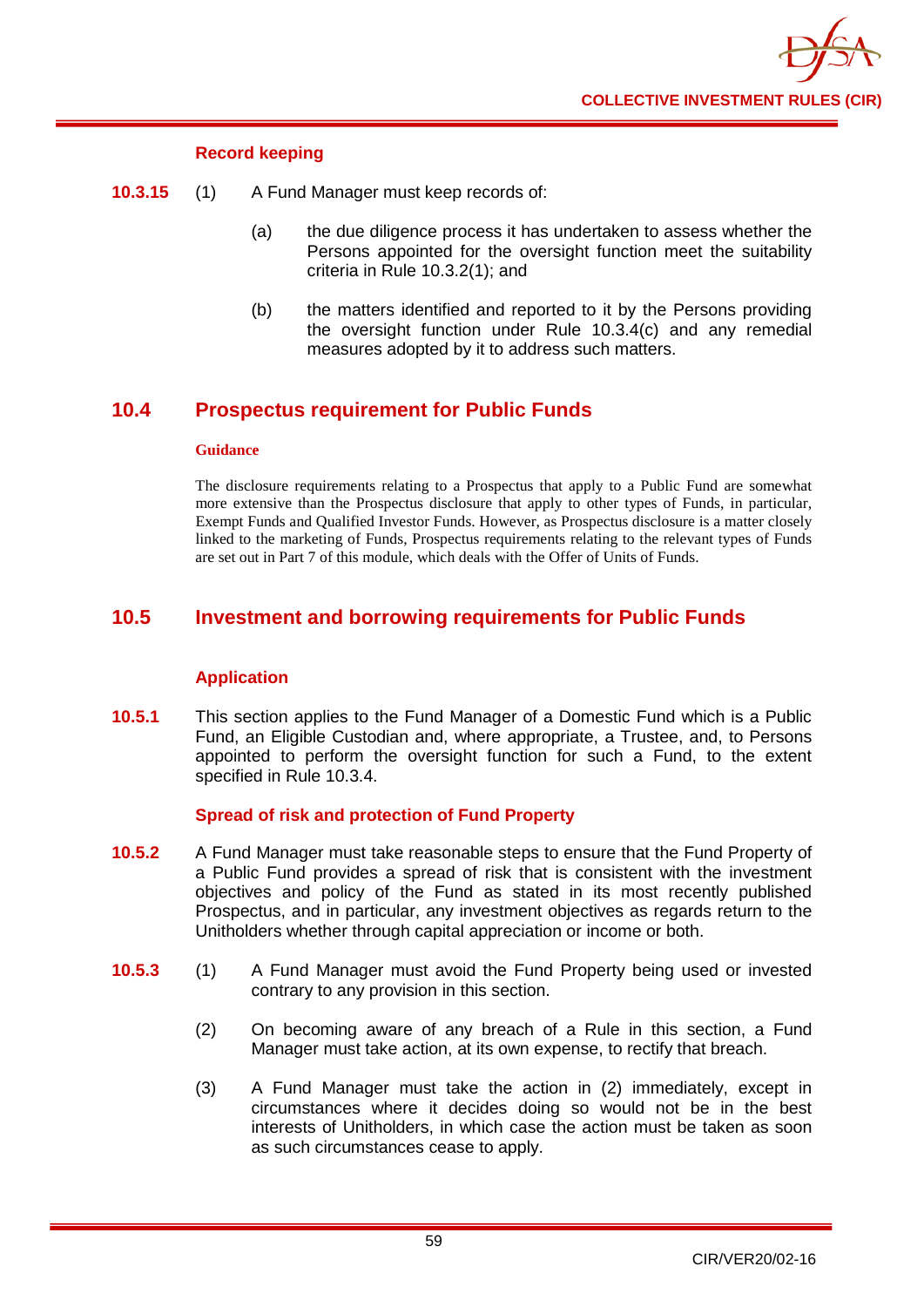(4) A Fund Manager must not postpone taking action in accordance with (2) unless the Persons providing oversight functions have given their consent.

### **Investment in other Funds**

- **10.5.4** A Fund may invest in Units of another [Fund,](http://fsahandbook.info/FSA/glossary.jsp?doc=glossary%5Cglossary&gloss=G1043#G1043) except where otherwise provided in the Rules in this module, only where the Fund Manager has taken reasonable care to determine, before investing in that other Fund, it:
	- (a) is the subject of an independent annual audit conducted in accordance with IFRS or US GAAP;
	- (b) has mechanisms in place to enable [Unitholders](http://fsahandbook.info/FSA/glossary.jsp?doc=glossary%5Cglossary&gloss=G1233#G1233) to redeem their [Units](http://fsahandbook.info/FSA/glossary.jsp?doc=glossary%5Cglossary&gloss=G1230#G1230) within a reasonable time if it is an open-ended Fund;
	- (c) is prohibited from having more than 20% of its value in the [Units](http://fsahandbook.info/FSA/glossary.jsp?doc=glossary%5Cglossary&gloss=G1230#G1230) of other Funds; and
	- (d) has a proper and disclosed basis for asset valuation and the pricing of Units in that Fund.

### **Transactions in derivatives**

- **10.5.5** (1) The total exposure of a Public Fund to Derivatives may not exceed the net asset value of the Fund Property.
	- (2) The Fund Manager's systems and controls must include adequate risk management processes which enable it to monitor and measure as frequently as appropriate the risk of a Fund's [Derivative](http://fsahandbook.info/FSA/glossary.jsp?doc=glossary%5Cglossary&gloss=G279#G279) positions and their contribution to the overall risk profile of the Fund.

### **Stock lending and borrowing**

- **10.5.6** (1) Subject to the Fund's Constitution and its most recent Prospectus, the Fund Manager, or the Eligible Custodian or Trustee at the request of the Fund Manager, may enter into:
	- (a) [stock lending](http://fsahandbook.info/FSA/glossary.jsp?doc=glossary%5Cglossary&gloss=G1134#G1134) arrangements in respect of any Securities forming the Fund Property; and
	- (b) [stock b](http://fsahandbook.info/FSA/glossary.jsp?doc=glossary%5Cglossary&gloss=G1134#G1134)orrowing arrangements.
	- (2) The Fund Manager must ensure that the value of any collateral for the [stock lending](http://fsahandbook.info/FSA/glossary.jsp?doc=glossary%5Cglossary&gloss=G1134#G1134) arrangement is at all times at least equal to the value of the Securities transferred.

### **Borrowing**

**10.5.7** (1) Subject to the Fund's Constitution and its most recent Prospectus, the Fund Manager, or the Eligible [Custodian or Trustee o](http://fsahandbook.info/FSA/glossary.jsp?doc=glossary%5Cglossary&gloss=G1195#G1195)n the instructions of the Fund Manager, may borrow money for the use of the Fund on terms that the borrowing is to be repayable out of the Fund Property.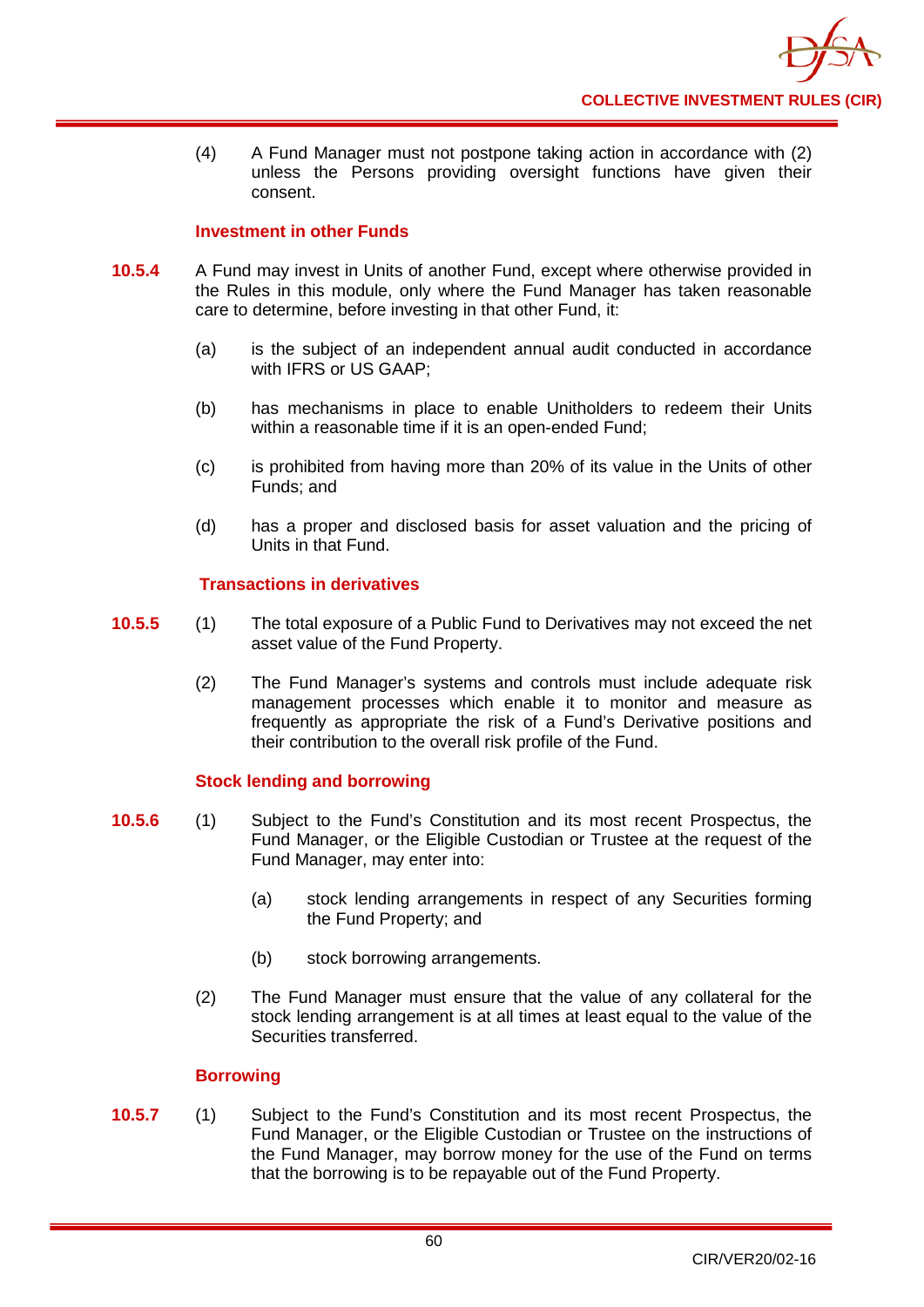- (2) The Fund Manager must ensure, except in the case of a Property Fund, that the Fund's borrowing does not on any [day](http://fsahandbook.info/FSA/glossary.jsp?doc=glossary%5Cglossary&gloss=G259#G259) exceed 20% of the net asset value of the Fund Property and must take reasonable care to ensure that arrangements are in place that will enable borrowings to be repaid to ensure such compliance.
- (3) Where the limit in (2) is breached, the Fund Manager must take immediate action to deal with that breach.
- (4) In this Rule, "borrowing" also includes any arrangement including a combination of Derivatives to achieve a temporary injection of money into the Fund Property in the expectation that the sum will be repaid.

### **Investment in Real Property**

- **10.5.8** A Fund Manager of a Fund other than a Property Fund must before investing in Real Property, appoint, with the approval of the Person providing the oversight function for the Fund, a Valuer with relevant expertise who meets the requirements in Rule 13.4.19 and likewise upon any vacancy to ensure that any property in the [Fund](http://fsahandbook.info/FSA/glossary.jsp?doc=glossary%5Cglossary&gloss=G1049#G1049) Property is expertly valued.
- **10.5.9** (1) The Fund Manager must ensure that the [Valuer](http://fsahandbook.info/FSA/glossary.jsp?doc=glossary%5Cglossary&gloss=G1126#G1126) appointed under Rule 10.5.8 procures the proper valuation of all the property held within the [Fund](http://fsahandbook.info/FSA/glossary.jsp?doc=glossary%5Cglossary&gloss=G1049#G1049) Property, on the basis of a full valuation with physical inspection including, where the property is or includes a building, an internal inspection at least once a year.
	- (2) For the purposes of (1), any inspection in relation to adjacent properties of a similar nature and value may be limited to that of only one such representative property.
	- (3) The Fund Manager must, subject to (4), ensure that the [Valuer](http://fsahandbook.info/FSA/glossary.jsp?doc=glossary%5Cglossary&gloss=G1126#G1126) values the property, on the basis of a review of the last full valuation, at least every 6 [months](http://fsahandbook.info/FSA/glossary.jsp?doc=glossary%5Cglossary&gloss=G737#G737).
	- (4) If any event occurs which may on reasonable grounds have a material effect on the valuation of the relevant property the Fund Manager must consult with the Valuer with a view to arranging a fresh valuation before any Units in the Fund are issued or redeemed after the date of the event.
	- (5) The Fund Manager must require that any valuation by the [Independent](http://fsahandbook.info/FSA/glossary.jsp?doc=glossary%5Cglossary&gloss=G1126#G1126)  [Valuer](http://fsahandbook.info/FSA/glossary.jsp?doc=glossary%5Cglossary&gloss=G1126#G1126) is on the basis of an 'open market value' as defined in the Constitution and Prospectus.

### **Guidance**

The DFSA would expect the Fund Manager to define 'open market value' to be based on an authoritative text such as the Royal Institute of Chartered Surveyors' Appraisal and Valuation Standards (fifth edition) ("Red Book") or similar practitioners text used by surveyors for the valuation to be a proper valuation under Rule 10.5.9(5).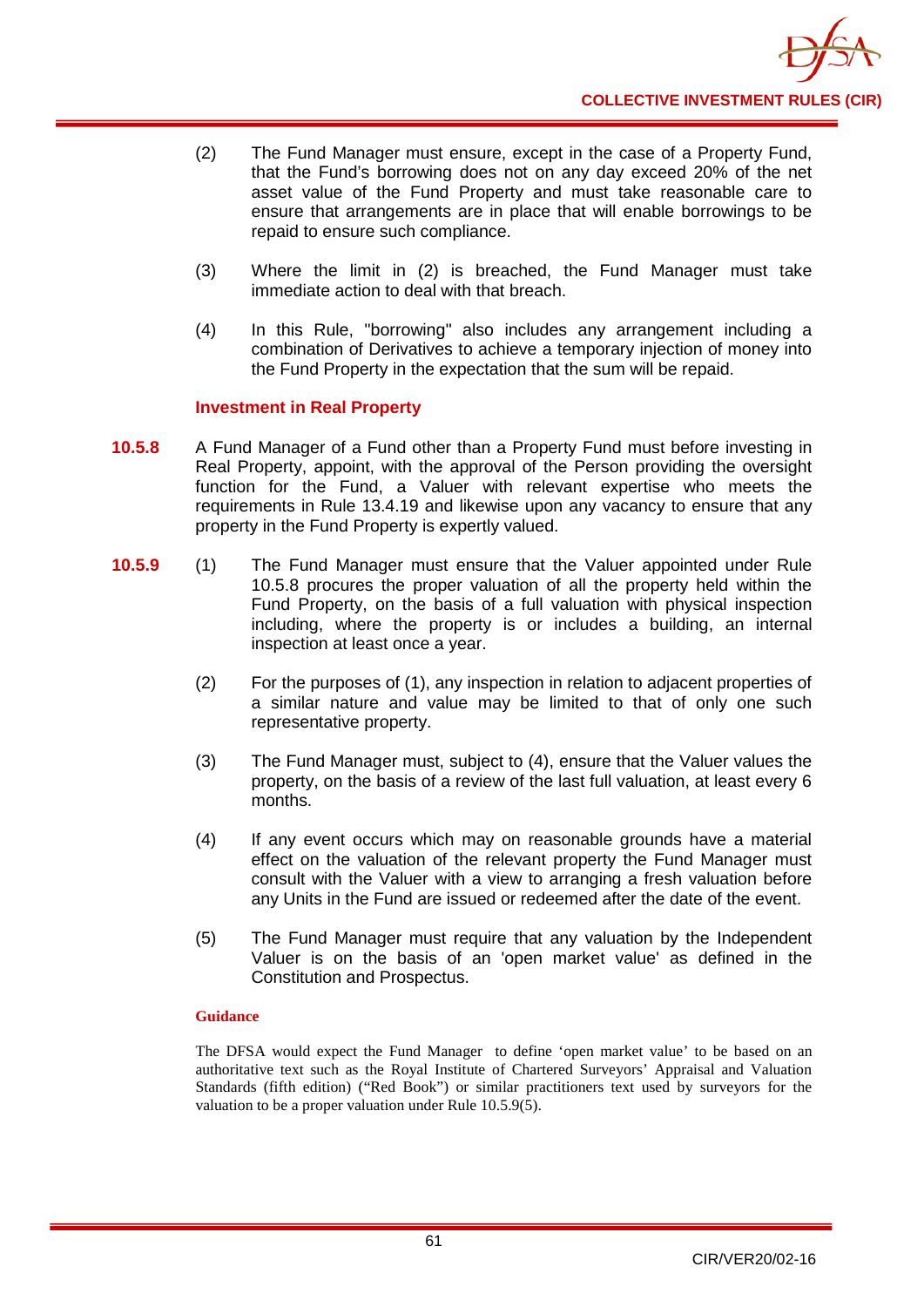

# **11 NOT IN USE**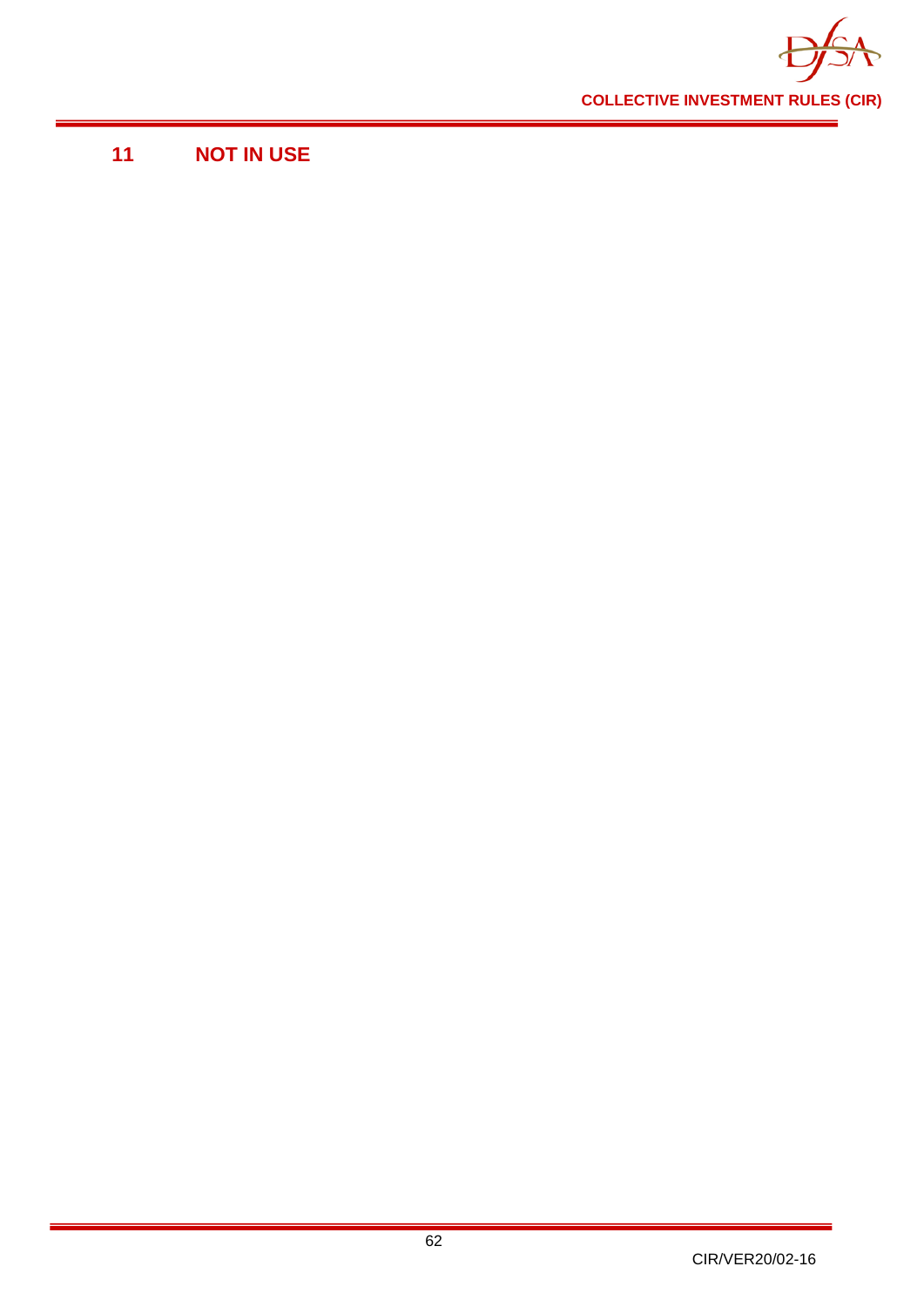# **12 REQUIREMENTS SPECIFIC TO EXEMPT FUNDS**

# **12.1 Meeting the conditions to be classified as an Exempt Fund**

#### **Guidance**

- 1. Article 16(2) of the Law provides that a Domestic Fund may be constituted as an Exempt Fund only if it satisfies all of the conditions in Article 16(4). Article 16(4) provides that an Exempt Fund must:
	- a. have 100 or fewer Unitholders;
	- b. have its Units offered to persons only by way of a Private Placement;
	- c. have only Unitholders each of whom meets the criteria to be classified as a Professional Client; and
	- d. have a minimum subscription of at least US\$50,000 for a person to become a Unitholder in the Fund,

and not satisfy the conditions in Article 16(5) to be a Qualified Investor Fund.

- 2. Under Article 26(1) of the Law, an Exempt Fund is required to have one of the permitted forms, i.e. an Investment Company, Investment Partnership or an Investment Trust. However, certain types of Exempt Funds which belong to a specialist class of Funds may be permitted to use only some and not all the permitted forms. See Part 6 for those variations.
- 3. If an Exempt Fund can no longer meet the relevant conditions to be classified as an Exempt Fund, the Fund Manager of that Fund is required, under Article 34(3), to apply for the winding up of that Fund. Alternatively, the Fund Manager may have that Fund moved to the classification of a Public Fund, which requires the satisfaction of the requirements and formalities specific to that type of Fund. An Exempt Fund may also, if it wishes to, convert to a Qualified Investor Fund provided it meets the conditions applicable to a Qualified Investor Fund in Article 16(5) of the Law.
- 4. In addition to the requirements specific to Exempt Funds, such a Fund must also meet, except where otherwise provided, the other requirements that are common to all Domestic Funds, which are set out in Part 4 of this module.
- 5. Units of Exempt Funds can only be Offered by way of Private Placement and to Professional Clients, but must meet the additional criterion of a minimum subscription test of US\$50,000. The definition of Professional Client is set out in Rule 1.3.1.
- 6. Generally a firm will not be able to undertake mass marketing activities relating to Units of Exempt Funds because such marketing would not meet the Private Placement requirement, and would be likely to amount to a public offer, which can only be made in respect of a Unit of a Public Fund.
- **12.1.1** (1) A Fund may be classified as an Exempt Fund only if it fulfils the criteria in Article 16(4) of the Law at the inception of the Fund and on an on-going basis.
	- (2) A Fund Manager must ensure that a Fund which is or is intended to be established and operated as an Exempt Fund meets the criteria in Article 16(4) both at the inception of the Fund and on an on-going basis.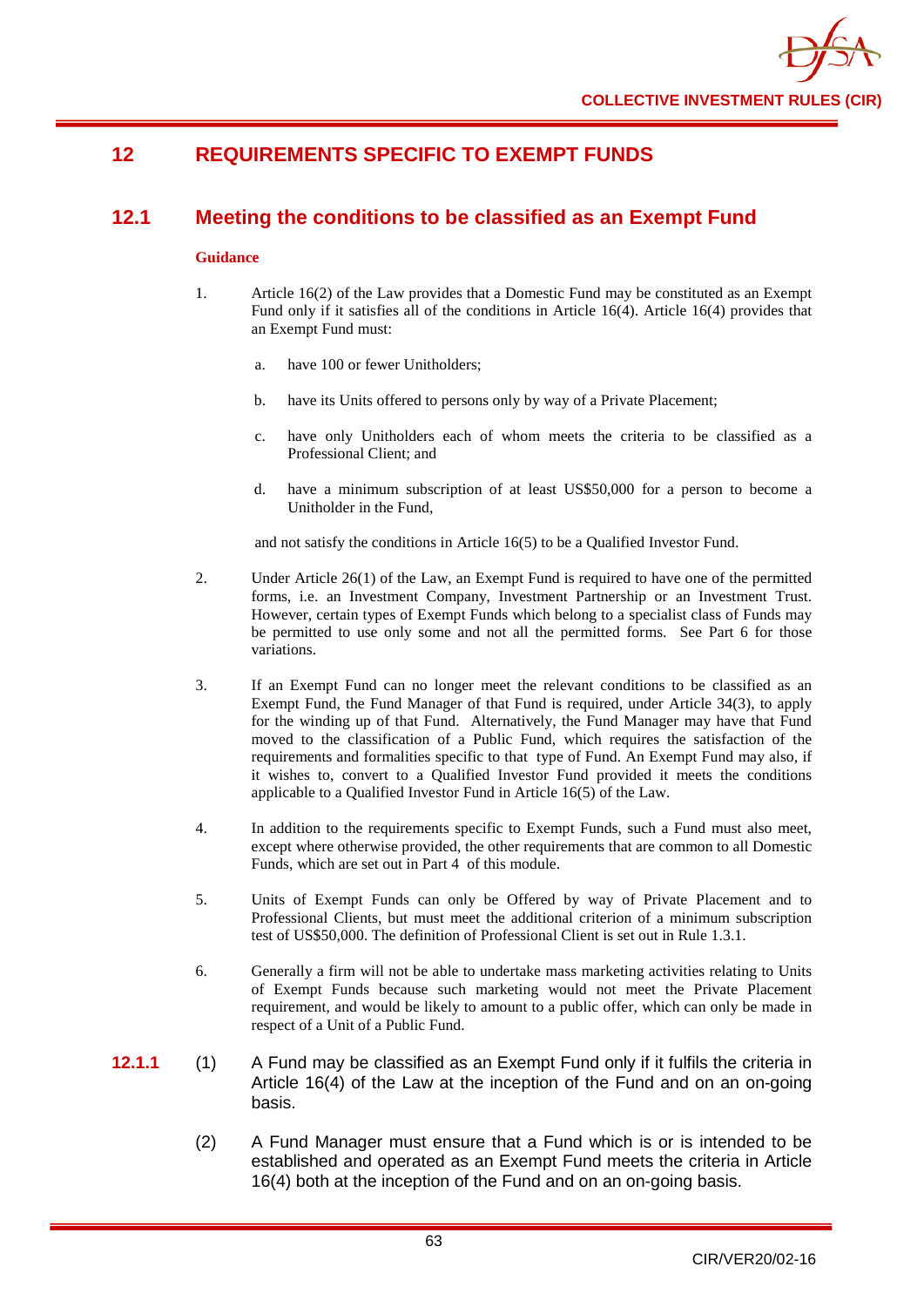- (3) For the purposes of (2), where a Fund Manager makes arrangements with other Authorised Firms or Persons in other jurisdictions to Offer to issue or sell the Units of an Exempt Fund, then it must take reasonable steps to ensure that those Authorised Firms or other Persons do not Offer to issue or sell the Units in a manner that would result in a breach of the criteria in Article 16(4).
- (4) As soon as a Fund Manager becomes aware that an Exempt Fund it manages no longer meets or is likely to not meet the criteria in Article 16(4) of the Law, it must immediately:
	- (a) commence proceedings relating to the winding up of the Fund, or alternatively, take necessary steps to have the Fund registered as a Public Fund; and
	- (b) notify the DFSA of that fact and the measures it has taken and proposes to take under (a).
- (5) A Fund Manager of an Exempt Fund which is subject to the valuation requirement in CIR Rule 8.4.1(1) must appoint a Fund Administrator or a Person regulated by a Financial Services Regulator as the Person undertaking the valuation of that Fund.
- **12.1.2** A Fund Manager of an Exempt Fund, when notifying the DFSA pursuant to Article 34 of the Law, must also include:
	- (a) a general description of the Fund including the nature of its investments and the intended size of the Fund in monetary terms;
	- (b) if it is a Hedge Fund which has appointed a prime broker pursuant to Rule 13.6.3:
		- (i) the details relating to the identity of the prime broker and its Regulator; and
		- (ii) a legal certification that all the requirements in Rule 13.6.3 relating to the use of prime brokers have been fully complied with by the Fund Manager;
	- (c) if it is an External Fund, the name of the jurisdiction in which the Fund is established or domiciled; and
	- (d) if it is an External Fund Manager, the name of the jurisdiction in which that Fund Manager is domiciled, and the details of the Appointed Fund Administrator or Trustee to that Fund for the purposes of Rule 6.1.3.

# **12.2 Exempt Fund Prospectus**

### **Guidance**

The disclosure requirements relating to a Prospectus that apply to an Exempt Fund are different from the Prospectus disclosure required for Public Funds. As Prospectus disclosure is a matter closely linked to the marketing of Units of Funds, Prospectus requirements relating to the relevant types of Funds are set out in chapter 14.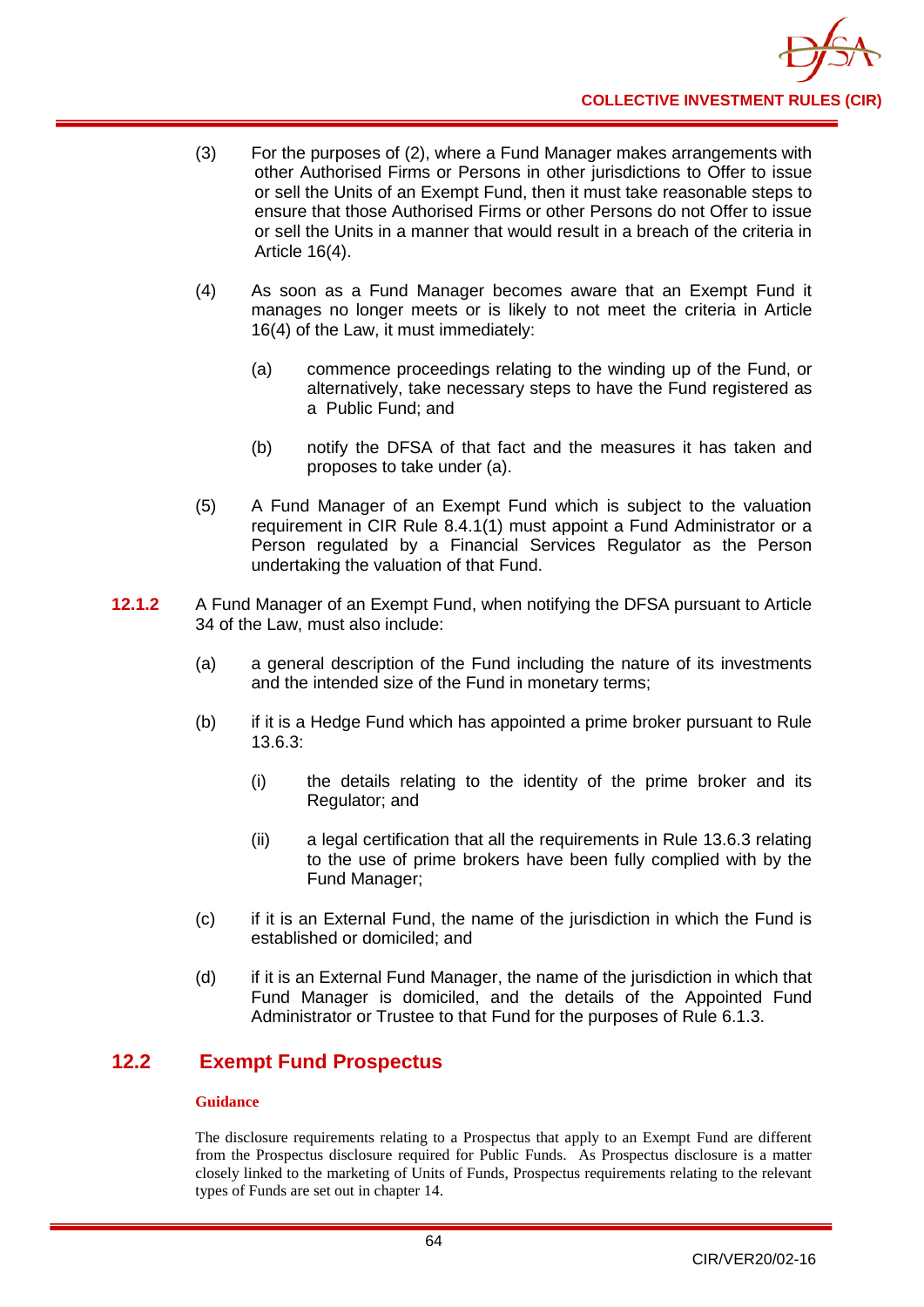# **12A REQUIREMENTS SPECIFIC TO QUALIFIED INVESTOR FUNDS**

# **12A.1 Meeting the conditions to be classified as a Qualified Investor Fund**

- 1. Article 16(2) of the Law provides that a Domestic Fund may be constituted as a Qualified Investor Fund only if it satisfies all of the conditions in Article 16(5). Article 16(5) provides that a Qualified Investor Fund must:
	- (a) have 50 or fewer Unitholders;
	- (b) have its Units offered to persons only by way of Private Placement;
	- (c) have only Unitholders each of whom meets the criteria to be classified as a Professional Client; and
	- (d) have an initial subscription to be paid by a person to become a Unitholder in the Fund of at least US\$500,000.
- 2. The definition of "Professional Client" is set out in Rule 1.3.1.
- 3. Generally a firm will not be able to undertake mass marketing activities relating to Units of Qualified Investor Funds because such marketing would not meet the Private Placement requirement, and would be likely to amount to a public offer, which can only be made in respect of a Unit of a Public Fund.
- **12A.1.1** (1) A Fund may be classified as a Qualified Investor Fund only if it fulfils the conditions in Article 16(5) of the Law at the inception of the Fund and on an on-going basis.
	- (2) A Fund Manager must ensure that a Fund which is or is intended to be established and operated as a Qualified Investor Fund meets the conditions in Article 16(5) of the Law both at the inception of the Fund and on an on-going basis.
	- (3) For the purposes of (2), where a Fund Manager makes arrangements with other Authorised Firms or Persons in other jurisdictions to Offer to issue or sell the Units of a Qualified Investor Fund, then it must take reasonable steps to ensure that those Authorised Firms or other Persons do not Offer to issue or sell the Units in a manner that would result in a breach of the conditions in Article 16(5) of the Law.
	- (4) As soon as a Fund Manager becomes aware that a Qualified Investor Fund it manages no longer meets or is likely not to meet the conditions in Article 16(5) of the Law, it must immediately:
		- (a) commence proceedings relating to the winding up of the Fund, or alternatively, take necessary steps to have the Fund reconstituted as an Exempt Fund or registered as a Public Fund; and
		- (b) notify the DFSA of that fact and the measures it has taken and proposes to take under (a).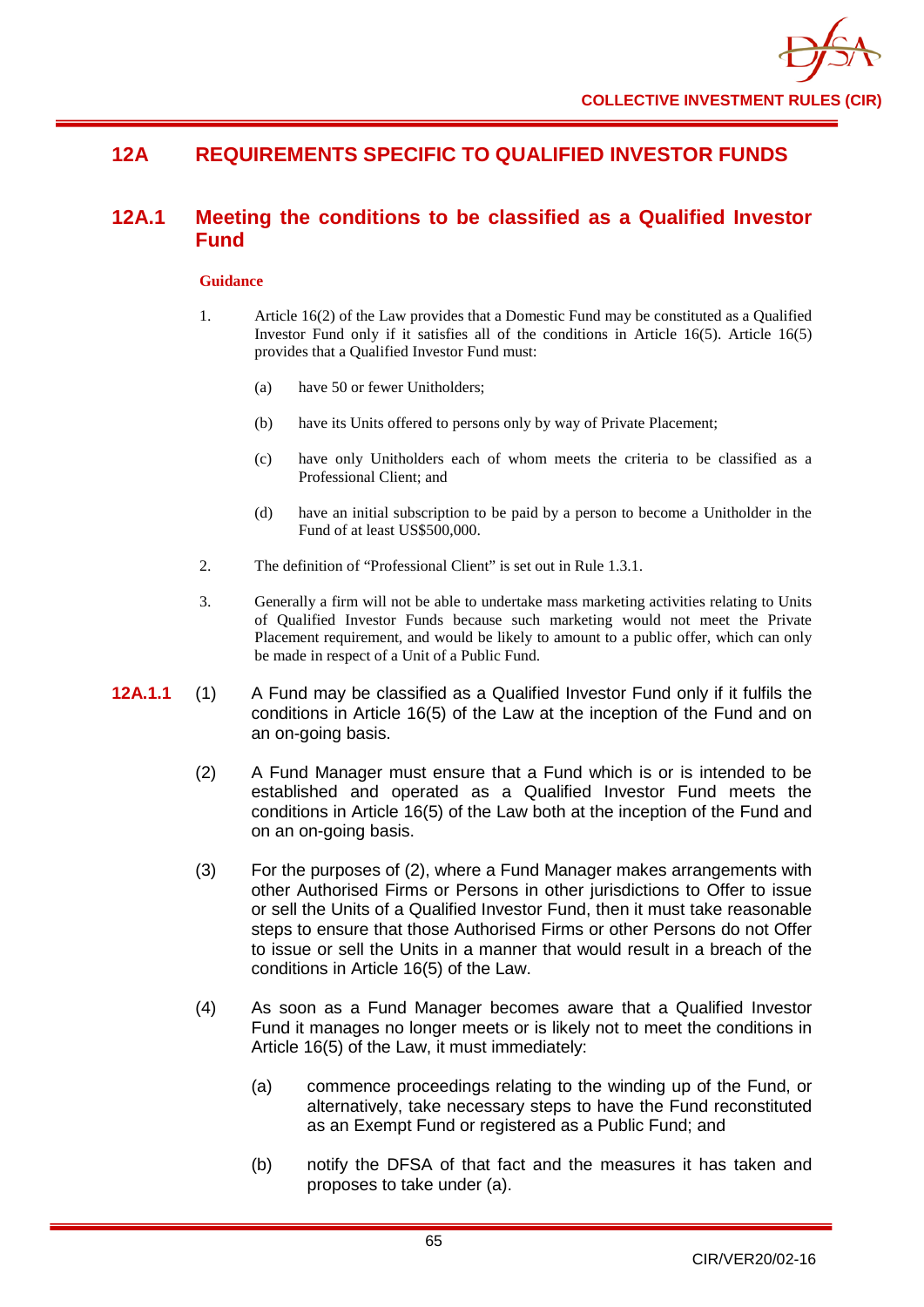# **12A.2 Responsibilities of a Fund Manager of a Qualified Investor Fund**

#### **Guidance**

- 1. While a Fund Manager of a Qualified Investor Fund is exempt from many of the detailed requirements applicable to Public Funds and Exempt Funds, it will continue to be subject to most of the main obligations of Fund Managers. Therefore, such a Fund Manager should be mindful that when managing a Qualified Investor Fund, it is subject to some of the overarching obligations applicable to Fund Managers, particularly:
	- (a) Article 22 of the Law (Fund Manager's general duties and functions);
	- (b) Article 38 of the Law and GEN chapter 5 (Systems and controls requirements); and
	- (c) GEN section 4.2 (The Principles for Authorised Firms).
- 2. For example, a Fund Manager of a Qualified Investor Fund needs to observe high standards of integrity and fair dealing, and apply due skill, care and diligence, in managing the Fund. Similarly, it must have adequate systems and controls to ensure that the affairs of the Fund are effectively managed, taking into account the nature, scale and complexity of the Fund's operations and the investment objectives and needs of its investors.

# **12A.3 Custody of Fund Property**

- **12A.3.1** (1) For the purposes of Article 27(1)(e) of the Law, the Fund Manager of a Qualified Investor Fund that is not an Investment Trust must ensure that the legal title to Fund Property is registered with an Eligible Custodian.
	- (2) The requirement in Article 27(1)(e) of the Law does not apply in relation to Fund Property of a Qualified Investor Fund that is:
		- (a) a Property Fund; or
		- (b) a Private Equity Fund.
	- (3) If the Fund Manager of a Qualified Investor Fund itself holds Fund Property of a kind referred to in (2), it must have in place effective arrangements which ensure that the Fund Property is not available to creditors in the event of the insolvency of the Fund Manager.

### **Guidance**

Article  $27(1)(e)$  of the Law requires a Domestic Fund that is not an Investment Trust to have legal title to the Fund Property registered with an eligible person (unless the Rules provide otherwise). Rule 12A.3.1(1) specifies that the person must be an Eligible Custodian. Rule 12A.3.1(2) disapplies the requirement in relation to Fund Property of certain kinds of Qualified Investor Funds. Regardless of who holds title to Fund Property, the Fund Manager must always ensure that, in accordance with Article  $22(2)(f)$  of the Law, Fund Property is clearly identified as such and held separately from property of the Fund Manager and any other Funds.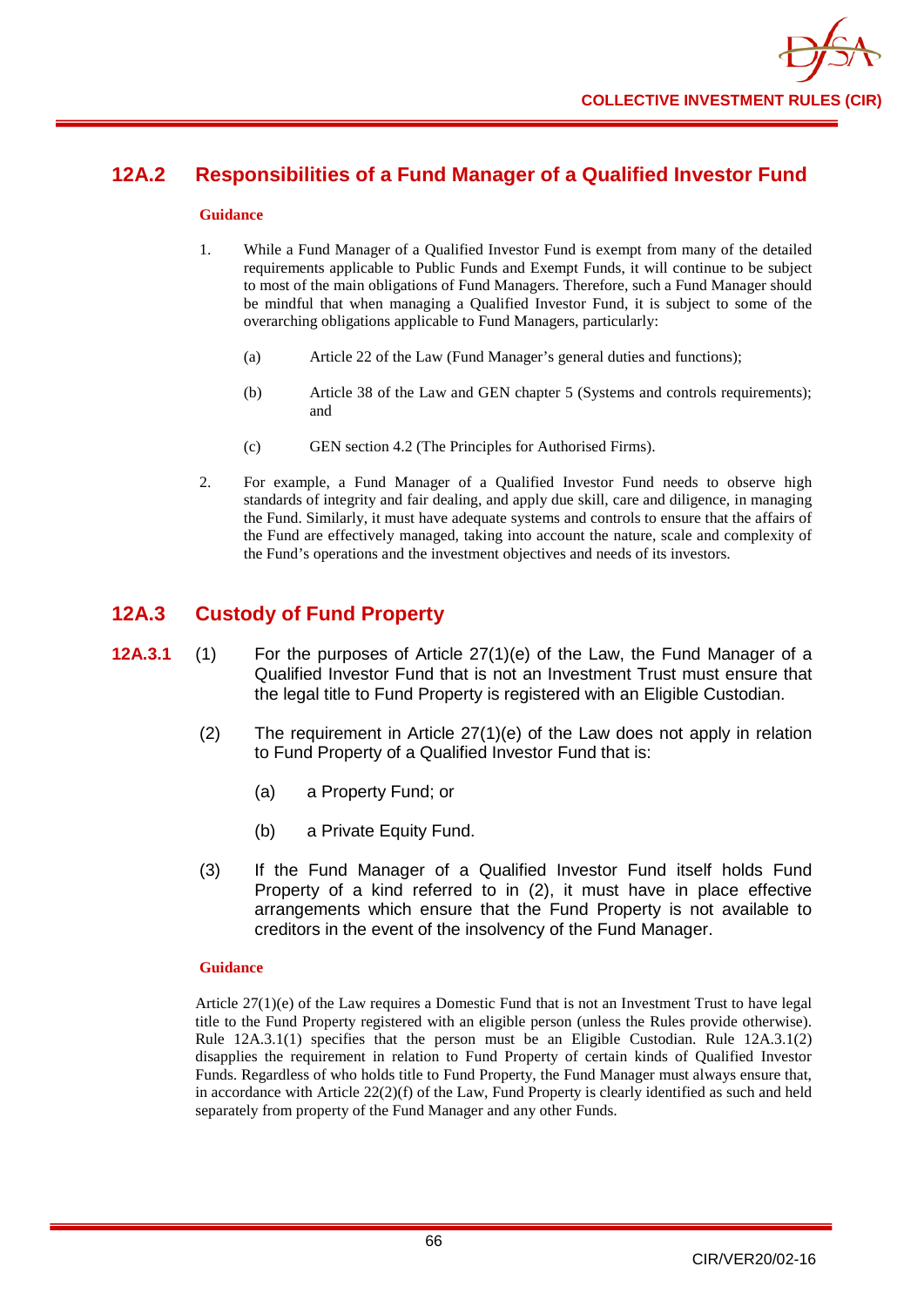

# **PART 6: RULES SPECIFIC TO SPECIALIST CLASSES OF DOMESTIC FUNDS**

#### **Guidance**

- 1. Article 17 of the Law confers on the DFSA the power to prescribe any type of Domestic Fund (i.e. a Public Fund, an Exempt Fund, or a Qualified Investor Fund) as a "specialist class" of a Domestic Fund and in so doing apply any requirements as are suitable for that specialist class of Funds. This Part sets out the requirements that apply to such a Fund by virtue of being a specialist class of Fund.
- 2. Most of the requirements that are set out in this part as applying to specialist classes of Domestic Funds are generally in addition to the core requirements that apply to every Domestic Fund (see Part 4). Further, depending on whether it is a Public Fund, an Exempt Fund or a Qualified Investor Fund, the additional requirements in Part 5 of this module would also apply to a specialist class of Fund.
- 3. A Qualified Investor Fund may be constituted as a specialist class of a Domestic Fund without being subject to most of the detailed requirements that would normally apply to such specialist classes of Funds. However, there are some requirements which need to be met as the obligation to do so arises under the general provisions applicable to certain specialist classes of Funds, regardless of whether such Funds are Public Funds, Exempt Funds or Qualified Investor Funds. An example is a Fund constituted as an Islamic Fund. While some of the detailed requirements such as the appointment of a Shari'a Supervisory Board do not apply to the Fund Manager of an Islamic Qualified Investor Fund (see IFR 6.2.1), the other general requirements such as ensuring compliance with Shari'a requirements continue to apply to such Funds and the Fund Manager.
- 4. The only specialist class requirements in this chapter that apply to a Qualified Investor Fund are those in Rule 13.6.3 and section 13.7 (Umbrella Funds).

# **13. ADDITIONAL REQUIREMENTS FOR SPECIALIST FUNDS**

# **13.1 Application to Qualified Investor Funds**

**13.1.1** Only Rule 13.6.3 and section 13.7 of this chapter apply to, or in relation to, a Qualified Investor Fund.

# **13.1A Fund of Funds**

#### **Guidance**

See Rule 3.1.3 for the definition of a Fund of Funds.

- **13.1.1A** (1) A Fund manager of a Fund of Funds may not invest in:
	- (a) another Fund of Funds;
	- (b) a Feeder Fund;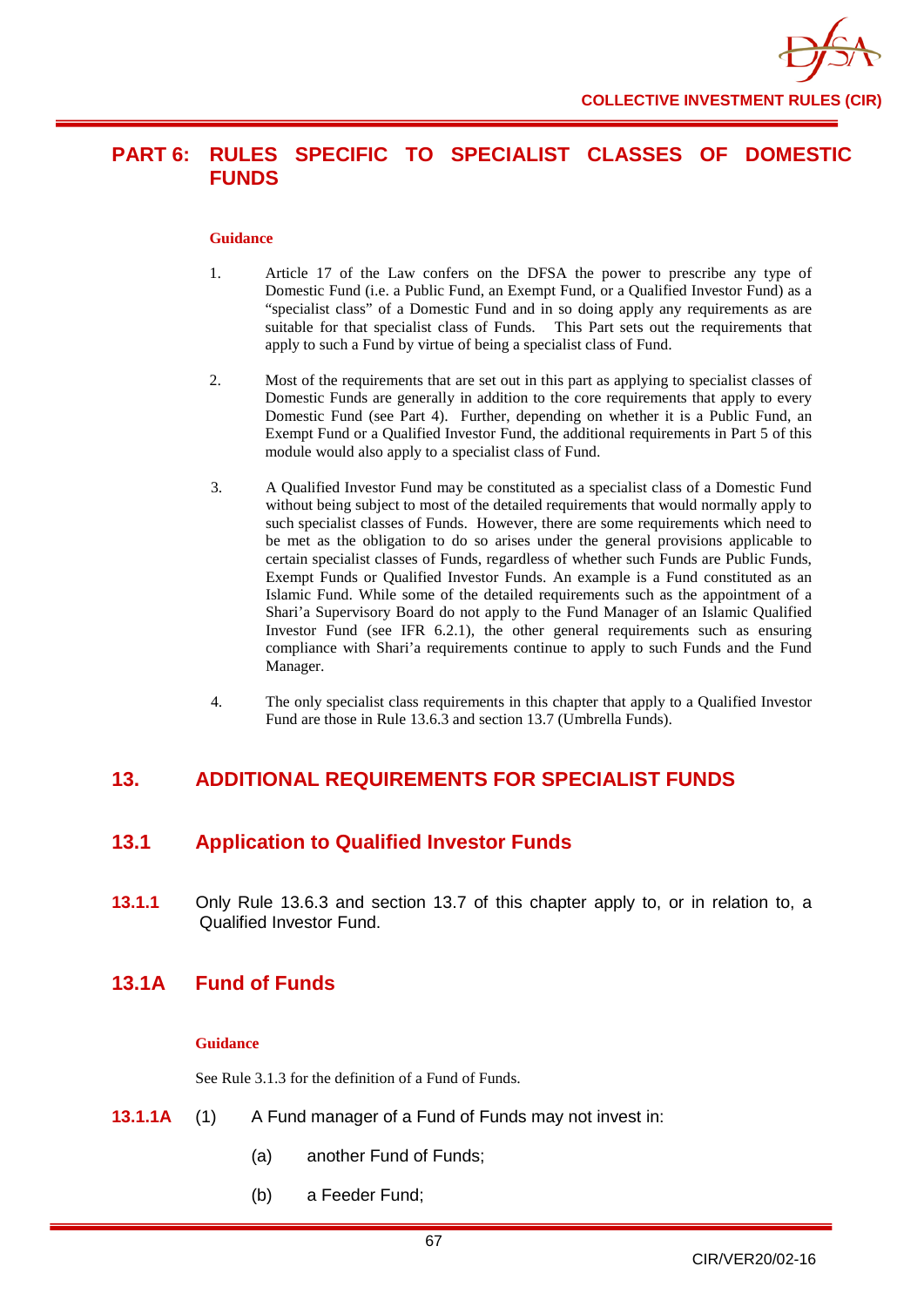- (c) any Fund which is dedicated to investment in a number of Funds;
- (d) any Fund which is dedicated to investment in a single Fund or in a single investment trust; and
- (e) any Sub-Fund of an Umbrella Fund or Sub-Fund of any other Fund which is equivalent to a Fund within (a) to (d).
- (2) Not more than 25% in value of the Fund Property is to consist of Units in any one Fund.
- (3) For the purpose of (1) and (2), each Sub-Fund of an Umbrella Fund and of an equivalent Fund is to be treated as if it were a separate Fund.

# **13.2 Feeder Funds**

#### **Guidance**

See Rule 3.1.4 for the definition of a Feeder Fund.

- **13.2.1** (1) A Fund Manager of a Feeder Fund must ensure that the Fund Property of a Feeder Fund, except where otherwise provided in the Rules in this chapter, only consists of:
	- (a) Units or Debentures of a single Master Fund; or
	- (b) in the case of a Feeder Fund which is a Public Fund, Units or Debentures of an eligible Master Fund.
	- (2) A Master Fund is eligible for the purposes of (1)(b) only if:
		- (a) the borrowing of the Master Fund does not exceed 200% of the net asset value of the Master Fund or the market value of the Units of the Master Fund at the mid-value share price;
		- (b) the Units in or Debentures of the Master Fund are regularly Offered for purchase and sale by at least three market makers who are recognised or registered as members of an Exchange or an exchange regulated by a Financial Services Regulator;
		- (c) the Feeder Fund owns not more than 20% of the Units (or of any class of Units in or of the Debentures or of any class of Debentures) of the Master Fund; and
		- (d) the Master Fund has no limit on its duration.
- **13.2.2** A Fund Manager of a Feeder Fund must also ensure that the Feeder Fund invests in a Master Fund only if:
	- (a) the Fund Manager of the Master Fund is regulated by a Financial Services Regulator;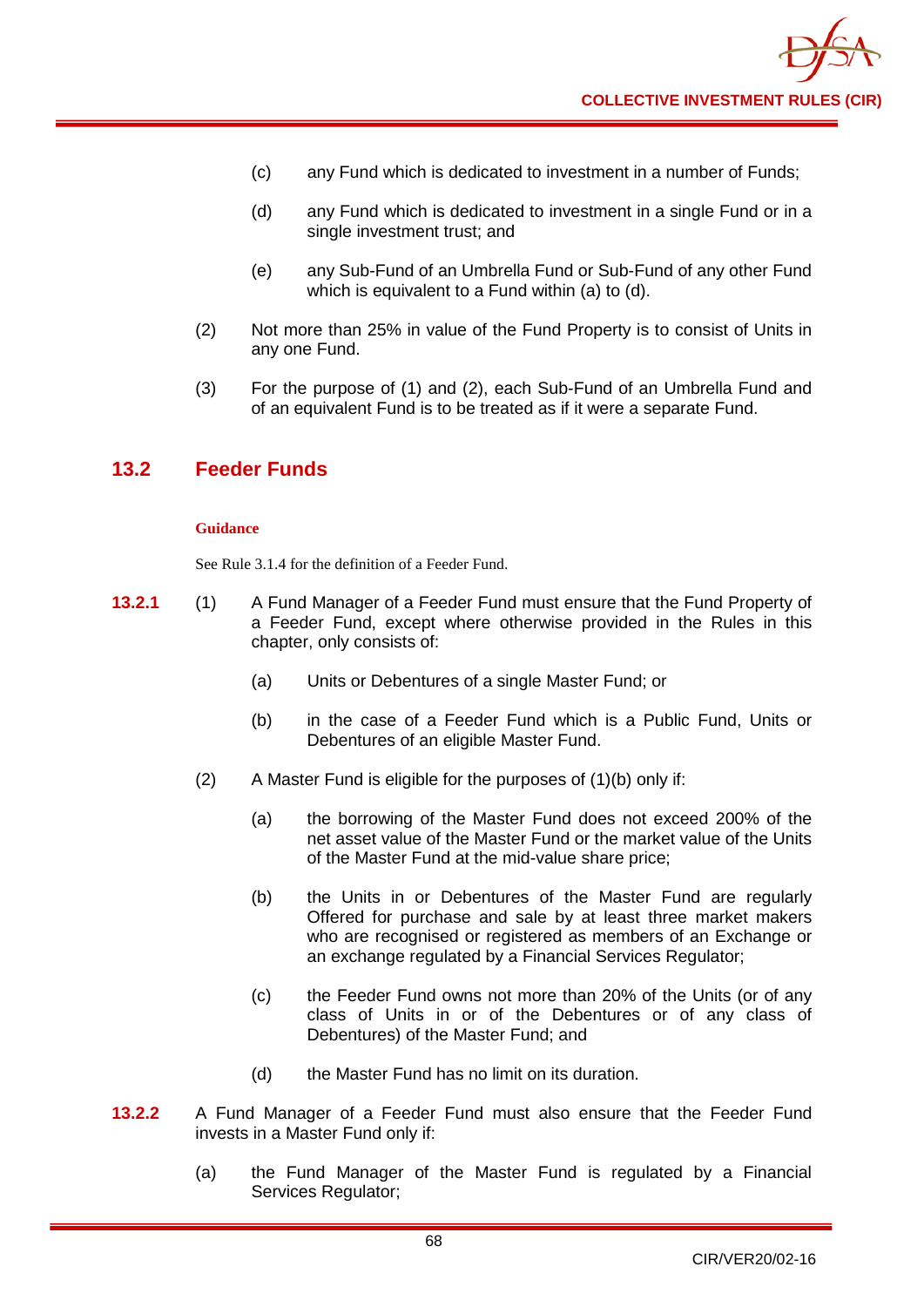- (b) the Master Fund is itself registered or authorised by a Financial Services Regulator and is itself subject to independent oversight;
- (c) the investment objectives of the Master Fund have been disclosed in detail in the Prospectus of the Feeder Fund;
- (d) it has made available to prospective Unitholders in the Feeder Fund copies of the Prospectus and the last audited annual reports and accounts of the Master Fund; and
- (e) the Fund Manager of the Master Fund has waived any initial charges which it is otherwise entitled to make in relation to the acquisition of Units in its Fund.
- **13.2.3** Where the Feeder Fund invests in a Master Fund managed by the same Fund Manager or by an associated or related company, the Fund Manager of the of the Feeder Fund must ensure that the Master Fund in which the investment is being made does not charge subscription or redemption fees on account of the investment; and commission or rebates received by the Fund Manager of the Feeder Fund, by virtue of the investment into the Master Fund, must be paid into the property of the Feeder Fund.

# **13.3 Private Equity Funds**

## **Guidance**

See Rule 3.1.6 for the definition of a Private Equity Fund.

## **Investment committee**

- **13.3.1** (1) A Fund Manager of a Private Equity Fund is not required to appoint an Eligible Custodian for the Fund pursuant to Rule 8.2.2 where it meets the requirements in (2) and (3).
	- (2) A Fund Manager of a Private Equity Fund must call a meeting of Unitholders to vote on the election of at least three experts who are independent of the Fund Manager to sit on an investment committee of the Fund.
	- (3) The committee members in (2) must not involve themselves in the day to day management of the Fund but are appointed to review investment opportunities.

## **Guidance**

- 1. The DFSA expects Fund Managers of Private Equity Funds to have proper regard to best practice standards or guidance issued by the DFSA as well as leading international trade bodies in relation to such Funds.
- 2. Experts are persons whose profession, expertise or reputation gives authority to a statement or opinion made by that person in relation to the subject matter of the statement or opinion.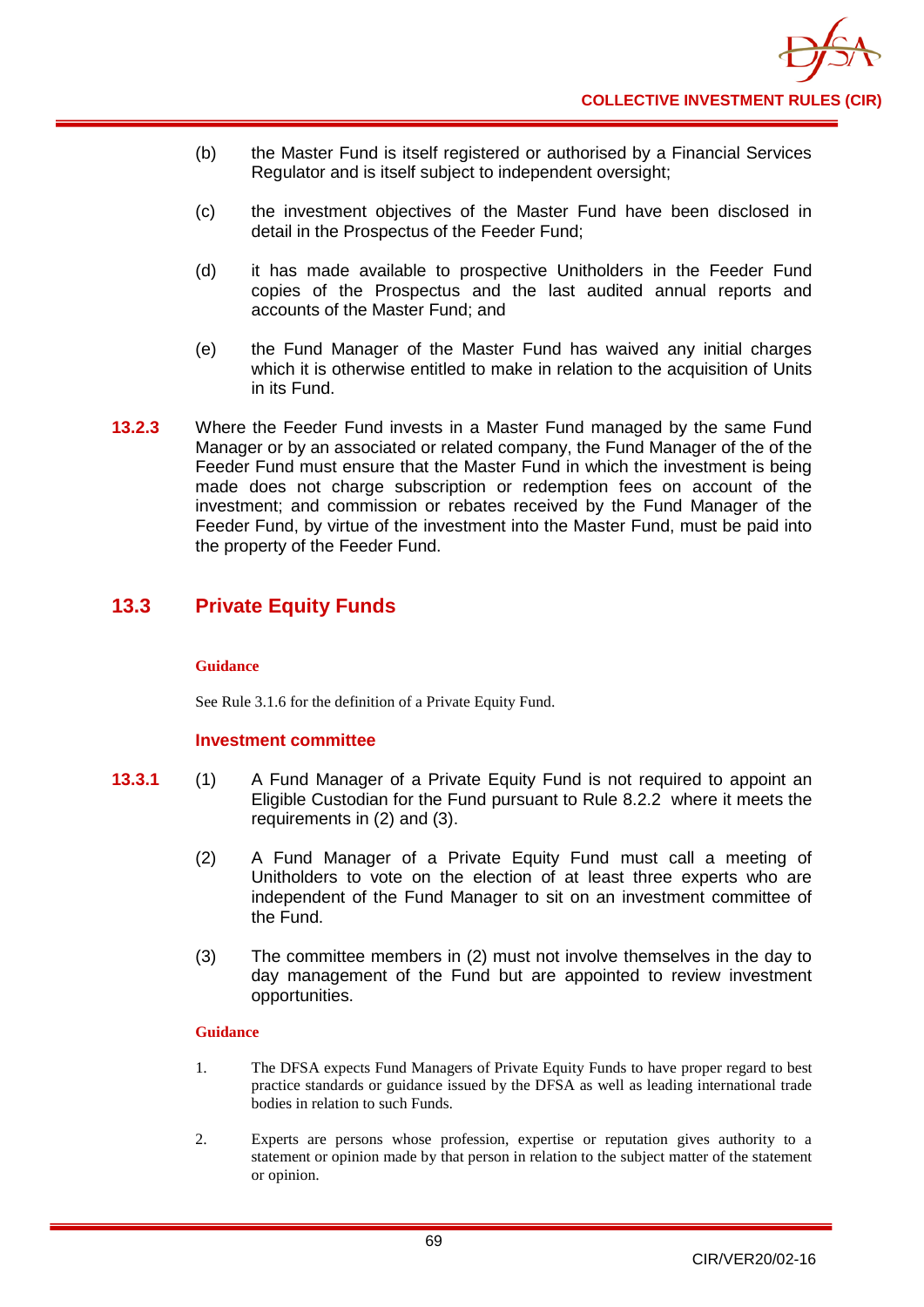

- 3. Where a Private Equity Fund appoints an investment committee pursuant to Rule 13.3.1(2), the annual report of that Fund must also include a report by that committee (see Rule 9.4.7(1)).
- **13.3.2** A Fund Manager of a Private Equity Fund must ensure that:
	- (a) unless the purpose of the Fund is to invest in a single venture or undertaking, it does not invest more than 25% of the Fund in one such venture or undertaking; and
	- (b) it does not invest in companies which are Affected Persons in relation to the Fund or the Fund Manager, except where it does so in compliance with the requirements in Rule 8.3.2.
- **13.3.3** Where the Fund Manager of a Private Equity Fund intends to invest in any venture, the Fund Manager must ensure that it makes adequate arrangements for the undertaking of due diligence in respect of that venture including investigating its corporate governance standards.
- **13.3.4** If a Fund Manager of a Private Equity Fund has placed a Person on the board of the Undertaking in which it is investing, it must take reasonable steps to ensure that it manages conflicts and follows good corporate governance.

# **13.4 Property Funds**

## **Guidance**

See Rule 3.1.7 for the definition of a Property Fund.

# **Permitted form and listing**

- **13.4.1** (1) A Fund Manager of a Domestic Fund which is a Property Fund must use only a closed-ended legal structure for the investment vehicle.
	- (2) In the case of a Property Fund which is or intends to be a Public Fund, the Fund Manager:
		- (a) may only use either an Investment Company or Investment Trust as the investment vehicle of the Fund;
		- (b) must ensure that it is listed and traded on an Authorised Market Institution or is listed and traded on an exchange in a Recognised Jurisdiction within 6 months from the date on which the Units of the Fund are first Offered to the public or any other shorter period as specified in the Fund's Prospectus; and
		- (c) must ensure that the Constitution of the Fund includes provisions that deal with:
			- (i) the manner in which the issue and redemption of Units of the Fund will be made to ensure that the Fund is closed ended; and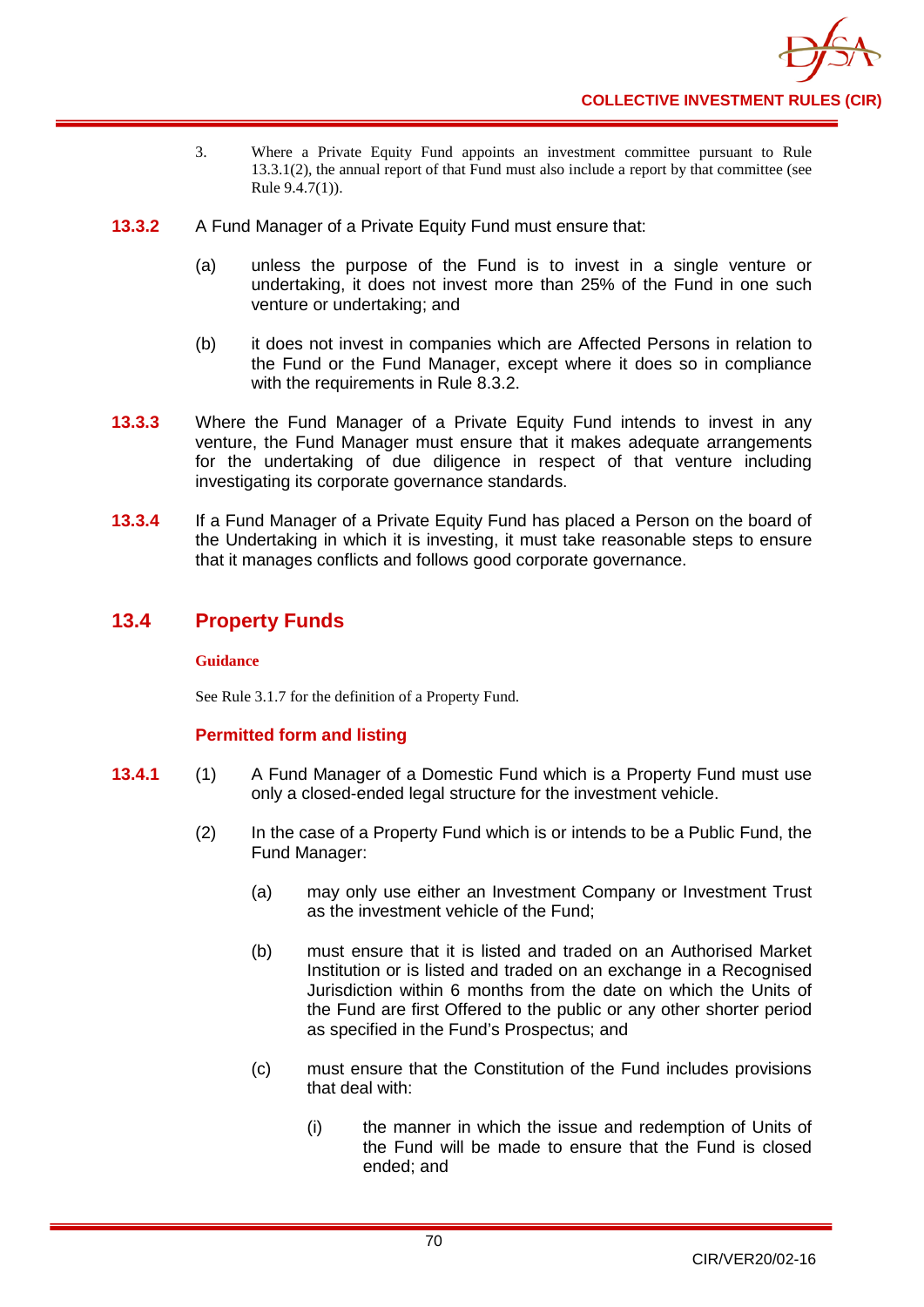## (ii) if applicable, the circumstances in which any Private Placements may be made.

#### **Guidance**

A closed ended legal structure is an investment vehicle used by a Fund that does not continuously issue or redeem Units based on the net asset value of the Fund. Therefore, Unitholders of such Funds do not have a redemption right. Instead, if the Fund is listed and traded, Unitholders are able to sell their Units or buy Units on exchange, however, a Fund using a closed-ended structure can issue new Units to new Unitholders (or effect a buyback) subject to the applicable laws and where permitted under its own Constitution.

# **Self-custody of Real Property for Public Funds**

- **13.4.2** (1) A Fund Manager of a Public Property Fund is not required to appoint an Eligible Custodian under Rule 8.2.2(2) for Real Property if the Fund Manager:
	- (a) acts as custodian of the Real Property;
	- (b) has in place adequate systems and controls to ensure the proper segregation and protection of the Real Property; and
	- (c) has in place effective arrangements which ensure that the real Property is not available to creditors if the Fund Manager becomes insolvent.
	- (2) The systems and controls referred to in (1)(b) must, as a minimum, ensure that:
		- (a) legal title to the Real Property is registered in the name of the Fund;
		- (b) the Fund Manager identifies, manages and monitors any conflicts of interest that may arise due to it acting as custodian of the Real Property;
		- (c) the Fund Manager clearly designates the employees who are responsible for safeguarding the ownership rights of the Fund over any Real Property including but not limited to:
			- (i) safekeeping title deeds and other legally relevant documents relating to the Real Property; and
			- (ii) ensuring that legal title to the Real Property is registered in the name of the Fund; and
		- (d) the employees referred to in (c) are not required to carry out duties and functions which may conflict with their duties and functions referred to in that paragraph.

## **Guidance**

1. A Fund Manager of a Public Property Fund may itself act as custodian of Real Property if it has in place adequate systems and controls to ensure the segregation and protection of the Real Property. This option only applies for Real Property (defined as land or buildings, whether freehold or leasehold, where the unexpired term of any lease exceeds 20 years). It does not permit the Fund Manager to act as custodian of Property Related Assets such as Shares in a Body Corporate which invests in Real Property or Units in another Property Fund.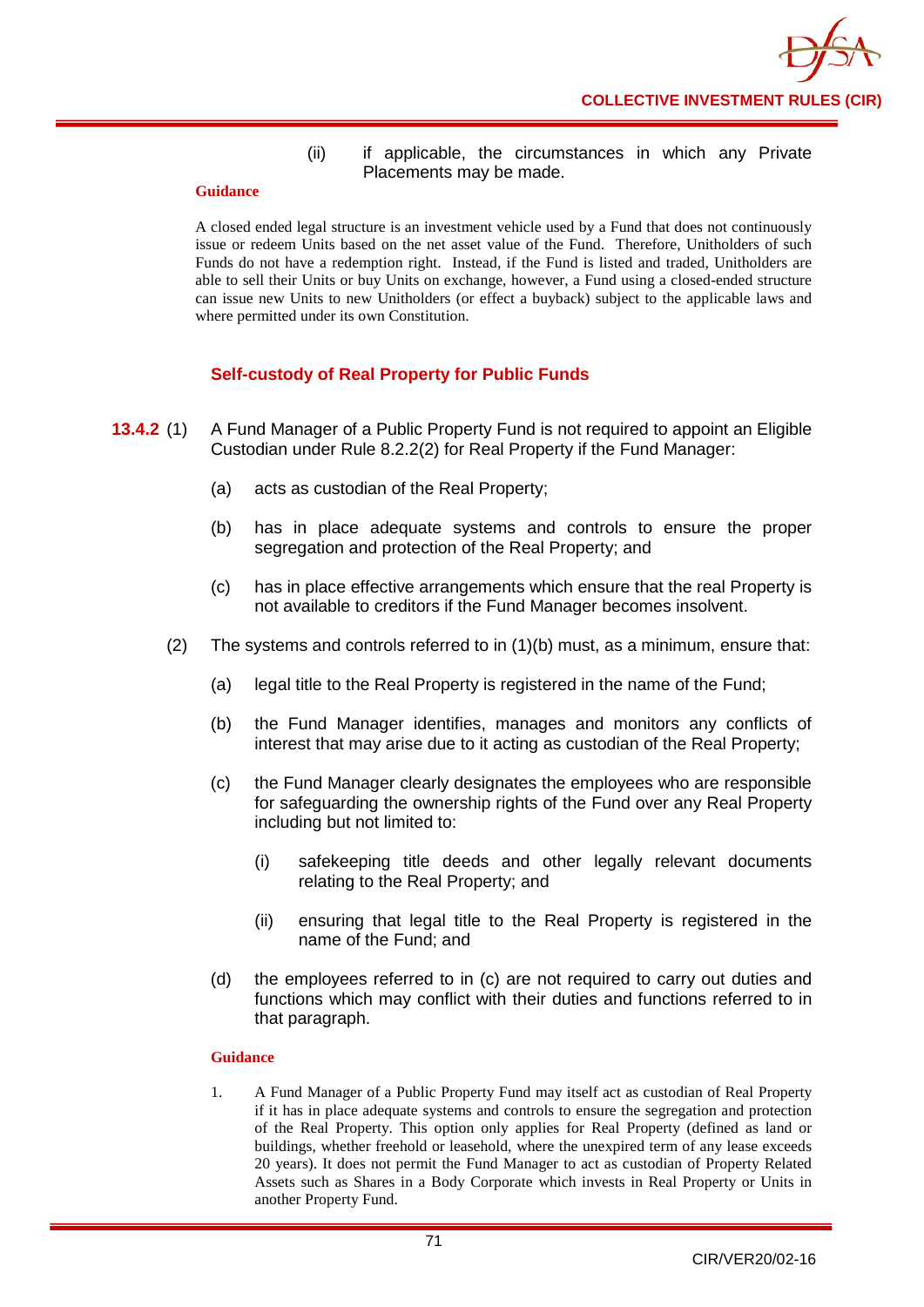

- 2. In identifying, managing and monitoring conflicts of interest that may arise due to it acting as custodian, the Fund Manager must take into account that it is required under the Law to give priority to Unitholders' interests if there is a conflict between its own interests and the interests of Unitholders.
- 3. If a Fund Manager decides to act as custodian of Real Property as permitted under this Rule, it must disclose in the Fund's Prospectus that it acts as custodian, the additional risks that may arise due to it acting as custodian, and how it has addressed those risks (see Rule 14.4.4A).

# **Self-custody of Real Property for Exempt Funds**

- **13.4.2A** A Fund Manager of an Exempt Property Fund is not required to appoint an Eligible Custodian under Rule 8.2.2(2) for Real Property if the Fund Manager:
	- (a) acts as custodian of the Real Property; and
	- (b) has in place effective arrangements which ensure that the Real Property is not available to creditors if the Fund Manager becomes insolvent.

#### **Guidance**

Under this Rule, the arrangements must be legally effective to ensure that the Real Property is not available to creditors if the Fund Manager becomes insolvent. This might involve, for example, the use of trust arrangements or registration of title in the name of the Fund. This option only applies to custody of Real Property and not, for example, to Property Related Assets.

## **Alternative Custody arrangements for Real Property in certain jurisdictions**

- **13.4.2B** (1) If a Fund Manager wishes to rely on Rule 8.2.2(3)(a)(ii), or a Trustee of an Investment Trust wishes to rely on Rule 8.2.3(b), to make alternative arrangements for the purposes of those Rules, it may do so only if the requirements in (2) and (3) are met.
	- (2) The Fund Manager or, in the case of an Investment Trust, the Trustee, for the purpose of meeting the legal or regulatory requirements in relation to the ownership of Real Property applicable in the jurisdiction in which the Real Property is situated, may implement alternative arrangements for safekeeping where the arrangements:
		- (a) in the case of an Investment Trust, enable the Trustee to continue to control the Fund Property; and
		- (b) in all cases:
			- (i) do not enable the Fund Manager to have unfettered control of the Fund Property; and
			- (ii) are in accordance, where applicable, with the requirements in Rules 13.4.6 to 13.4.11.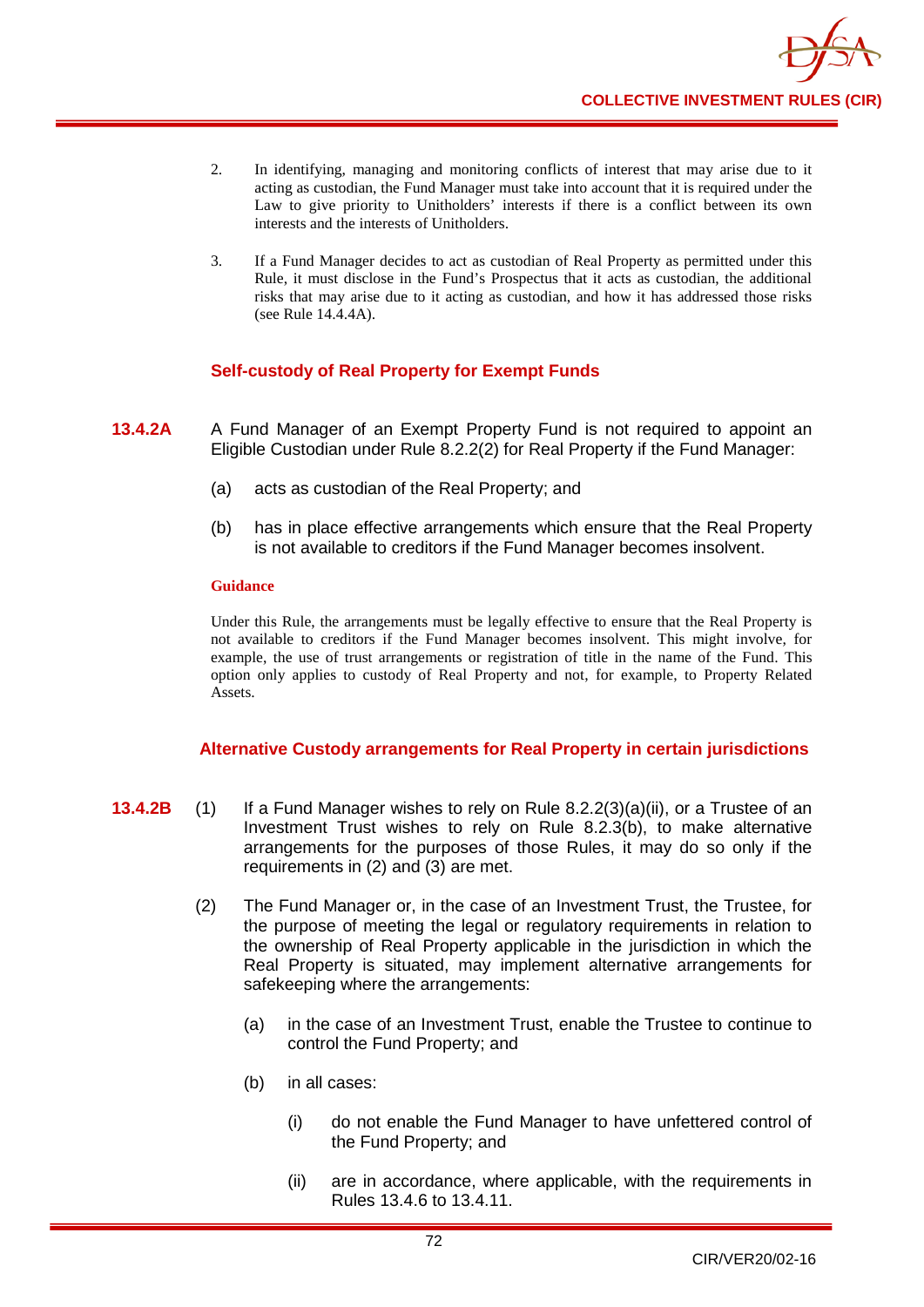(3) If the Fund Manager or, in the case of an Investment Trust, the Trustee, implements arrangements in accordance with (2), it must satisfy the DFSA that the arrangements have the effect specified in (2) and are legally effective in the DIFC and in the jurisdiction where the Real Property is situated.

### **Guidance**

- 1. Rule 13.4.2B applies in limited situations such as where legal title to Real Property cannot be held in a GCC country due to an applicable law in another jurisdiction. It enables Fund Managers and Trustees to find suitable alternative arrangements to those mandated under Rule 8.2.2(2) and 8.2.3(b) for the safekeeping of Real Property. In such situations appropriate use of declarations of trust, indemnities and resolutions may produce an acceptable alternative. The DFSA has previously permitted such alternative arrangements by way of waiver and modification to earlier provisions preceding the enactment of Rule 8.2.2(2) and 8.2.3(b).
- 2. Note that in relation to an Investment Company or Investment Partnership, Rule 8.2.2 requires a Fund Manager to delegate the activity of Providing Custody to an Eligible Custodian. In relation to an Investment Trust, Rule 8.2.3(b) also permits a Trustee to delegate the activity of Providing Custody to an Eligible Custodian.

## **Investment Committee**

- **13.4.3** (1) A Fund Manager of a Property Fund must, subject to (2), call a meeting of Unitholders to vote on the election of at least three experts who are independent of the Fund Manager to sit on an investment committee of the Fund.
	- (2) A Fund Manager of a Fund which is constituted as an Investment Trust need not appoint an investment committee.
	- (3) The committee members in (1) are appointed to review investment opportunities and must not involve themselves in the day to day management of the Fund.

## **Investments**

- **13.4.4** (1) A Fund Manager must, subject to (2), ensure that the assets of a Property Fund, except where otherwise provided in the Rules in this section, consist only of any or all of:
	- (a) Real Property;
	- (b) Property Related Assets; or
	- (c) Units in another Property Fund; and
	- (d) cash, government and public Securities, up to a maximum of 40%.
	- (2) The requirements in (1) do not apply to a Fund Manager during the initial 6 month period of the Fund's operation and in any case, will be subject to any other time period set out in the Prospectus or as approved by a Special Resolution of the Unitholders.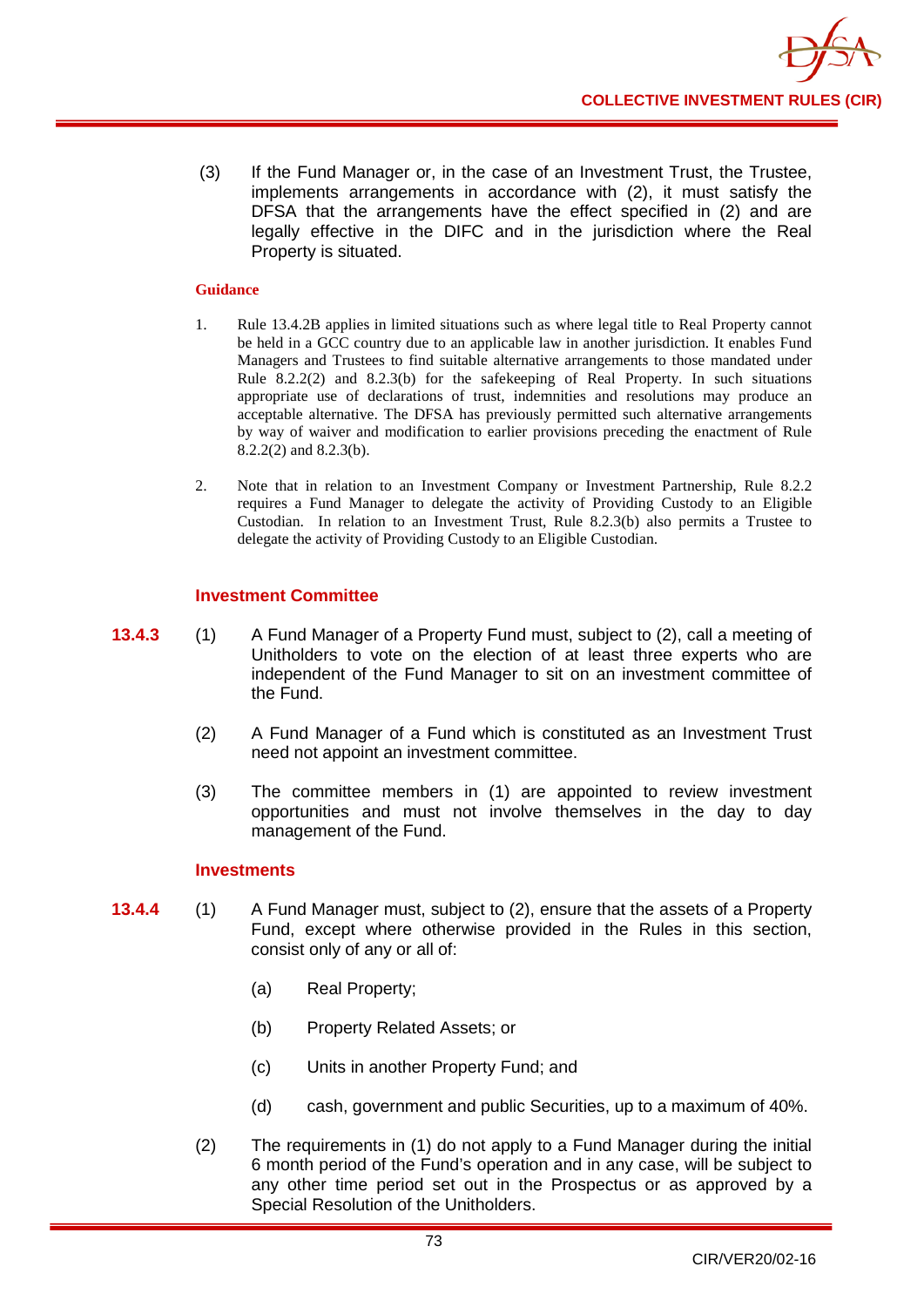

- (3) A Fund Manager must ensure that:
	- (a) Property Related Assets of a Public Property Fund:
		- (i) are listed and traded on an Exchange which is provided for in the Prospectus of the Fund; or
		- (ii) if not listed and traded as specified in (i), are approved and reviewed regularly by the investment committee of the Fund to ensure that they are sufficiently liquid and can be accurately valued; and
	- (b) the Property Fund does not grant any Person an option to acquire any property included in the Fund.
- (4) The Fund Manager or, where appointed, the Trustee, must, subject to (5), ensure that the Fund holds good marketable legal and beneficial title in all its Real Property, whether directly or via Special Purpose Vehicles controlled by the Fund. The Fund may hold such title as joint tenants or tenants-in-common with one or more third parties provided that the Fund must hold the majority interest and control and have the freedom to dispose of its interest.
- (5) Any special arrangement entered into in respect of Fund Property for the purposes of Islamic finance arrangements where the legal title to the property is held by a financial institution will be acceptable for the purposes of (4) provided information relating to such arrangements either disclosed in the Prospectus of the Fund or approved by Special Resolution of Unitholders.
- (6) The Fund Manager and, if appointed, the Trustee, must take all reasonable care to ensure that the Fund Manager arranges adequate property insurance and public liability insurance coverage in relation to the Real Property of a Fund.

- 1. Rule 13.4.4(5) enables Fund Managers and Trustees to use certain Islamic structures such as ijara for property financing which require the legal ownership of the real property to be held by the financial institution providing the financing.
- 2. Rule 13.4.4.(5) does not require individual transactions to be specified in the Prospectus or approved by Special Resolution of Unitholders. Instead, it would be sufficient for general information relating to such arrangements, such as their legal effect, to be included in the Prospectus, failing which Unitholder approval by Special Resolution will be required. Similarly, Unitholders can by Special Resolution grant general approval for use of such Islamic financing arrangements, obviating the need for each specific transaction to be separately approved.

## **Borrowing**

**13.4.5** (1) The Fund Manager of a Public Property Fund may borrow either directly or through its Special Purpose Vehicle for financing investment or operating purposes, but aggregate borrowings must not at any time exceed 50% of the gross asset value of the Fund.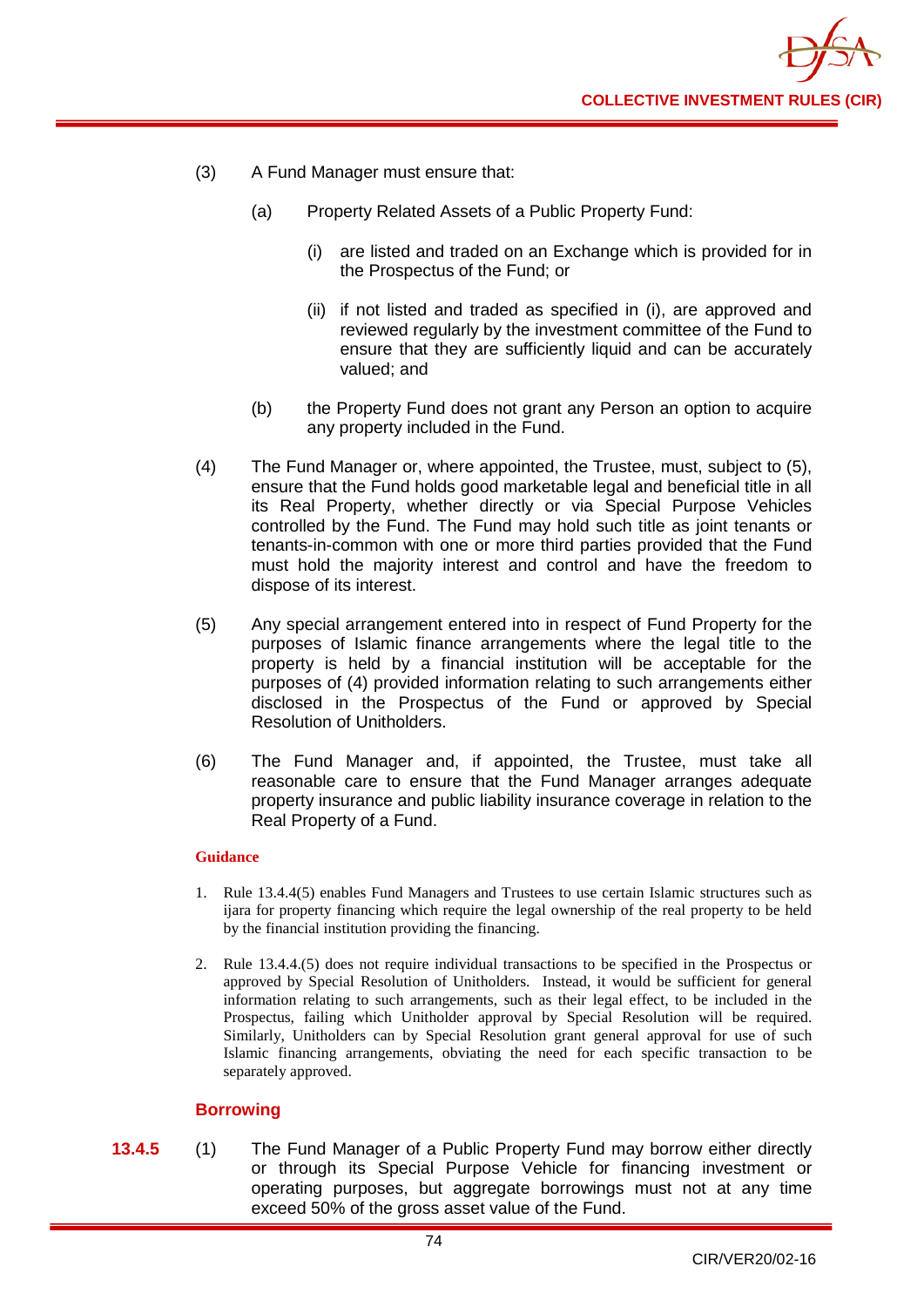- (2) The Fund Manager of a Fund may pledge the Fund's assets to secure borrowings under (1).
- (3) In the event that the borrowing limit under (1) is exceeded, the Fund Manager must inform the Trustee (if appointed), the Unitholders and the DFSA of the magnitude of the breach, the cause of the breach, and the proposed method of rectification. The Fund Manager must use its best endeavours to reduce as soon as reasonably possible the excess borrowings.
- (4) All borrowings by the Fund must be conducted at arm's length.
- (5) Borrowings by any Special Purpose Vehicles held by the Fund must be aggregated for the purpose of calculating borrowings of the Fund for the purposes of this Rule.

The gross asset value of a Fund should be calculated as the total value of the Fund Property, based on the most recent valuation under Rule 8.4.1(1), but without making the deductions provided for in the other paragraphs of that Rule.

## **Joint Ownership Arrangement**

- **13.4.6** The Fund Manager must ensure that when a joint ownership arrangement is entered into, the Fund has a majority stake or holding in respect of that arrangement, that is, more than 50% ownership and control in each property at all times.
- **13.4.7** (1) In making any joint ownership investment under Rule 13.4.6, the Fund Manager must:
	- (a) be able to demonstrate that the arrangement, including the decision to own less than a 100% interest in the property, is in the interests of the Unitholders; and
	- (b) must obtain a legal opinion in accordance with (2).
	- (2) The legal opinion referred to in (1)(b) must include:
		- (a) a description of the significant terms of the joint ownership arrangement;
		- (b) a statement whether the Fund will have a good and marketable legal and beneficial interest in the property;
		- (c) a description of the equity and profit sharing arrangements of the parties to the agreement;
		- (d) a statement that the relevant contract and joint ownership arrangements are legal, valid, binding and enforceable under applicable law;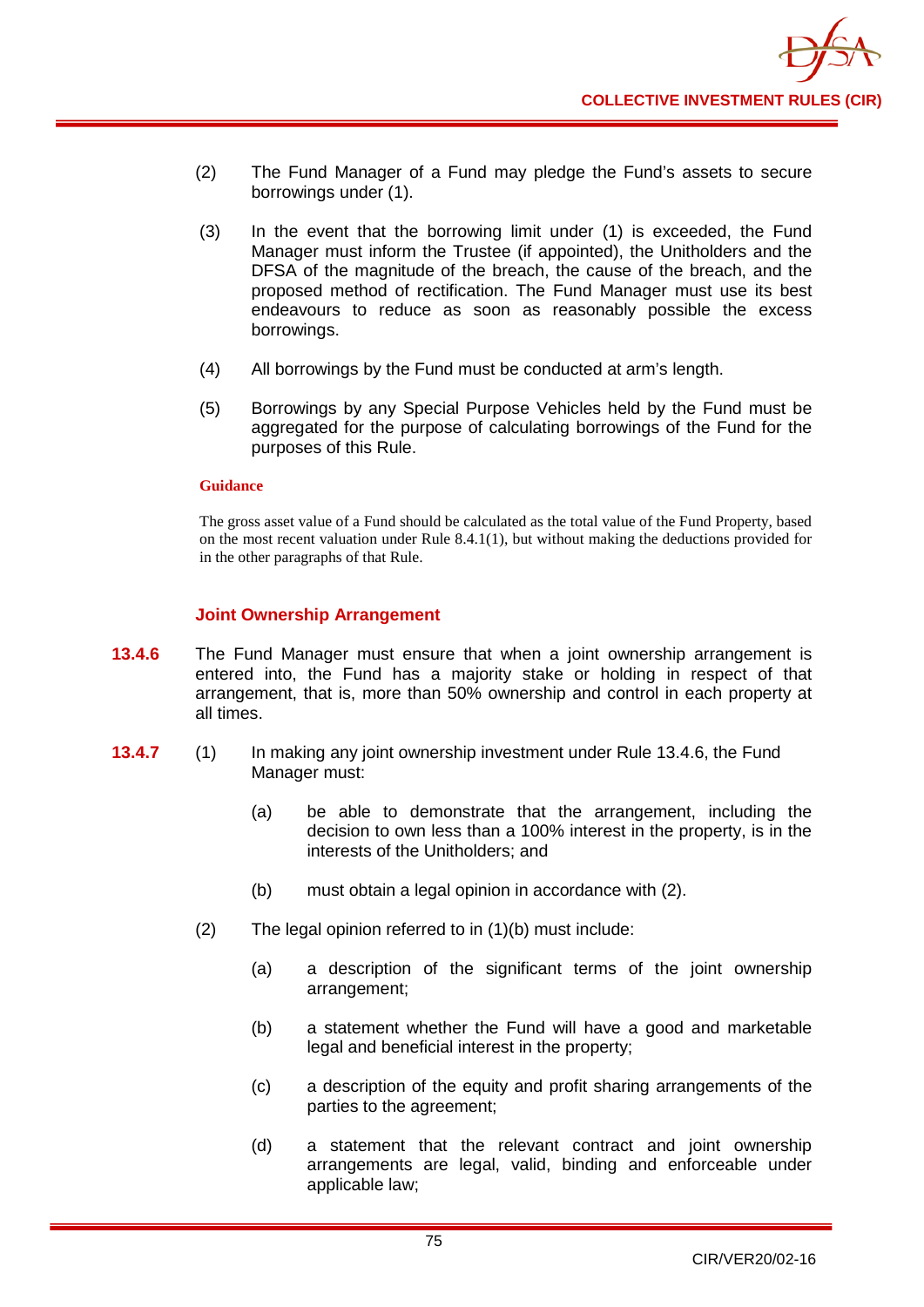- (e) a statement that all necessary licences and consents required in the location where the subject property is located have been obtained by the Fund or its Special Purpose Vehicle;
- (f) any restriction on divestment by the Fund of its interest, in whole or in part, in the property; and
- (e) if applicable, the implication of foreign rules and regulations that may prohibit full ownership of the property by the Fund.
- **13.4.8** The Fund Manager must ensure that:
	- (a) proper due diligence is conducted in identifying restrictions and constraints that may limit a Fund's direct ownership of a 100% interest in a property; and
	- (b) the liability of, or assumed by, the Fund does not exceed the percentage of its interest in the joint ownership arrangement and there is to be no assumption of unlimited liability by the Fund.
- **13.4.9** The Fund Manager must disclose to Unitholders;
	- (a) the ownership structure of the property interest and the material terms thereof, including restrictions on divestments and the impact or implication of such restrictions on the divestment value of the interest in the property;
	- (b) the identity, background and ownership of the remaining legal and beneficial owners in the property, transactional history of these owners with the Fund in relation to the property;
	- (c) financial, remuneration, fee-sharing or other material arrangements that have been or will be entered into between the Fund and the other owners of that property or their associates;
	- (d) a summary of the contents of the legal opinion in Rule 13.4.7(1)(b) in relation to the property; and
	- (e) where appropriate:
		- (i) the nature of restrictions on foreign ownership and the duration of them, and the impact of such restrictions on the operations and financial position of the Fund as a whole;
		- (ii) the Valuer's opinion and evaluation of the impact of such prohibitions on the value of the property; and
		- (iii) any other information which may reasonably be relevant to a Unitholder.

# **Use of Special Purpose Vehicles**

**13.4.10** (1) The Fund Manager of a Property Fund may hold Real Property for the Fund through a Special Purpose Vehicle, subject to (2) and (3), only if the Fund has majority ownership and control of the Special Purpose Vehicle.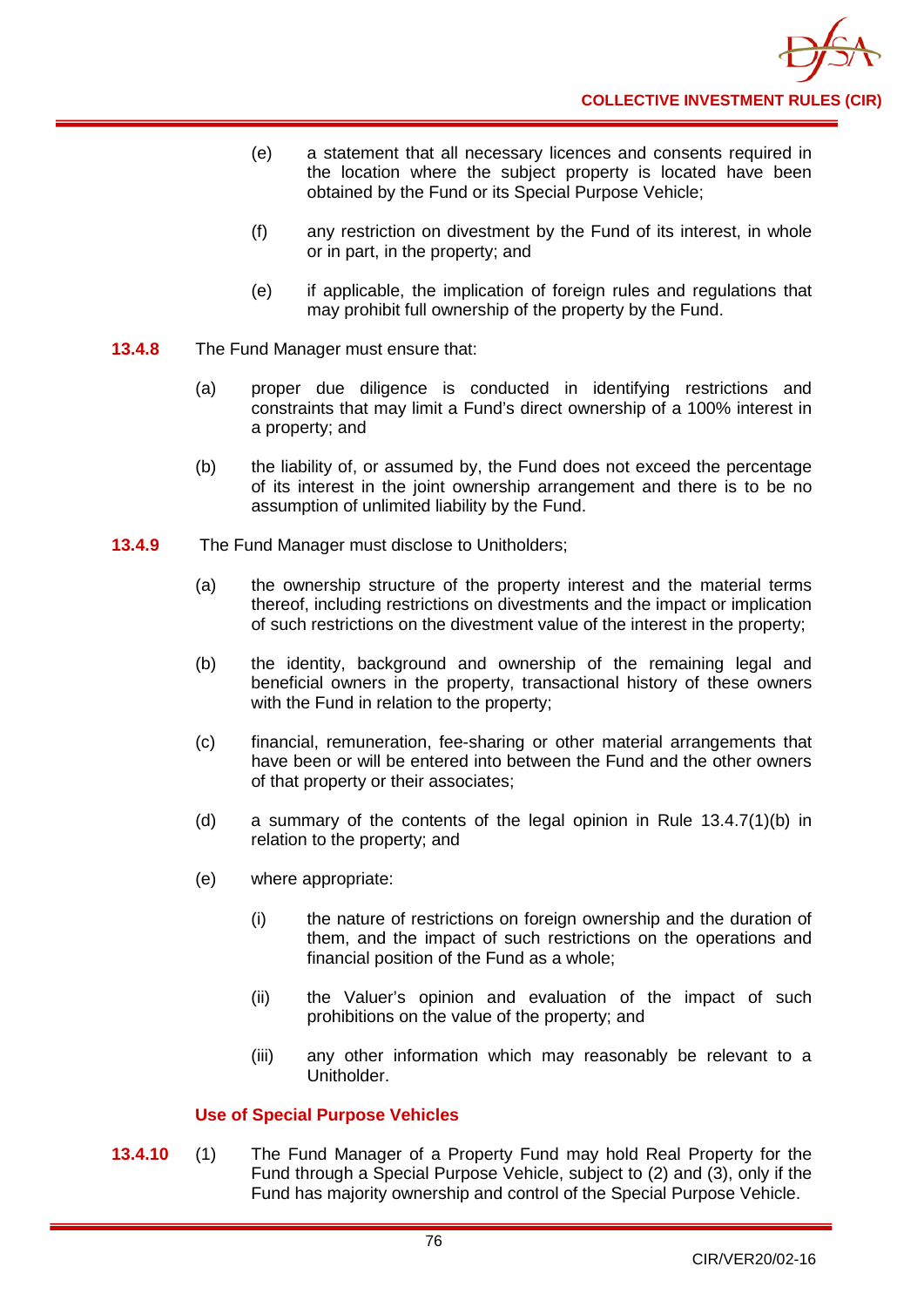

- (2) A Special Purpose Vehicle set up by the Fund Manager of a Fund under (1) may itself hold Real Property through another Special Purpose Vehicle (the second Special Purpose Vehicle) for the sole purpose of directly holding Real Property for the Fund or arranging financing for the Fund but the second Special Purpose Vehicle must not hold Real Property for the Fund through another Special Purpose Vehicle.
- (3) The Fund Manager of the Fund must ensure that:
	- (a) neither the Constitution of any Special Purpose Vehicle nor the organisation, transactions or activities of such vehicles under any circumstance contravene any requirements of the Rules in this section;
	- (b) the board of directors of each of the Special Purpose Vehicles is appointed by the Fund Manager in agreement with the Trustee or Persons performing oversight functions of the Fund where applicable and, where elected, the investment committee; and
	- (c) both the Fund and the Special Purpose Vehicles must appoint the same Auditor and adopt the same accounting principles and policies.

Additional Special Purpose Vehicles may be permitted by the DFSA by waiver or modification under limited circumstances, such as where the Fund Manager can demonstrate to the satisfaction of the DFSA that the arrangement is necessary for the purpose of meeting the legal or regulatory requirements of another jurisdiction.

- **13.4.11** If the Fund acquires Real Property through the acquisition of a Special Purpose Vehicle, the following matters must be complied with by the Fund Manager for the purpose of the purchase:
	- (a) a report made by the Fund's Auditor must be prepared on:
		- (i) the profit and loss of the Special Purpose Vehicle for each of the three years preceding the transaction or any shorter period as is relevant if the Special Purpose Vehicle was in existence for less than three years; and
		- (ii) the assets and liabilities of the Special Purpose Vehicle as at the last date, which is no more than 6 months old from the date of the report to which the accounts of the Special Purpose Vehicle were prepared;
	- (b) the report required under (a) must:
		- (i) indicate how the profits and losses of the Special Purpose Vehicle would, in respect of the Shares to be acquired, have affected the Fund, if the Fund had at all material times held the Shares to be acquired; and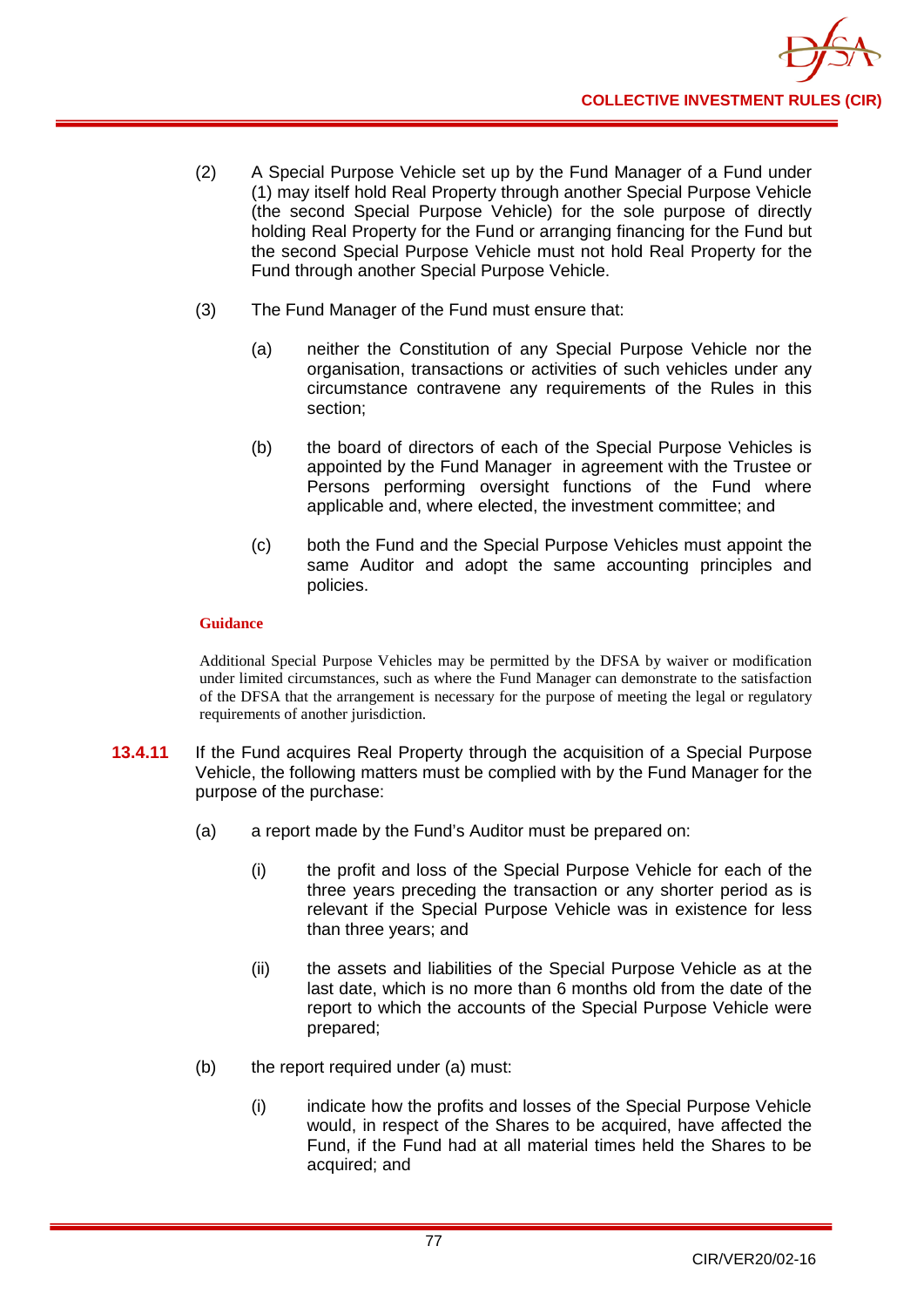- (ii) where the Special Purpose Vehicle has subsidiaries, deal with the profits or losses and the assets and liabilities of the Special Purpose Vehicle and its subsidiaries, either as a whole, or separately; and
- (c) a valuation report in respect of the Special Purpose Vehicle's interest in Real Property must be prepared in accordance with the requirements set out in Rules 13.4.18 to 13.4.22.

## **Related Party Transactions**

## **Guidance**

- 1. A Fund Manager of a Public Property Fund is required pursuant to Rule 8.3.2 to obtain the agreement of Unitholders by way of an ordinary resolution before undertaking a Related Party Transaction where the total consideration or value of the transaction is 5% or more of the net asset value of the Fund. See also App2 and App3.
- 2. A Fund Manager of a Public Property Fund may enter into a Related Party Transaction for the acquisition or sale of Real Property in the State without obtaining specific approval for the transaction under Rule 8.3.2 if all of the conditions in Rule 13.4.11A(1) are met.
- 3. If a Fund Manager enters into a Related Party Transaction under the exclusion in Rule 13.4.11A, it must notify Unitholders of details of the transaction as soon as practicable after entering into the transaction. It also must disclose in the Fund's Prospectus if it has Unitholder approval to enter into such transactions without obtaining a resolution in each case (see Rule 14.4.4B).
- **13.4.11A** (1) The Fund Manager of a Public Property Fund is not required to comply with Rule 8.3.2(3) and (4)(a) for a Related Party Transaction if:
	- (a) the transaction is for the acquisition or sale of Real Property in the State;
	- (b) the Fund Manager has general Unitholder approval in accordance with (2) to enter into such transactions;
	- (c) the oversight provider of the Fund has confirmed in writing, before the transaction is entered into, that it is on terms that comply with the requirement in Rule 8.3.2(2) and that all other applicable requirements have been complied with; and
	- (d) the investment committee of the Fund has confirmed in writing, before the transaction is entered into, that it is on terms that comply with the requirement in Rule 8.3.2(2) and it has no objection to the transaction.
	- (2) Unitholder approval under (1)(b) must be by way of an ordinary resolution of the Unitholders of the Fund that:
		- (a) was passed at the previous annual general meeting of the Fund;
		- (b) is valid only until the date of the next annual general meeting of the Fund (when it may be renewed): and
		- (c) authorises the Fund Manager to enter into Related Party Transactions referred to in (1)(a) without obtaining prior Unitholder approval in each case during the period for which the resolution is valid.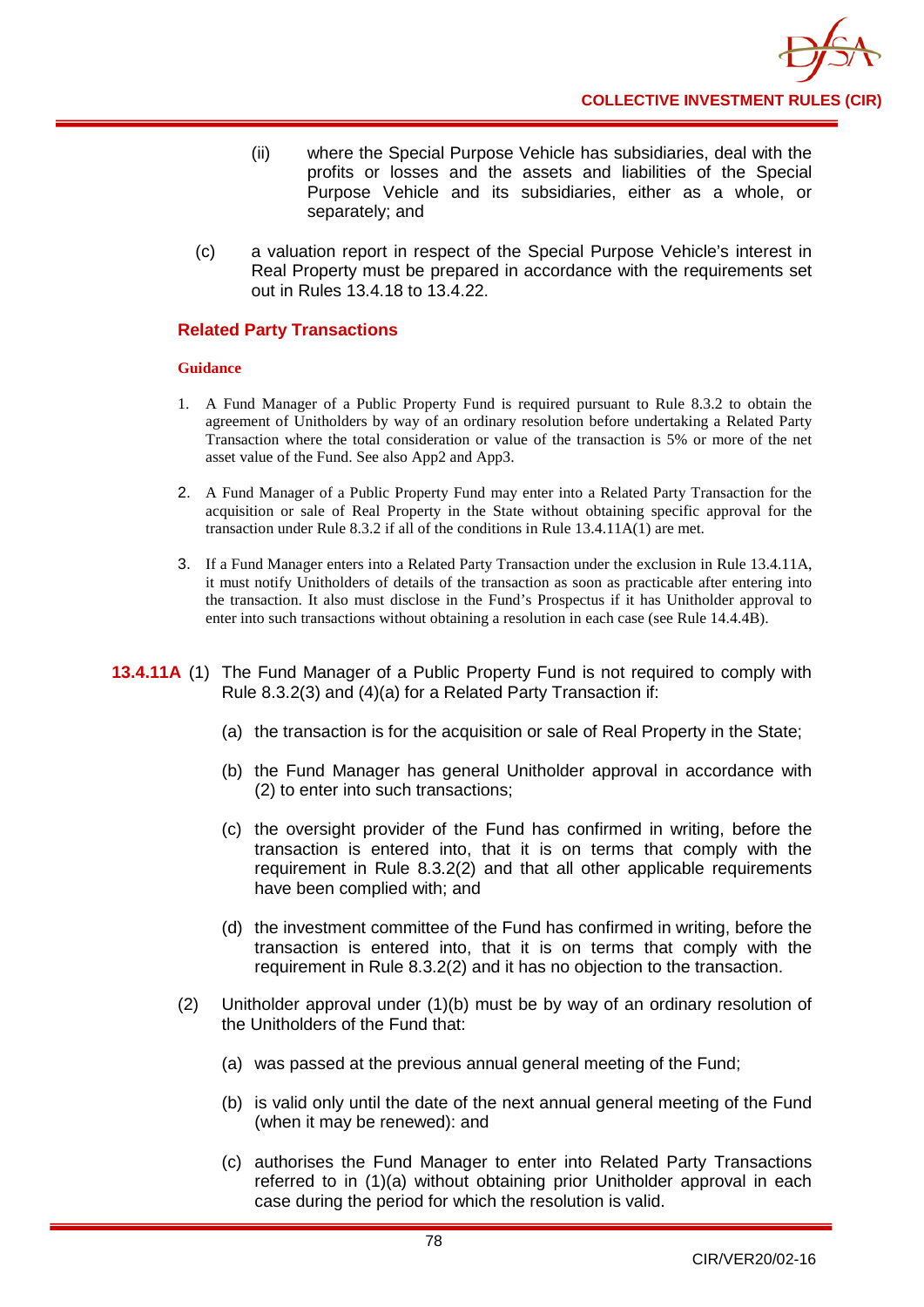- (3) If a Fund Manager of a Public Property Fund enters into a Related Party Transaction under this Rule, it must as soon as practicable after entering into the transaction provide written notification to Unitholders of the Fund setting out relevant details of the transaction including the identity of the Related Party and the nature and extent of his interest.
- **13.4.12** (1) The following information in relation to Related Party Transactions must be disclosed to Unitholders and where appointed, the Trustee, by the Fund Manager of a Public Property Fund:
	- (a) any beneficial interests of the Related Party, and any changes thereof, in the Fund; and
	- (b) any potential conflicts of interests involving the Related Party and the measures implemented to address such conflicts.
	- (2) If the Fund Manager operates more than one Fund and a transaction involves two or more of the Funds operated by the Fund Manager, such transactions between the Funds will be Related Party Transactions for each of the Funds involved in the transactions.
- **13.4.13** (1) Where any Related Party has an interest in an Undertaking which competes or is likely to compete, either directly or indirectly, with the Fund's activities, the Fund Manager of a Public Property Fund must disclose to Unitholders and where appointed, the Trustee, the following:
	- (a) a description of the Undertaking of the Related Party and its management, to enable Unitholders to assess the nature, scope and size of such business, with an explanation as to how such Undertaking may compete with the Fund;
	- (b) where applicable, a statement from the relevant Related Party that it is capable of performing, and shall perform, its duty in relation to the Fund independently of its related business and in the best interests of the Fund and its holders; and
	- (c) a statement as to whether the Fund may acquire any of the related business or assets of the Related Party.
	- (2) If there is any change in information required under (1) after initial disclosure, the Fund Manager must disclose such changes to the Unitholders and where appointed the Trustee.
- **13.4.14** Where a Related Party has, for the purpose of the establishment of the Fund, agreed to sell Real Property to the Fund, the Fund Manager of a Public Property Fund must disclose the following in the Prospectus:
	- (a) a valuation report by an independent valuer of the Real Property that the Related Party has agreed to sell; and
	- (b) the price to be paid by the Fund for the Real Property and other material terms of the transaction.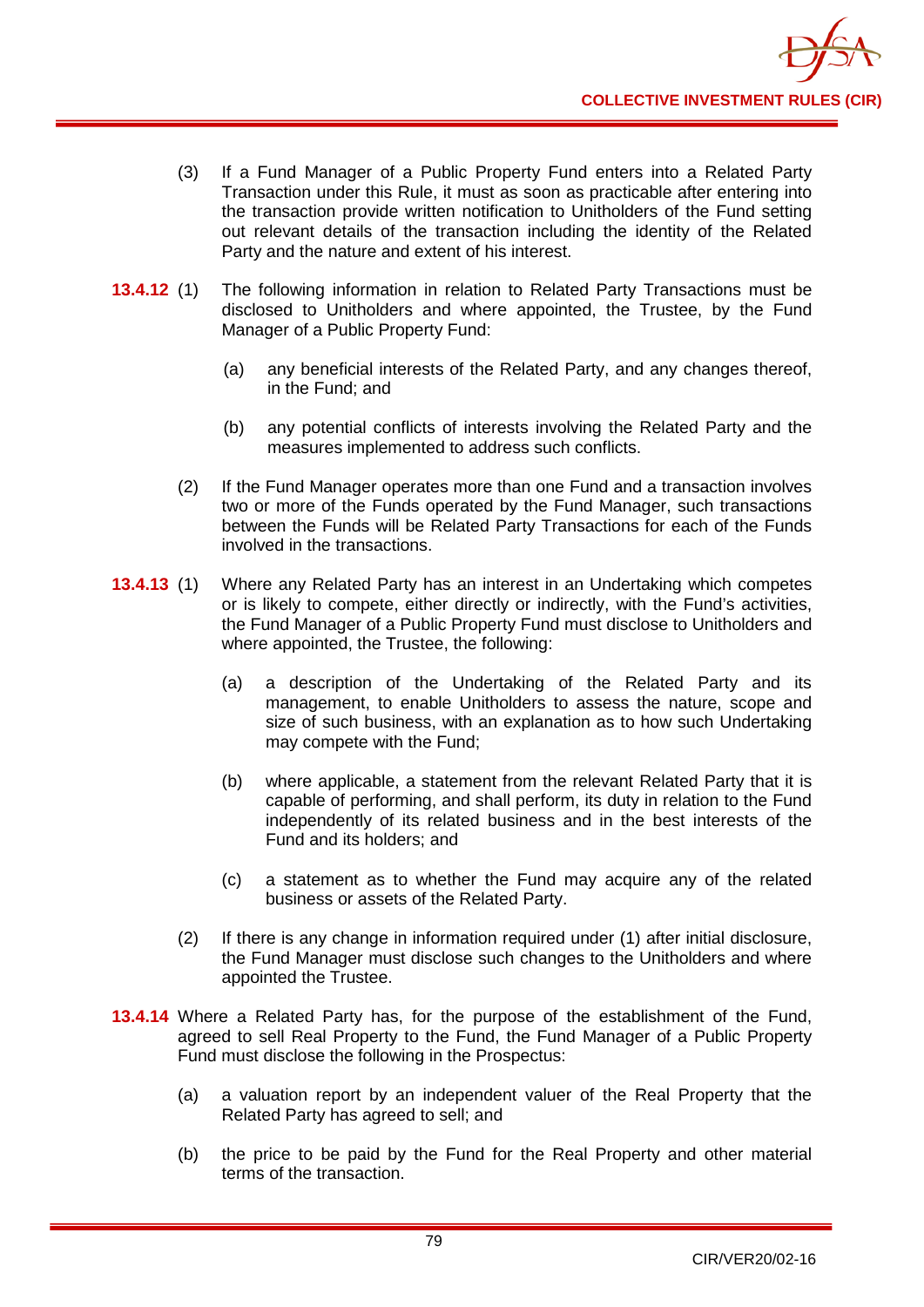- **13.4.15** (1) The Fund Manager of a Public Property Fund must ensure that if any cash forming part of the Fund's assets is deposited with a Related Party (being an institution licensed to accept deposits), interest must be paid on the deposit at a rate not lower than the prevailing commercial rate for a deposit of that size and term.
	- (2) The Fund Manager of a Public Property Fund must ensure that in the event of borrowing from a Related Party (being an institution licensed to lend money), interest charged on the borrowing is at a rate not higher than the prevailing commercial rate for a borrowing of that size and term.
- **13.4.16** (1) This Rule applies to a Related Party Transaction of a Public Property Fund that involves either:
	- (a) services provided in the ordinary course of estate management of Real Property of the Fund, including renovation and maintenance work; or
	- (b) engaging a property agent to provide services to the Fund, including advisory or agency services in property transactions.
	- (2) The Fund Manager, and if appointed, the Trustee, must ensure that if the value of the transaction is 5% or more of the most recent net asset value of the Fund as disclosed in the latest published audited accounts, it is entered into only with the prior approval of the oversight provider of that Fund.

The requirements in Rule 13.4.16 are in addition to other requirements in these Rules applying to Related Party Transactions. For example, under Rule 8.3.2, the Fund Manager must ensure the transaction is on normal commercial terms, is subject to Unitholder approval if it represents 5% or more of the net asset value of the Fund and is disclosed to Unitholders.

# **13.4.17 Deleted**

# **Valuation function**

- **13.4.18** (1) The Fund Manager of a Property Fund must, subject to the approval of the Trustee, appoint a Person who is able to provide professional valuation services in accordance with the Rules in this section.
	- (2) The Fund Manager must ensure that the Person appointed under (1) values each Real Property prior to its acquisition and disposal.
	- (3) The Fund Manager must commission the Person referred to in (1) to produce a valuation report of the Property Fund each year in accordance with Rule 13.4.22. The net asset value of the Fund following this valuation must be reported in the annual report of the Fund.
- **13.4.19** For the purpose of Rule 13.4.18, a Fund Manager must appoint a Person:
	- (a) who carries on the business of valuing Real Property;
	- (b) who is not Related to the Fund Manager; and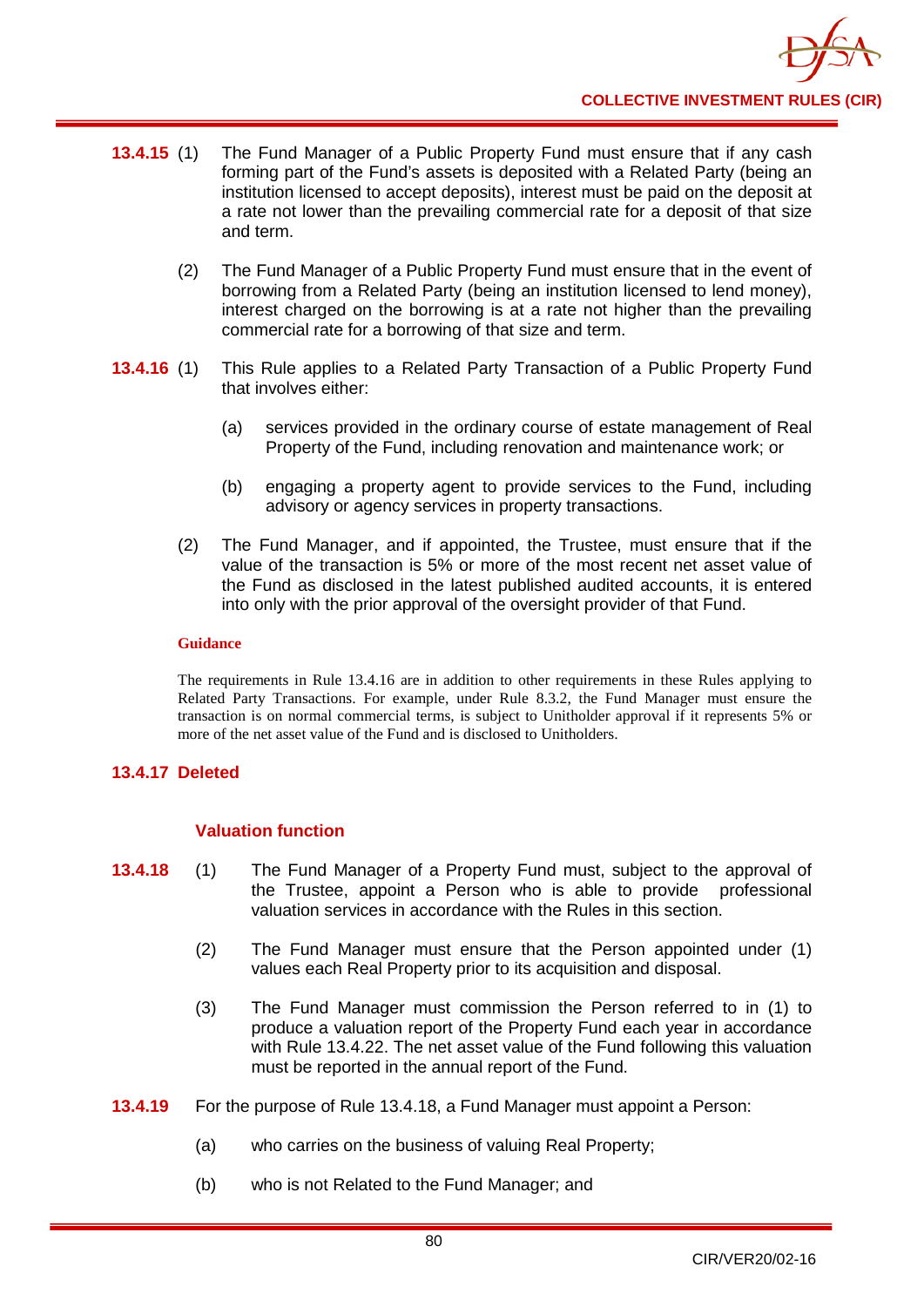(c) whom the Fund Manager, and if appointed the Trustee, have reasonable grounds to believe would be capable of providing objective valuation of Real Property.

### **Guidance**

- 1. The term "Related" has the meaning given to it in the GLO module.
- 2. A Fund Manager, and where appointed the Trustee, in forming the opinion required under Rule 13.4.19(c), should be satisfied that the Person to be engaged for providing valuation of Real Property meets if not all, at least most of the following criteria:
	- a. the Person is a, or has key personnel who are, fellow or associate members of a recognised professional body of surveyors or property valuers and who are qualified to perform property valuations;
	- b. the Person has or has access within the organisation to the relevant expertise, that is, knowledge of and experience in the valuation of property of the relevant kind in the relevant area where the property is situated;
	- c. the Person has robust internal controls and checks and balances to ensure the integrity of valuation reports and that these reports are properly and professionally prepared in accordance with international best practice;
	- d. the Person has adequate professional insurance to cover its usual risks;
	- e. the Person does not have ownership or other commercial links with any other Persons providing Financial Services to the Fund (such as investment advisers or investment managers appointed to the Fund), which would impair that Person's ability to provide independent and objective valuation services to the Fund; and
	- f. the Person or any of his associates has not been instrumental in relation to the finding of the Real Property for the Fund.
- **13.4.20** (1) A Fund Manager must ensure that any valuation by the Person appointed to provide valuation services to the Fund is carried out on the basis of an 'open market value' as defined in the Constitution and the most recent Prospectus of the Fund.
	- (2) The valuation report under (1) must confirm that if the Real Property was acquired for the Property Fund it could be disposed of at that valuation within a reasonable period.
- **13.4.21** The Fund Manager must ensure that the property is acquired within a reasonable time from the date of the valuation report and in any event not later than six months from the date of valuation and at a price no more than 5% above the valuation price.

#### **Guidance**

The DFSA would expect the Fund Manager to define 'open market value' to be based on an authoritative text such as the Royal Institute of Chartered Surveyors' Appraisal and Valuation Standards (fifth edition) ("Red Book"); or similar practitioners text used by surveyors; or International Valuation Standards issued from time to time by the International Valuation Standards Committee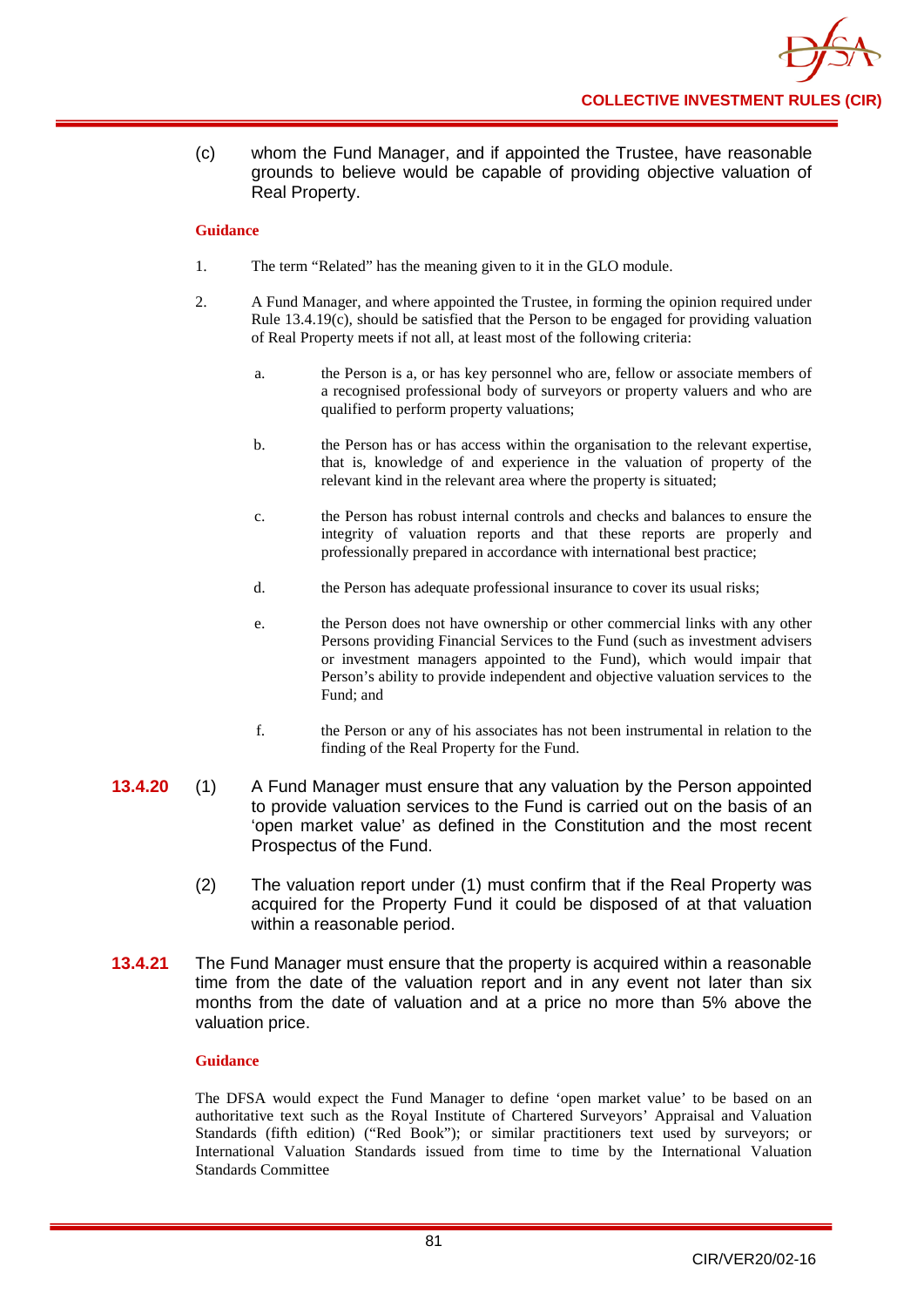

## **Valuation Report**

- **13.4.22** A Fund Manager must ensure that any valuation report prepared by the Person appointed:
	- (a) includes all material details in relation to the basis of valuation and the assumptions used;
	- (b) describes and explains the valuation methodologies adopted;
	- (c) outlines the overall structure and condition of the relevant market including an analysis of the supply and demand situation, the market trend and investment activities;
	- (d) includes a brief description of the property, its location, the nature of the interest the Fund holds in the property, its existing use, any encumbrances concerning or affecting the property, the lease expiry profile if any, the capital value in existing state at the date the valuation was performed, the net monthly income from the property, and any other matters which may affect the property or its value;
	- (e) confirms the professional status of the valuer and that the valuation report is prepared on a fair and unbiased basis; and
	- (f) explains the rationale for choosing the particular valuation method if more than one method is available.
- **13.4.23** A Fund Manager must ensure that whenever a valuation report is prepared for the Fund, the date of the valuation report must be:
	- (a) the date the Fund is valued, if such report is prepared for the purpose of calculating the net asset value of the Fund; or
	- (b) a date which is not more than six months before the date on which:
		- (i) an offering document is issued;
		- (ii) a circular is issued, if the circular relates to a transaction that requires Unitholders' approval; or
		- (iii) a sale and purchase agreement or other agreement to transfer legal title is signed, if the transaction does not require Unitholder approval.

## **Reappointment of valuer**

**13.4.24** (1) A Fund Manager must ensure that where a Person appointed pursuant to Rule 13.4.19 has conducted valuations of the Real Property for the Fund for five consecutive years, that Person is not permitted to continue to provide valuation services for the Fund unless before the end of that period the position has been put out to tender and the Person has been re-appointed in accordance with that process.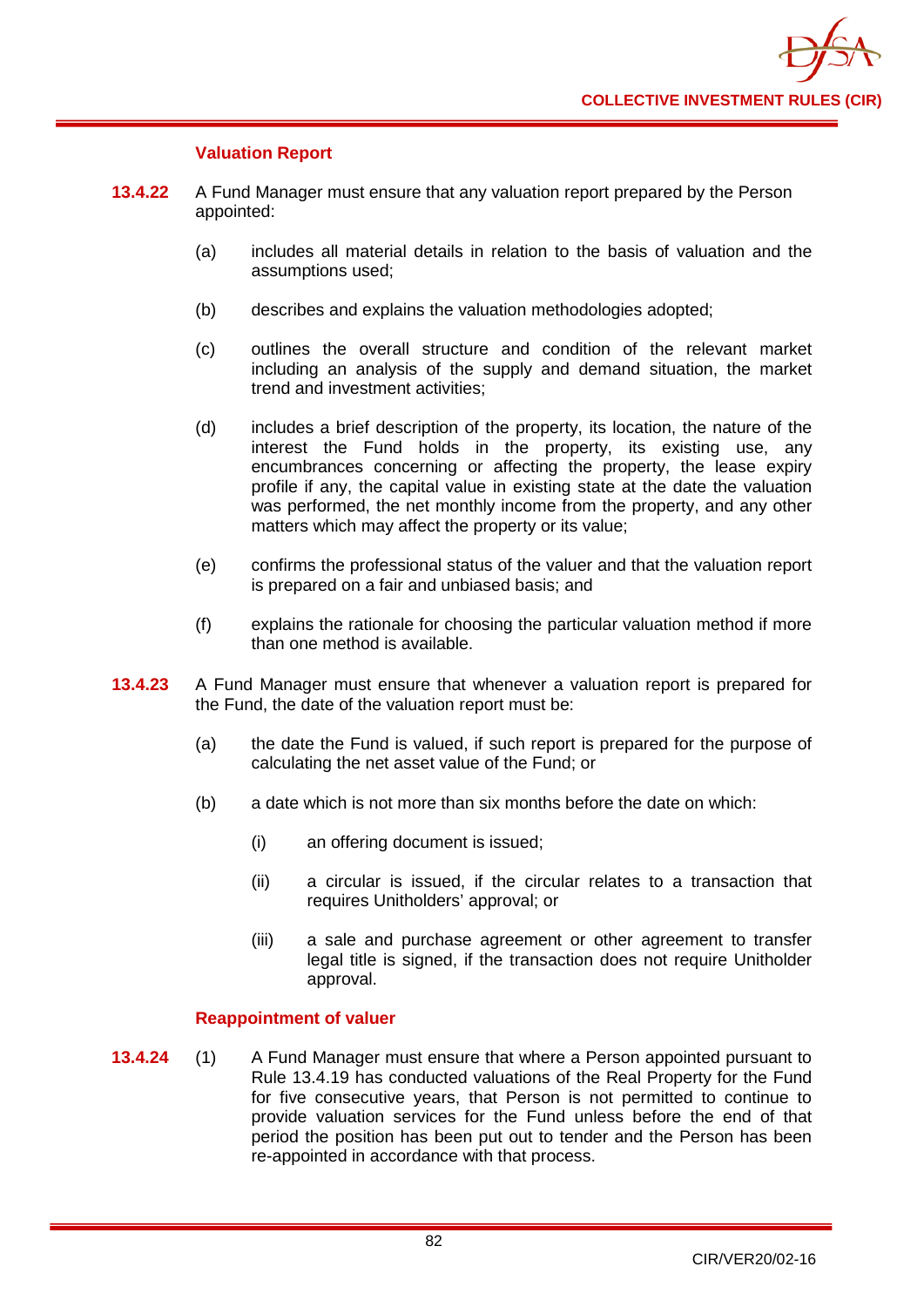- (2) If the Fund Manager decides to re-appoint the same Person to provide valuation services for the Fund following the tender process referred to in (1), it must, in the next interim or annual report provided to Unitholders, specify the reasons for the re-appointment and the evidence supporting those reasons.
- (3) The Fund Manager, and if appointed the Trustee on instructions of the Fund Manager, may at any time remove the Person appointed to provide the valuation services by notice in writing in any of the following events:
	- (a) the Person enters into liquidation, becomes bankrupt or has a receiver appointed over its assets; or
	- (b) the Fund Manager, in consultation with the Trustee, determines on reasonable grounds that it is necessary to remove that Person in the interests of the Fund and the Unitholders; or
	- (c) an ordinary resolution is passed by the Unitholders to dismiss that Person.
- (4) Upon the retirement or dismissal of the Person appointed to provide the valuation services to the Fund, the Fund Manager must appoint another Person to provide valuation services to the Fund where the Fund Manager and where appointed the Trustee are satisfied that the Person meets the requirements specified in Rule 13.4.19.

# **13.5 Real Estate Investment Trusts (REITs)**

## **Guidance**

- 1. See Rule 3.1.8 for the definition of a Real Estate Investment Trust (REIT).
- 2. REITs are a subset of Property Funds. The Fund Manager of a Public Property Fund, which is, or is to be held out, as a REIT, is required, in addition to the general Rules applying to Public Property Funds (such as Rules on borrowing and Related Party Transactions), to also comply with the Rules in this section.

# **Real Estate Investment Trusts (REITs)**

- **13.5.1** (1) A Fund Manager, or any Person making an Offer of a Unit of a Fund or otherwise marketing a Fund, must not include the term "Real Estate Investment Trust" or "REIT" or refer to a Fund or otherwise hold out a Fund as being a Real Estate Investment Trust or a REIT, unless it is a Public Property Fund which is constituted in accordance with (2).
	- (2) A REIT is a Public Property Fund which:
		- (a) is constituted either as an Investment Company or as an Investment Trust;
		- (b) is primarily aimed at investments in income-generating Real Property; and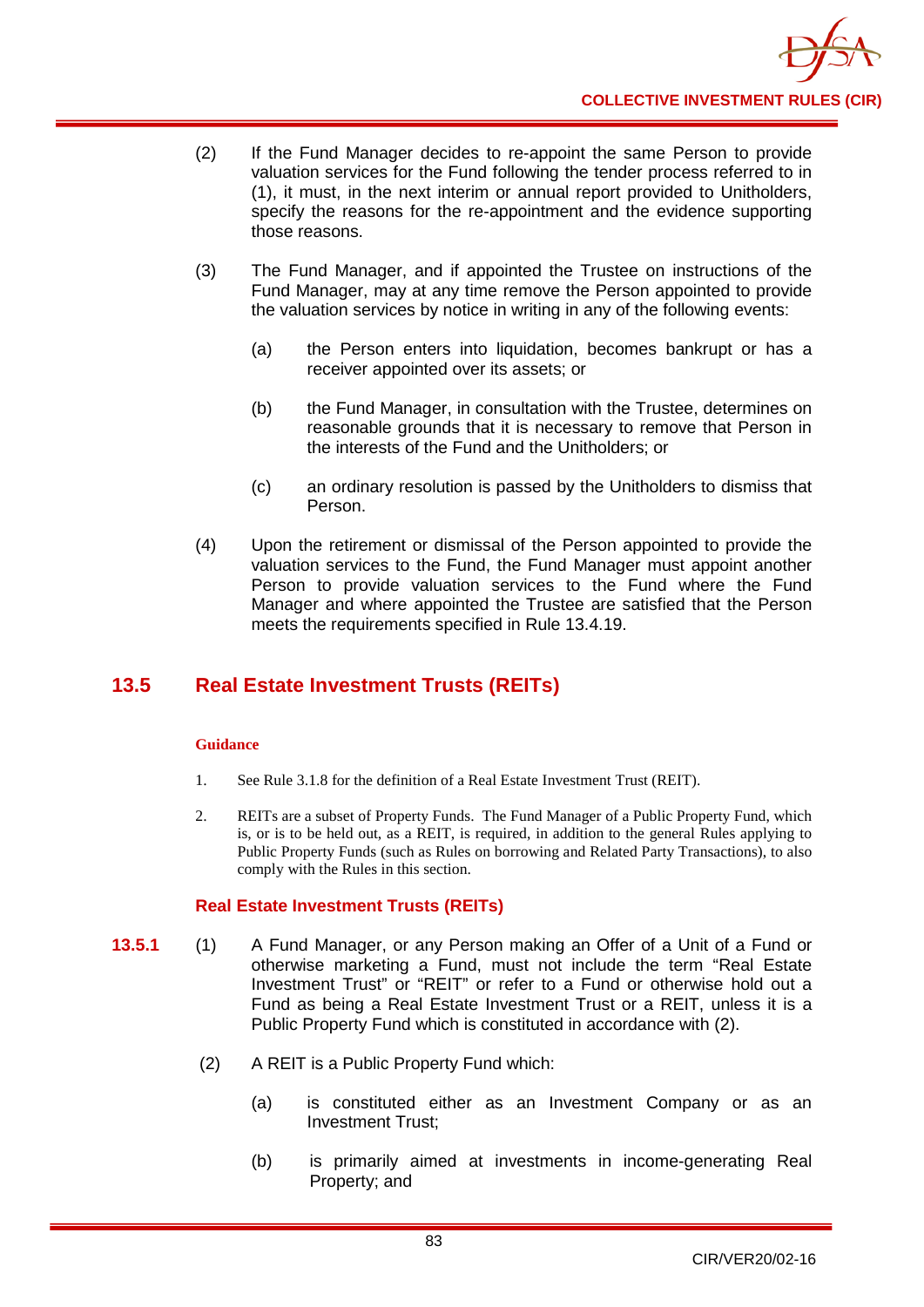- (c) distributes to the Unitholders at least 80% of its audited annual net income.
- (3) If at any time during the operation of the Fund the requirements in (2) are not met, the Fund Manager, and, if appointed the Trustee, must immediately notify the DFSA and the exchange of the failure to meet the requirements in these Rules and what measures have been or will be taken to remedy the breach.
- **13.5.2** (1) A Fund Manager of a REIT must ensure that it distributes to the Unitholders as dividends each year an amount not less than 80% of its audited annual net income.
	- (2) The Persons providing oversight functions in respect of the Fund must determine if any;
		- (a) revaluation surplus credited to income, or
		- (b) gains on disposal of Real Property,

shall form part of net income for distribution to Unitholders.

- **13.5.3** Where a REIT holds any Real Property via one or more Special Purpose Vehicles, the Fund Manager must ensure that each Special Purpose Vehicle distributes to the Fund all of its income as permitted by the laws and regulations of the jurisdiction where the Special Purpose Vehicle is established.
- **13.5.4** (1) A Fund Manager of a REIT must ensure, subject to (2), that any investment made in respect of property under development whether on its own or in a joint venture is undertaken only where the REIT intends to hold the developed property upon completion.
	- (2) The total contract value of the property under development in (1) must not exceed 30% of the net asset value of the Fund Property of the REIT.

## **Guidance**

For the purposes of Rule 13.5.4, the DFSA would not consider property development activities to include refurbishment, retrofitting and renovation.

# **13.6 Hedge Funds**

## **Guidance**

See Rule 3.1.9 for the definition of a Hedge Fund.

## **Risk management**

**13.6.1** A Fund Manager of a Hedge Fund must ensure that the risks inherent in the operation of a Hedge Fund are adequately addressed, with due regard to the nature of the strategies and investment process employed by the Fund Manager and the role of Fund Administrators and Custodians and where appointed, prime brokers.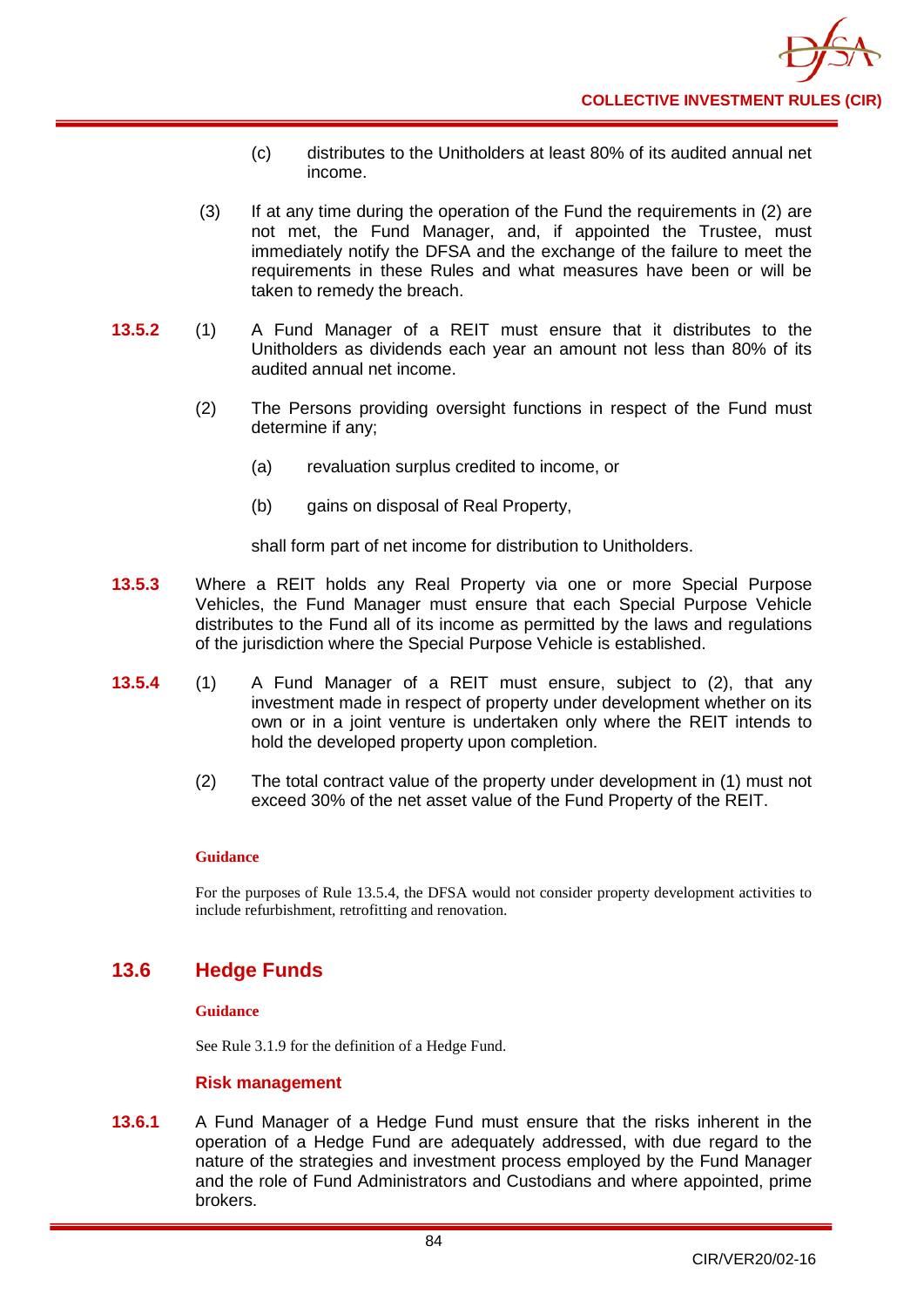

A prime broker is a Person who provides to a Fund a range of services including custody and depository services, trading and execution services, clearing and settlement services and financing to support the Fund's investment activities. Such financing activities generally include stock lending and borrowing. The restrictions in Rules A1.3.1(c) and (f) of Appendix 1 (App 1) prevent a Fund Manager of a Hedge Fund from authorising a prime broker to commingle the assets of the Fund with any other assets held by or available to the prime broker and use those assets as collateral to support the prime broker's cross lending and borrowing activities involving Funds to which it acts as the prime broker. However, the restrictions in  $A1.3.2(c)$  and (f) do not apply if a Fund Manager of a Hedge Fund can comply with the requirements relating to the use of prime brokers set out in Rule 13.6.3.

- **13.6.2** (1) The Fund Manager of a Hedge Fund must ensure functional separation and independence between:
	- (a) the functions of Fund valuation and asset pricing; and
	- (b) the investment management process.
	- (2) Where the Fund manager is unable to demonstrate adequate separation and independence in accordance with (1), the DFSA may require the Fund Manager to appoint an independent, suitably competent and experienced Fund Administrator to perform the functions specified in  $(1)(a)$ .

#### **Guidance**

To provide segregation of the net asset value determination process of the Fund from the investment management process, generally personnel involved in the former should not be involved in the latter. An effective method of achieving such segregation is to delegate the calculation, determination and production of the net asset value to a suitably competent and experienced third party Fund Administrator.

## **Use of prime brokers**

- **13.6.3** A Fund Manager of a Hedge Fund may only grant to a prime broker authority to combine the assets of the Fund with any other assets held by or available to the prime broker as collateral for any financing activities to be undertaken by the prime broker where, and so long as, all the following conditions are met:
	- (a) the Fund is an Exempt Fund or Qualified Investor Fund;
	- (b) the Prospectus of the Fund contains, in addition to the disclosure required under chapter 14, the following mandatory disclosure and warnings:
		- (i) the identity and profile of the prime broker, including where it is located and how it is regulated;
		- (ii) the services which the prime broker provides to the Fund and the nature and extent to which the prime broker has the power and authority to combine the assets of the Fund with any other assets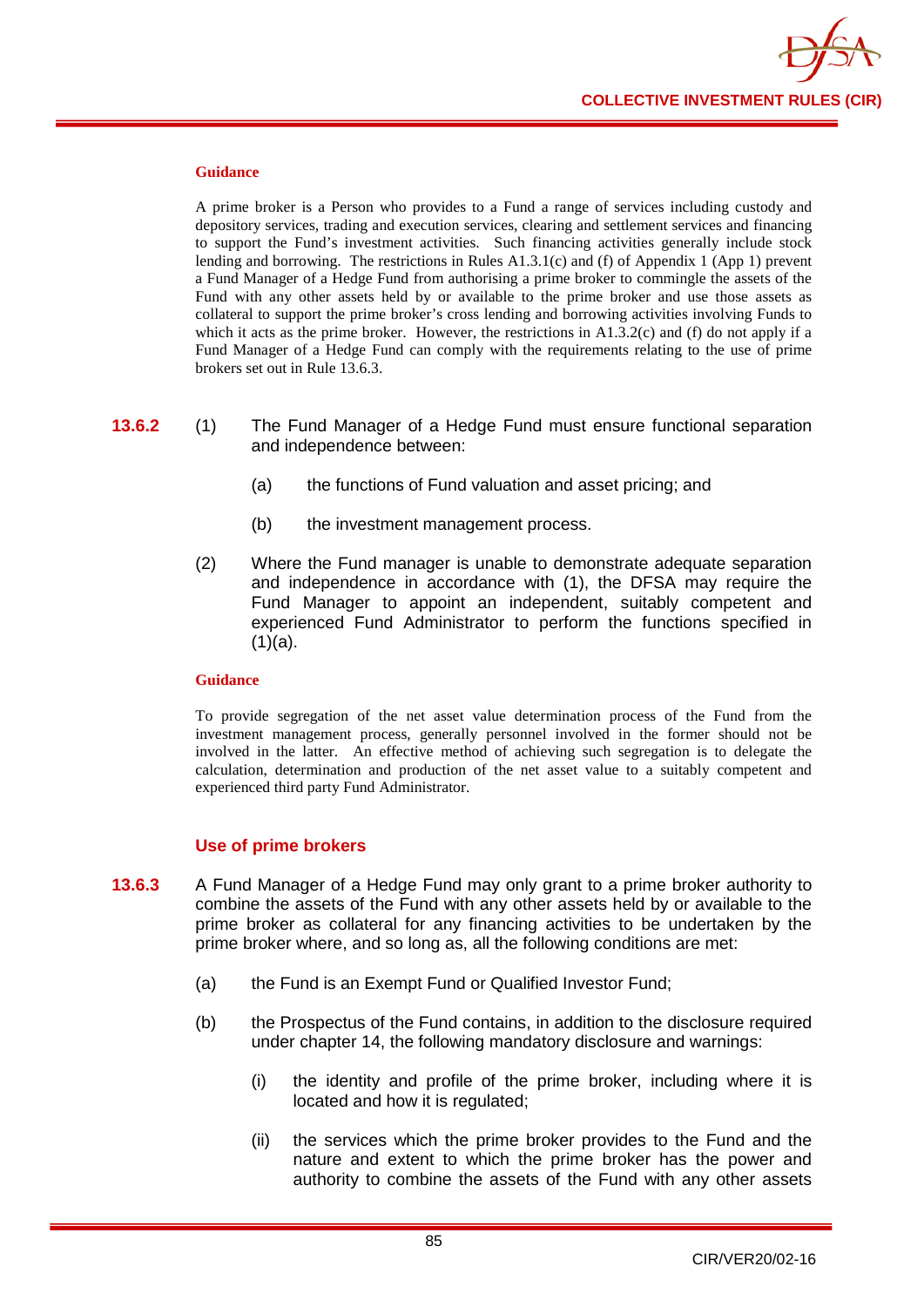held by or available to the prime broker as collateral for any financing activities undertaken by the prime broker; and

- (iii) a prominent health warning in the Prospectus to alert prospective Unitholders to the facts that:
	- (A) the Fund's appointed prime broker has the power and authority to use as collateral the assets of the Fund in conjunction with any other assets held by or available to the prime broker; and
	- (B) where the prime broker uses Fund assets as collateral pursuant to the above power, the Unitholders may lose all the assets of the Fund in the event of the insolvency of the prime broker;
- (c) the Person appointed as the prime broker qualifies as an Eligible Custodian;
- (d) the agreement between the prime broker and the Fund Manager contains mandatory contractual provisions that:
	- (i) prohibit the prime broker from using as collateral the assets of the Fund to an extent exceeding 140% of the Fund's indebtedness to the prime broker at any given time; and
	- (ii) create an irrevocable right in favour of the Fund that enables any indebtedness of the Fund to the prime broker to be set off against any amounts that are owing by the prime broker to the Fund, including in the event of the insolvency of the prime broker; and
- (e) the Fund Manager has in place adequate valuation procedures to mark positions to market daily in order to meet on an ongoing basis the restriction referred to in (d)(i) relating to the limit to which the prime broker may use as collateral the assets of the Fund.

## **Guidance**

- 1. If the prime broker holds the legal title to the Fund assets, the prime broker must, in any event, qualify as an Eligible Custodian. However, even if a prime broker does not hold the legal title to the Fund assets, Rule 13.6.3(c) requires it to meet the Eligible Custodian requirements in certain circumstances. This is where it has the power to use Fund assets as collateral for its financing activities (e.g. by having a charge over the Fund assets) in conjunction with any other assets held by or available to it.
- 2. In relation to the matters referred to in Rules 13.6.1 and 13.6.2 and in relation to management of Hedge Fund investments, the DFSA expects Fund Managers of Hedge Funds to have proper regard to best practice standards and guidance set out in App 8, DFSA's Hedge Fund Code of Practice as well as international developments relating to Hedge Funds.

# **13.7 Umbrella Funds**

## **Guidance**

See Rule 3.1.10 for the definition of an Umbrella Fund.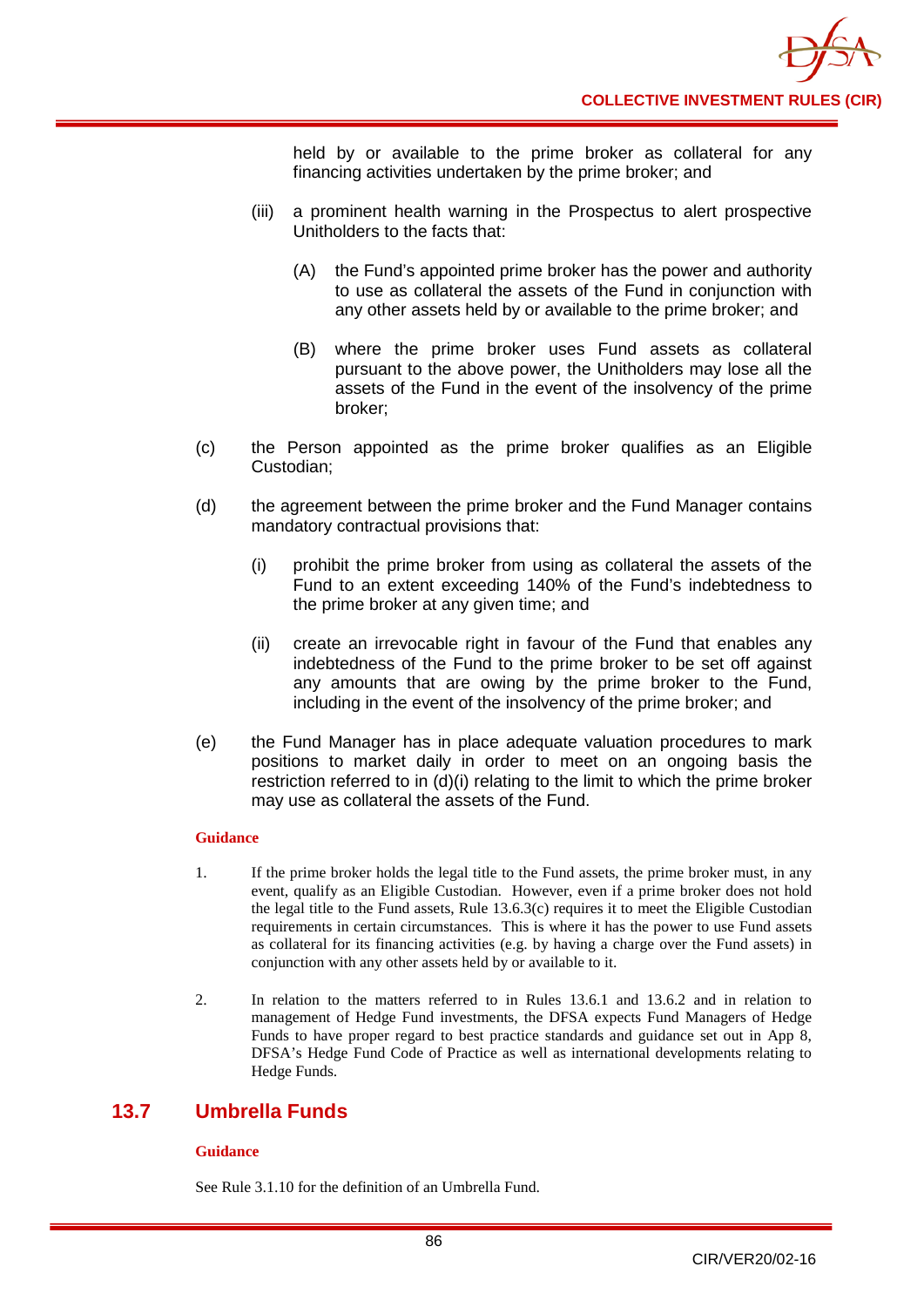

## **Form of an Umbrella Fund**

- **13.7.1** Subject to any restrictions in the Law and the Rules in this module, an Umbrella Fund:
	- (a) may be formed as a Protected Cell Company (PCC); and
	- (b) must be an open-ended Fund if formed as a PCC.

#### **Guidance**

- 1. A Protected Cell Company (PCC) is a form of Investment Company which needs to be registered as a PCC under the Companies Regulations. An Umbrella Fund using the PCC structure has the benefit of legal segregation of Fund Property forming part of each individual cell. Accordingly, Fund Property of one cell of a PCC is not available to pay any obligations arising in relation to another cell of that PCC.
- 2. It is not mandatory for an Umbrella Fund to be constituted as a PCC. Instead, such Funds may be formed as a conventional Investment Company or Investment Trust. However, the legal segregation available to each cell of a PCC is not available to Sub-Funds of Umbrella Funds not formed as a PCC.

# **Investments of an Umbrella Fund**

**13.7.2** A Fund Manager of an Umbrella Fund must ensure that none of its Sub-Funds invests in another of its Sub-Funds.

#### **Guidance**

Requirements that apply to other Funds apply to Umbrella Funds equally, although there are some Umbrella Fund specific requirements. For convenience of reference, key provisions specific to Umbrella Funds are identified in the following Table.

| Rule                              | <b>Requirements</b>                                                                 |
|-----------------------------------|-------------------------------------------------------------------------------------|
| Rule 3.1.10                       | Definition                                                                          |
| Rule 13.7.1                       | Form of an Umbrella Fund                                                            |
| <b>Rules 9.4.2</b>                | Annual and interim reports                                                          |
| <b>Rules 9.4.6</b>                | Content of the annual report of an Umbrella Fund                                    |
| <b>Rules 9.4.9</b>                | Fund Manager's Report                                                               |
| <b>Rules 13.7.2</b>               | Investment restrictions applicable to Fund of<br>Funds when investing in a Sub-Fund |
| App A7.1.1(2)(h) & 17             | Content of a Public Fund Prospectus                                                 |
| Rules 14.3.5                      | Content of a Short Form Prospectus                                                  |
| Rules 16.1.1, 16.1.3(3) (4) & (5) | Transfer schemes                                                                    |
| Rules 17.1.1 & 17.1.6             | Winding up                                                                          |

**13.7.3** Additional requirements specific to Umbrella Funds

# **13.8 Money Market Funds**

# **Investment conditions and borrowings**

**13.8.1** (1) A Fund Manager of a Money Market Fund must ensure that the Fund's investment strategy is consistent with the investment objectives of such a Fund as set out in Rule 3.1.11.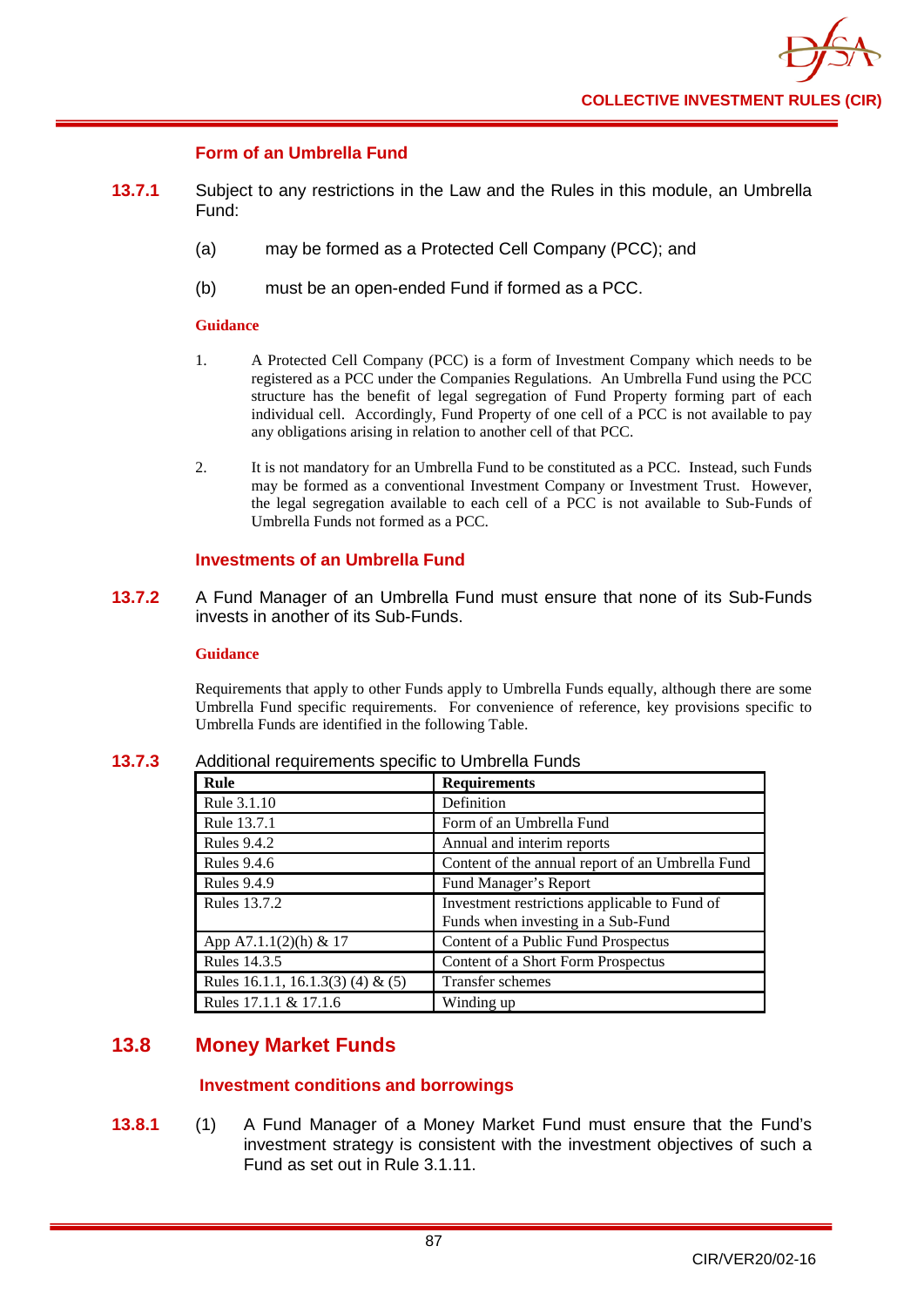- (2) Without limiting (1), the Fund Manager of a Money Market Fund must ensure that:
	- (a) at least 90% of the net asset value of the Fund Property is invested in Deposits or Debentures that are of high quality, as determined by the Fund Manager in accordance with Rule 13.8.2;
	- (b) at least 10% of the net asset value of the Fund Property consists of cash in accounts that permit the cash to be withdrawn immediately on demand;
	- (c) Deposits with, or Debentures issued by, a single entity do not exceed 10% of the net asset value of the Fund Property;
	- (d) the Fund invests only in Deposits or Debentures:
		- (i) with a residual maturity until the legal redemption date of not more than two years; and
		- (ii) where the time remaining until the next interest rate reset date is not more than 397 days;
	- (e) the Fund Property has a weighted average maturity of not more than 6 months;
	- (f) the Fund Property has a weighted average life of not more than 12 months;
	- (g) the Fund does not invest in Financial Instruments other than Deposits or Debentures, except for:
		- (i) Units in other Money Market Funds that have investment objectives and strategies consistent with those of the Fund; or
		- (ii) Derivatives that are used solely to hedge against foreign exchange rate risk; and
	- (h) the borrowings of the Fund do not, at any time, exceed 10% of the net asset value of the Fund Property.
- (3) In (2):
	- (a) the "net asset value" of Fund Property, means the value of Fund Property at the most recent valuation under Rule 8.4.1;
	- (b) the "weighted average maturity" of Fund Property, means the average length of time to maturity of all the Financial Instruments held as Fund Property, weighted to reflect the relative holdings in each Financial Instrument, where the maturity of a floating rate instrument is the time remaining until the next interest rate reset; and
	- (c) the "weighted average life" of Fund Property, means the weighted average of the remaining life of each Financial Instrument held as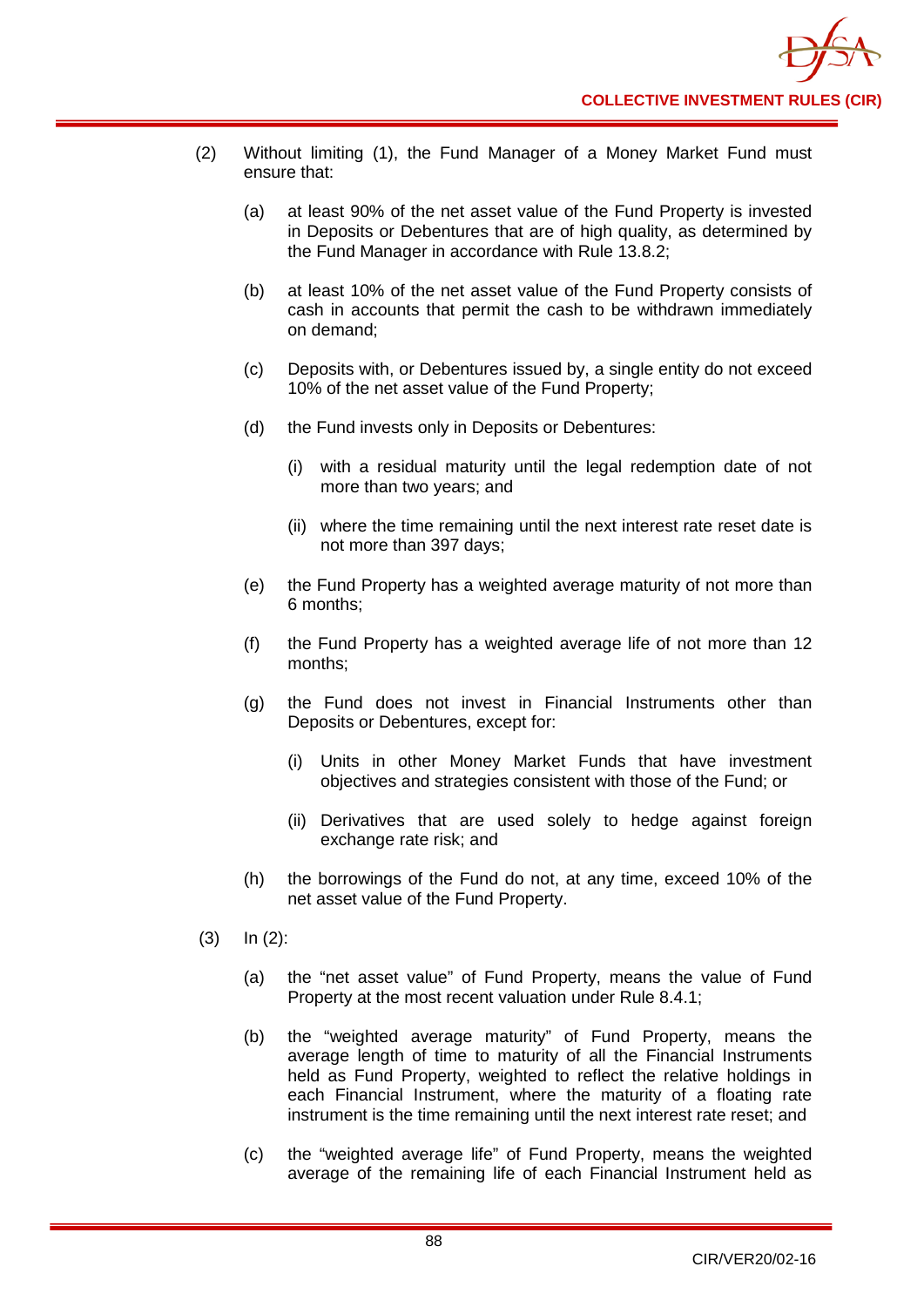Fund Property, where the remaining life of a Financial Instrument is the time until the due date for repayment of the principal.

#### **Guidance**

IFR 6.12 sets out further Rules and Guidance about how the requirements in this section apply to Islamic Money Market Funds.

## **Due diligence on investment quality**

- **13.8.2** To determine whether a Deposit or Debenture is of high quality for the purposes of Rule 13.8.1(2)(a), a Fund Manager of a Money Market Fund must carry out due diligence to an adequate standard on the Deposit or Debenture, taking into account the following factors:
	- (a) the credit quality of the Issuer, and any guarantor, of the Investment;
	- (b) the nature and quality of the asset class represented by the Investment;
	- (c) the liquidity of the Investment; and
	- (d) any other risks associated with the Investment or the market in which it is traded.

#### **Guidance**

- 1. A Fund Manager must carry out the due diligence required under Rule 13.8.2 as part of its internal procedures. However, this does not prevent it from using a service provider to carry out the necessary due diligence, provided the outsourcing requirements in these Rules are met.
- 2. A Fund Manager will not meet the due diligence requirements in the Rule if it relies solely on credit ratings issued by a credit rating agency. This is because assessment of credit quality is only part of the due diligence required under the Rule.
- 3. A Fund Manager should keep appropriate records of the due diligence it has conducted on an Investment to demonstrate that it has complied with the Rule.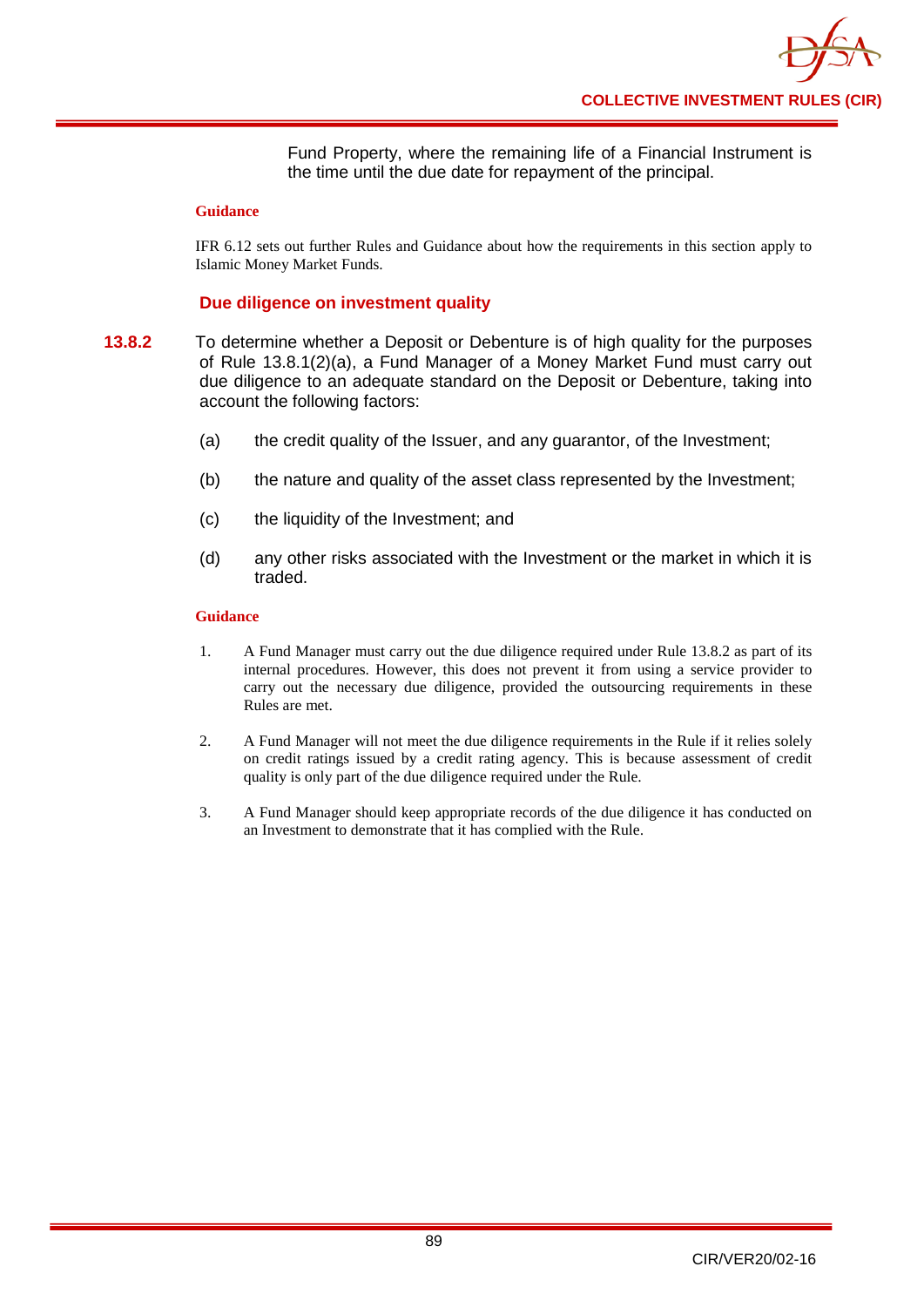

# **PART 7: MARKETING OF DOMESTIC AND FOREIGN FUNDS**

## **Guidance**

- 1. Part 7 of the Law sets out the overarching provisions that apply to the Offer (also called marketing) of Units of both Domestic and Foreign Funds; and in the case of the latter, where Units of such Funds are marketed in or from the DIFC.
- 2. Article 50 of the Law contains the Marketing Prohibition. Under this prohibition, no Person is permitted to Offer a Unit of a Fund to prospective or existing Unitholders unless:
	- a. a Prospectus that complies with the relevant requirements in the Law and the Rules is made available to the person to whom the Offer is made;
	- b. the Person making the Offer of the Unit is either the Fund Manager of the Fund or an Authorised Firm whose licence authorises it to do so; and
	- c. the Offer is made in accordance with the applicable requirements in the Law or the Rules.
- 3. Article 19 of the Law defines the activities that constitute an Offer. Under this Article, a Person is to be regarded as making an Offer of a Unit if he:
	- a. makes an offer to another Person which, if accepted, would give rise to a contract for the issue or sale of Units by him or by another Person with whom he has made arrangements for the issue or sale of the Units; or
	- b. invites another Person to make an offer which, if accepted by him, would give rise to a contract for the issue or sale of Units by him or by another Person with whom he has made arrangements for the issue or sale of the Units,

whether or not the offer or invitation referred to in Article  $19(2)(a)$  or (b) is made by way of a financial promotion of the Units..

- 4. Rules 4.1.3 and 4.1.4 exclude from being treated as Offers any Transactions undertaken by an Authorised Firm where such Transactions are Execution-only Transactions, or Transactions for the purposes of managing a Discretionary Portfolio for a Client, or for the purposes of redeeming a Unit of a Fund for a Client. Similarly, an offer made by an Authorised Firm to a Market Counterparty is also excluded from being an Offer. As a result, such excluded Transactions and offers do not attract the marketing prohibition in Article 19 of the Law and the requirements in both the Law and this module relating to the marketing of Units.
- 5. This Part of the module sets out the detailed requirements that apply to the Offer of Units of Domestic and Foreign Funds, including Prospectus disclosure, under respective chapters. The Rules in this chapter supplement provisions of COB which also govern the carrying on of Financial Service activities by an Authorised Firm, except where otherwise provided.
- 6. With the exception of Part 2 of the Markets Law 2012, that Law and Rules made for the purpose of that Law govern the listing of the Units of a Fund and continuous disclosure obligations that apply to in relation to Listed Funds.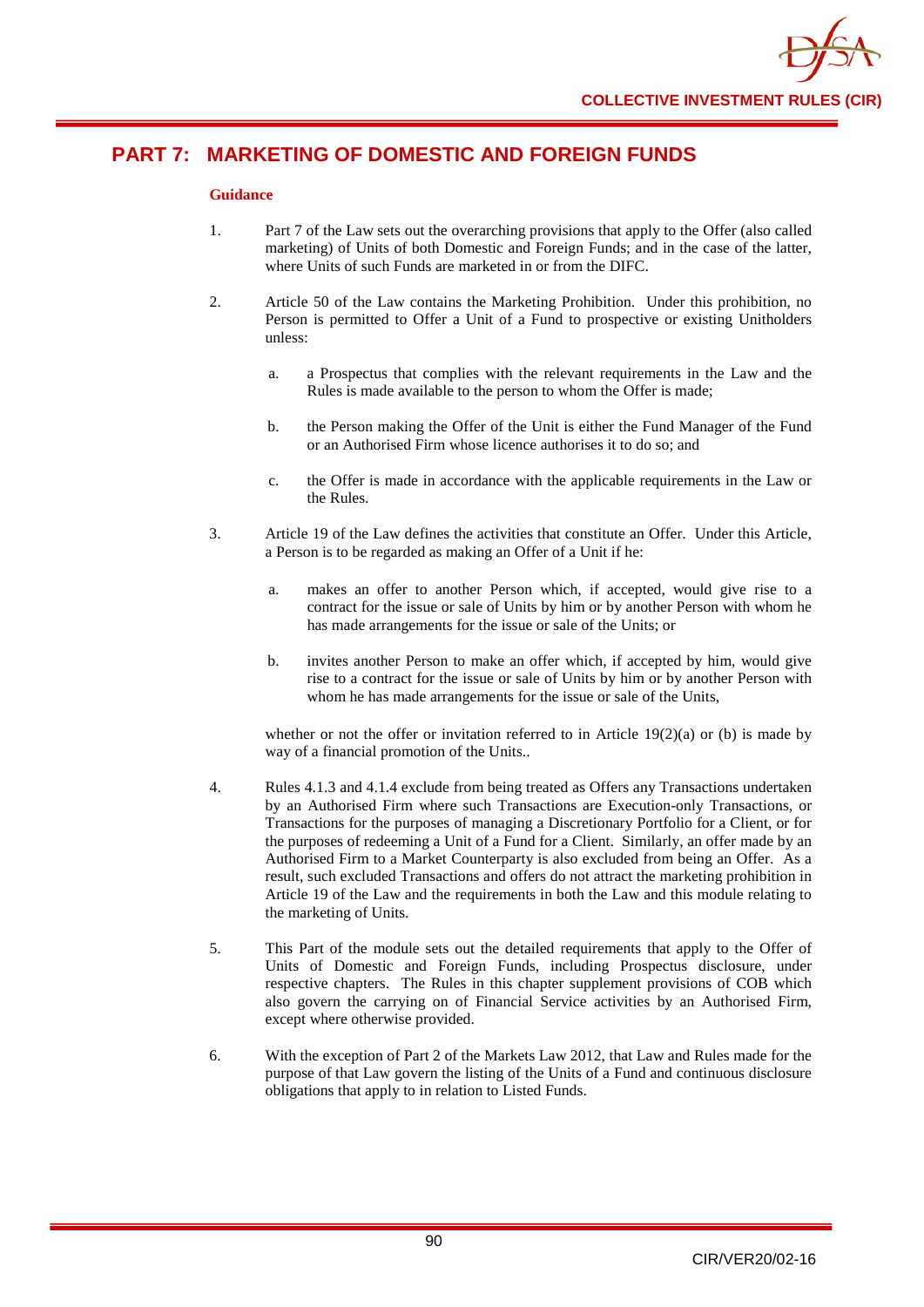# **14 MARKETING OF DOMESTIC FUNDS AND PROSPECTUS DISCLOSURE**

# **14.1 Prospectus disclosure for Domestic Funds**

### **Guidance**

- 1. While a Person is required by virtue of Article 50(1) of the Law when making an Offer of a Unit of a Domestic Fund to another Person to make available to that other Person a Prospectus, the obligation to produce a Prospectus is imposed under Article 51(a) of the Law on the Fund Manager of a Domestic Fund.
- 2. This chapter sets out the detailed requirements that apply to the Fund Manager who is obliged to produce a Prospectus, and the obligations and liabilities relating to Prospectuses, as well as the obligation relating to making available a Prospectus which applies to the activity of making an Offer of Units.
- 3. Some requirements relating to Prospectus disclosure are common to all Domestic Funds. However, in other areas, particularly relating to the content of disclosure required in a Prospectus, and the manner of distribution, different requirements apply depending on whether the Fund is a Public Fund, Exempt Fund or Qualified Investor Fund. Further, specialist class of Funds attract additional disclosure requirements that are unique to their activities. This chapter sets out those requirements and where necessary by reference to the types and classes of Domestic Funds.
- 4. Article 14(2) of the Law provides that the requirements relating to Domestic Funds do not apply to an External Fund (i.e. a Fund established in a jurisdiction other than the DIFC by a DFSA licensed Fund Manager), unless otherwise provided in the Law or Rules. As a result, the general Prospectus requirements set out in the Law and this module do not apply to External Funds, except that:
	- a. any offer document prepared for the purposes of complying with the requirements applicable in the jurisdiction in which the External Fund is established is regarded as a Prospectus for the purposes of the requirements relating to the Offer of Units of such a Fund in or from the DIFC (see Article 50(3)(c) of the Law); and
	- b. the DFSA has the power to prescribe any additional disclosure to be included in such a document (see Article 51(2) of the Law).

Those requirements are specified in Rules 14.2.4 – 14.2.7.

# **Application**

- **14.1.1** (1) This chapter applies, subject to (4), to a Fund Manager of a Domestic Fund, and each Director or partner of the Fund Manager and, if it has a Governing Body, each member of that body.
	- (2) This chapter also applies to an Authorised Firm, and each of its Directors or partners, where such a Firm is not the Fund manager and undertakes the marketing of Units of a Domestic Fund.
	- (3) This chapter also applies to other specified Persons to the extent so specified.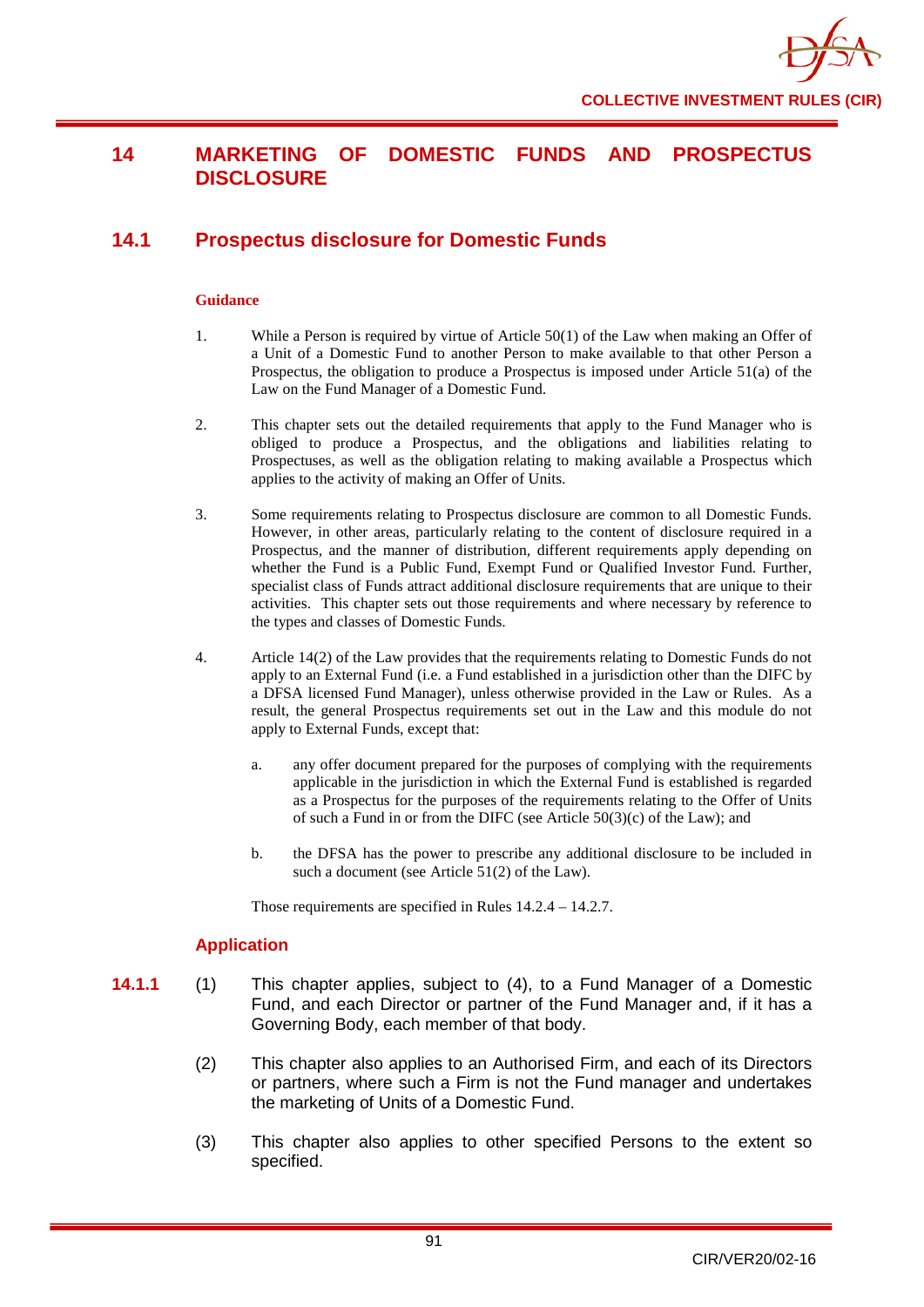- (4) Only this Rule and the following requirements in this chapter apply to, or in relation to, a Qualified Investor Fund:
	- (a) Rule 14.2.1;
	- (b) Rules 14.2.4 to 14.2.7;
	- (c) Rule 14.4.6;
	- (d) Rules 14.5.1 and 14.5.2; and
	- (e) Rules in section 14.6.

An External Fund Manager must also comply with the requirements in this chapter, because it is managing a Domestic Fund (i.e. a Fund established or domiciled in the DIFC- See Article 13(2)(a) of the Law).

# **14.2 General Requirements relating to Prospectuses**

- **14.2.1** (1) The Prospectus must not contain any provision which is unfairly prejudicial to the interests of [Unitholders](http://fsahandbook.info/FSA/glossary.jsp?doc=glossary%5Cglossary&gloss=G1233#G1233) generally or to the [Unitholders](http://fsahandbook.info/FSA/glossary.jsp?doc=glossary%5Cglossary&gloss=G1233#G1233) of any [class](http://fsahandbook.info/FSA/glossary.jsp?doc=glossary%5Cglossary&gloss=G152#G152) of [Units.](http://fsahandbook.info/FSA/glossary.jsp?doc=glossary%5Cglossary&gloss=G1230#G1230)
	- (2) For the purposes of the information that must be included in a Prospectus pursuant to Article 52 of the Law:
		- (a) such information must be material information; and
		- (b) information is material if it is either:
			- (i) within the knowledge of the Directors or partners of the Fund Manager or
			- (ii) which such [Directors](http://fsahandbook.info/FSA/glossary.jsp?doc=glossary%5Cglossary&gloss=G296#G296) or partners ought reasonably have obtained by making reasonable enquiries.
	- (3) The Prospectus must be in the English language.
	- (4) The expiry date of a Prospectus must be no later than 12 months after the date of the Prospectus.

#### **Guidance**

In conducting inquiries relating to the obligations under (2), a Fund Manager must give particular regard to the information which would be required and expected by a Retail Client in order to make an informed decision about the merits of investing and the extent and characteristics of risk.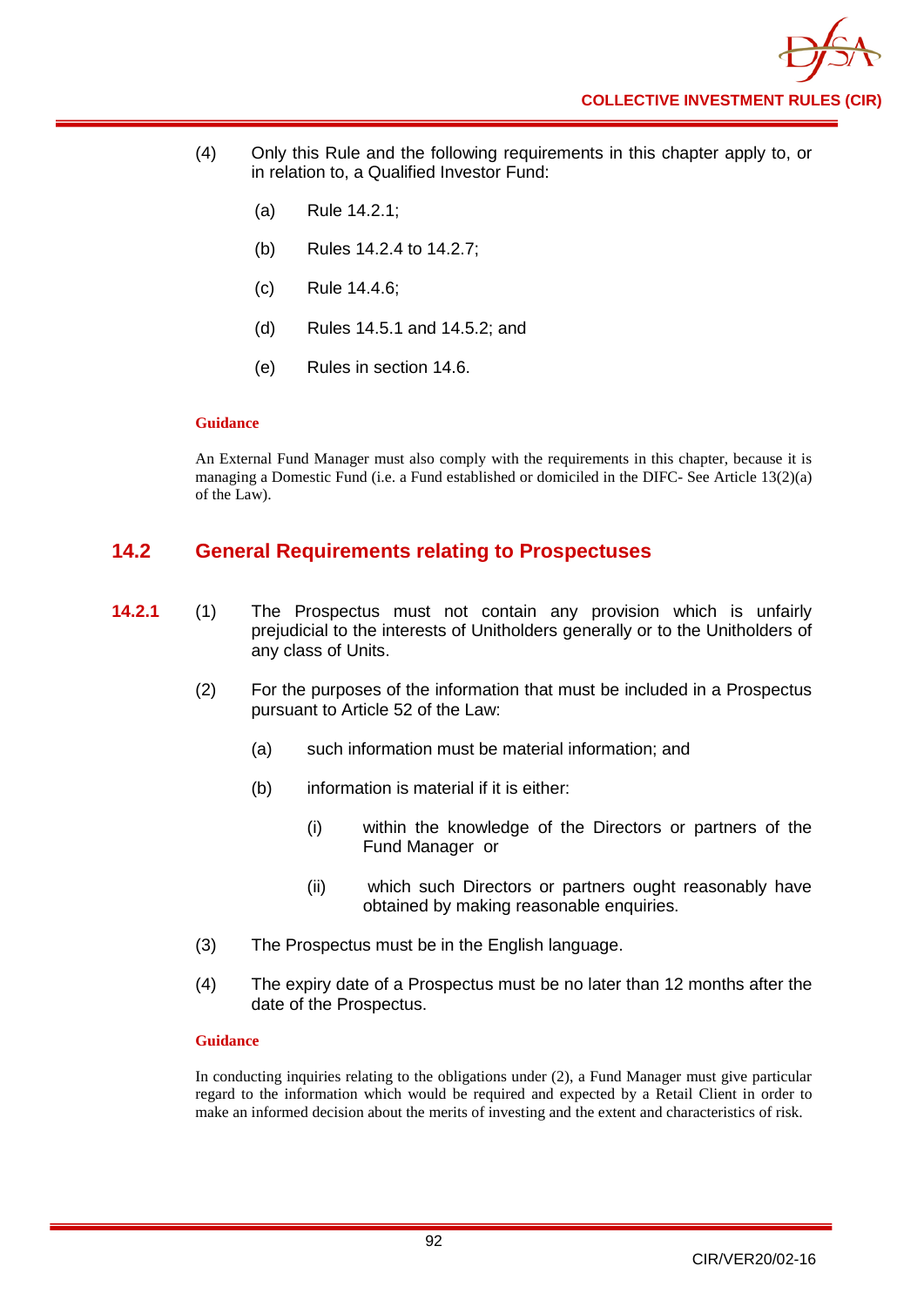

## **Supplementary and Replacement Prospectuses**

#### **Guidance**

- 1. Article 52(4) of the Law requires a Fund manager to issue, if, at any time after the issue of a Prospectus there is a material change affecting any matter contained in the Prospectus or a significant new matter arises, a Supplementary or a Replacement Prospectus in the manner prescribed in the Rules.
- 2. Under Article 50(3) of the Law, any reference in the Law and the Rules to a Prospectus includes an Information Memorandum of an Exempt Fund and any Supplementary or Replacement Prospectus, unless otherwise provided. Accordingly, all requirements that apply to a Prospectus apply equally to each of those documents except where stated otherwise.
- **14.2.2** (1) Where a Fund Manager, for the purpose of Article 52(3) of the Law, issues a Supplementary Prospectus, the Fund Manager must:
	- (a) clearly identify in the Supplementary [Prospectus](http://fsahandbook.info/FSA/glossary.jsp?doc=glossary%5Cglossary&gloss=G924#G924) the Prospectus that it supplements, the revisions to that Prospectus, the date of any material change or new matter giving rise to any revision, and the date of the document which must be the date of filing with the DFSA;
	- (b) if it is a Public Fund, file a copy with the DFSA;
	- (c) provide a copy to each Person who applied for Units under the previous Prospectus after the earliest date of any material change or new matter giving rise to the revision; and
	- (d) ensure the Supplementary Prospectus is made available in the same media and through the same channels as, and together with, the previous Prospectus.
	- (2) Where a Fund Manager, for the purpose of Article 52(3) of the Law, issues a Replacement Prospectus, the Fund Manager must:
		- (a) clearly state that it is a Replacement Prospectus, and identify the Prospectus that it replaces, the date and nature of any material change or new matter giving rise to the replacement, the expiry date, and the date of the document which must be the date of filing with the DFSA;
		- (b) if it is a Public Fund, file a copy with the DFSA; and
		- (c) provide a copy to each Person who applied for Units under the previous Prospectus after the earliest date of any material change or new matter giving rise to the replacement.
	- (3) The expiry date of a Supplementary Prospectus or Replacement Prospectus under (1) or (2) must be the same as that of the Prospectus it supplements or replaces.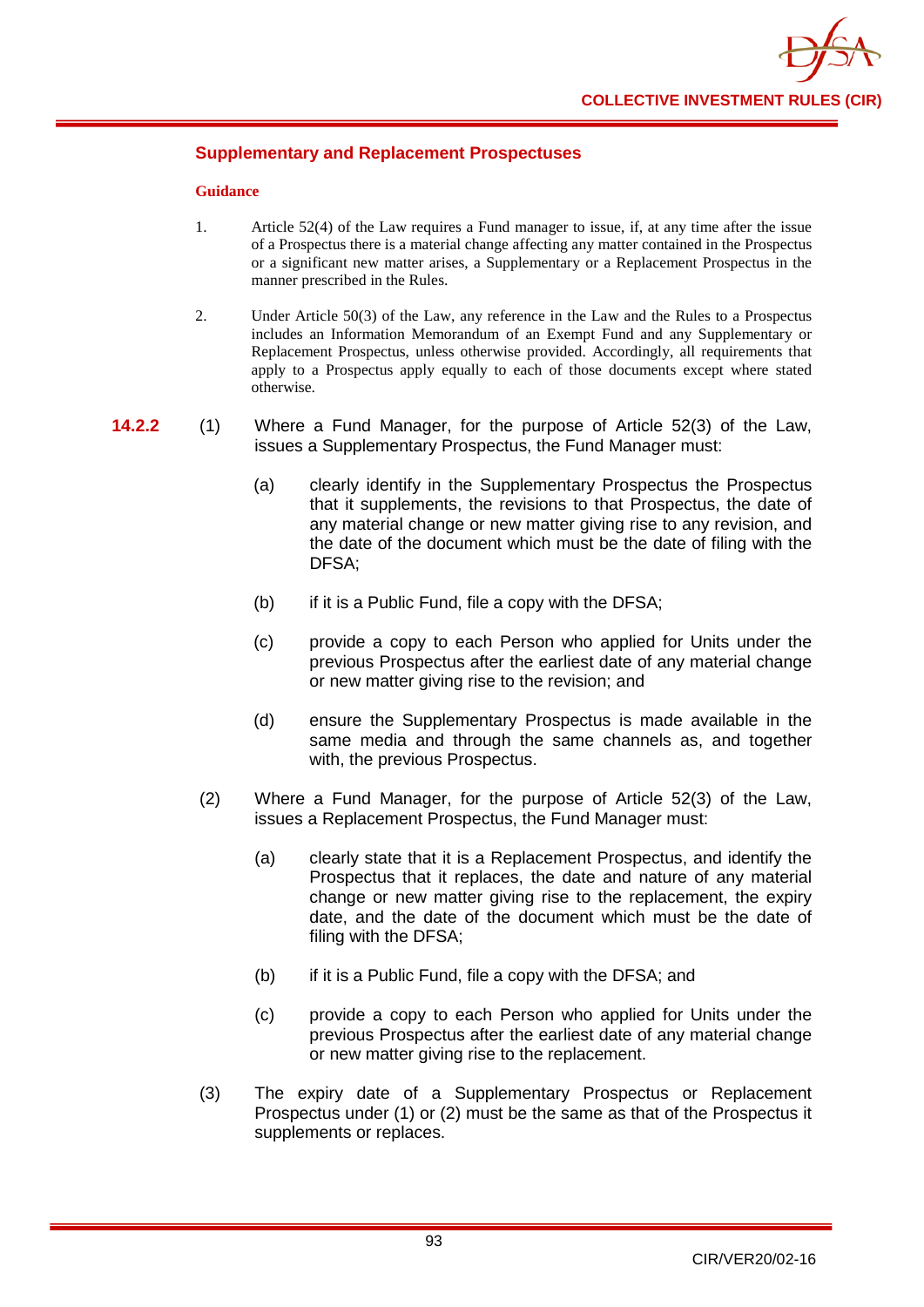

- **14.2.3** When a Supplementary Prospectus or Replacement Prospectus of a Public Fund has been filed with the DFSA and made available in accordance with Rule 14.2.4, the Fund Manager must:
	- (a) inform any Person who applied for Units on the basis of the previous Prospectus after the earliest date of a material change or new matter giving rise to the issue of the Supplementary Prospectus or Replacement Prospectus of their right to confirm or retract any application made on the basis of that Prospectus and to obtain a refund of monies paid, and the manner in which to do so; and
	- (b) allow any such Person a period of at least seven days from the date of receipt of the Supplementary Prospectus or Replacement Prospectus in which to so confirm or retract his application.

## **Prospectus of an External Fund**

- **14.2.4** A Fund Manager or other Authorised Firm must not Offer in or from the DIFC a Unit of an External Fund to a Retail Client unless the Units of the External Fund can be offered, under the requirements applying to that Fund in the jurisdiction in which the Fund is established, to retail investors.
- **14.2.5** Where a Fund Manager or other Authorised Firm Offers a Unit of an External Fund to a Person, it must make available to that Person at the time of the Offer a copy of a current Prospectus relating to the Fund which contains the additional requirements in Rule 14.2.6.

## **Guidance**

Under Article 50(3)(c) of the Law, a Prospectus includes, in the case of an External Fund the Units of which are marketed in or from the DIFC, any prospectus or other disclosure document prepared in accordance with the laws applicable to that Fund in the jurisdiction in which the Fund is established or domiciled.

- **14.2.6** (1) The Prospectus of an External Fund made available by the Fund Manager or other Authorised Firm making the Offer of the Units of that Fund in or from the DIFC must be in the English language.
	- (2) The Prospectus must contain in a prominent position, or have attached to it, a statement that clearly:
		- (a) describes the jurisdiction in which the Fund is established and the legislation in that jurisdiction that applies to the Fund;
		- (b) states the name of the relevant Financial Services Regulator in that jurisdiction;
		- (c) describes the regulatory status accorded to the Fund by that Regulator;
		- (d) includes the following warning:

"This Prospectus relates to a Fund which is not subject to any form of regulation or approval by the Dubai Financial Services Authority ("DFSA").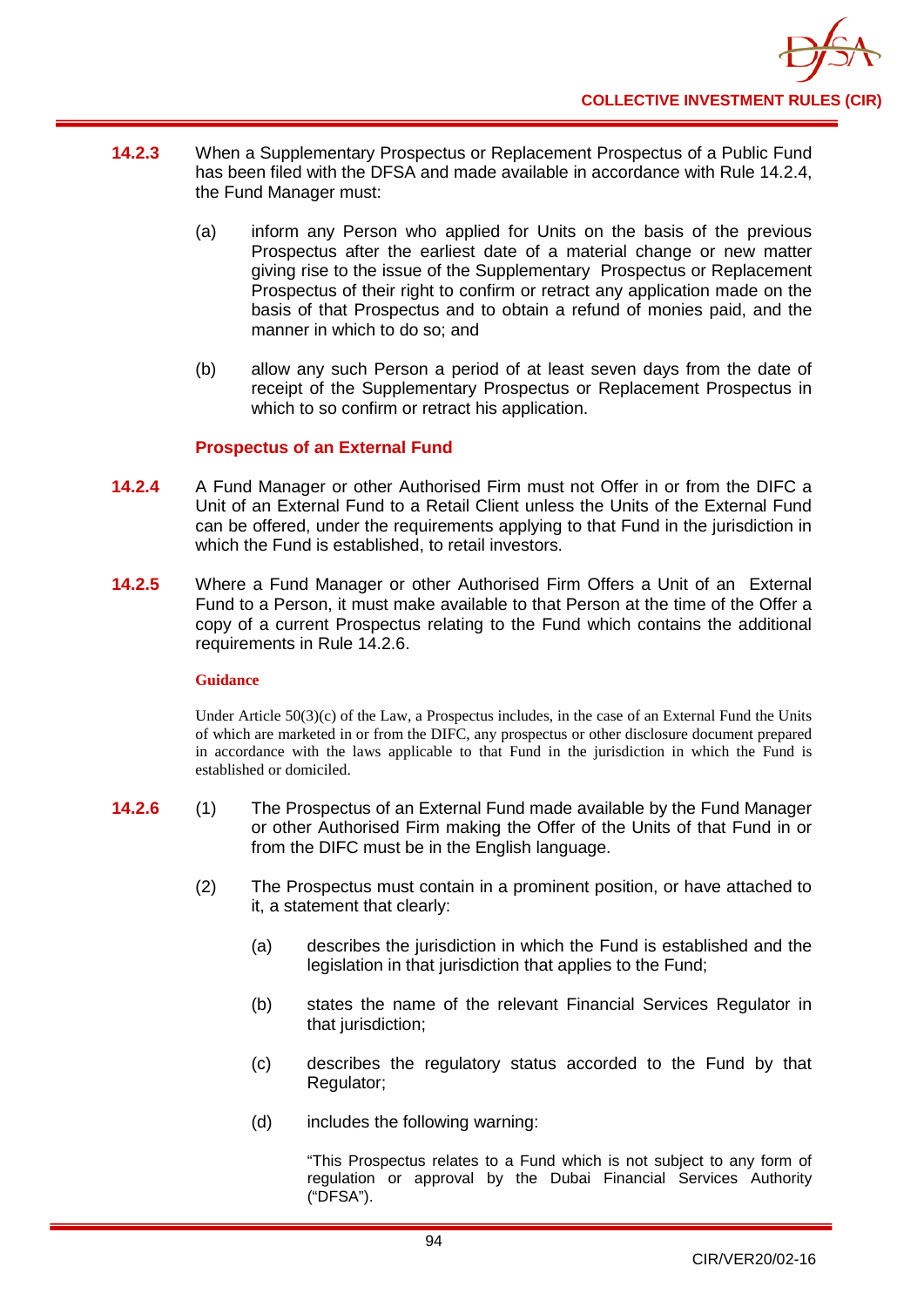

The DFSA has no responsibility for reviewing or verifying any Prospectus or other documents in connection with this Fund. Accordingly, the DFSA has not approved this Prospectus or any other associated documents nor taken any steps to verify the information set out in this Prospectus, and has no responsibility for it.

The Units to which this Prospectus relates may be illiquid and/or subject to restrictions on their resale. Prospective purchasers should conduct their own due diligence on the Units.

If you do not understand the contents of this document you should consult an authorised financial adviser.";

and

- (e) if the Offer is not directed to Retail Clients, includes a prominent statement to that effect to be incorporated within the warning in (d).
- **14.2.7** A Fund manager or other Authorised Firm which makes an Offer of a Unit of an External Fund in or from the DIFC must maintain at its place of business or other designated location in the DIFC copies of the relevant Prospectus for inspection by Clients and by the DFSA during normal business hours.

#### **Guidance**

In relation to Rule 14.2.7, copies of the Prospectus may be stored electronically so long as Clients and the DFSA have ready and immediate access.

# **14.3 Prospectus content**

# **Public Fund Prospectus**

- **14.3.1** Without limiting the generality of the Prospectus disclosure required under Article 52 of the Law, the Fund Manager must, in the case of a Public Fund, include in the Fund's Prospectus:
	- (a) the information in App 7;
	- (b) if it is a specialist class of a Public Fund, any information as is relevant to that specialist class of Fund as set out in section 14.4; and
	- (c) the mandatory statement required under Rule 14.3.3.

## **14.3.2 Information Memorandum of an Exempt Fund or a Qualified Investor Fund**

#### **Guidance**

1. Under Article 50(3)(a) of the Law, an Information Memorandum of an Exempt Fund or a Qualified Investor Fund is a Prospectus for the purposes of the Law and the Rules unless otherwise provided. In limited circumstances, the Rules prescribe additional disclosure to be included in a Prospectus of an Exempt Fund (for example Rule 13.6.3 where an Exempt Fund appoints a prime broker with certain additional powers).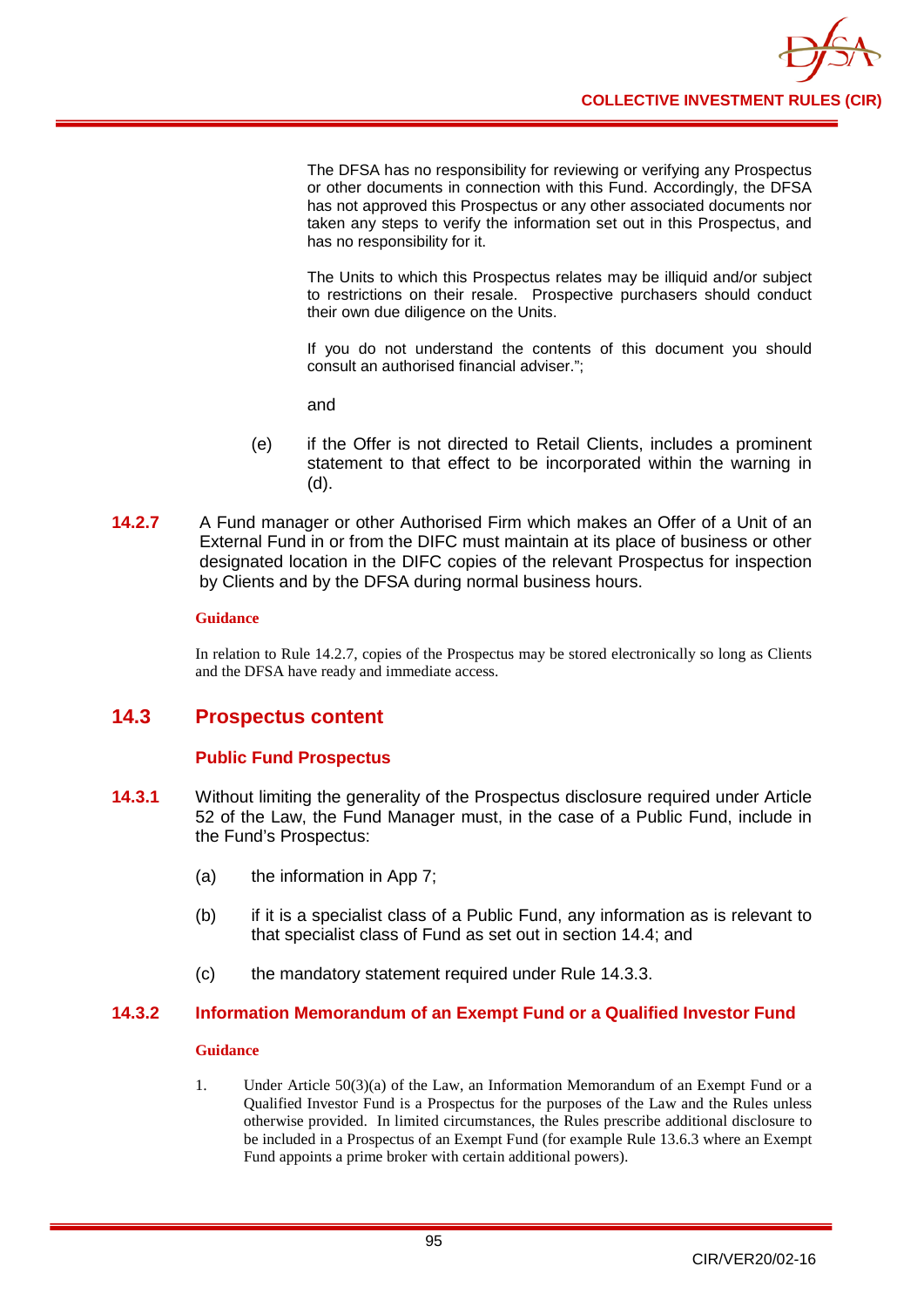

2. There is no detailed prescribed disclosure content for the Information Memorandum of an Exempt Fund or a Qualified Investor Fund. However, as an Information Memorandum is a Prospectus, it is subject to the disclosure obligation in Article 50(2) of the Law. As a result, a Fund Manager of such a Fund must include all the information which Professional Clients to whom it intends to Offer Units of the Fund would reasonably require and expect to find in such a Prospectus. This is to enable such Clients to make an informed decision relating to investing in the Fund.

## **Mandatory statement**

**14.3.3** (1) A Fund Manager of a Public Fund must include in the Fund's Prospectus, the following statement displayed prominently on its front page:

> "This Prospectus relates to a DIFC Fund in accordance with the Collective Investment Law 2010 and Rules of the Dubai Financial Services Authority ("DFSA").

> The DFSA has no responsibility for reviewing or verifying any Prospectus or other documents in connection with this Domestic Fund. Accordingly, the DFSA has not approved this Prospectus or any other associated documents nor taken any steps to verify the information set out in this Prospectus, and has no responsibility for it.

> The Units to which this Prospectus relates may be illiquid and/or subject to restrictions on their resale. Prospective purchasers of the Units offered should conduct their own due diligence on the Units.

> If you do not understand the contents of this document you should consult an authorised financial adviser."

- (2) In the case of a Public Fund which is a Listed Fund, the Fund Manager must include, instead of the statement referred to in (1), the statement required under MKT Rule 6.3.1(1)(b)(iii).
- (3) If the Fund is an Exempt Fund, the Fund Manager must include, in addition to the statement referred to in (1), the following statement:

"This Information Memorandum is intended for only Professional Clients who can make a minimum subscription of US\$50,000 and must not, therefore, be delivered to, or relied on by, a Retail Client or a Professional Client not able to make that minimum subscription."

# **14.4 Additional Prospectus disclosure for specialist Funds**

## **Prospectus of a Feeder Fund**

- **14.4.1** A Fund Manager of a Feeder Fund must ensure that the Fund's Prospectus discloses:
	- (a) a prominent risk warning to alert prospective Unitholders to the fact that they will be subject to higher fees arising from the layered investment structure;
	- (b) the fees arising at the level of: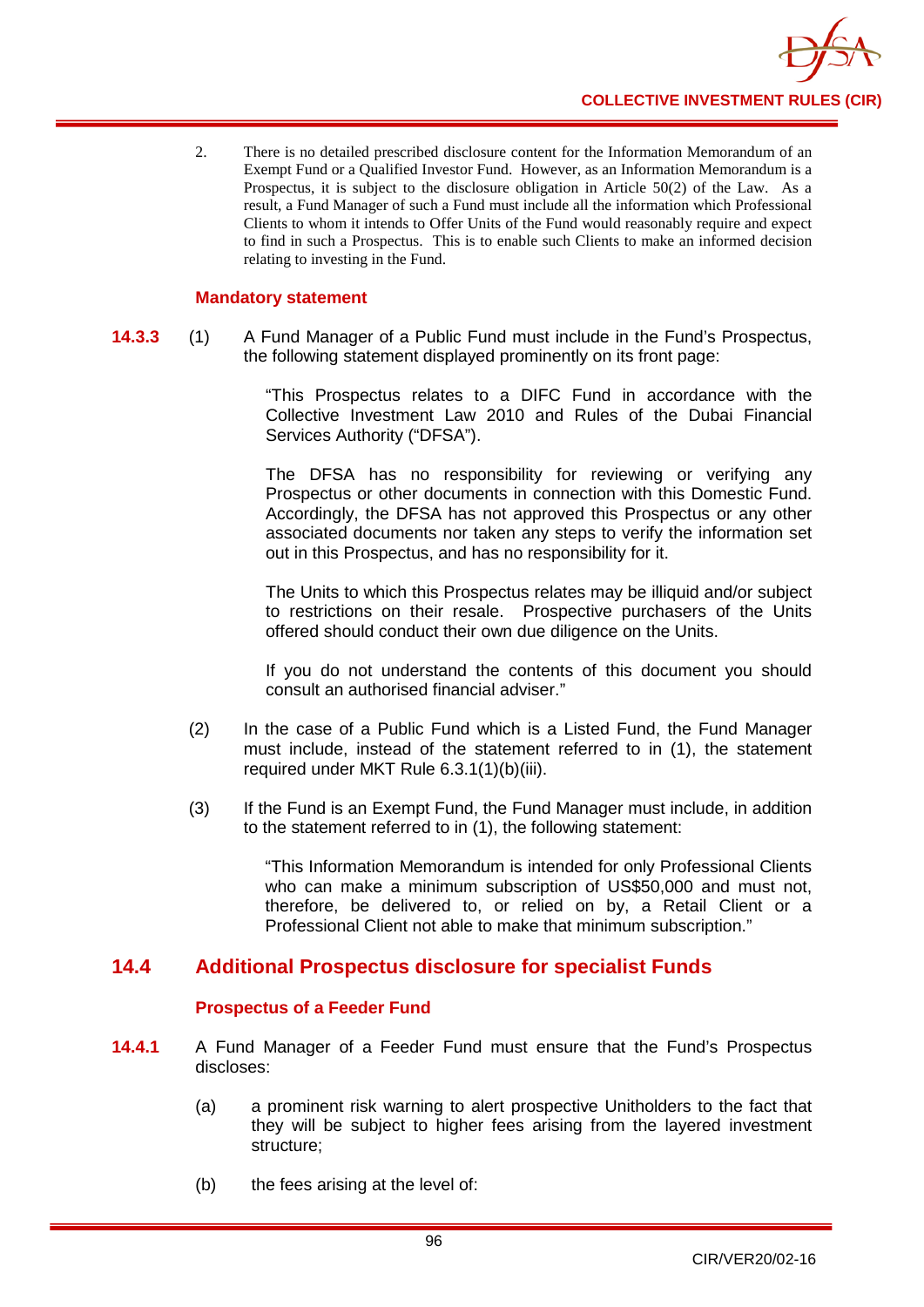

- (i) the Feeder Fund itself;
- (ii) if applicable, the Master Fund of the Feeder Fund; and
- (iii) if applicable, any underlying Funds into which the Master Fund invests, to the extent known.

## **Prospectus of a Property Fund**

- **14.4.2** A Fund Manager of a Property Fund must ensure that the following information is disclosed in the Fund's Prospectus:
	- (a) the nature of the commitment which prospective Unitholders will enter into;
	- (b) the risks involved in this type of Fund;
	- (c) the prominent risk warning which makes reference to circumstances in property markets which can cause difficulties in meeting redemptions;
	- (d) details of the Property Fund's appointed Valuer under Rule 13.4.18(1);
	- (e) in a prominent position in the Prospectus, the redemption procedures;
	- (f) the dividend or income distribution policy;
	- (g) the insurance arrangement for the Fund;
	- (h) a statement with respect to any material policy regarding real property activities;
	- (i) details of transactions or agreements entered into with Related Parties;
	- (j) full particulars of the nature and extent of the interest, if any, of Related Parties, in the property owned or proposed to be acquired by the Fund;
	- (k) details of significant holders and the number of units held and deemed to be held by each of them;
	- (l) details of principal taxes levied on the Fund's income and capital, including tax, if any, deducted on distribution to Unitholders;
	- (m) a statement to explain the standards according to which the property valuations are conducted; and
	- (n) if applicable, the Fund is a REIT and whether the investment vehicle is an Investment Company or an Investment Trust.
- **14.4.3** A Fund Manager of a Public Property Fund must also disclose in the Fund's Prospectus, in addition to the standard disclosure requirements, in respect of investment limits, the following information: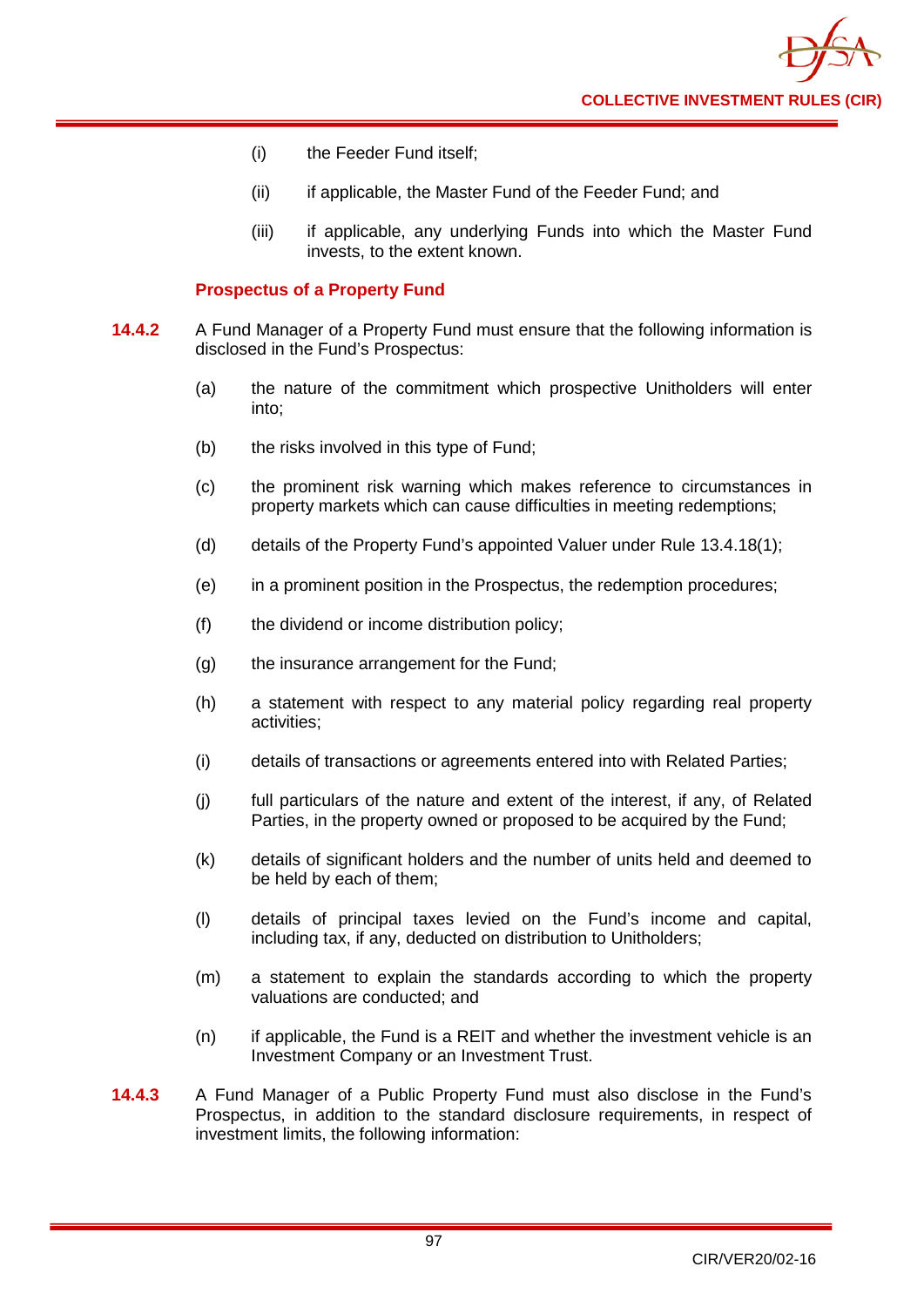- (a) what percentage of the Property Fund's net assets may consist of property related assets which are not traded in or dealt on markets provided for in the Constitution;
- (b) unless the Constitution and the Prospectus state that the Fund invests in a single property, the maximum percentage of the Fund's net assets which may be invested in any single property or, if applicable, the conditions under which the Fund may derogate from this restriction;
- (c) the maximum percentage of the Property Fund's net assets which may be invested in properties which are vacant, in the process of development or requiring development; and
- (d) the maximum percentage of the Property Fund's net assets which may be invested in properties which are subject to a mortgage.
- **14.4.4** Without limiting any other disclosure obligations of the Fund Manager under these Rules, a Fund Manager of a Property Fund which is a Public Fund that invests in a single property must prominently disclose in the Prospectus of the Fund:
	- (a) that the Fund invests in a single property;
	- (b) details relating to the single property such as whether the property comprises individual properties or buildings, whether there are different types of uses of or businesses conducted in the property, and proportions of anticipated income to be derived from the types of uses or occupants of the property; and
	- (c) any risks associated with the investment in the single property, including risks arising from or affecting income to be derived from the uses or occupants of the property.

A Fund may be considered to invest in a single property if the Fund Property (apart from cash or other assets held for management purposes) comprises a single building (or a single building with ancillary or adjacent buildings) managed by or on behalf of the Operator of the Fund as a single enterprise.

- **14.4.4A** Without limiting any other disclosure obligations of the Fund Manager under these Rules, if the Fund Manager of a Public Property Fund itself acts as custodian of Real Property in accordance with Rule 13.4.2, it must prominently disclose in the Fund's Prospectus:
	- (a) that it acts as custodian of the Real Property;
	- (b) the risks that may arise as a result of it acting as custodian rather than delegating the function to an Eligible Custodian; and
	- (c) the measures and safeguards it has in place to ensure the proper segregation and protection of the Real Property.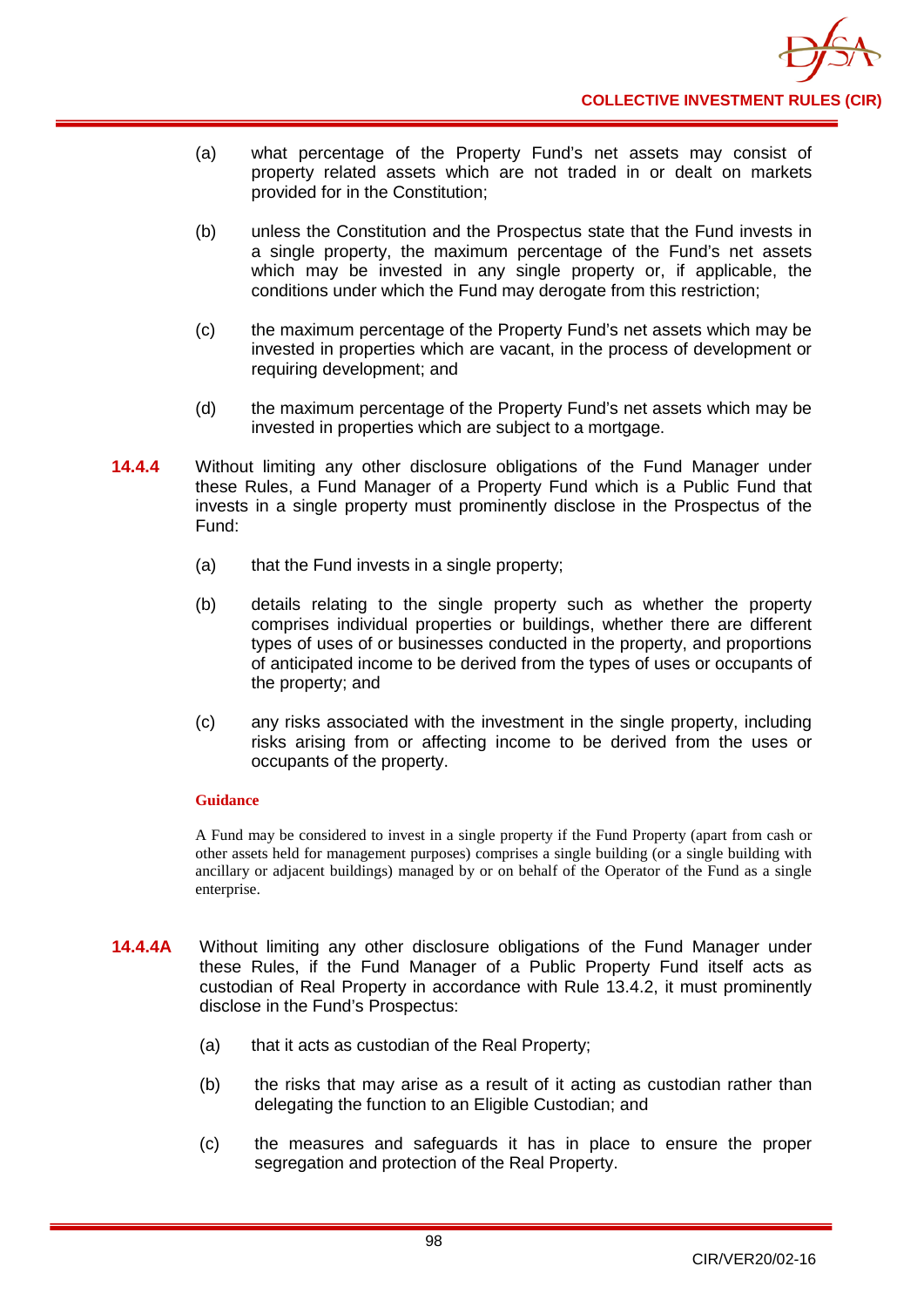

**14.4.4B** Without limiting any other disclosure obligations of the Fund Manager under these Rules, if the Fund Manager of a Public Property Fund has approval to enter into Related Party Transactions in accordance with Rule 13.4.11A, it must disclose that fact in the Fund's Prospectus.

## **Prospectus for a Private Equity Fund**

- **14.4.5** If a Fund is a Private Equity Fund, the Fund Manager must provide the following in the Fund's Prospectus:
	- (a) a description of the arrangements in place for the safekeeping of monies raised from Unitholders but not yet invested in the proposed undertaking or venture; and
	- (b) a description of the exit arrangements for Unitholders.

## **Prospectus for a Hedge Fund**

**14.4.6** A Fund Manager of a Hedge Fund must prominently disclose to prospective Unitholders in the Prospectus and any other financial promotions relating to the Fund, the following Mandatory Hedge Fund Disclosure Statement:

> "When considering investment in a Hedge Fund you should consider the fact that some Hedge Fund products use leverage and other speculative investment practices that may increase the risk of investment loss, can be illiquid, may involve complex tax structures, often charge high fees, and in many cases the underlying investments are not transparent and are known only to the Hedge Fund Investment Manager.

> Returns from Hedge Funds can be volatile and you may lose all or part of your investment. With respect to single manager products the manager has total trading authority and this could mean a lack of diversification and higher risk. The Hedge Fund may be subject to substantial expenses that are generally offset by trading profits and other income. A portion of those fees is paid to the Hedge Fund Manager."

## **Risk warning for a Money Market Fund**

- **14.4.7** A Fund Manager of a Money Market Fund that is a Public Fund must ensure that the Fund's Prospectus includes a prominent warning:
	- (a) drawing to the attention of investors the different nature of a Unit in a Money Market Fund compared to a Deposit;
	- (b) that the capital of an investment in a Money Market Fund is not guaranteed; and
	- (c) that the value of Units in the Money Market Fund may fluctuate.

# **14.5 Obligation relating to making a Prospectus available**

**14.5.1** (1) A Fund Manager of a Domestic Fund must make the Fund's most recent [Prospectus](http://fsahandbook.info/FSA/glossary.jsp?doc=glossary%5Cglossary&gloss=G924#G924) available free of charge to any Unitholder and to any [Person](http://fsahandbook.info/FSA/glossary.jsp?doc=glossary%5Cglossary&gloss=G869#G869) who is eligible to invest in the Fund when making an Offer to issue or sell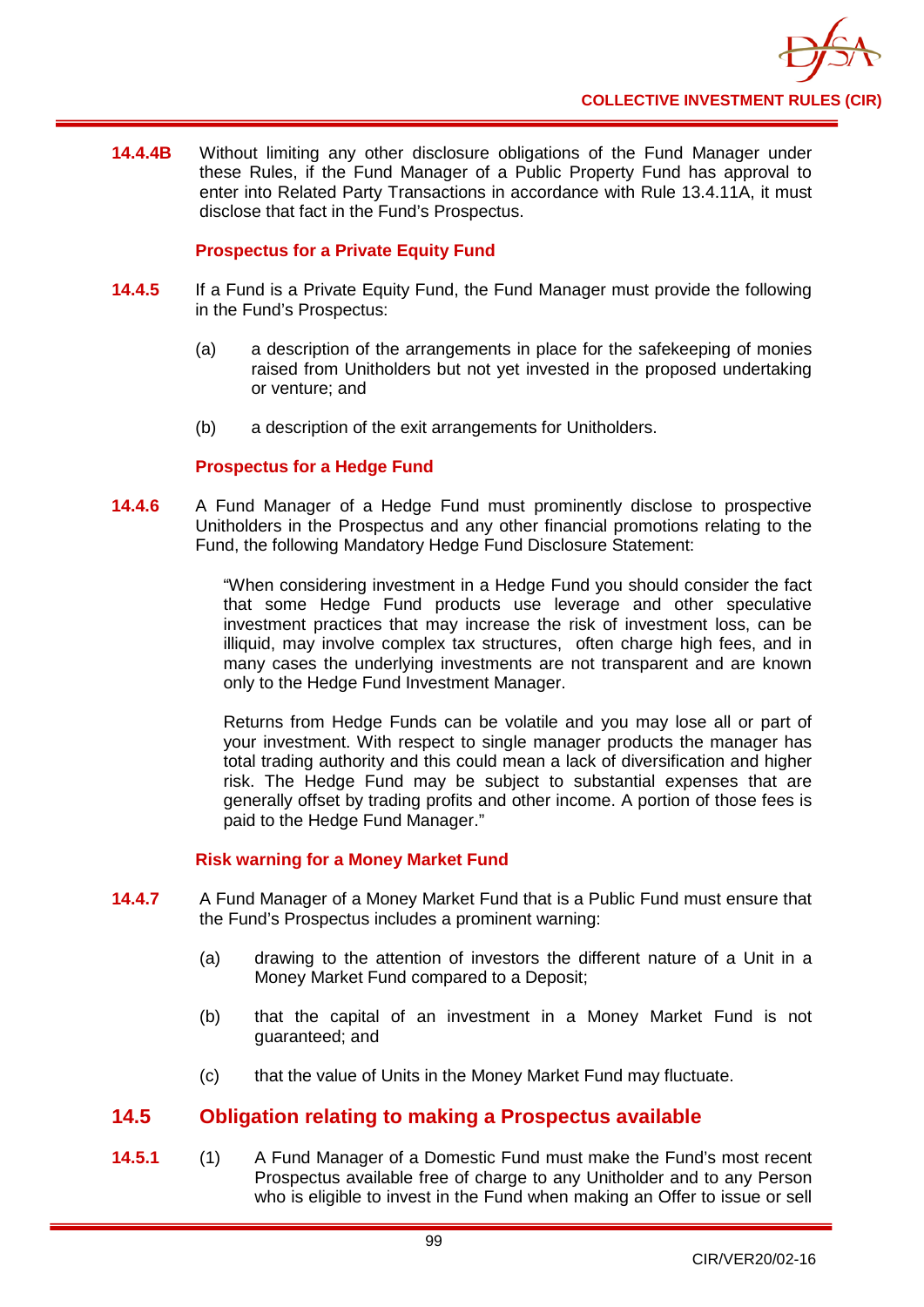a Unit of the Fund to such a Person, and, in any case, must not enter into a Transaction relating to the issue or sale of a Unit of the Fund with a Person unless that Transaction results from an Excluded Offer as defined in section 4.1 of this module.

(2) A Fund Manager of a Domestic Fund which is an Exempt Fund or a Qualified Investor Fund must not, and must not cause any other Person to, make an Offer of Units of such a Fund in a manner that would result in a breach of the requirements in Article 16(4) or (5) of the Law as is applicable to that Fund.

## **Guidance**

- 1. Section 4.1 of this module contains the definitions of Excluded Offers, such as Executiononly Transactions and Transactions with market Counterparties.
- 2. A Fund Manager should note the requirements in Article 50(1) of the Law. Accordingly, a Prospectus drawn up pursuant to Rule 14.1.3 should be made available to prospective Unitholders for as long as the Offer is open and once the Offer is closed, the Fund Manager's obligation to make the Prospectus available would cease.
- 3. Articles 16(4) and (5) of the Law set out the conditions that must be satisfied for Exempt Funds and Qualified Investor Funds. In particular, these articles require that Units in an Exempt Fund or a Qualified Investor Fund may only be Offered for issue or sale by means of a Private Placement with Professional Clients, and in a manner which does not result in the Fund having more than 100 Unitholders or 50 Unitholders, as is applicable.
- **14.5.2** (1) Where an Authorised Firm Offers a Unit of a Domestic Fund to a Person it must make available to that Person a copy of the most recent Prospectus at the time of the Offer or before effecting the Transaction in relation to the Units, unless that Transaction results from an Excluded Offer as defined in section 4.1 of this module.
	- (2) An Authorised Firm must not make an Offer of Units of an Exempt Fund or a Qualified Investor Fund in a manner that would result in a breach of the requirements in Articles 16(4) or (5) of the Law as is applicable to that Fund.
- **14.5.3** A Fund Manager and an Authorised Firm making an Offer of a Unit of a Fund meet the requirement in Rule 14.5.1(1) or Rule 14.5.2(1) as is relevant by:
	- (a) maintaining at its place of business in the DIFC copies of the relevant Prospectus for inspection by Clients and by the DFSA during normal business hours; or
	- (b) being able to advise readily of a location in the DIFC where copies of the Prospectus are available.

#### **Guidance**

Copies of the Prospectus may be stored electronically so long as Clients and the DFSA have ready and immediate access.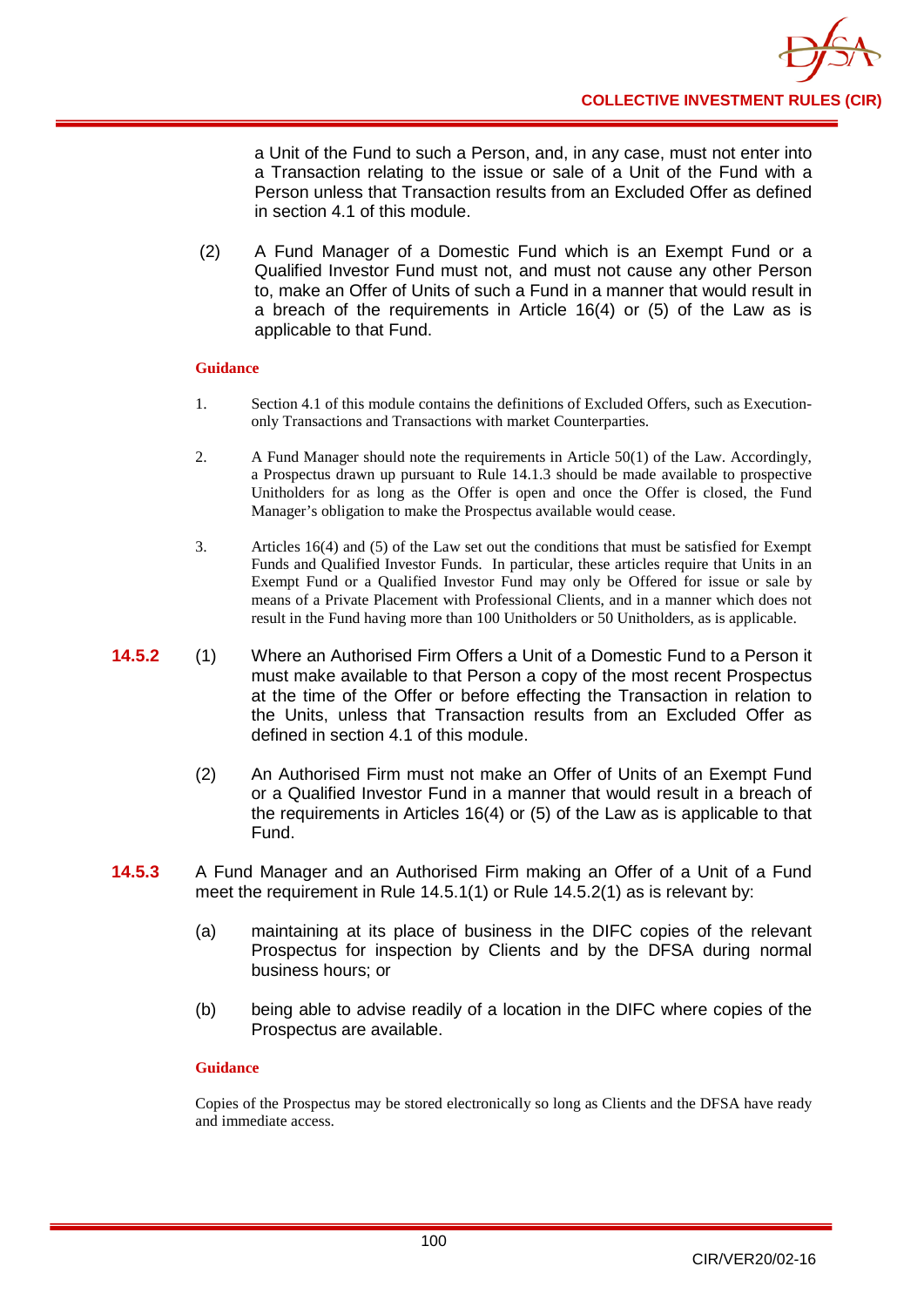

# **14.6 Responsibility for Prospectus**

## **Prescribed persons**

- **14.6.1** (1) For the purposes of Article 58(1) of the Law, the following Persons are prescribed as being responsible for a Prospectus:
	- (a) the Fund Manager;
	- (b) where the Fund is a Body Corporate, each Person who is a Director of that Body Corporate at the time when the Prospectus is filed;
	- (c) where the Fund is an Investment Undertaking, each Person who is authorised to be named, and is named, in the Prospectus as a Director, General Partner or member of the Governing Body or as having agreed to become such a Person of that Fund either immediately or at a future time;
	- (d) each Person who accepts, and is stated in the Prospectus as accepting, responsibility for, or for any part of, the Prospectus;
	- (e) each Person who is deemed to accept responsibility for any part of a Prospectus under these Rules; and
	- (f) each Person not falling within any of the foregoing paragraphs who has authorised the contents of, or of any part of, the Prospectus.
	- (2) A Person who has accepted responsibility for, or authorised, only part of the contents of any Prospectus, is responsible only for that part and only if it is included in, or substantially in, the form and context to which he has agreed.
	- (3) Nothing in (1) makes a Person responsible for any part of a Prospectus by reason only of giving advice as to its contents in a professional capacity to a Person specified in (1)(a) to (f).

# **Exceptions from liability**

- **14.6.2** The circumstances set out in the Rules in this section are prescribed for the purposes of Article 58(2) of the Law.
- **14.6.3** (1) A Person, with the exception of the Fund Manager, will not incur any liability under Article 58(1) of the Law for any loss in respect of Units caused by any such statement or omission if, at the time when the Prospectus was filed for registration or the notification to the DFSA, pursuant to Articles 28 or 34 as is relevant, was made or given he believed on reasonable grounds, having made any enquiries as were reasonable, that the statement was true and not misleading or that the matter whose omission caused the loss was properly omitted and:
	- (a) he continued in that belief until the time when the Units were acquired;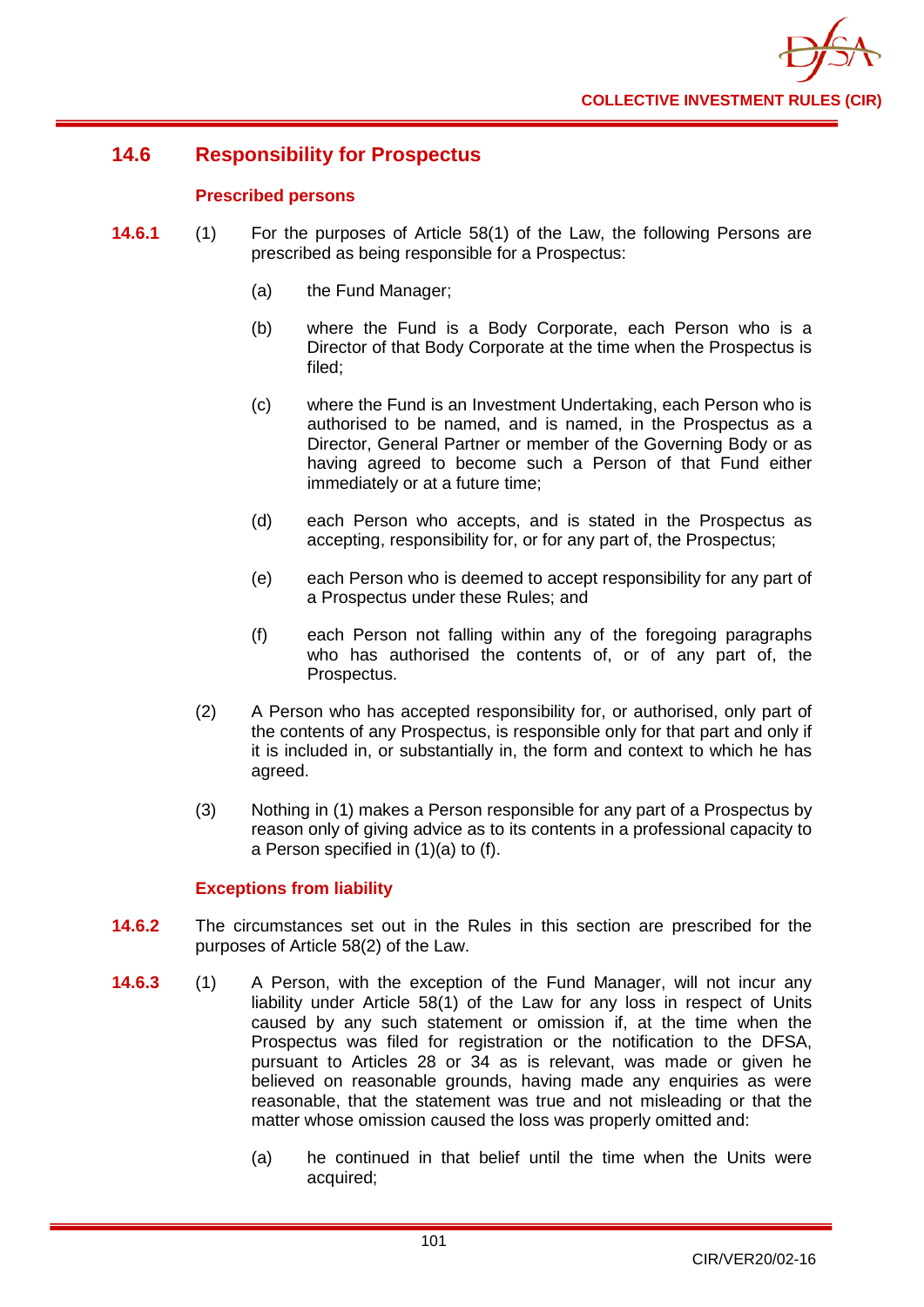- (b) they were acquired before it was reasonably practicable to bring a correction to the attention of Persons likely to acquire the Units in question;
- (c) before the Units were acquired he had taken all such steps as it was reasonable for him to have taken to ensure that a correction was promptly brought to the attention of Persons likely to acquire the Units in question; or
- (d) the Units were acquired after such a lapse of time that he ought in the circumstances to be reasonably excused.
- (2) A Person will not incur any liability under Article 58(1) of the Law for any loss in respect of Units caused by a statement purporting to be made by or on the authority of another Person as an expert which is, and is stated to be, included in the Prospectus with that other Person's consent at the time when the Prospectus was filed for registration or the notification to the DFSA pursuant to Article 56 was given, if he believed on reasonable grounds that the other Person was competent to make or authorise the statement and had consented to its inclusion in the form and context in which it was included and:
	- (a) he continued in that belief until the time when the Units were acquired;
	- (b) they were acquired before it was reasonably practicable to bring the fact that the expert was not competent or had not consented to the attention of Persons likely to acquire the Units in question;
	- (c) before the Units were acquired he had taken all such steps as it was reasonable for him to have taken to secure that that fact was promptly brought to the attention of Persons likely to acquire the Units in question; or
	- (d) the Units were acquired after such a lapse of time that, in the circumstances, he ought reasonably to be excused.
- (3) Without prejudice to (1) and (2), a Person will not incur any liability under Article 58(1) of the Law for any loss in respect of any Units caused by any such statement or omission as is there mentioned if:
	- (a) before the Units were acquired a correction or, where the statement was such as is mentioned in (2), the fact that the expert was not competent or had not consented had been published in a manner calculated to bring it to the attention of Persons likely to acquire the Units in question; or
	- (b) he took all such steps as it was reasonable for him to take to secure such publication and believed on reasonable grounds that such publication had taken place before the Units were acquired.
- (4) A Person will not incur any liability under Article 58(1) of the Law for any loss resulting from a statement made by an official Person or contained in a public official document which is included in the Prospectus if the statement is accurately and fairly reproduced.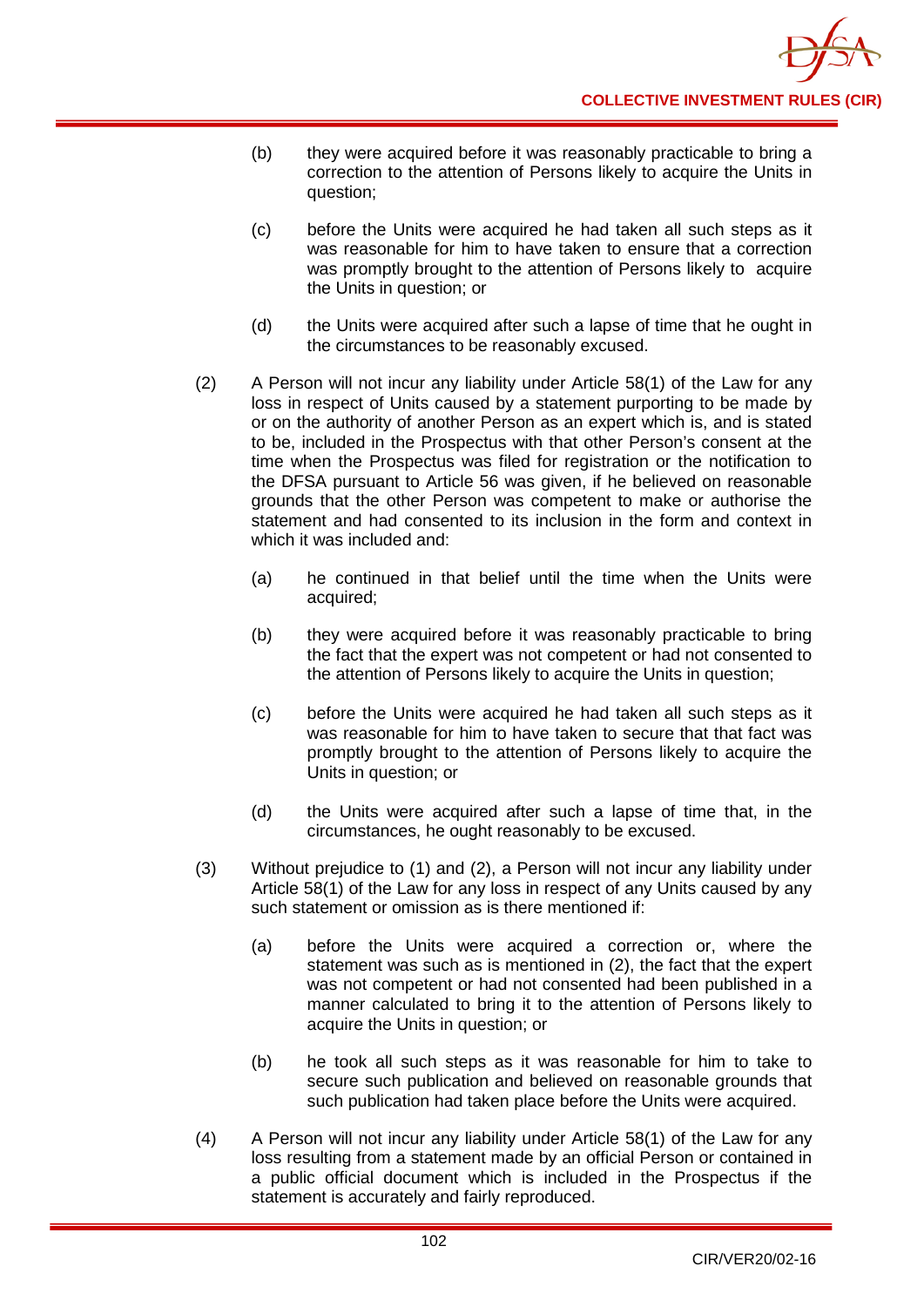- (5) A Person will not incur any liability under Article 58(1) of the Law if the Person suffering the loss acquired the Units in question with knowledge:
	- (a) that the statement was false or misleading;
	- (b) of the omitted matter or of the change; or
	- (c) of the new matter or inaccuracy.

## **Experts**

- **14.6.4** For the purposes of Article 58 of the Law, an expert is prescribed as a Person accepting responsibility for any statement or report reproduced (in whole or in part) in a Prospectus with that Person's written consent.
- **14.6.5** A Fund Manager must:
	- (a) keep a record of any consent received under Rule 14.5.4; and
	- (b) include a statement in the Prospectus that the expert has consented to the reproduction of his statement or report.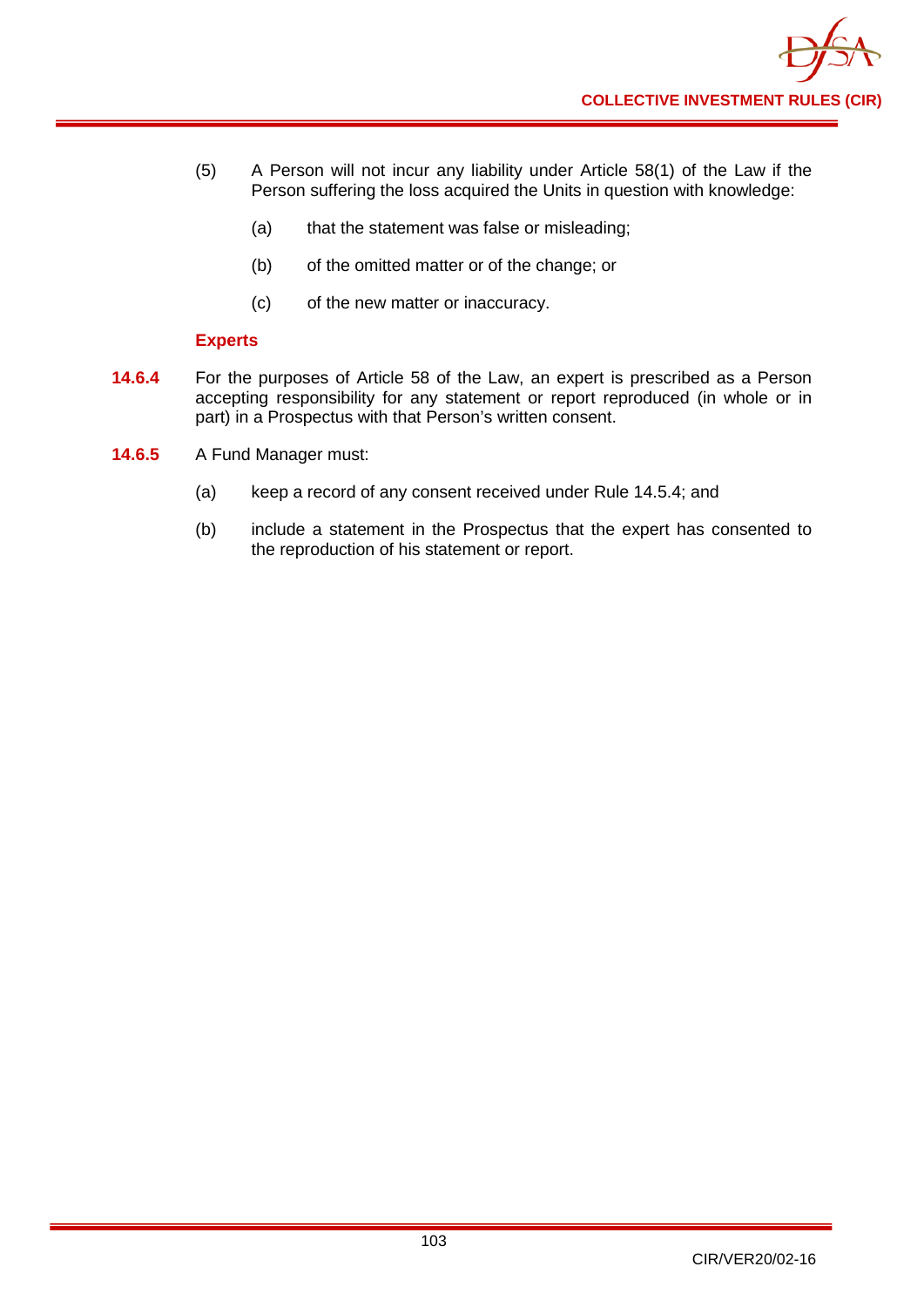

# **15 MARKETING OF FOREIGN FUNDS**

# **15.1 Access to Foreign Funds and availability of Prospectus**

#### **Guidance**

- 1. Rules 4.1.3 and 4.1.4 exclude from being treated as Offers any Transactions undertaken by an Authorised Firm where such Transactions are Execution-only Transactions, or Transactions for the purposes of managing a Discretionary Portfolio for a Client, or for the purposes of redeeming a Unit of a Fund for a Client. Similarly, an offer made by an Authorised Firm to a Market Counterparty is also excluded from being an Offer. As a result, such excluded Transactions and offers do not attract the marketing prohibition in Article 50 of the Law and the requirements in both the Law and this module relating to the marketing of Units.
- 2. Article 54(1) of the Law prohibits the Offer of Units of a Foreign Fund unless one of three specified criteria in that Article are met, i.e.
	- a. the Foreign Fund meets either:
		- i. the criteria for a Designated Fund in a Recognised Jurisdiction; or
		- ii. other criteria prescribed in the Rules;
	- b. the Authorised Firm has a reasonable basis for recommending the Unit of the Foreign Fund as suitable for the particular Client to whom the Offer is made; or
	- c. the Foreign Fund, had it been a Domestic Fund, would meet the Exempt Fund criteria in Article 16(4) of this Law and the Offer is made in a manner that does not breach the requirements in that Article.
- 3. Under Article 54(2) of the Law, the DFSA has the power to prescribe any additional criteria, requirements or conditions that apply to the Offer of Units of a Foreign Fund, including disclosure that must be included in a Prospectus and the legal form and structure of the Fund such as being open-ended or closed ended or listed or not. This section contains additional criteria and requirements prescribed pursuant to Article 54(2) of the Law.

## **Clients to whom Offers of Units of Foreign Funds can be made**

**15.1.1** An Authorised Firm must not, in or from the DIFC, Offer a Unit of a Foreign Fund to a Retail Client unless the Units of the Foreign Fund can be offered, under the home jurisdiction regulation applying to that Fund, to retail investors.

## **Prospectus disclosure relating to Foreign Funds**

**15.1.2** Where an Authorised Firm Offers a Unit of a Foreign Fund to a Person, it must make available to that Person a copy of a current Prospectus relating to the Fund which complies with the additional requirements in Rule 15.1.3 at the time of the Offer.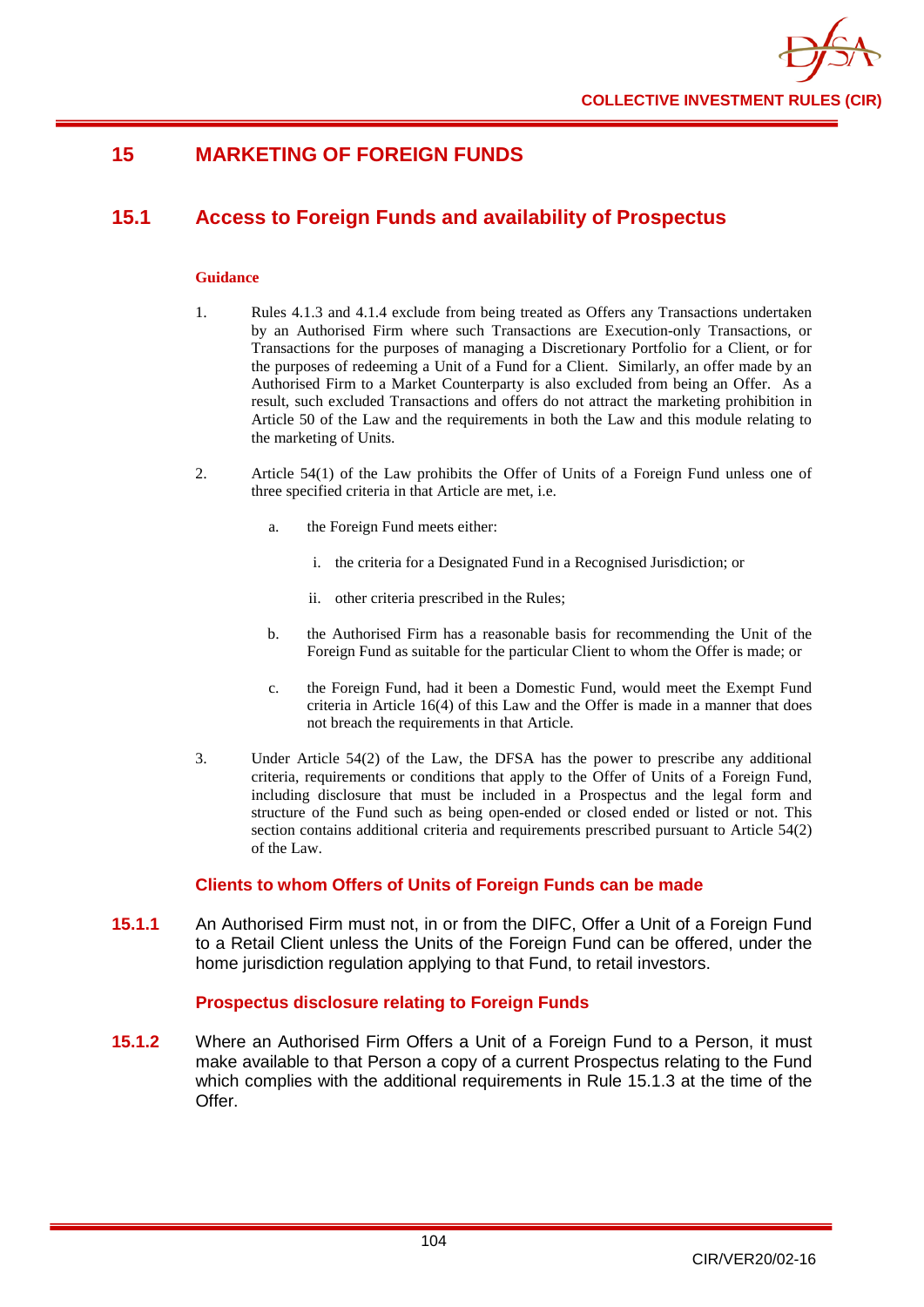

#### **Guidance**

Under Article 50(3)(c) of the Law, a Prospectus includes, in the case of a Foreign Fund the Units of which are marketed in or from the DIFC, any prospectus or other disclosure document prepared in accordance with the laws applicable to that Foreign Fund.

- **15.1.3** (1) The Prospectus of a Foreign Fund made available by an Authorised Firm must be in the English language.
	- (2) The Prospectus must contain in a prominent position, or have attached to it, a statement that clearly:
		- (a) describes the foreign jurisdiction and the legislation in that jurisdiction that applies to the Fund;
		- (b) states the name of the relevant Financial Services Regulator in that jurisdiction;
		- (c) describes the regulatory status accorded to the Fund by that Regulator;
		- (d) includes the following warning:

"This Prospectus relates to a Fund which is not subject to any form of regulation or approval by the Dubai Financial Services Authority ("DFSA").

The DFSA has no responsibility for reviewing or verifying any Prospectus or other documents in connection with this Fund. Accordingly, the DFSA has not approved this Prospectus or any other associated documents nor taken any steps to verify the information set out in this Prospectus, and has no responsibility for it.

The Units to which this Prospectus relates may be illiquid and/or subject to restrictions on their resale. Prospective purchasers should conduct their own due diligence on the Units.

If you do not understand the contents of this document you should consult an authorised financial adviser.";

- (e) if the Offer is not directed to Retail Clients, includes a prominent statement to that effect to be incorporated within the warning in (d); and
- (f) in the case of an Offer of a Unit in a Money Market Fund, contains the risk warning referred to in Rule 14.4.7.
- **15.1.4** An Authorised Firm which makes an Offer of a Unit of a Foreign Fund must maintain at its place of business or other designated location in the DIFC copies of the relevant Prospectus for inspection by Clients and by the DFSA during normal business hours.

#### **Guidance**

In relation to Rule 15.1.4, copies of the Prospectus may be stored electronically so long as Clients and the DFSA have ready and immediate access.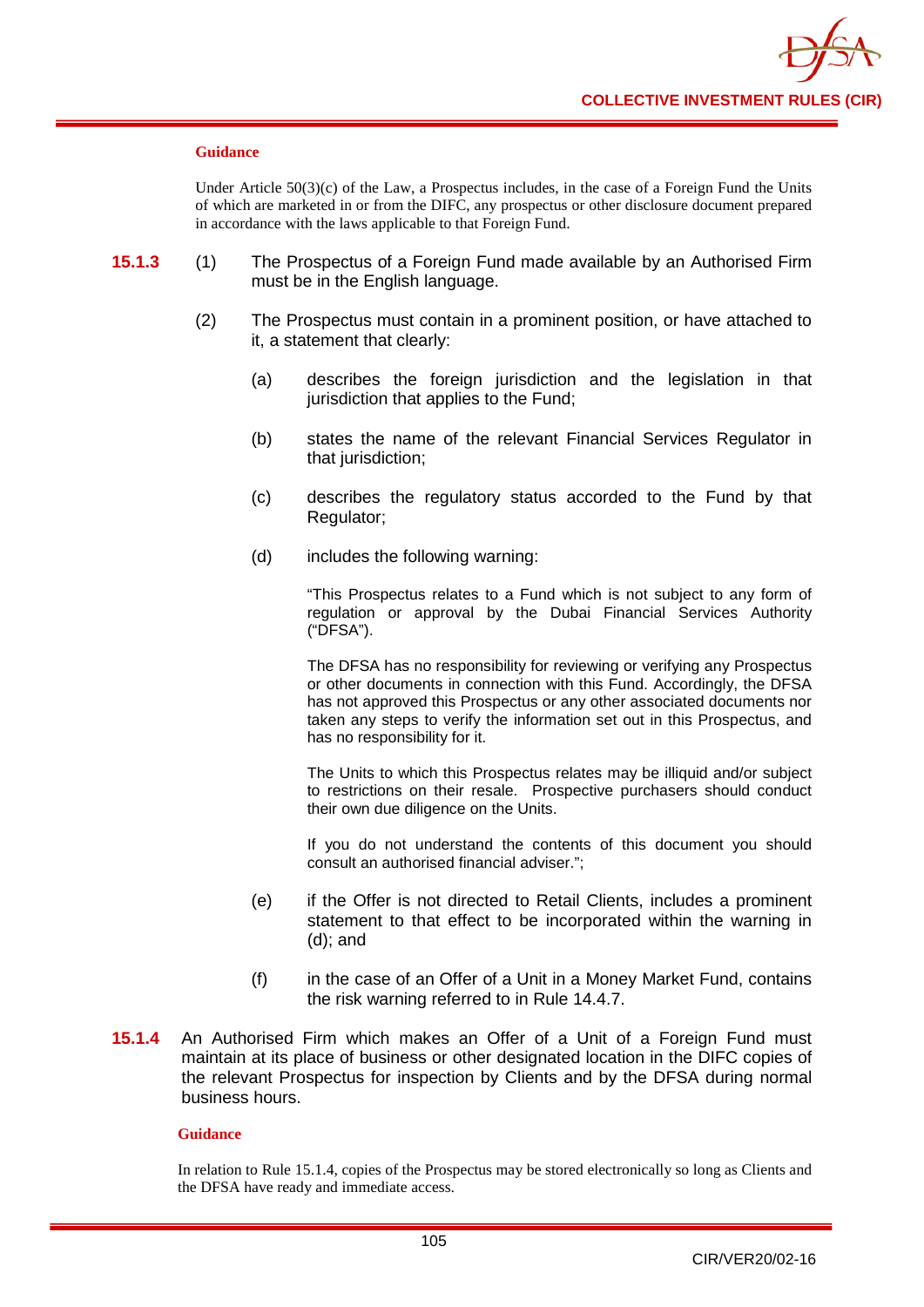

## **Designated Foreign Fund criteria**

- **15.1.5** The criteria prescribed for the purposes of Article 54(1)(a)(i) of the Law to enable an Authorised Firm to Offer a Unit of a Foreign Fund are as follows:
	- (a) the Fund is both established and operated in a Recognised Jurisdiction specified in the DFSA's Recognised Jurisdictions Notice and the Fund is a Designated Fund included in that Notice; and
	- (b) if it is a Property Fund, the requirements in Rule 15.1.7 are satisfied.

#### **Guidance**

For the purposes of the Rules including this Rule, the DFSA has issued and published a Recognised Jurisdictions Notice on its website which sets out the list of Recognised Jurisdictions and which also specifies the Designated Funds.

## **Other Foreign Fund criteria**

- **15.1.6** (1) The criteria prescribed for the purposes of Article 54(1)(a)(ii) of the Law to enable an Authorised Firm to Offer a Unit of a Foreign Fund are as follows:
	- (a) the Fund:
		- (i) has both a custodian who meets one of the requirements in (2) and an investment manager who meets one of the requirements in (3); or
		- (ii) has both the custody and investment management activities of the Fund being performed by a Person who meets the requirements in (4); or
		- (iii) the Fund has been rated or graded as at least "investment grade" by Moody's, Fitch or Standard & Poor's or such other international rating agency acceptable to the DFSA.

and,

- (b) if the Fund is a Property Fund, it meets the requirements in Rule 15.1.7.
- (2) For the purposes of  $(1)(a)(i)$ , the custodian is the Person who is responsible for providing safe custody of the Fund Property and such Person must be:
	- (a) an Eligible Custodian;
	- (b) a member of a Group that is subject to consolidated supervision by a Financial Services Regulator in a Recognised Jurisdiction and the activities of the custodian are included within the scope of that supervision;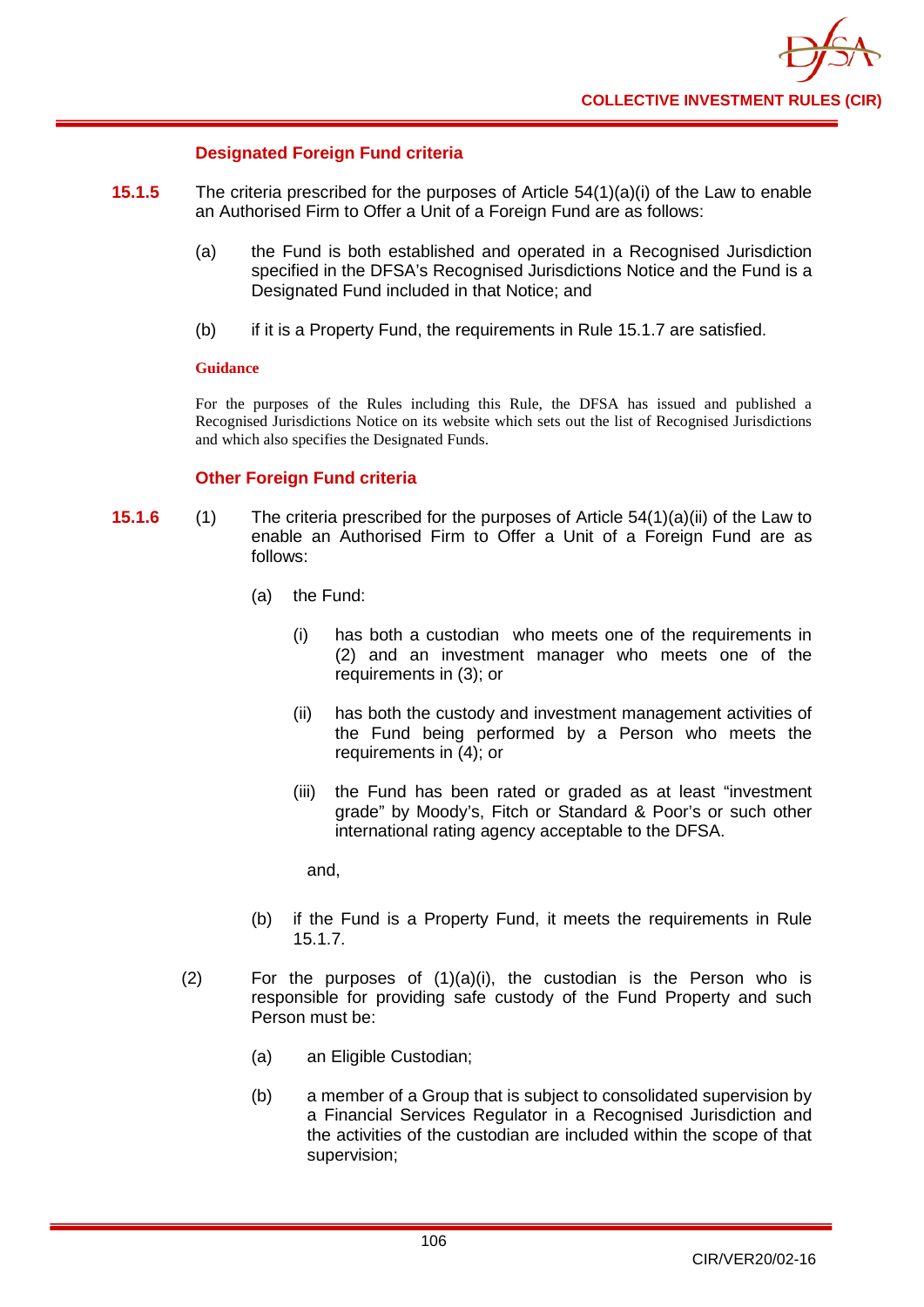- (c) appointed under an agreement by a Person who is subject to supervision by a Financial Services Regulator in a Recognised Jurisdiction and the agreement is in accordance with the requirements of that Regulator; or
- (d) a Person as to whom the Authorised Firm is satisfied has adequate custody and asset safety arrangements in respect of the Foreign Fund after performing due diligence taking into consideration each of the following factors:
	- (i) whether the Person providing custody is authorised and supervised by a Financial Services Regulator for the purposes of providing custody;
	- (ii) the extent of segregation of assets;
	- (iii) independence and management of conflicts of interests;
	- (iv) the terms of the safe custody agreement; and
	- (v) periodic reporting requirements.
- (3) For the purposes of (1)(a)(i), the investment manager is a Person who makes investment decisions for or on behalf of the Fund and must be a Person who is:
	- (a) authorised and supervised by the DFSA or a Financial Services Regulator located in a Recognised Jurisdiction in respect of its activities in relation to investment management;
	- (b) a member of a Group that is subject to consolidated supervision by a Financial Services Regulator in a Recognised Jurisdiction and the activities of the investment manager are included within the scope of the supervision; or
	- (c) appointed under an agreement by another Person who is subject to supervision by a Financial Services Regulator in a Recognised Jurisdiction and the agreement is in accordance with the requirements of the Regulator.
- $(4)$  For the purposes of  $(1)(a)(ii)$ , the Person carrying out both the custody and investment management activities of the Fund must be a Person who is:
	- (a) authorised and supervised by the DFSA or a Financial Services Regulator located in a Recognised Jurisdiction in respect of both of its custody and investment management activities;
	- (b) a member of a Group that is subject to consolidated supervision by a Financial Services Regulator in a Recognised Jurisdiction and its custody and investment management activities are included within the scope of that supervision; or
	- (c) appointed under an agreement by another Person who is subject to supervision by a Financial Services Regulator in a Recognised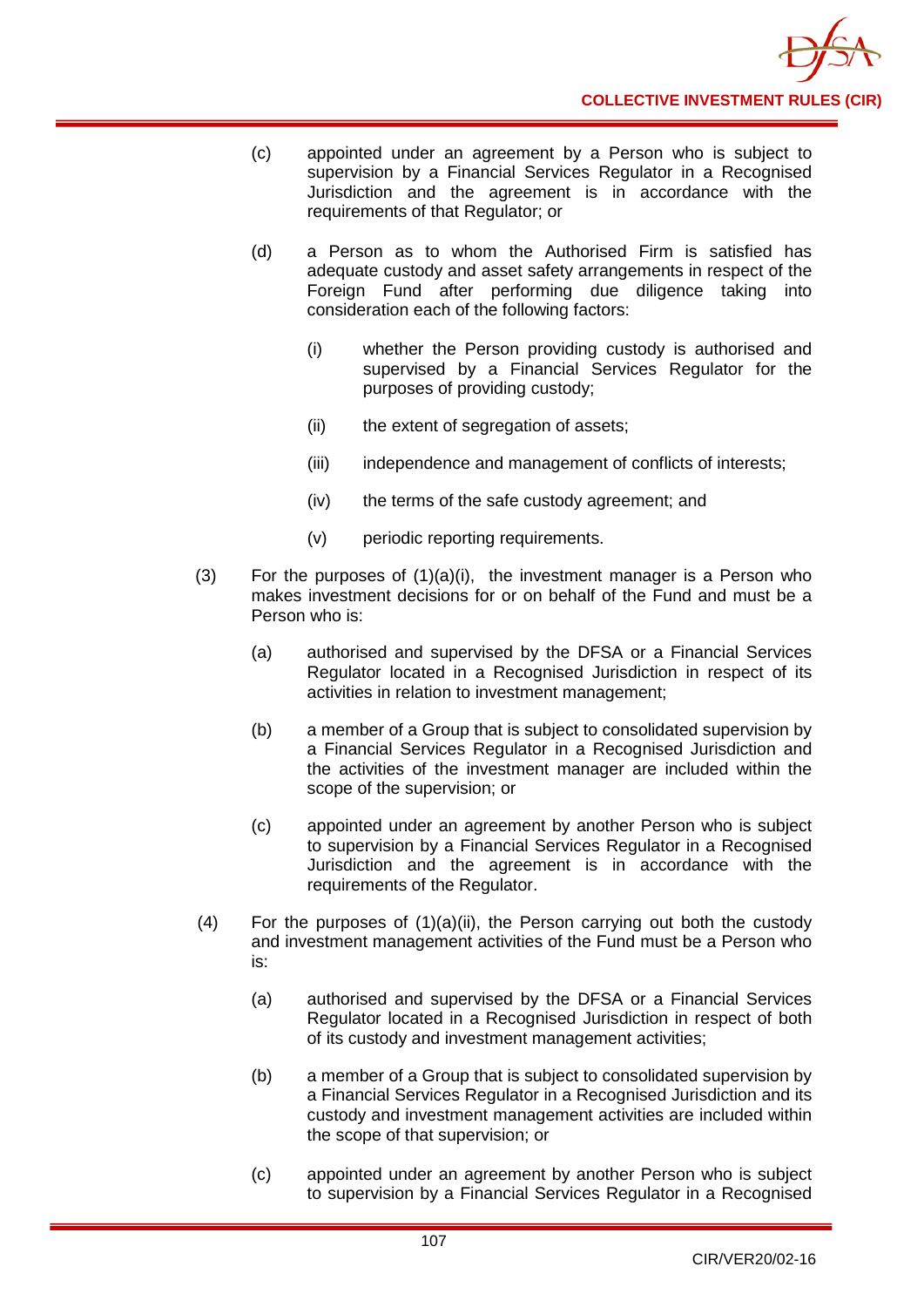Jurisdiction and the agreement is in accordance with the requirements of that Regulator.

## **Foreign Property Funds**

- **15.1.7** A Foreign Fund meets the Property Fund condition referred to in Rule 15.1.5(b) or 15.1.6(1)(b) as is applicable where:
	- (a) 60% or more of the Fund's assets comprise of Real Property, Property Related Assets or Units in another Property Fund;
	- (b) the Fund is a closed-ended Fund; and
	- (c) the Units of the Fund are either:
		- (i) listed and traded on an Authorised Market Institution or on an exchange regulated in a Recognised Jurisdiction; or
		- (ii) Offered only by means of a Private Placement.

#### **Guidance**

A closed-ended legal structure is an investment vehicle used by a Fund that does not continuously issue or redeem Units based on the net asset value of the Fund.

## **Recommendation-Based Offers of Units of Foreign Funds**

**15.1.8** An Authorised Firm may not make an Offer of a Unit of a Foreign Fund to a particular Client under the criteria in Article 54(1)(b) of the Law unless it has made an assessment of the suitability of the investment for that Client in accordance with COB Rule 3.4.2.

## **Guidance**

Under Article 54(1)(b) of the Law, an Authorised Firm is permitted to make an Offer of a Unit of a Foreign Fund if it has a reasonable basis for recommending that the investment in the Fund is suitable for the particular Client. To form such an opinion, the firm must undertake the assessment required under COB Rule 3.4.2.

## **Offer of Units of Foreign Funds under Article 54(1)(c) of the Law**

- **15.1.9** (1) An Authorised Firm may not make an Offer of a Unit of a Foreign Fund under the criteria in Article 54(1)(c) of the Law unless:
	- (a) it has first satisfied itself on reasonable grounds that the Fund meets the criteria specified in Article 54(1)(c)(i),(iii) and (iv) of the Law; and
	- (b) it makes the Offer in a manner that is in accordance with the criteria in Article  $54(1)(c)(ii)$  of the Law.
	- (2) An Authorised Firm that relies on (1) for Offering Units of a Foreign Fund must be able to demonstrate to the DFSA that it conducted adequate due diligence to ensure compliance with (1)(a).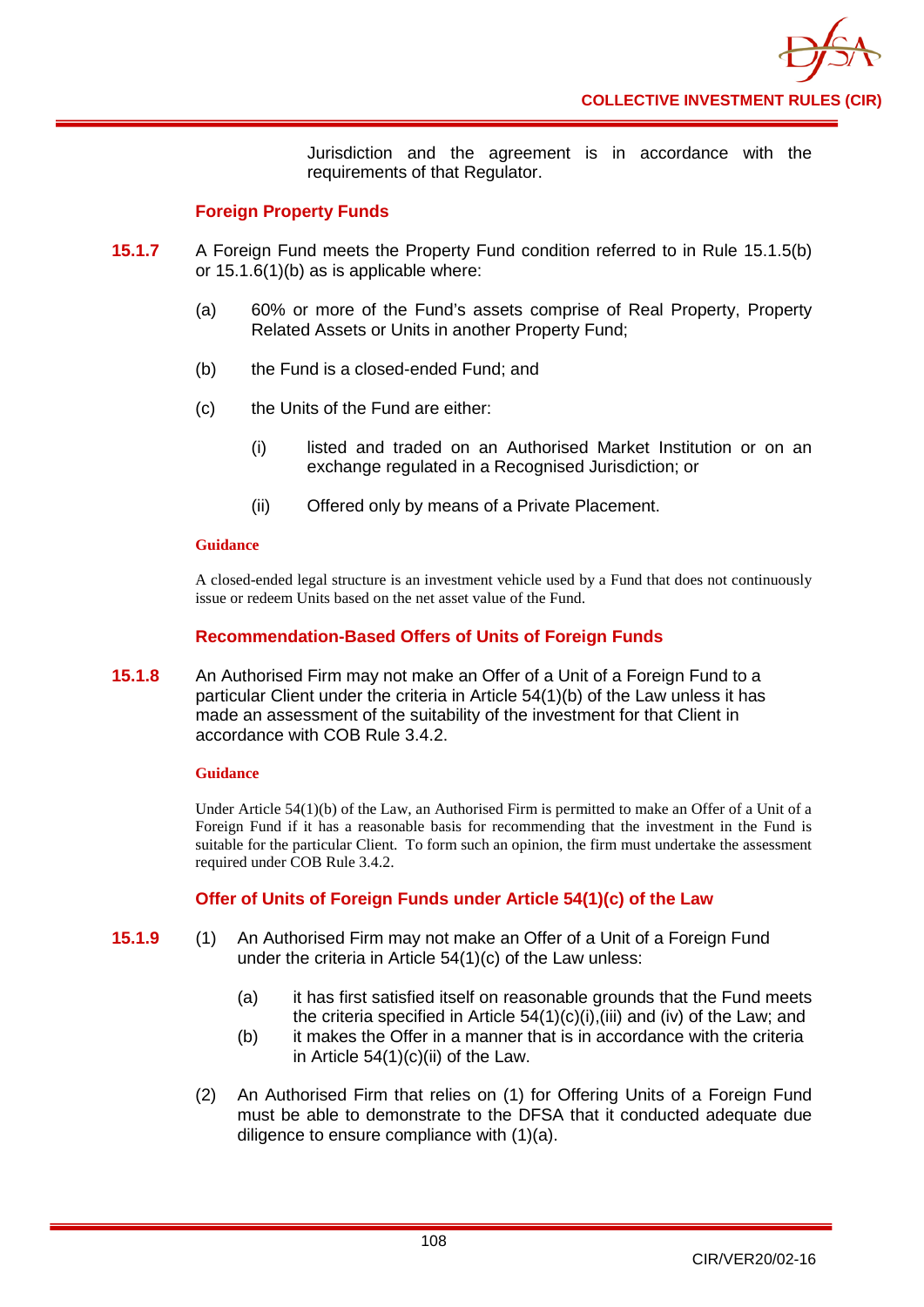

#### **Guidance**

Rule 15.1.9 allows an Authorised Person to make an Offer of a Unit in a Foreign Fund where the Fund and the Offer of the Unit satisfy criteria equivalent to those applicable to an Exempt Fund or Qualified Investor Fund.

## **Periodic Information to DFSA**

- **15.1.10** (1) An Authorised Firm must submit to the DFSA, within four months of the end of the Authorised Firm's financial year, a report regarding any Offer or Transaction in respect of a Unit of any Domestic Fund or Foreign Fund which has been made during the preceding financial year.
	- (2) The report required under (1) must include the details of:
		- (a) the name of the Fund and its Fund Manager; and
		- (b) if the Fund is a Foreign Fund:
			- (i) whether it is a Designated Fund and, if so, in which Recognised Jurisdiction it is authorised or approved; and
			- (ii) if it is not a Designated Fund, the other criteria under which the Authorised Firm has relied when marketing the Units of the relevant Foreign Fund. .

## **Record keeping**

- **15.1.11** (1) Without limiting any requirements under COB, an Authorised Firm must keep records that are sufficient to demonstrate due compliance with the requirements in the Rules in this chapter.
	- (2) The records in (1) must be maintained for a minimum of six years.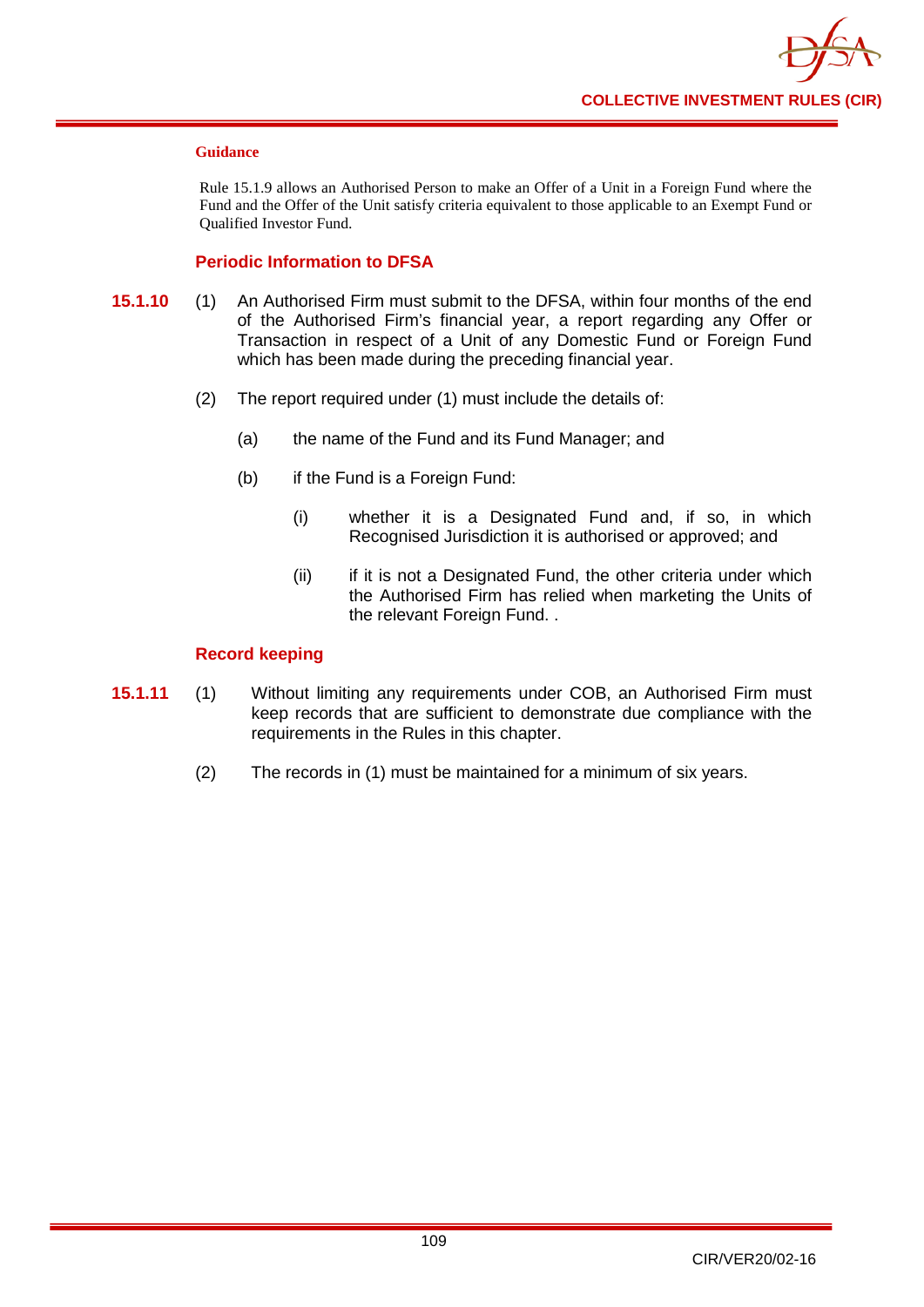# **PART 8 – TRANSFER SCHEMES AND WINDING UP OF DOMESTIC FUNDS**

# **16. TRANSFER SCHEMES RELATING TO DOMESTIC FUNDS**

# **16.1 Application of the Regulatory Law**

## **Guidance**

- 1. Pursuant to Part 9 of the Regulatory Law 2004, a Fund may be transferred in whole or in part to another body in accordance with that Part.
- 2. The DFSA may make Rules for the purposes of that Article pursuant to the power conferred under Article 113 of the Regulatory Law 2004.
- **16.1.1** This Chapter applies to a Fund Manager and, where appointed, the Trustee of a Domestic Fund and, if the Fund is an Umbrella Fund using the form of a Protected Cell Company, in respect of each cell as if though each cell is a separate Fund.
- **16.1.2** Pursuant to Article 113 of the Regulatory Law 2004, the DFSA prescribes, in Rule 16.1.3, the modification to Part 9 of that Law necessary for the purposes of transferring a Fund's property or liability to another Fund.
- **16.1.3** (1) Part 9 of the Regulatory Law 2004 is to be read and, to have effect, as if it were subject to the provisions set out in this Rule.
	- (2) Where, for the purpose of a transfer scheme, it is proposed that the property of a Fund should become the property of another Fund or the property of a Sub-Fund of an Umbrella Fund, the proposal must not be implemented without the sanction of a Special Resolution of the Unitholders in the Fund, unless (3) applies.
	- (3) Where, for the purposes of a transfer scheme, it is proposed that Fund Property attributable to a Sub-Fund of an Umbrella Fund should become the property of another Fund, the proposal must not be implemented without the sanction of:
		- (a) a Special Resolution of the Unitholders in the Sub-Fund of that Umbrella Fund; and
		- (b) in the case of an Umbrella Fund that does not use the form of a Protected Cell Company, unless implementation of the transfer scheme is not likely to result in any material prejudice to the interests of the Unitholders in any other Sub-Fund of that Umbrella Fund, a Special Resolution of the Unitholders of other Sub-Funds of that that Umbrella Fund.
	- (4) If it is proposed that a Fund or a Sub-Fund of an Umbrella Fund should receive property, other than its first property pursuant to a transfer scheme, or an arrangement equivalent to a scheme of arrangement entered into with some other Fund or Sub-Fund, or a Body Corporate, the proposal must not be implemented without the sanction of a Special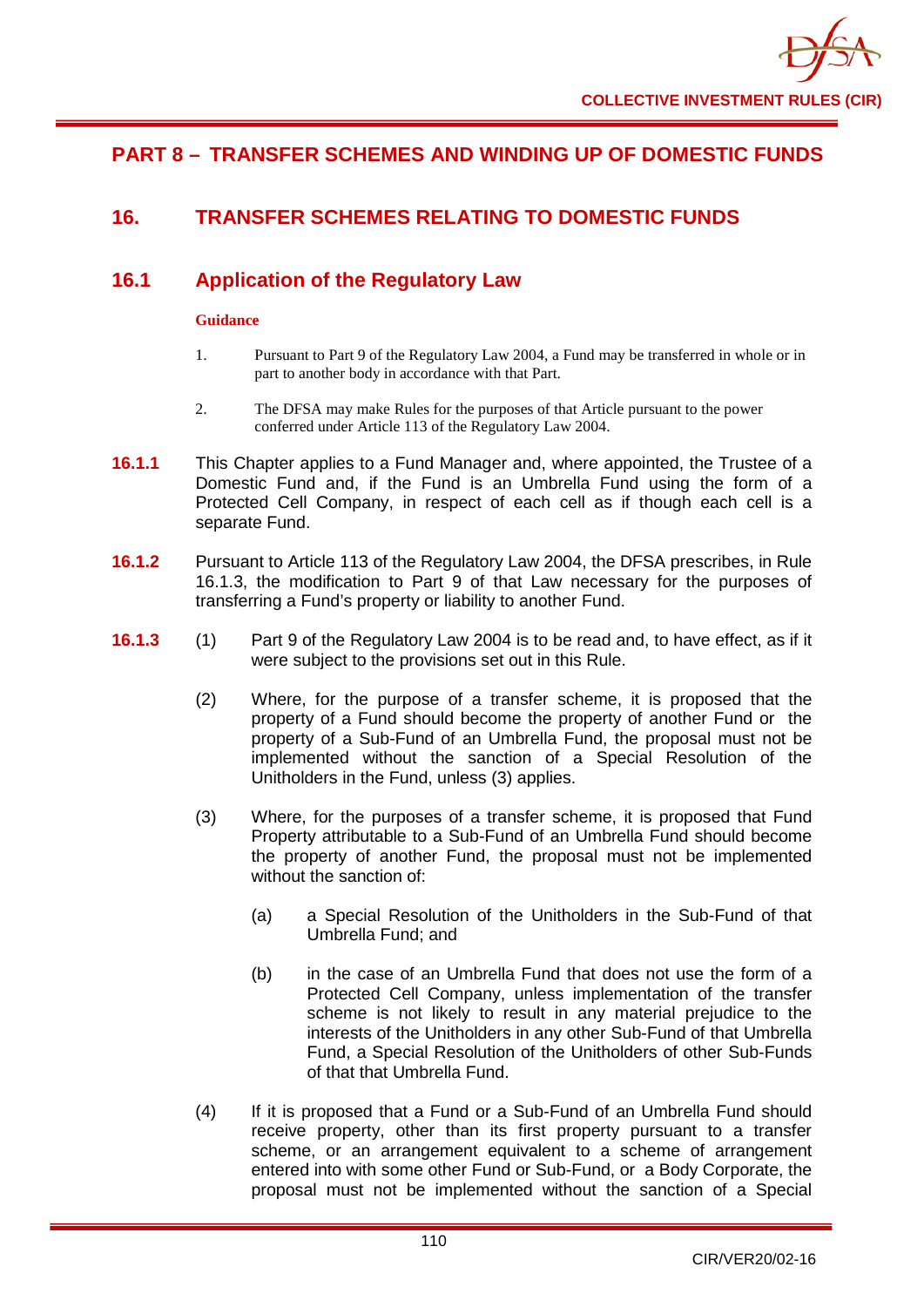Resolution of the Unitholders in the relevant Fund or Sub-Fund and, in the case of an Umbrella Fund which is not in the form of a Protected Cell Company, the class or classes of Units related to the Sub-Fund, unless (5) applies.

- (5) In (4), if the Fund Manager and if appointed the Trustee agree that the receipt of the property concerned for the account of the Fund:
	- (a) is not likely to result in any material prejudice to the interest of the Unitholders of the Fund;
	- (b) is consistent with the objectives of the Fund or Sub-Fund of an Umbrella Fund; and
	- (c) could be effected without any breach of the requirements relating to the borrowing and investment restrictions relating to the Fund or Sub-Fund in chapter 10.5;

then the transfer may be effective and the issue of Units in exchange for assets as part of a transfer scheme may be undertaken.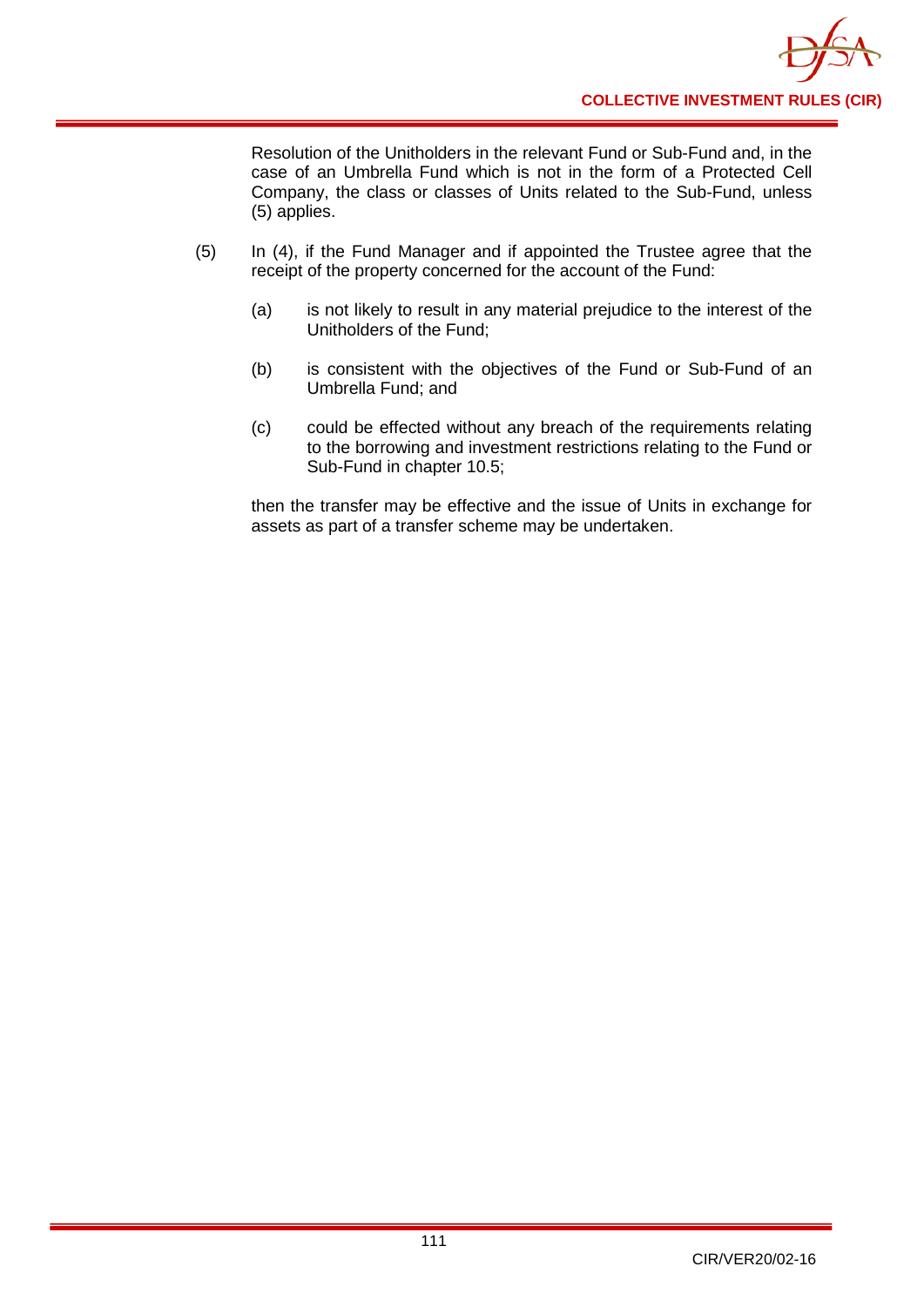

# **17 Winding up of Domestic Funds**

#### **Guidance**

Part 8 of the Law sets out all the provisions relating to transfer schemes and the winding up of Funds. Article 61(c) enables the DFSA to prescribe additional circumstances to those contained in the Law in relation to when a Fund may be wound up. This section contains such Rules.

# **17.1 Application**

- **17.1.1** This Chapter applies to a Fund Manager and, where appointed, the Trustee of a Domestic Fund and, if the Fund is an Umbrella Fund using the form of a Protected Cell Company, in respect of each cell as though each cell is a separate Fund.
- **17.1.2** Pursuant to Article 61(c) of the Law, the DFSA prescribes in this chapter the additional circumstances in which a Domestic Fund may be wound up.
- **17.1.3** (1) Upon the happening of any of the events specified in (2) and not otherwise, the Fund Manager and, if appointed the Trustee must cease to issue, sell, cancel or redeem Units in the Fund or to invest or borrow for the Fund and proceed to wind up the Fund in accordance with the Law and this section.
	- (2) The events referred to in (1) are:
		- (a) in response to a request made to the DFSA by the Trustee, Fund Manager or other member of its Governing Body for the removal of a Fund from the list of registered Funds, the DFSA has agreed, albeit subject to there being no material change in any relevant factor, that, on the conclusion of the winding up of the Fund, the DFSA will accede to that request;
		- (b) the expiration of any period specified in the Constitution as the period at the end of which the Fund is to terminate; or
		- (c) the effective date of a duly approved transfer scheme, which is to result in the Fund that is subject to the transfer scheme being left with no property.

#### **Guidance**

The grounds for winding up of a Domestic Fund under this Rule are in addition to the grounds specified in the Law. Under Article  $64(1)(a)$  and (b) of the Law, a Fund which is no longer commercially viable or the purpose of which is either already accomplished or cannot be accomplished can be wound up. Similarly, under Article 34(3) of the Law, if a Domestic Fund which is an Exempt Fund or a Qualified Investor Fund can no longer meet the relevant conditions to be classified as a Fund of that type, the Fund Manager of such a Fund must either register it as a Public Fund (or alternatively reconstitute it as an Exempt Fund if it is a Qualified Investor Fund) or it must be wound up.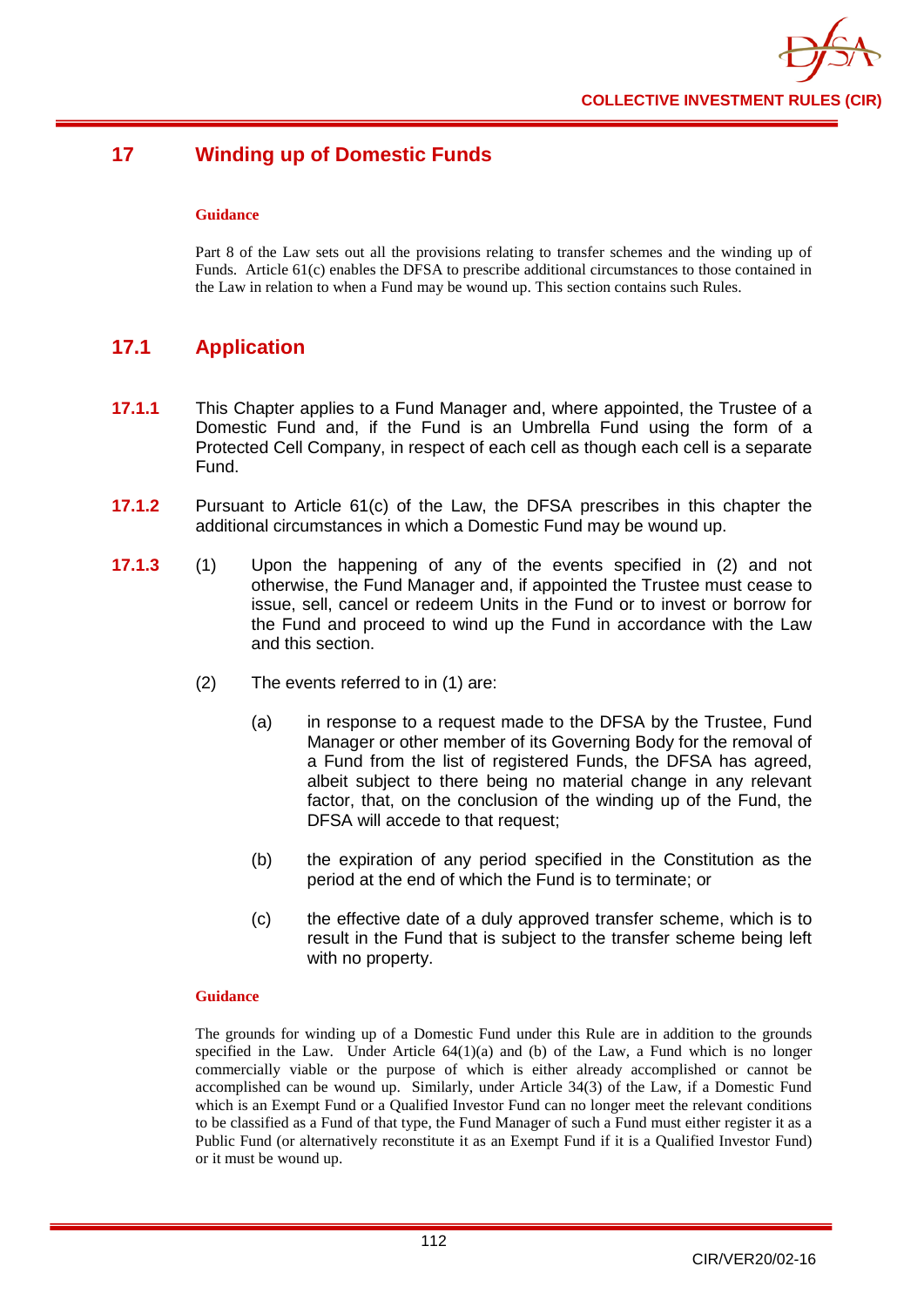

- **17.1.4** (1) In a case falling within Rule 17.1.3(2)(c), the Fund Manager and if appointed the Trustee of the Fund must wind up the Fund in accordance with the approved transfer scheme.
	- (2) In any other case falling within Rule 17.1.4 or specified in Article 64(1) or Part 8of the Law:
		- (a) the Fund manager or Trustee must, as soon as practicable after the Fund falls to be wound up, realise the Fund Property;
		- (b) after paying therefrom or retaining adequate provision for all liabilities properly so payable and for the costs of the winding up, the Fund Manager must distribute the proceeds of that realisation to the Unitholders (upon production by them of such evidence as the Fund Manager may reasonably require as to their entitlement thereto) proportionately to their respective interests in the Fund as at the date of the relevant event referred to in Rule 17.1.3; and
		- (c) any unclaimed net proceeds or other cash (including unclaimed distribution payments) held by the Fund Manager or Trustee after the expiration of twelve months from the date on which they became payable must be paid by the Fund Manager or Trustee into court, subject to the Fund Manager or Trustee having a right to retain any expenses incurred by it relating to that payment.
	- (3) Where the Fund Manager or Trustee and one or more Unitholders agree, the requirement of (2) to realise the Fund Property does not apply to that part of the property proportionate to the entitlement of such Unitholders. The Fund Manager or Trustee may distribute that part in the form of property, after making adjustments or retaining provisions as appear to the Fund Manager or Trustee appropriate for ensuring that, that or those Unitholders bear a proportional share of the liabilities and costs.
	- (4) The Fund Manager or Trustee must as soon as practical after the winding up or termination has commenced:
		- (a) if the Unitholders have not initiated the winding up under Article 63 of the Law, inform the Unitholders of the winding up or termination; and
		- (b) publish a notice of the winding up or termination in one English and one Arabic language national newspaper and if the Fund has a website, on the Fund's website.
	- (5) On completion of the winding up in respect of the events referred to in Rule 17.1.3(2)(b) or (c) or Article 64(1) of the Law, the Fund Manager or Trustee must notify the DFSA in writing of that fact and at the same time the Fund Manager or Trustee must require the DFSA to revoke the relevant registration.

## **Accounting and Reports during winding up**

**17.1.5** (1) Subject to any order of the court, and subject to (2) and (3), while a Fund is being wound up, whether under Rule 17.1.3 or otherwise: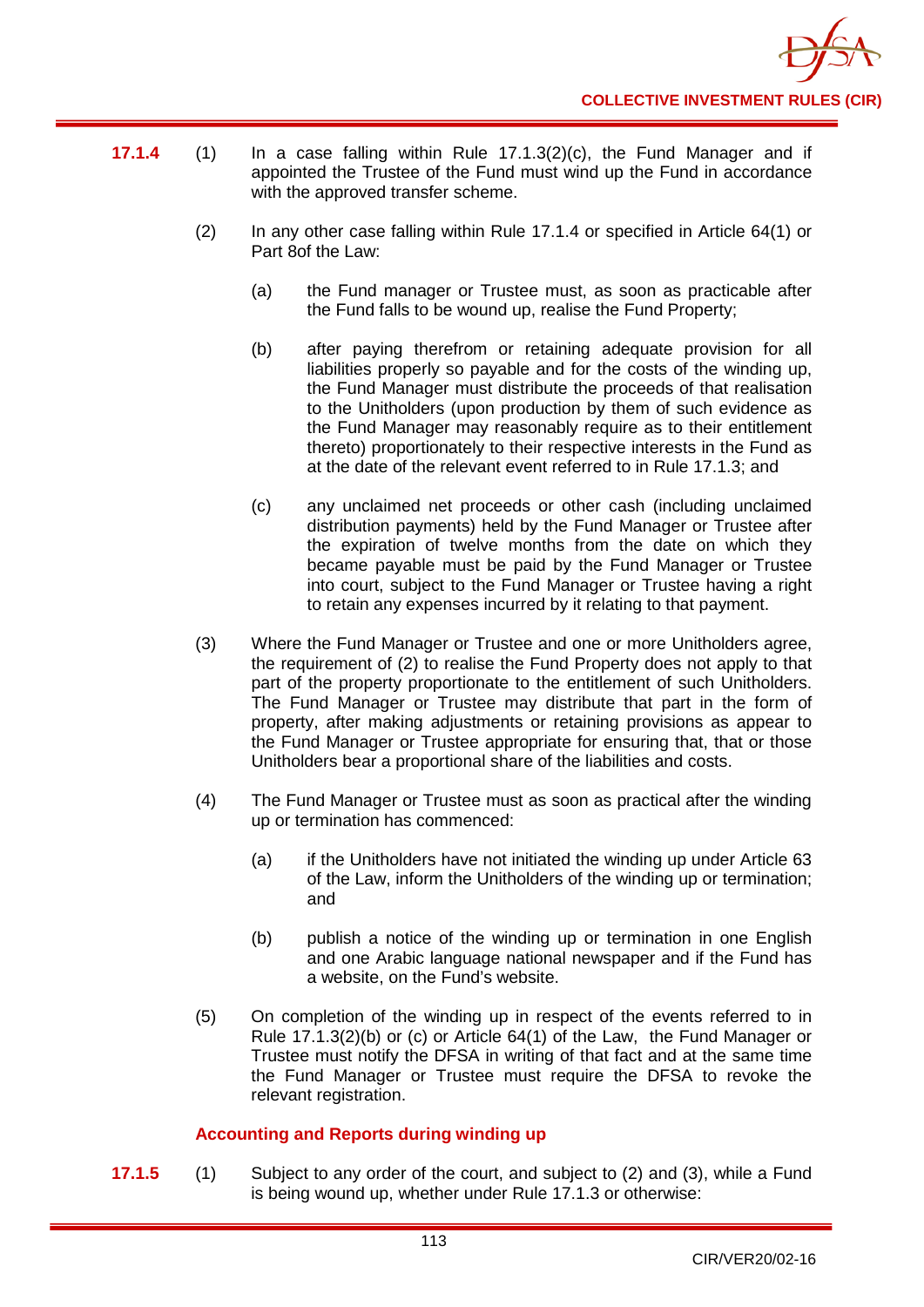

- (a) the annual and half-yearly accounting periods continue to run;
- (b) the provisions concerning annual and interim allocation of income continue to apply; and
- (c) annual and half-yearly reports continue to be required.
- (2) Where for any annual or half-yearly accounting period the Fund Manager, after consulting the Auditor and the DFSA, has taken reasonable care to determine that timely production of an annual or half-yearly report is not required in the interests of the Unitholders or the DFSA, the Fund Manager or Trustee may direct that immediate production of the report by the Auditor may be dispensed with.
- (3) The period in question in (2) must be reported on together with the following period in the next report prepared for the purposes of (1) or (4).
- (4) At the conclusion of the winding up, the accounting period then running is regarded as the final annual accounting period.
- (5) Within two calendar months after the end of the final accounting period, the annual reports of the Fund Manager must be published and sent to each Person who was a Unitholder immediately before the end of the final accounting period.

#### **Funds that are not commercially viable**

- **17.1.6** (1) If the Fund Manager of a Fund believes on reasonable grounds that the Fund is not commercially viable or the purpose of the Fund cannot be accomplished, the Fund Manager must notify the DFSA and include the information specified in (2).
	- (2) The information referred to in (1) is:
		- (a) name of the Fund;
		- (b) size and type of Fund;
		- (c) number of Unitholders;
		- (d) whether dealing in the Fund's Units has been suspended;
		- (e) why the request is being made;
		- (f) what consideration has been given to the Fund entering into a transfer scheme with another Fund and the reasons why a transfer scheme is not possible;
		- (g) (i) whether Unitholders have been informed of the intention to seek winding up or revocation; and
			- (ii) if not, when they will be informed;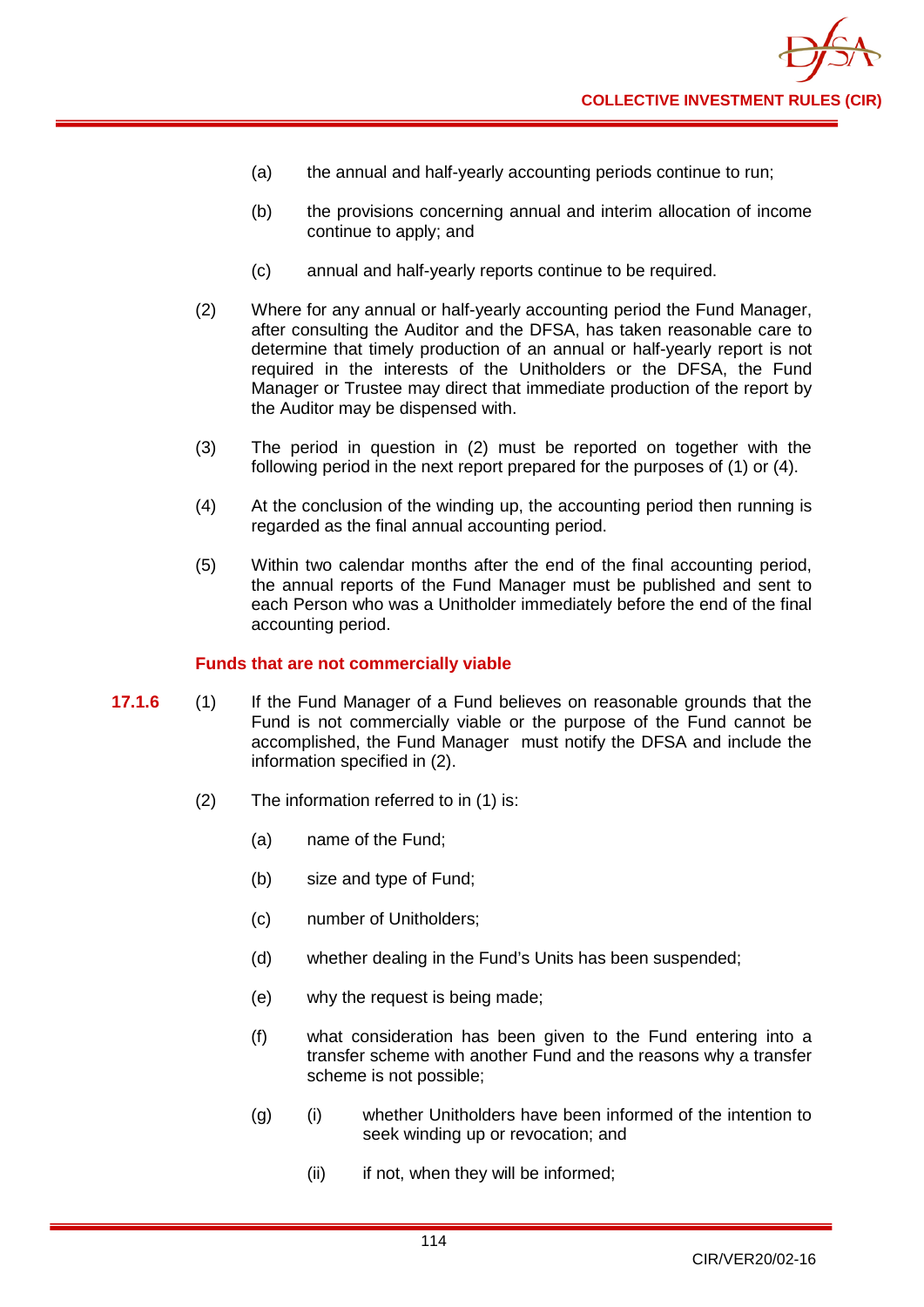- (h) details of any proposed preferential switching rights offered or to be offered to Unitholders if it is an Umbrella Fund;
- (i) details of any proposed rebate of charges to be made to Unitholders who recently purchased Units;
- (j) where the costs of winding-up will fall;
- (k) a statement obtained from the Trustee or Eligible Custodian or other Persons providing the oversight function if the Fund is a Public Fund or a statement from the Auditor if the Fund is an Exempt Fund or a Qualified Investor Fund:
	- (i) that the Fund Manager, having taken reasonable care in considering the matter, is certain that a transfer scheme is not practical;
	- (ii) an explanation of what steps have been considered that would result in the Fund not needing to wind up;
	- (iii) confirmation that the Fund Manager has carried out its function and duties in accordance with the Law and Rules; and
	- (iv) whether the Fund's investment and borrowing powers have been exceeded;
- (l) the preferred date for the commencement of the winding up; and
- (m) any additional information considered relevant to the DFSA's consideration.
- (3) The DFSA may request further information after receipt of the notification.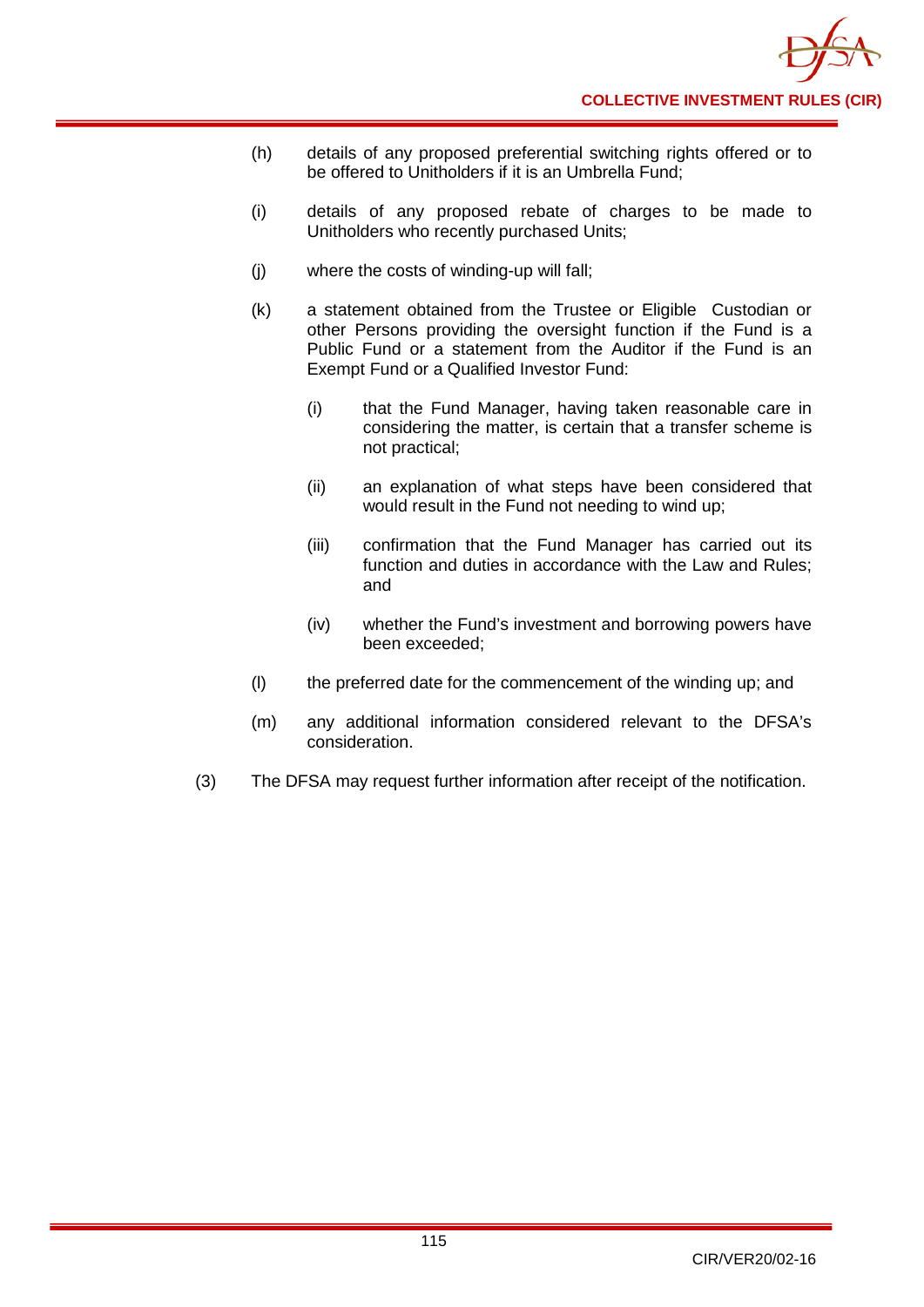

# **App 1 DELEGATION AND OUTSOURCING**

## **A1.1 Application**

- **A1.1.1** (1) This Appendix (App 1) applies to a Fund Manager and if appointed the Trustee in relation to every:
	- (a) Delegation Agreement; and
	- (b) Outsourcing Agreement.

made or entered into pursuant to these Rules.

(2) This Appendix does not apply to a Qualified Investor Fund.

## **A1.2 Mandatory provisions**

- **A1.2.1** (1) A Fund Manager or Trustee must ensure that any agreement specified in Rule A1.1.1:
	- (a) sets out the functions or activities and service standards that will be applied to the carrying out of such functions or activities;
	- (b) provides that the Service Provider cannot in turn, delegate any activities delegated to it, or outsource any functions outsourced to it, without prior approval of the Fund Manager or Trustee as applicable;
	- (c) requires the Service Provider to:
		- (i) maintain records to show and explain transactions in relation to each activity or function performed in relation to the Fund;
		- (ii) maintain such records in a manner to enable the Fund Manager or Trustee to prepare accounts in compliance with these Rules and any other applicable legislation;
		- (iii) retain the records for at least six years from the date to which they relate;
		- (iv) keep the records, at all reasonable times, open to inspection by the DFSA, the Fund's Auditor and any Person providing the oversight function for the Fund; and
		- (v) ensure that the records are, if requested by the DFSA, capable of reproduction within a reasonable period not exceeding 3 days, in hard copy and in English.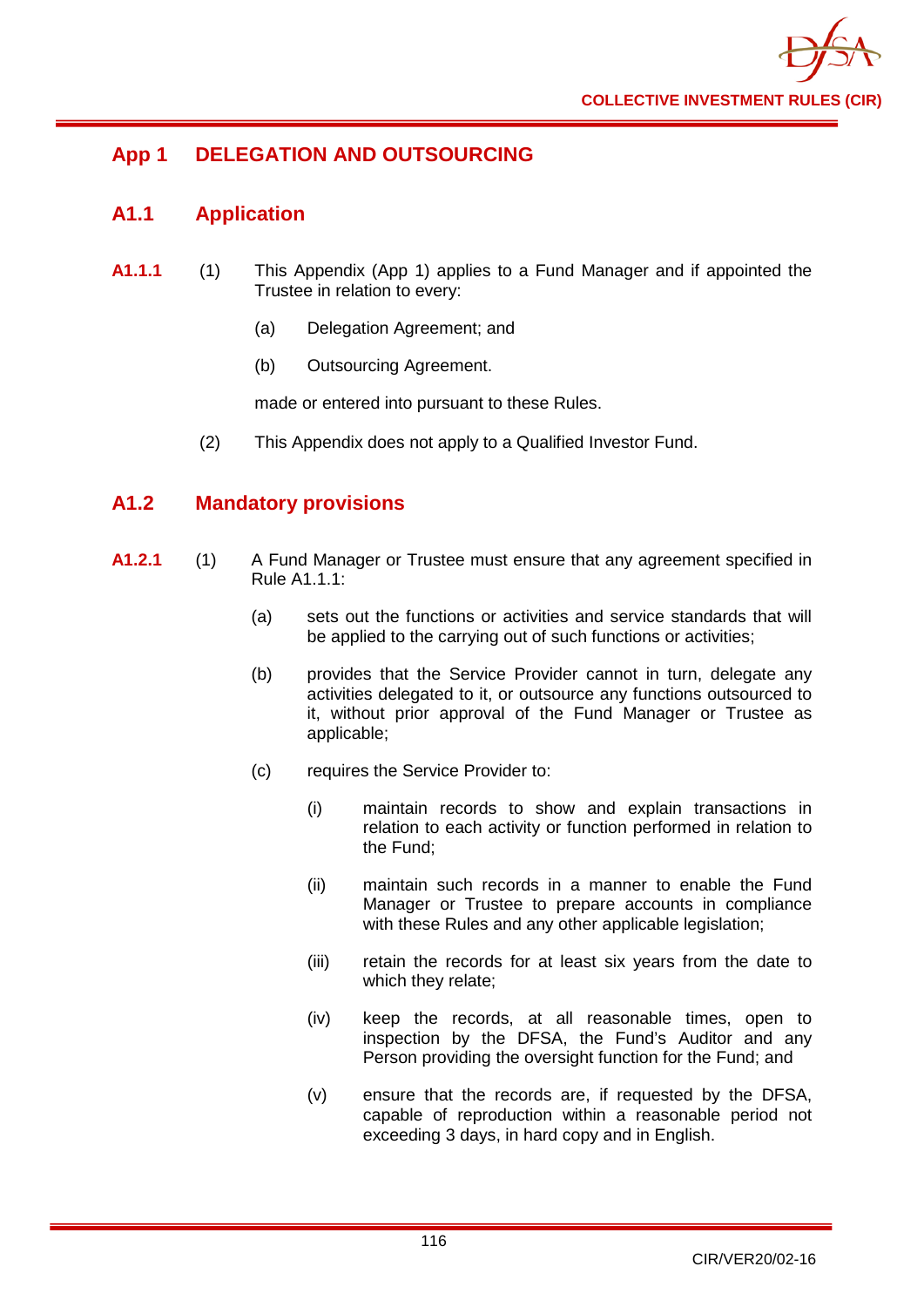- (2) A Fund Manager or Trustee must ensure that a Delegation Agreement contains an undertaking by the Service Provider to:
	- (a) comply with any DFSA Rules applicable to the activity; and
	- (b) disclose to the DFSA and to the Fund Manager or Trustee, as the case may be, any material information that it would disclose to its Financial Services Regulator, if relevant, in relation to the conduct of the activity.
- (3) A Fund Manager or Trustee must maintain records of all agreements, and any instructions given to a Service Provider under the terms of an agreement, for at least six years.

#### **Guidance**

- 1. Other Rules may also impact on the contents of a Delegation Agreement or Outsourcing Agreement. For instance, consideration should be given to GEN Rule 5.3.21 and accompanying Guidance.
- 2. Without limiting the application of any Rules, the DFSA expects that any agreement would include as a minimum:
	- a. unambiguous descriptions and definitions of the activities or functions to be provided by the Service Provider and the duties of both parties;
	- b. an agreed standard between the parties or resources and services supported as necessary by performance measures in accordance with the applicable Rules;
	- c. the requirement for regular detailed reporting to a specified frequency from the Service Provider in respect of its duties and activities;
	- d. provisions relating to the reporting of relevant events such as technological changes or error reporting and, in particular, any event which undermines the ability of the Service Provider to fulfil its duties; and
	- e. the requirement for an annual review (at a minimum) of the performance of the Service Provider.

# **A1.3 Provisions relating to Eligible Custodians**

- **A1.3.1** (1) A Fund Manager or Trustee must ensure that a Delegation Agreement in relation to Providing Custody will:
	- (a) require that the title of any account of the Eligible Custodian to hold Fund Property sufficiently distinguishes that account from any account containing Investments belonging to the Eligible Custodian, and is in the form requested by the Fund Manager or Trustee;
	- (b) require that the Fund's Investments will only be credited and withdrawn in accordance with the instructions of the Fund Manager or Trustee;
	- (c) require, subject to (2), that the Eligible Custodian will hold the Fund's Investments separately from assets belonging to the Eligible Custodian;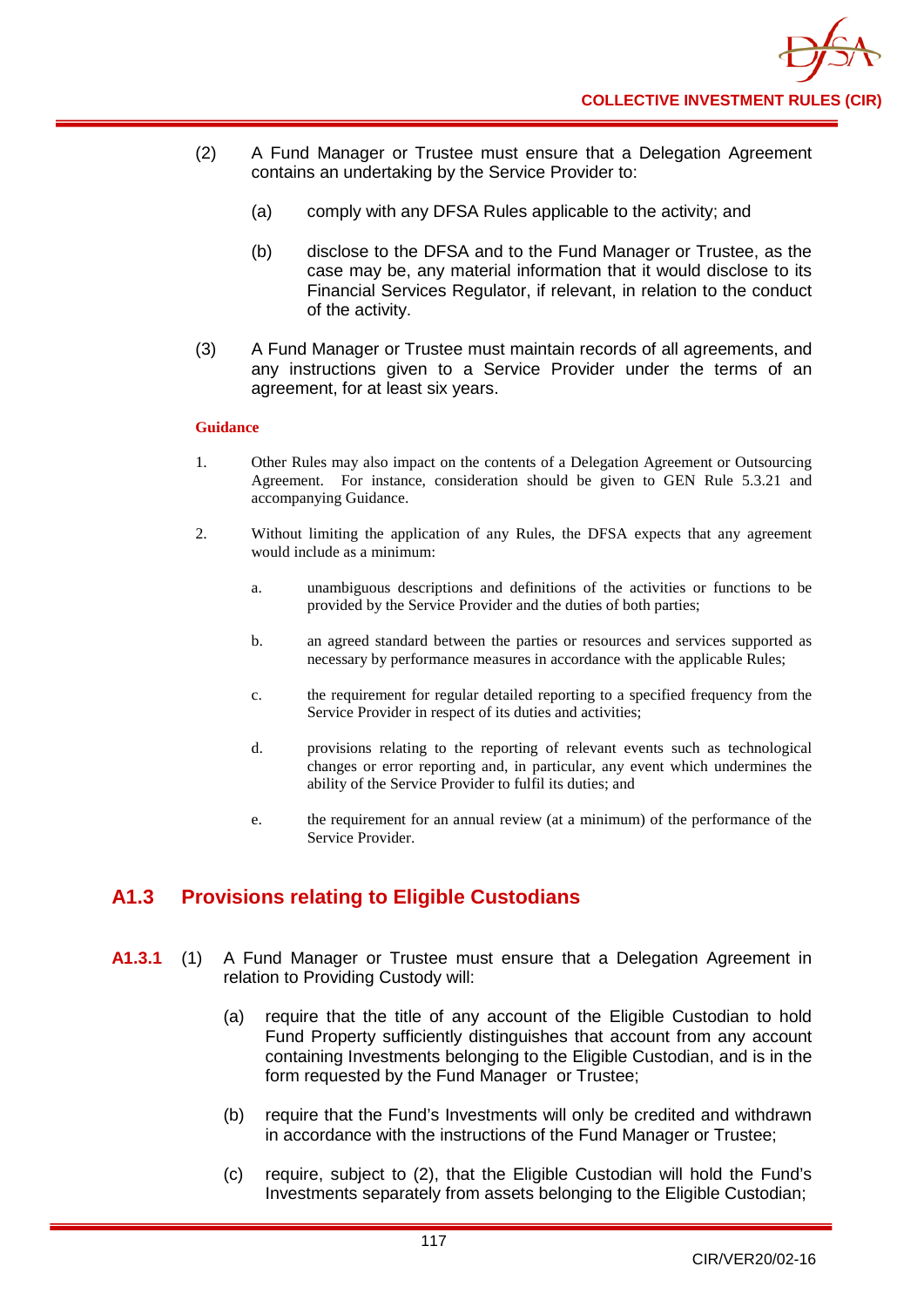

- (d) set out the arrangements for recording and registering the Funds, claiming and receiving dividends and other entitlements and interest and the giving and receiving of instructions;
- (e) require the Eligible Custodian to deliver a statement to the Fund Manager or Trustee (including the frequency of such statement), which details the Fund's Investments deposited to the account;
- (f) require, subject to (2), that all the Investments standing to the credit of the account are held by the Eligible Custodian as the agent of the Fund Manager or the Trustee and the Eligible Custodian is not entitled to combine the account with any other account or to exercise any charge, mortgage, lien, right of set-off or counterclaim against Investments in that account in respect of any sum owed to the Eligible Custodian on any other account of the Fund Manager, Trustee or any other Person; and
- (g) detail the extent of liability of the Eligible Custodian in the event of default.
- (2) Neither the Fund Manager nor the Trustee is required to meet the requirements in (1) (c) and (f), where either the Eligible Custodian or any other Person acting as the prime broker of the Fund does so in compliance with the requirements in Rule 13.6.3.

## **A1.4 Provisions relating to fund administration**

- **A1.4.1** A Fund Manager or Trustee must ensure that a Delegation Agreement in relation to Providing Fund Administration requires that the Service Provider must not hold or control monies or assets belonging to third parties in connection with such administration except in the following circumstances:
	- (a) holding cheques to the order of a Fund's bank account, provided such cheques are securely held for a maximum of three business days prior to being deposited into the relevant Fund's bank account or returned to the drawer of the cheque; or
	- (b) where the Service Provider has control over bank accounts kept for the purposes of the Fund, the accounts must be conducted strictly in accordance with the Fund Manager's instructions and any agreed mandate with the bank.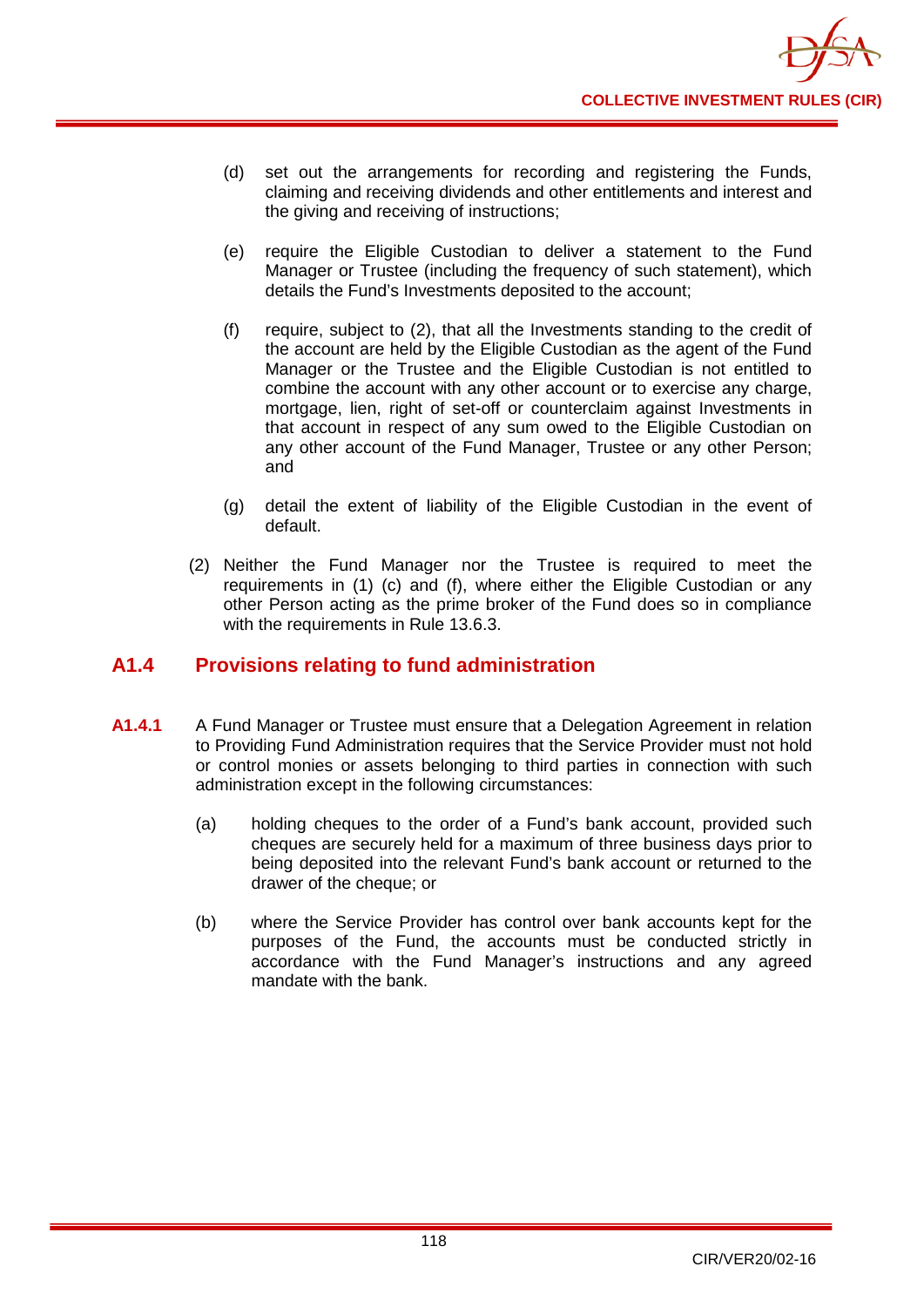

# **APP 2 MEETING PROCEDURES**

# **A 2.1 Nomination of a chair**

- **A2.1.1** (1) A Fund Manager of a Public Fund, or in the case of a Fund which is structured as an Investment Trust, the Trustee, must nominate in writing a Person to be the chairman of a meeting of Unitholders and such a Person must be a Unitholder other than the Fund Manager.
	- (2) If no such chairman is nominated or if at any meeting the Person nominated is not present within 15 minutes after the time appointed for holding the meeting, the Unitholders present must choose another chairman.
	- (3) In the case of an equality of votes cast whether on a show of hands or on a poll in respect of a resolution put to a meeting of the Unitholders, any chairman appointed in accordance with the Constitution or under these Rules is entitled to a casting vote in addition to any other vote the chairman may have.

## **Notice of meetings**

- **A2.1.2** (1) Unitholders of a Public Fund must be given at least 14 days written notice or any longer period of notice specified for the purpose in the Constitution or these Rules, inclusive of the date on which the notice is first served and the day of the meeting.
	- (2) The notice must specify the place, day and hour of the meeting and the terms of the resolutions to be proposed.
	- (3) In the case of an Investment Trust, unless the Trustee has convened the meeting, a copy of the notice must be sent to the Trustee no later than the time at which it is sent to the Unitholders.
	- (4) The accidental omission to give notice to, or the non-receipt of notice by, any of the Unitholders does not invalidate the proceedings at any meeting.
	- (5) Notice of any adjourned meeting of Unitholders must be given to Unitholders and, if relevant, to the Trustee.

## **Quorum**

- **A2.1.3** (1) In the case of an Investment Trust, the quorum at a meeting of Unitholders is the Unitholders present in person or by proxy or, in the case of a body corporate, by a duly authorised representative, of onetenth in value or any proportion more than one-tenth in value specified for this purpose in the Trust Deed of all the Units in issue.
	- (2) In the case of an Investment Company, the quorum at a meeting of Unitholders is two Unitholders, present in Person or by proxy or, in the case of a Body Corporate, by a duly authorised representative.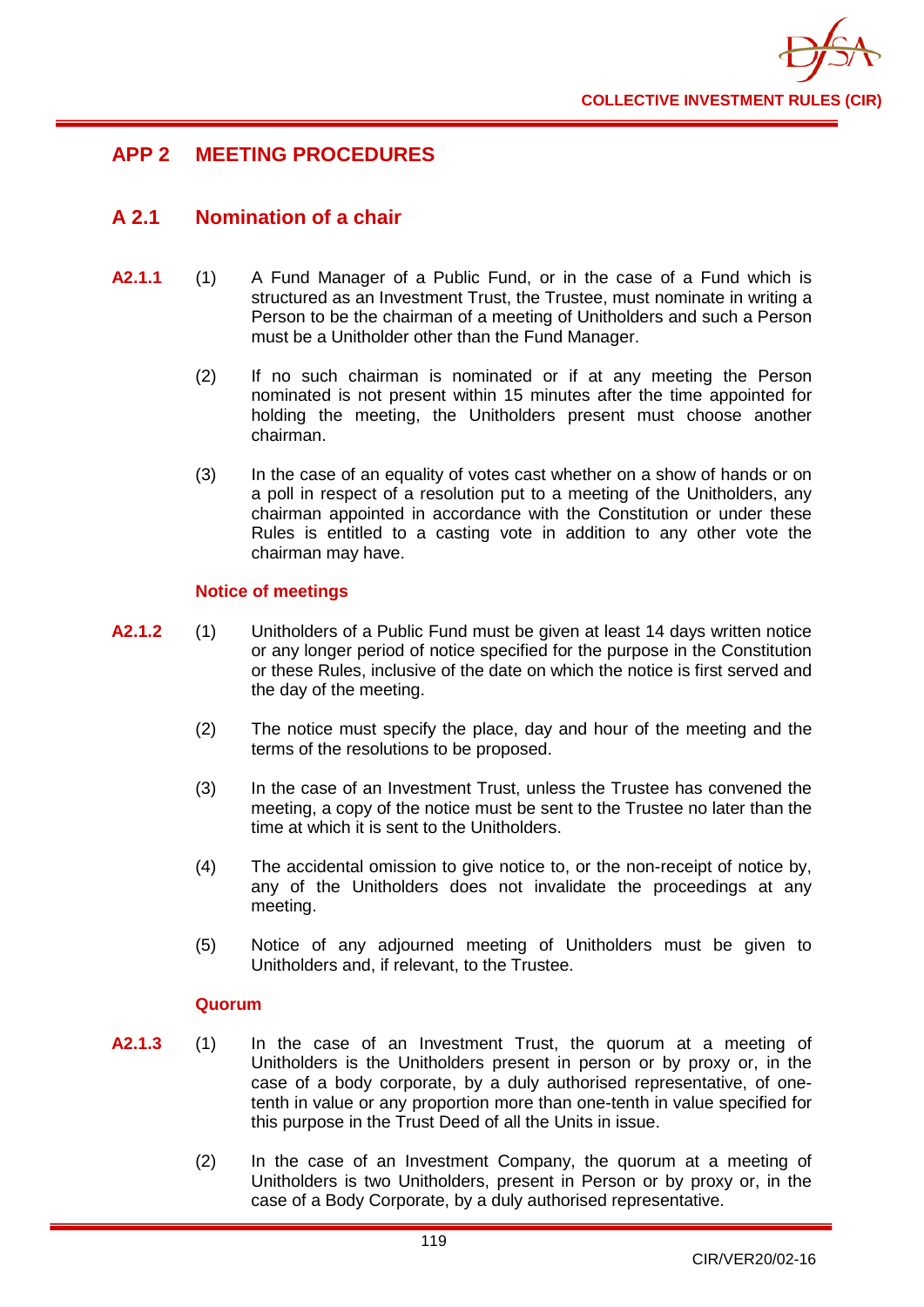- (3) Business must not be transacted at any meeting unless the requisite quorum is present at the commencement of business.
- (4) If within half an hour from the time appointed for the meeting, a quorum is not present, the meeting:
	- (a) if convened on the requisition or request of Unitholders, must be dissolved; and
	- (b) if any other case, must stand adjourned to:
		- (i) a day and time which is seven or more days after the day and time of the meeting; and
		- (ii) a place to be appointed by the chairman if a chairman has been appointed in accordance with the Constitution or otherwise by the Operator.
- (5) If, at an adjourned meeting under (4)(b), a quorum is not present within 15 minutes from the time appointed for the meeting, one person entitled to be counted in a quorum present at the meeting is a quorum.
- (6) Notice of any adjourned meeting of Unitholders must be given to Unitholders. That notice must state that one or more Unitholders present at the adjourned meeting whatever their number and whatever the number of Units held by that Unitholder or Unitholders will form a quorum.
- **A2.1.4** (1) No Fund Manager, or other member of the Governing Body of the Fund is entitled to be counted in the quorum of, and no Fund Manager or other member of the Governing Body of the Fund nor any associate of such a Person is entitled to vote at, any meeting of the Fund.
	- (2) The prohibition in (1) does not apply to the exercise of voting rights attaching to any Units which the Fund Manager or other member of the Governing Body of the Fund or its associate holds on behalf of, or jointly with, another Person who is not subject to the prohibition in (1) and from whom the Fund Manager or other member of the Governing Body of the Fund or its associate, as the case may be, has received voting instructions.
	- (3) Therefore, for the purpose of Rule, Units held, or treated as held, by any Fund Manager or other member of the Governing Body of the Fund, must not, except as mentioned in (2), be regarded as being in issue.
- **A2.1.5** If a resolution is required under these Rules for the approval of a Related Party Transaction, a Unitholder who is the Related Party proposing to enter into the transaction, and a Unitholder who is an Associate of that Related Party, is not entitled to vote on the resolution.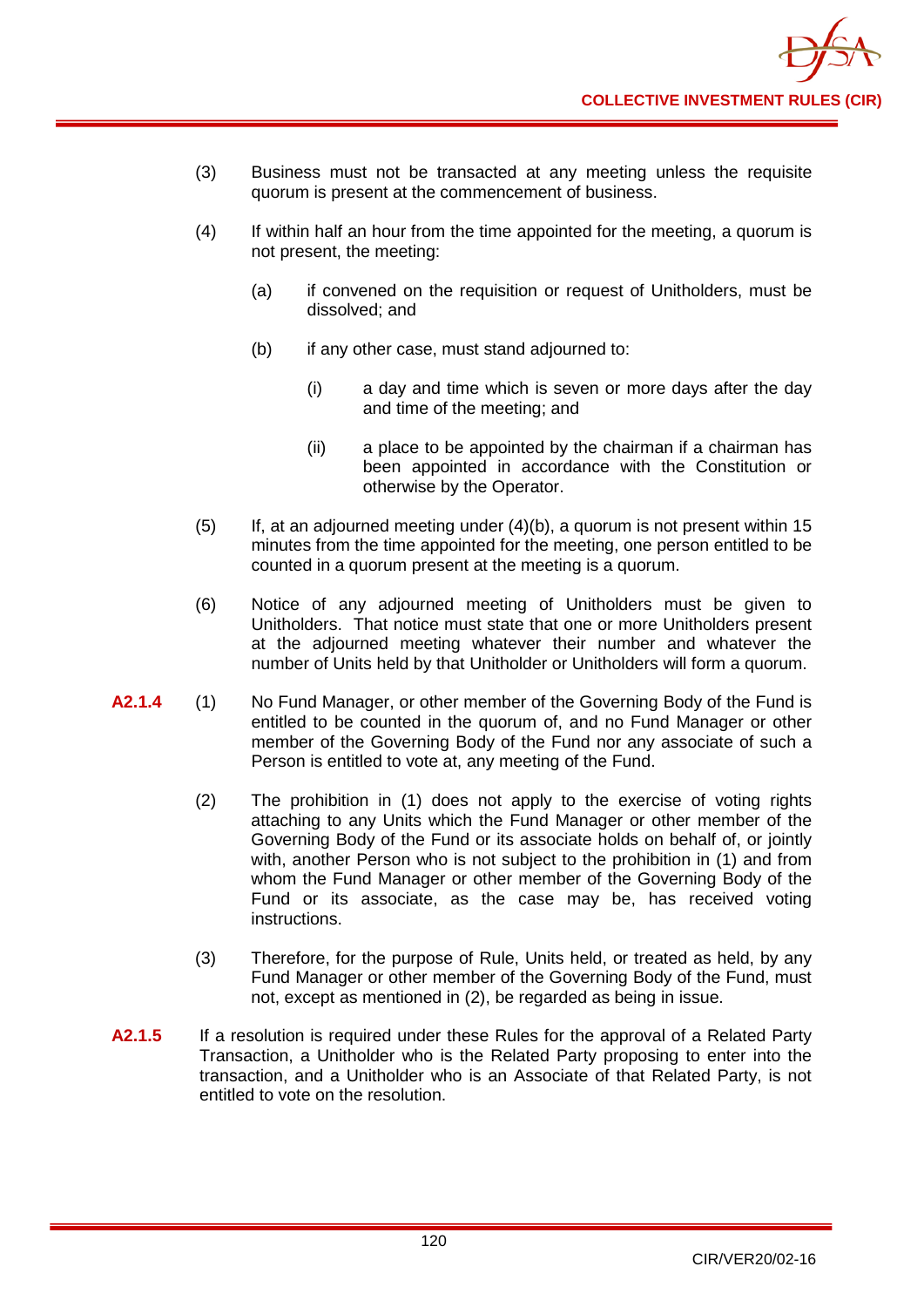

# **APP 3 APPROVALS AND NOTIFICATIONS**

# **A 3.1 Alterations to a Fund**

- **A 3.1.1** (1) The Fund Manager of a Public Fund must, by way of a Special Resolution, obtain prior approval from the Unitholders for any proposed change to the Domestic Fund which is a fundamental change.
	- (2) In addition to the specific fundamental changes in relation to a Fund prescribed under Article 35(1) of the Law and also under Rules 8.3.2, 8.13.3, 13.4.4(2) and 16.1.3(2), a "fundamental change" under (1) is a change or event which:
		- (a) changes the purpose or nature of the Fund;
		- (b) may materially prejudice a Unitholder;
		- (c) alters the risk profile of the Fund; or
		- (d) introduces any new type of payment out of Fund Property.
	- (3) Notwithstanding (2) above, any change may be fundamental depending on its degree of materiality and effect on the Fund and its Unitholders. Consequently, the Fund Manager must determine whether in each case a particular change is fundamental in nature and, if the Fund is an Investment Trust, obtain the Trustee's agreement to the outcome of the determination.

## **Guidance**

For the purpose of this section, a fundamental change to a Fund is likely to include:

- a. any proposal for a scheme of arrangement;
- b. a change in the investment policy to achieve capital growth from investment in one country rather than another;
- c. a change in the investment objective or policy to achieve capital growth through investment in fixed interest rather than in equity investments;
- d. a change in the investment policy to allow the Fund to invest in derivatives as an investment strategy which increases its volatility;
- e. a change to the characteristics of a Fund to distribute income annually rather than monthly;
- f. the introduction of limited redemption arrangements; or
- g. a change of the custodian, trustee or other oversight arrangement.
- **A 3.1.2** (1) The Fund Manager of a Public Fund must give prior written notice to Unitholders in respect of any proposed change to the operation of a Fund where the change constitutes a significant change.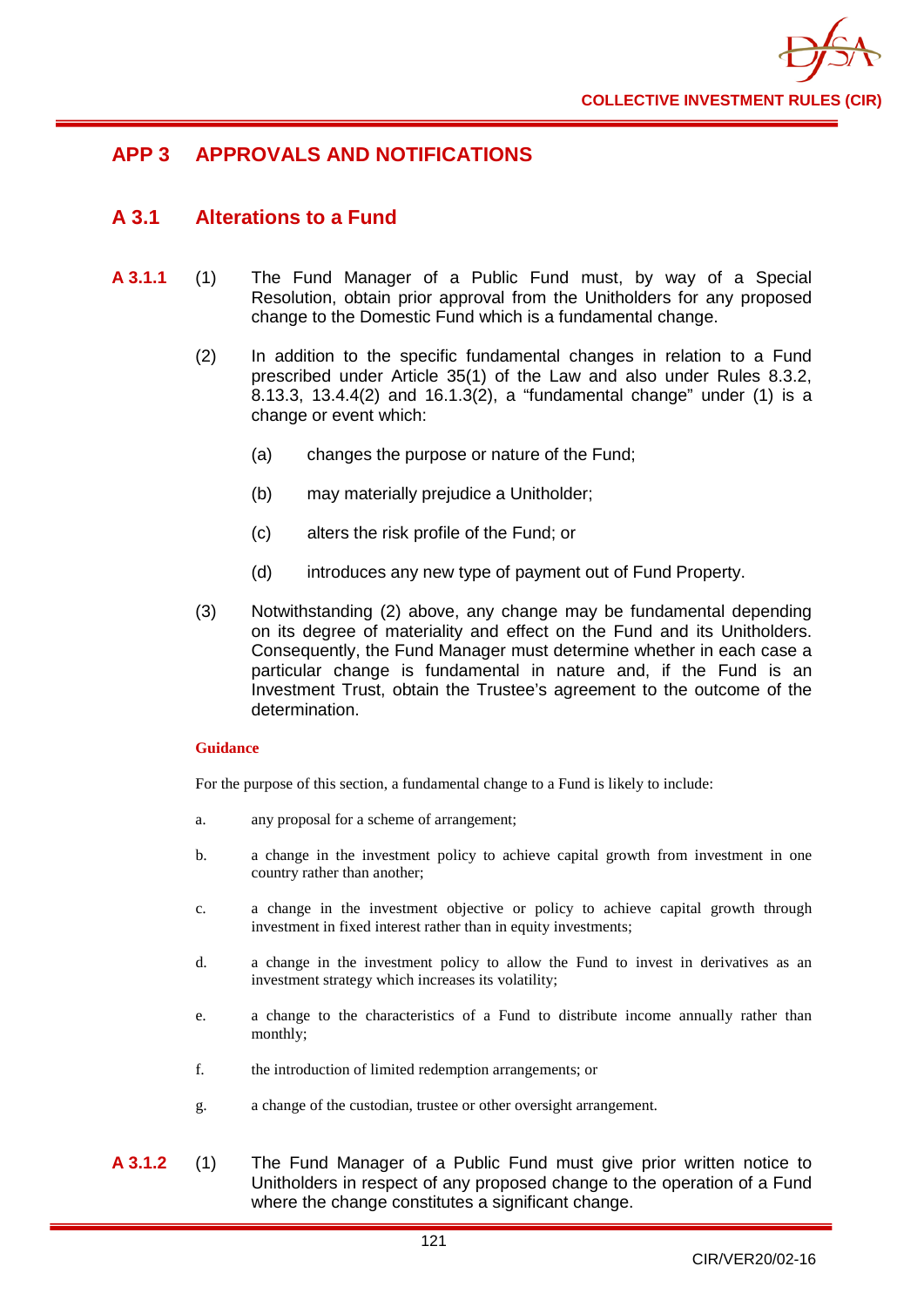- (2) A "significant change" in (1) is a change or event which is not a fundamental change under Rule A 3.1.2 but:
	- (a) affects a Unitholder's ability to exercise his rights in relation to his investment;
	- (b) would reasonably be expected to cause the Unitholder to reconsider his participation in the Fund;
	- (c) results in any increased payments out of the Fund Property to the Fund Manager, the Trustee or any other director or an associate of either; or
	- (d) materially increases other types of payment out of Fund Property.
- (3) Changes may be significant depending in each case on their degree of materiality and effect on the Fund and its Unitholders. Consequently the Fund Manager will need to determine whether in each case a particular change is significant in nature or not and if the Fund is an Investment Trust obtain the Trustee's agreement of the outcome of the determination.

#### **Guidance**

- 1. The notice period required for a pre-event notification to the Unitholder should be of a reasonable length, which is expected to be at least 30 days.
- 2. For the purpose of this section, a significant change is likely to include:
	- a. a change in the method of price publication;
	- b. a change in any operational policy such as dilution policy or allocation of payments policy; or
	- c. an increase in the preliminary charge where Units are purchased through a group savings plan.
- **A3.1.3** (1) A Fund Manager must to inform Unitholders in an appropriate manner and timescale of any notifiable changes that are reasonably likely to affect, or to have affected, the operation of the Fund.
	- (2) A notifiable change in (1) is a change or event, other than a fundamental change or a significant change specified in this Appendix, which a Unitholder must be made aware of unless the Fund Manager concludes that the change is insignificant.

## **Guidance**

- 1. The circumstances causing a notifiable change may or may not be within the control of the Fund Manager.
- 2. For the purpose of this section, a notifiable change might include:
	- a. a change of a named investment manager where the Fund has been marketed on the basis of that investment manager's involvement;
	- b. a significant political event which impacts on the Fund or its operation;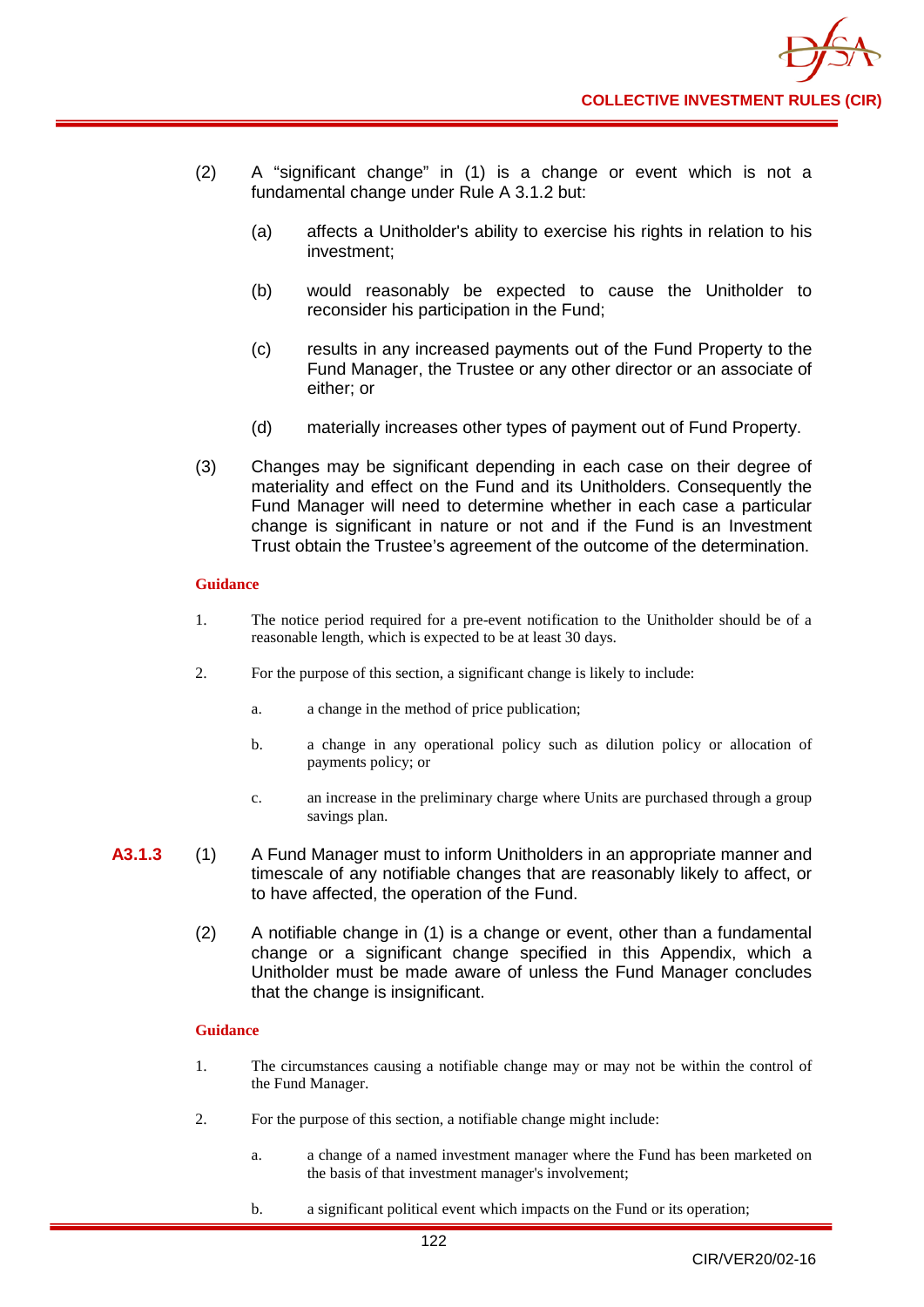

- c. a change to the time of the valuation point;
- d. the introduction of limited issue arrangements; or
- e. a change in the name of the Fund.
- 3. The appropriate manner and timescale of notification in this section would depend on the nature of the change or event. Consequently, the Fund Manager will need to assess each change or event individually.
- 4. An appropriate manner of notification could include:
	- a. sending an immediate notification to the Unitholder;
	- b. publishing the information on a website; or
	- c. the information being included in the next periodical report of the Fund.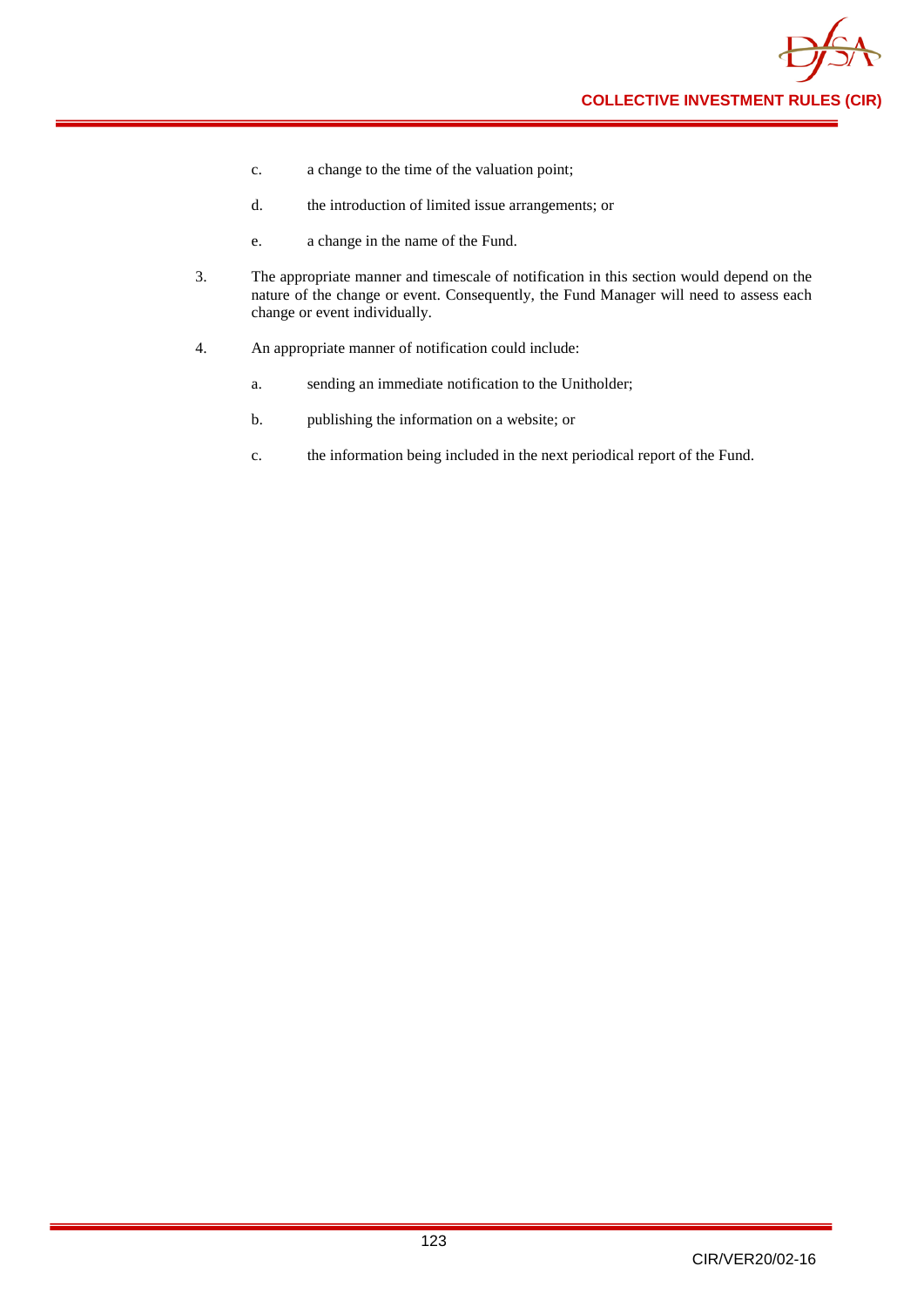

# **APP 4 GUIDANCE ON ASSET VALUATION AND PRICING**

## **Guidance**

#### **General**

- 1. This guidance relates to the calculation of a single price and net asset value in accordance with CIR Rules. Under the Rules, the Fund Manager should take all reasonable steps, and exercise due diligence, to ensure that the Property of the Fund is valued in accordance with the Law, the Rules and the Fund's Constitution.
- 2. This guidance sets out minimum standards of control in relation to the valuation of the Fund Property to which the Fund Manager , the Trustee and the Persons providing the oversight function should have regard in determining whether they have met their obligations under the applicable Rules and the Fund's Constitution.
- 3. The Fund Manager should take action forthwith to rectify any breach in respect of valuation. Where the breach relates to the incorrect pricing of Units, rectification should extend to the reimbursement or payment of money by the Fund Manager to Unitholders, former Unitholders or to the Investment Undertaking.
- 4. The Trustee or the Persons providing the oversight function may direct that rectification need not extend to reimbursement where it appears that the incorrect pricing is of minimal significance. This would only be appropriate where the Fund Manager has adequate controls in place.
- 5. The price of a Unit of any class should be calculated by valuing the Fund Property attributable to Units of that class and dividing that value by the number of Units of the class in issue. All the Fund Property should be valued at each valuation point and any part of the Fund Property which is not an Investment should be valued at fair value. The DFSA expects a Fund Manager to agree on its methodology for valuing the Fund Property with the Trustee or Eligible Custodian, or other Persons providing the oversight function and that the methodology in place is applied consistently.
- 6. In respect of Securities quoted on an Exchange:
	- a. the Fund's Constitution should set out the valuation policy that will be adopted by the Fund Manager where a single price for buying and selling a Security is quoted; and also where separate buying and selling prices are quoted on an Exchange. Either the official mid-market price or the last trade price should provide an appropriate basis of valuation for the Fund. The Fund Manager should, however, document the choice of methodology and ensure that the procedures are applied consistently and fairly; and
	- b. where there has been no recent trade in the Security concerned, or no reliable price exists, an Investment should be valued at a price which, reflects a fair and reasonable price for that investment. For example, a Fund Manager may obtain a valuation from three experienced brokers and average the value. In such cases, the Fund Manager is required to document the reasons for his decision and should be prepared to justify any assumptions made.
- 7. Where instances of incorrect pricing occur, the de minimis provisions set out in this guidance should apply only where the Fund Manager and Trustee or the Person providing oversight functions are able to meet the standards set out in this guidance. Evidence of persistent or repetitive errors, or errors consistently in the Fund Manager's favour, are likely to make it more difficult for the Fund Manager to demonstrate that he is able to meet the standards in this guidance.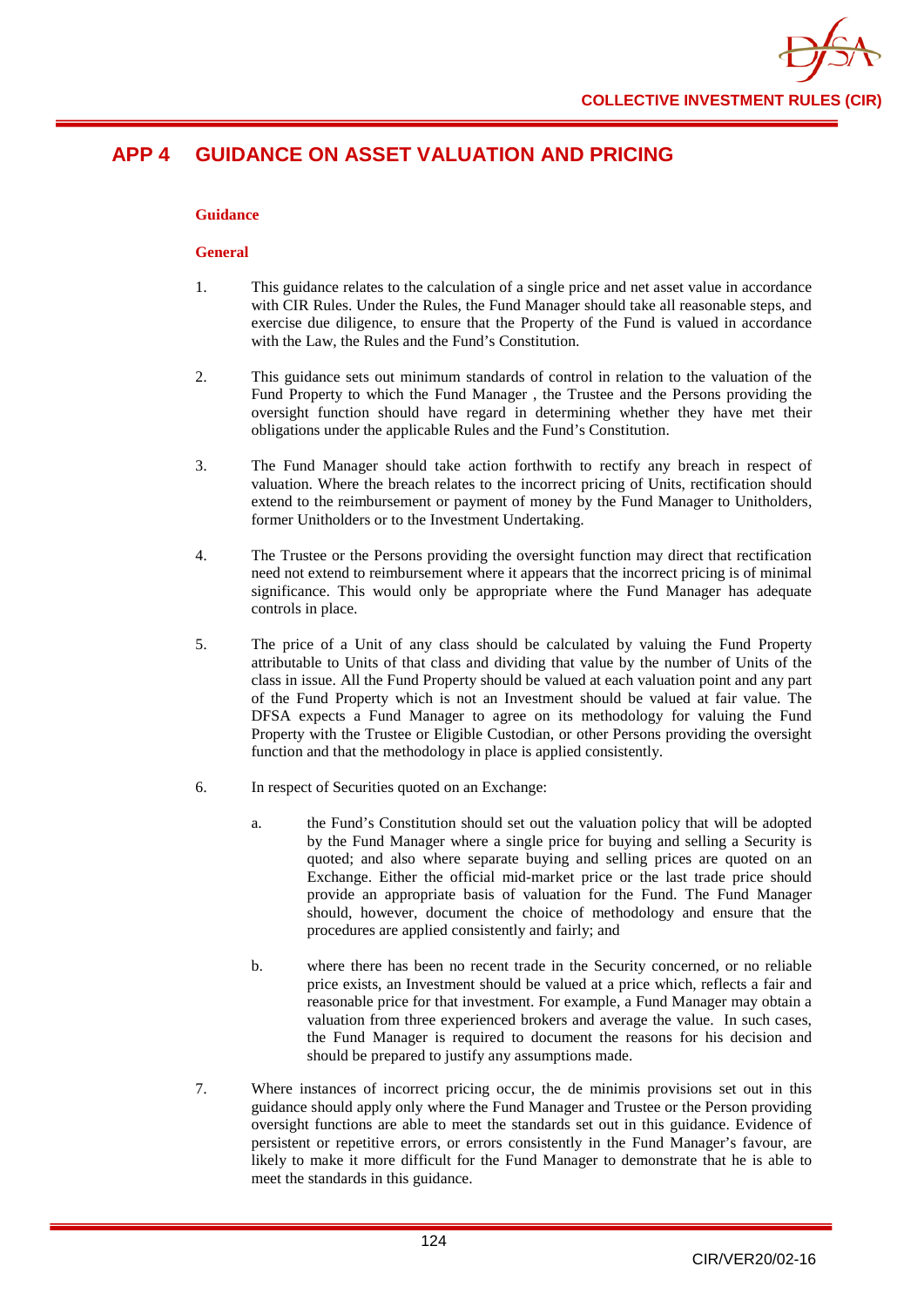

#### **Pricing controls by the Fund Manager**

- 8. Unit prices and currency rates used in Fund valuations should be up to date and from a reputable source. The mere use of a source for prices and rates does not amount to delegation under the Rules. Although it should not be necessary to carry out significant substantive checking, the reliability of the source of prices and rates should be kept under regular review, and the use of doubtful prices or rates should be followed up.
- 9. The mere use of a source for prices and rates does not amount to delegation under the Rules. However, the use of a third party to carry out the pricing function, whether it is an Associate of the Fund Manager, or the Trustee or any Associate of the directors of the company or Persons providing the oversight function, or any independent third party, amounts to outsourcing. In this case the Fund Manager still retains its operating responsibilities and duties and, remains liable for the acts and omissions of that third party in performing the pricing functions as if they were the acts or omissions of the Fund Manager. The Fund Manager should ensure that the third party contracts to provide the service on a basis which takes account of the Fund Manager's responsibilities which require the Fund to be priced in accordance with the applicable Rules and the Fund's **Constitution**
- 10. Where the pricing function is outsourced, the Fund Manager is required, in accordance with the Rules, to satisfy himself that the pricing agent remains competent to carry out the function, and that he has taken reasonable care to ensure that the pricing agent has carried out his duties in a competent manner.
- 11. The Fund Manager should seek assurance that the pricing agent's system is robust and will produce accurate results. The Fund Manager should review the outputs from the system at least annually, and on any significant system change. In addition, if the pricing agent is also responsible for calculation of dealing prices of Units, the Fund Manager should ensure that this system is reviewed to his satisfaction at least annually.
- 12. Unless the valuation and record keeping systems are integrated, the valuation output should be agreed with the Fund Manager's records of a Fund at each valuation point. In addition, the Fund Manager's records, including debtors and creditors, should be agreed with a Custodian's records of stocks and both capital and income cash at least monthly, with reconciling items followed up promptly, with debtors reviewed for recoverability.
- 13. Systems should be in place whereby all transactions are confirmed in writing or by electronic means to the Fund Manager or to a pricing agent as quickly as possible. It is desirable that all deals to which the Fund is committed, which have been notified, at most, one hour before a valuation, are included in that valuation, at estimated prices if necessary. Unless, however, there is likely to be significant movement in a price of a Unit, it is more important that an accurate cut-off procedure is in place to ensure that omissions or duplications do not take place, than it is to ensure that estimates are included in a valuation.
- 14. Where prices are obtained otherwise than from the main pricing source (e.g. unquoted, suspended, or illiquid stocks), the Fund Manager should maintain a record of the source and basis for the value placed on the investment. These should be regularly reviewed.
- 15. A system should be in place to ensure that investment and borrowing powers which are contained in the Rules, where applicable and in the Fund's Constitution and Prospectus are not breached, and that if breaches occur they are identified and rectified.
- 16. A system should be in place to ensure that dividends are accounted for as soon as stocks are quoted ex-dividend, unless, as with some foreign stocks, it is prudent to account for them only on receipt. Fixed interest dividends and interest should be accrued at each point unless the level of materiality makes a longer interval appropriate. Similar considerations apply to the expenses of the Fund.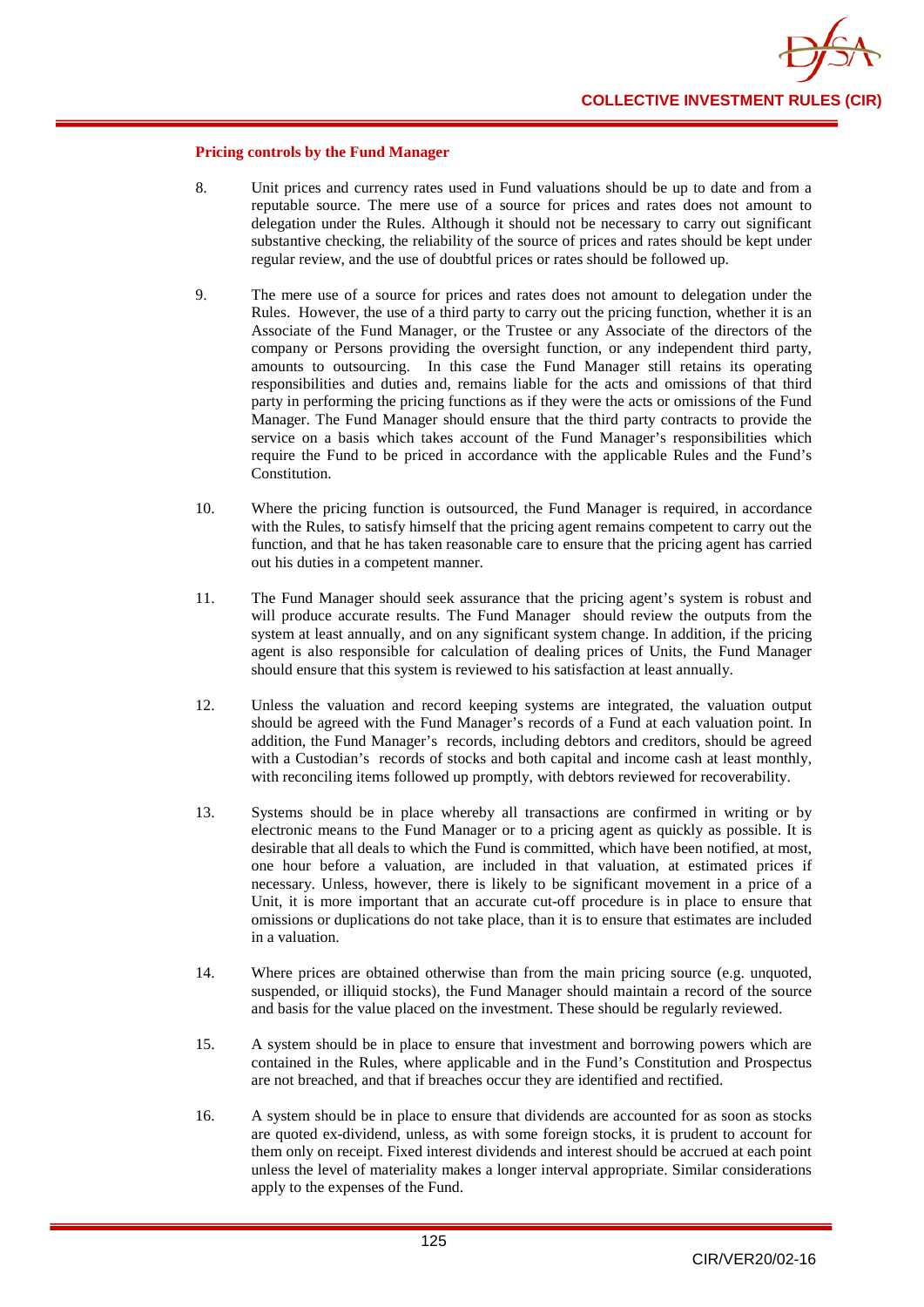- 17 The Fund Manager should ensure periodically that any charge which is levied on a Unitholder for dilution has been calculated in accordance with the methodology which has been disclosed in the Constitution or Prospectus.
- 18. The Fund Manager should set a percentage or absolute limit for certain key elements of the valuation, such that any movement outside these limits is investigated. The process for the investigation and a report of its outcome should be in writing and evidenced by an appropriate signature. These key elements could, where relevant, include the movement of the overall price of the Fund against relevant markets, the movement of the prices and values of individual stocks, changes in currency rates, and accrual figures for income, expenses, and tax. In addition, prices which appear not to have changed after a fixed period of time should be investigated, since this may be the result of a price movement having been missed.
- 19. Cash should be reconciled to the bank account regularly, with outstanding items promptly followed up, and a full reconciliation sent to the trustee or depositary monthly.
- 20. Controls should be in place to ensure that the correct number of Units in issue is recorded at each valuation point. This should be reconciled with the Unitholder register at least monthly.
- 21. A copy of the valuation should be sent to the Fund Manager or the Fund's investment manager, if applicable, at least weekly. He should specifically check that the correct securities are recorded.

#### **Pricing and valuation checks by oversight arrangement**

- 22. The Persons providing oversight functions have a duty under the Rules to ensure that the Fund Manager's pricing methodology and operation is properly controlled. Its main emphasis should be to ensure that the Fund Manager keeps its controls and systems for pricing under review and to obtain evidence from the Fund Manager's systems that Unit prices are calculated correctly. This would also apply where the Fund Manager has outsourced some or all of its pricing functions to a Service Provider. The following paragraphs set out the minimum checks which DFSA expects any Person providing the oversight function to carry out in order to be satisfied with the Fund Manager's pricing methodology and operation, and to ensure that the likelihood of incorrect prices will be minimised.
- 23. The Persons providing the oversight function should carry out a thorough review of the Fund Manager's overall system for pricing. This should include an analysis of the controls in place to determine the extent to which reliance can be placed on them. This review should be carried out at the start of the appointment of a Person who will provide oversight functions, and also when major changes are made by the Fund Manager to its system. On an ongoing basis, the systems should be kept under review to ensure that a series of minor changes do not, over a period of time, have a significant effect on the integrity of the systems.
- 24. The Persons providing oversight functions should conduct a review at least annually to confirm that the Fund Manager's systems and controls are satisfactory. This will need to be more frequent where the oversight arrangement knows or suspects that the Fund Manager's systems and controls and are weak and unsatisfactory. The Persons providing oversight functions should ensure that any issues which are identified are properly followed up and resolved. Additionally, the Persons providing oversight functions should carry out a review of the valuation of the property of each Fund for which it is responsible, at least annually, which verifies, on a sample basis if necessary, the assets, liabilities, accruals, Units in issue, and any other relevant matters, for example, an accumulation factor or a currency conversion factor.
- 25. Where the Fund Manager's systems are manual, or have been installed or amended recently and are therefore unproven, the level of checking will need to be increased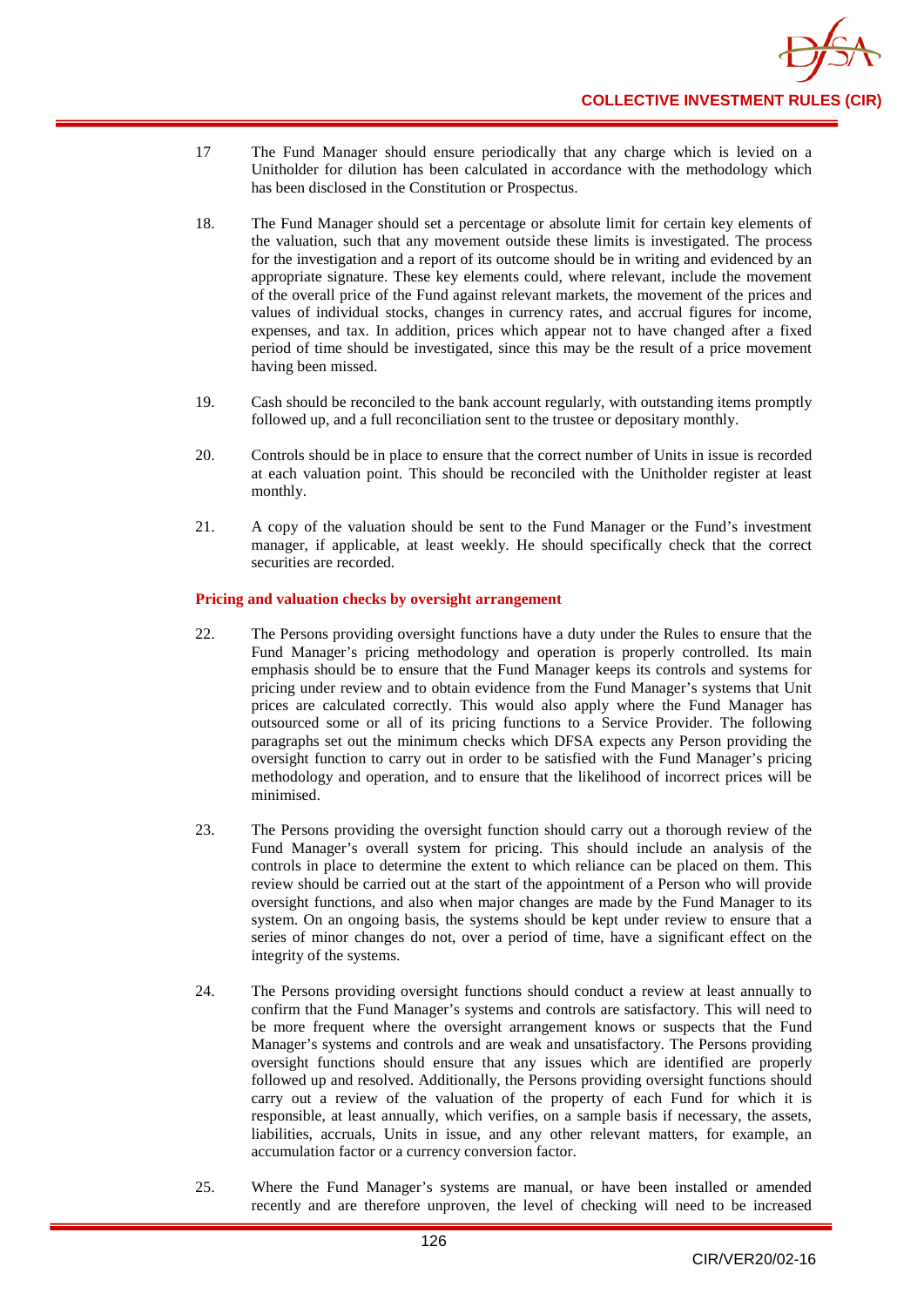accordingly. This will also be necessary where a number of instances of incorrect pricing have previously been identified.

#### **Incorrect pricing**

- 26. The Fund Manager should record each instance where the Unit price is incorrect and, as soon as the error is discovered, report the fact to the Persons providing oversight functions together with details of the action taken, or to be taken, to avoid repetition.
- 27. The Fund Manager and the Persons providing the oversight function should if they become aware, report material instances of incorrect pricing to the DFSA as provided in the Rules. Materiality should be determined by taking into account a number of factors, including whether the Fund Manager has followed the pricing controls set out in this guidance.
- 28. The significance of any breakdown in management controls or other checking procedures should also be taken into account. The significance of any failure of systems should be considered. This may include situations where inadequate back-up arrangements exist. The duration of an error should also be taken into account; the longer an error persists, the more likely that it will have a material effect on a price.
- 29. The level of compensation paid to Unitholders, and the Fund Manager's ability (or otherwise) to meet claims for compensation in full, may also be relevant.
- 30. The Fund Manager should also report to the DFSA forthwith any instance of incorrect pricing where the error is greater than 0.5% of the price of a Unit, but where the Fund Manager and the Persons providing the oversight function believe that compensation is inappropriate and should not be paid by the Fund Manager.
- 31. The Trustee or the Persons providing oversight functions, in their reports, should summarise the number of instances of incorrect pricing during a particular period. This should include the number of errors which were greater than 0.5% of the price of a Unit and the number of errors which were less than 0.5% of the price of a Unit where the Trustee or the Persons providing the oversight function did not consider the Fund Manager's controls to be adequate.

#### **Action to be taken as regards compensation for incorrect pricing.**

- 32. Prices found to be incorrect by less than 0.5%
	- a. Where the dealing price of any Unit of a Fund is found to be incorrect by less than 0.5% of the price of a Unit of a Fund, compensation to Unitholders will not normally be required, unless the Custodian decides otherwise.
	- b. Where an issue or cancellation of Units has taken place at a price which is incorrect by less than 0.5% of the price of a Unit of a Fund, compensation to or from the Fund will not normally be required, unless the oversight arrangement decides otherwise.
- 33. Where the dealing price of any Unit of a Fund is found to be incorrect by 0.5% or more of the price of a Unit of a Fund, compensation to Unitholders will normally be required. If, exceptionally, the Trustee or the Persons providing the oversight function consider that compensation is inappropriate, he will need to report the matter to the DFSA, together with his recommendation and justification.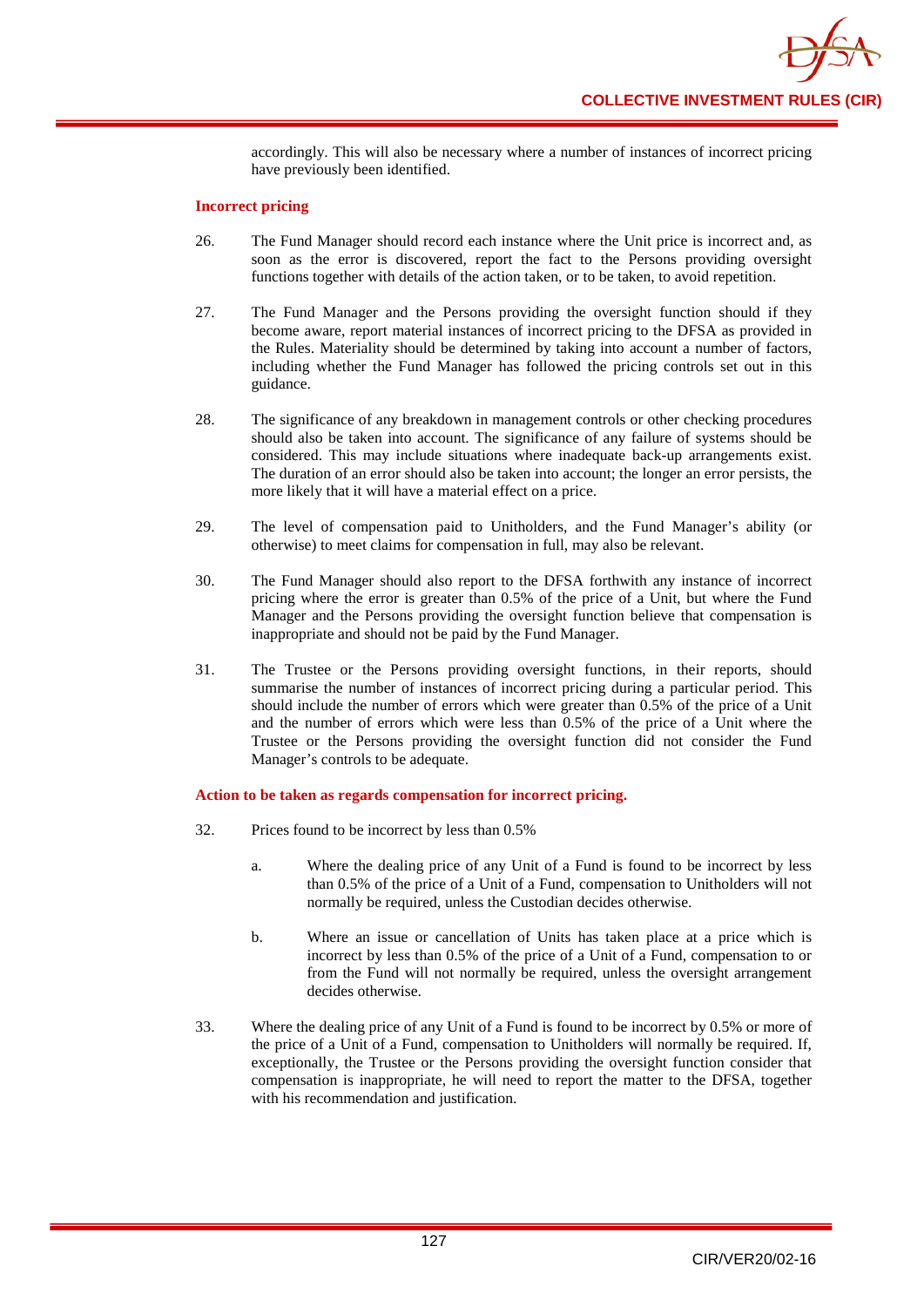

# **App 5 CONSTITUTION OF A DOMESTIC FUND**

# **A5.1 Contents of Constitution**

- **A5.1.1** (1) The Constitution of a Domestic Fund must contain all the information prescribed in the following table except where it is an Exempt Fund, in which case, it must contain the information specified in A, C, D, F, G, H, K and M.
	- (2) The requirements in the following table do not apply in respect of the Constitution of a Qualified Investor Fund.

| A | <b>General Information</b> |                                                                                                                                                                                                                                                                                              |  |
|---|----------------------------|----------------------------------------------------------------------------------------------------------------------------------------------------------------------------------------------------------------------------------------------------------------------------------------------|--|
|   | The following information: |                                                                                                                                                                                                                                                                                              |  |
|   | (1)                        | The name of the Fund.                                                                                                                                                                                                                                                                        |  |
|   | (2)                        | The Fund Manager's and, if the Fund is structured as an<br>Investment Trust, the Trustee's name and the principal<br>place of business in the DIFC as recorded by the Registrar<br>of Companies.                                                                                             |  |
|   | (3)                        | That the Fund is a Domestic Fund, the Constitution of which<br>is governed by the laws of the DIFC.                                                                                                                                                                                          |  |
|   | (4)                        | That the Fund is a Public Fund, or Exempt Fund, as the<br>case may be.                                                                                                                                                                                                                       |  |
|   | (5)                        | The legal form of the Fund and whether it is open or closed<br>ended.                                                                                                                                                                                                                        |  |
|   | (6)                        | If the Fund is a specialist class of a Fund as defined in<br>chapter 3 of this module, the relevant specialist class, and if<br>applicable, that the Fund is<br>an<br>Islamic Fund<br>and<br>consequently the Fund's entire business operations are<br>conducted in accordance with Shari'a. |  |
|   | (7)                        | If the Fund is managed by an External Fund Manager, that<br>fact and the details of the Appointed Fund Administrator or<br>Custody Provider of the Fund.                                                                                                                                     |  |
|   | (8)                        | If the Fund is an External Fund, the name of the jurisdiction<br>in which the Fund is domiciled.                                                                                                                                                                                             |  |
| в |                            | <b>General Statements</b>                                                                                                                                                                                                                                                                    |  |
|   | The following information: |                                                                                                                                                                                                                                                                                              |  |
|   | (1)                        | The Fund Manager is responsible, pursuant to the Law, for                                                                                                                                                                                                                                    |  |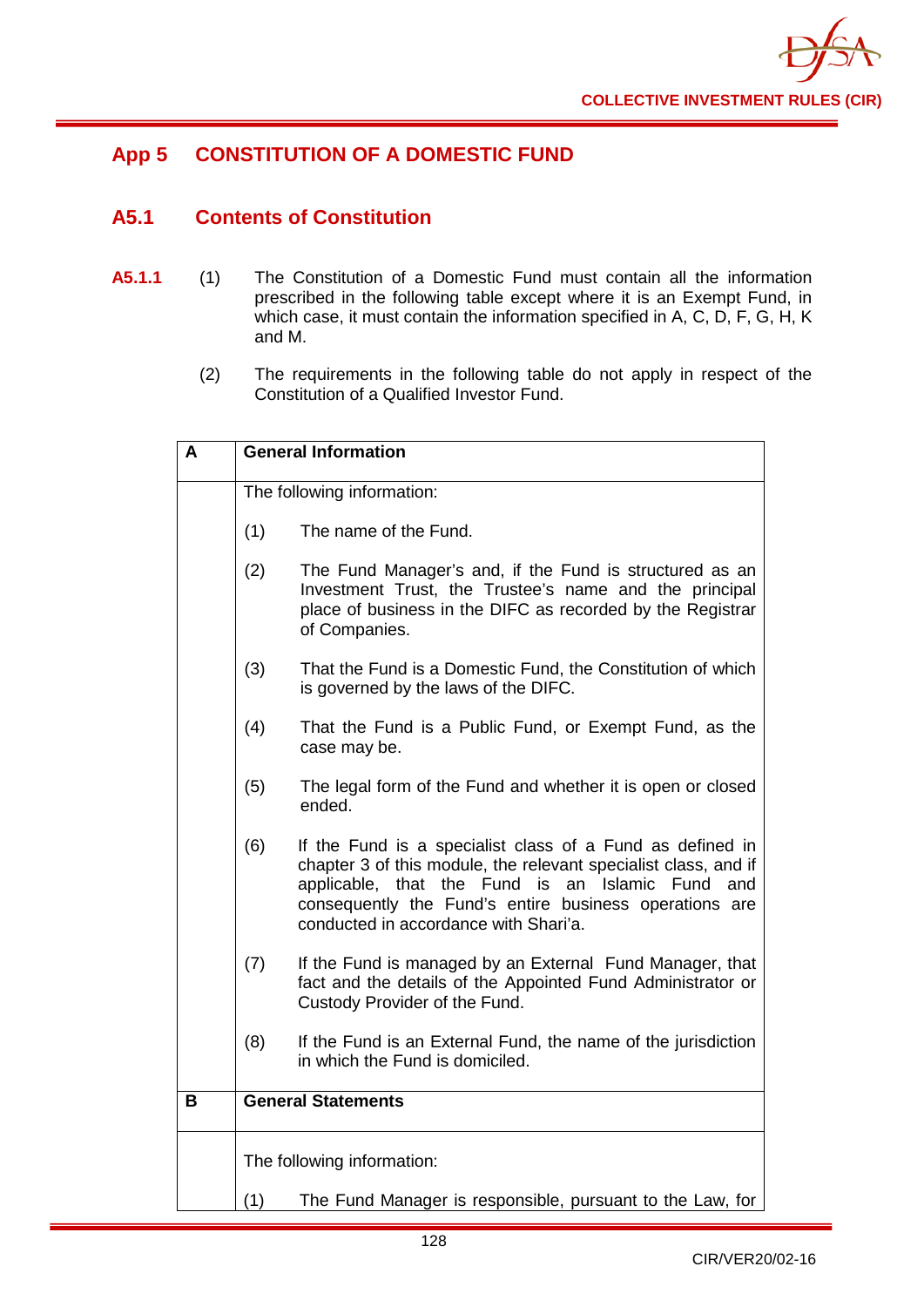|   |     | all operations concerning the Fund and may from time to<br>time delegate activities or outsource functions, but not the<br>responsibility for conducting those activities and functions,<br>to another Person in accordance with the CIR Rules.                                     |
|---|-----|-------------------------------------------------------------------------------------------------------------------------------------------------------------------------------------------------------------------------------------------------------------------------------------|
|   | (2) | (a)<br>The Fund Property is entrusted to the Fund Manager<br>and the Fund Manager remains responsible for the<br>property even when an Eligible Custodian holds the<br>legal title to the Fund Property; or                                                                         |
|   |     | (b)<br>The Fund Property is held on trust by the Fund's<br>Trustee, as the case may be.                                                                                                                                                                                             |
|   | (3) | Whether the duration of the Fund is limited and, if so, for<br>how long.                                                                                                                                                                                                            |
|   | (4) | That fees, charges and other expenses of the Fund may be<br>taken out of Fund Property and the basis for determination<br>of the quantum of such fees, charges and other expenses.                                                                                                  |
|   | (5) | The maximum and minimum sizes of the Fund's capital, if<br>any.                                                                                                                                                                                                                     |
|   | (6) | That the Unitholders are not liable for the debts of the Fund,<br>unless the applicable legislation prescribes otherwise and, if<br>so, those circumstances.                                                                                                                        |
|   | (7) | That a Unitholder is not liable to make any further payment<br>after he has paid the price of his Units and that no further<br>liability can be imposed on him in respect of the Units he<br>holds.                                                                                 |
|   | (8) | That payments to the Fund Manager, Trustee, any Eligible<br>Custodian, or the Person providing the oversight function<br>Shari'a Supervisory Board)<br>(including<br>a<br>by way<br>of<br>remuneration are authorised to be paid (in whole or in part)<br>out of the Fund Property. |
| C |     | Where the Fund is a Trust                                                                                                                                                                                                                                                           |
|   |     | The following information:                                                                                                                                                                                                                                                          |
|   | (1) | The Trust Deed is made under and governed by the<br>Investment Trust Law 2006 and:                                                                                                                                                                                                  |
|   |     | (a)<br>is binding on each Unitholder as if he had been a<br>party to it and that he is bound by its provisions; and                                                                                                                                                                 |
|   |     | (b)<br>authorises and requires the Fund Manager and the<br>Trustee to do the things required or permitted of<br>them by its terms and the Investment Trust Law<br>2006 and the Law.                                                                                                 |
|   | (2) | Subject to the provisions of these Rules:                                                                                                                                                                                                                                           |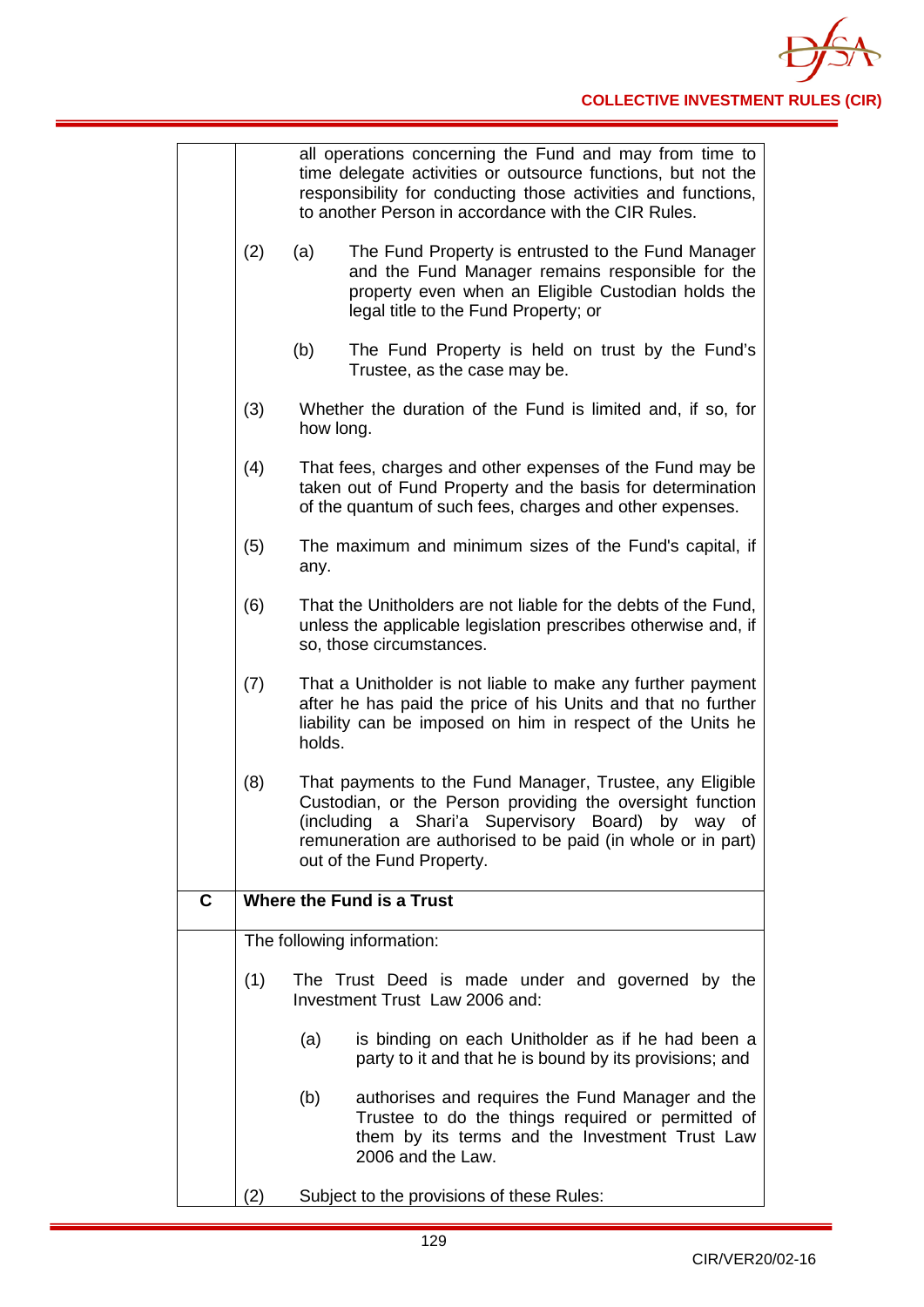|   | (a)<br>the Fund Property (other than sums held to the credit<br>of the distribution account) is held by the Trustee on<br>trust for the Unitholders according to the number of<br>Units held by each Unitholder or, where relevant,<br>according to the number of individual shares in the<br>Fund Property represented by the Units held by each<br>Unitholder; and |
|---|----------------------------------------------------------------------------------------------------------------------------------------------------------------------------------------------------------------------------------------------------------------------------------------------------------------------------------------------------------------------|
|   | (b)<br>the sums standing to the credit of any distribution<br>account are held by the Trustee on trust to distribute<br>or apply in accordance with these Rules relating to<br>income.                                                                                                                                                                               |
| D | <b>Investment Objectives</b>                                                                                                                                                                                                                                                                                                                                         |
|   | (1)<br>Information covering the investment objectives of the Fund<br>and in particular:                                                                                                                                                                                                                                                                              |
|   | (a)<br>whether the aim of the Fund is to spread investment<br>risks and, if a Property Fund, whether the Fund<br>invests in a single property;                                                                                                                                                                                                                       |
|   | (b)<br>the types of Investments or assets in which it and<br>(where applicable) each Sub-Fund may invest; and                                                                                                                                                                                                                                                        |
|   | (c)<br>if the Fund is a specialist class of Fund, the class of<br>Fund.                                                                                                                                                                                                                                                                                              |
|   | (2)<br>Details of any investment, borrowing or stock lending<br>in the event that there<br>restrictions or,<br>are no such<br>restrictions, a statement to that effect.                                                                                                                                                                                              |
| E | <b>Units in the Fund</b>                                                                                                                                                                                                                                                                                                                                             |
|   | A statement specifying:                                                                                                                                                                                                                                                                                                                                              |
|   |                                                                                                                                                                                                                                                                                                                                                                      |
|   | (a)<br>the classes of Units which the Fund may issue; and                                                                                                                                                                                                                                                                                                            |
|   | the rights attaching to Units of each class (including any<br>(b)<br>provisions for the expression in two or more denominations<br>of such rights).                                                                                                                                                                                                                  |
| F | <b>Limitations</b>                                                                                                                                                                                                                                                                                                                                                   |
|   | Details as to:                                                                                                                                                                                                                                                                                                                                                       |
|   |                                                                                                                                                                                                                                                                                                                                                                      |
|   | the provisions relating to any restrictions on the right to<br>(a)<br>redeem Units in any class; and                                                                                                                                                                                                                                                                 |
|   | (b)<br>the circumstances in which the issue of the Units of any<br>particular class may be limited.                                                                                                                                                                                                                                                                  |
| G | <b>Income and distribution</b>                                                                                                                                                                                                                                                                                                                                       |
|   | (1)<br>Details of who is carrying out the calculation, transfer,<br>allocation and distribution of income for any class of Unit<br>issued and outstanding during the accounting period.                                                                                                                                                                              |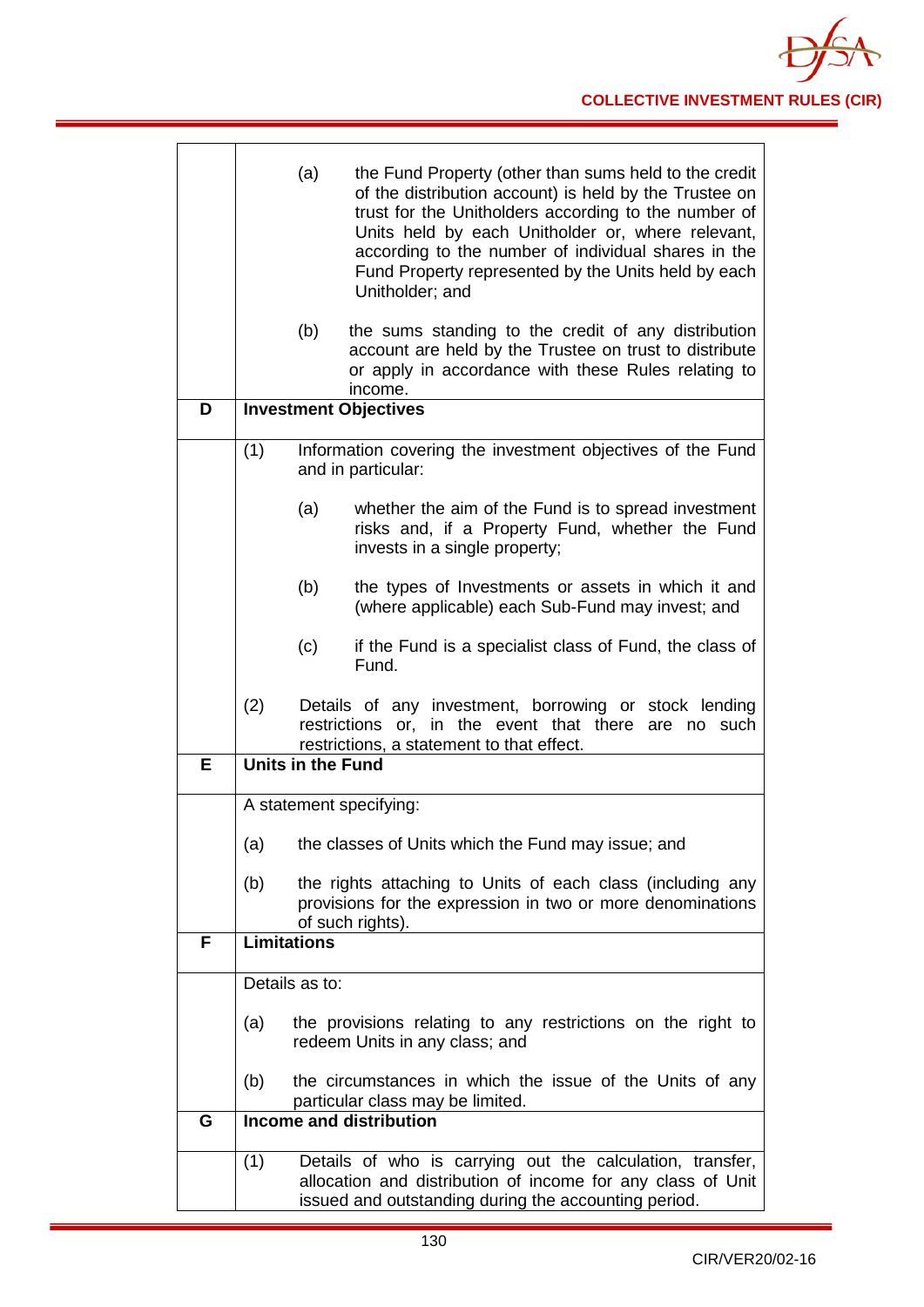|   | (2)<br>Information regarding the provision for the payment of<br>income, if any, and the date on which such distribution shall<br>be made.                                                                                                        |
|---|---------------------------------------------------------------------------------------------------------------------------------------------------------------------------------------------------------------------------------------------------|
| н | <b>Base currency</b>                                                                                                                                                                                                                              |
|   | A statement specifying the base currency of the Fund.                                                                                                                                                                                             |
| ı | <b>Meetings</b>                                                                                                                                                                                                                                   |
|   | Details of the procedures for the convening of meetings and the<br>procedures relating to resolutions, voting and the voting rights of<br>Unitholders.                                                                                            |
| J | <b>Oversight arrangements</b>                                                                                                                                                                                                                     |
|   | Details of the oversight arrangements, and if the Fund is an Islamic<br>Fund, details of its Shari'a Supervisory Board.                                                                                                                           |
| K | <b>Termination and suspension</b>                                                                                                                                                                                                                 |
|   | Details as to:                                                                                                                                                                                                                                    |
|   | the grounds under which the Fund Manager may initiate a<br>(a)<br>suspension of the Fund and any associated procedures;<br>and                                                                                                                    |
|   | (b)<br>the methodology for determining the rights of Unitholders to<br>participate in the Fund Property on winding up.                                                                                                                            |
|   | <b>Modification of the Constitution documents</b>                                                                                                                                                                                                 |
|   | Details of the manner in which alterations to the Constitution may<br>be made.                                                                                                                                                                    |
| Μ | <b>Responsibility statement</b>                                                                                                                                                                                                                   |
|   | A statement that nothing in the Constitution has the effect of<br>exempting the Fund Manager and, if the Fund is structured as an<br>Investment Trust, the Trustee, from any liability to Unitholders<br>imposed under DIFC law and the Rules.    |
| N | <b>Other relevant matters</b>                                                                                                                                                                                                                     |
|   | Details of those matters which enable the Fund, Fund Manager or<br>any Person providing the oversight function of the Fund to obtain<br>any privilege or power conferred by the Rules which is not<br>otherwise provided for in the Constitution. |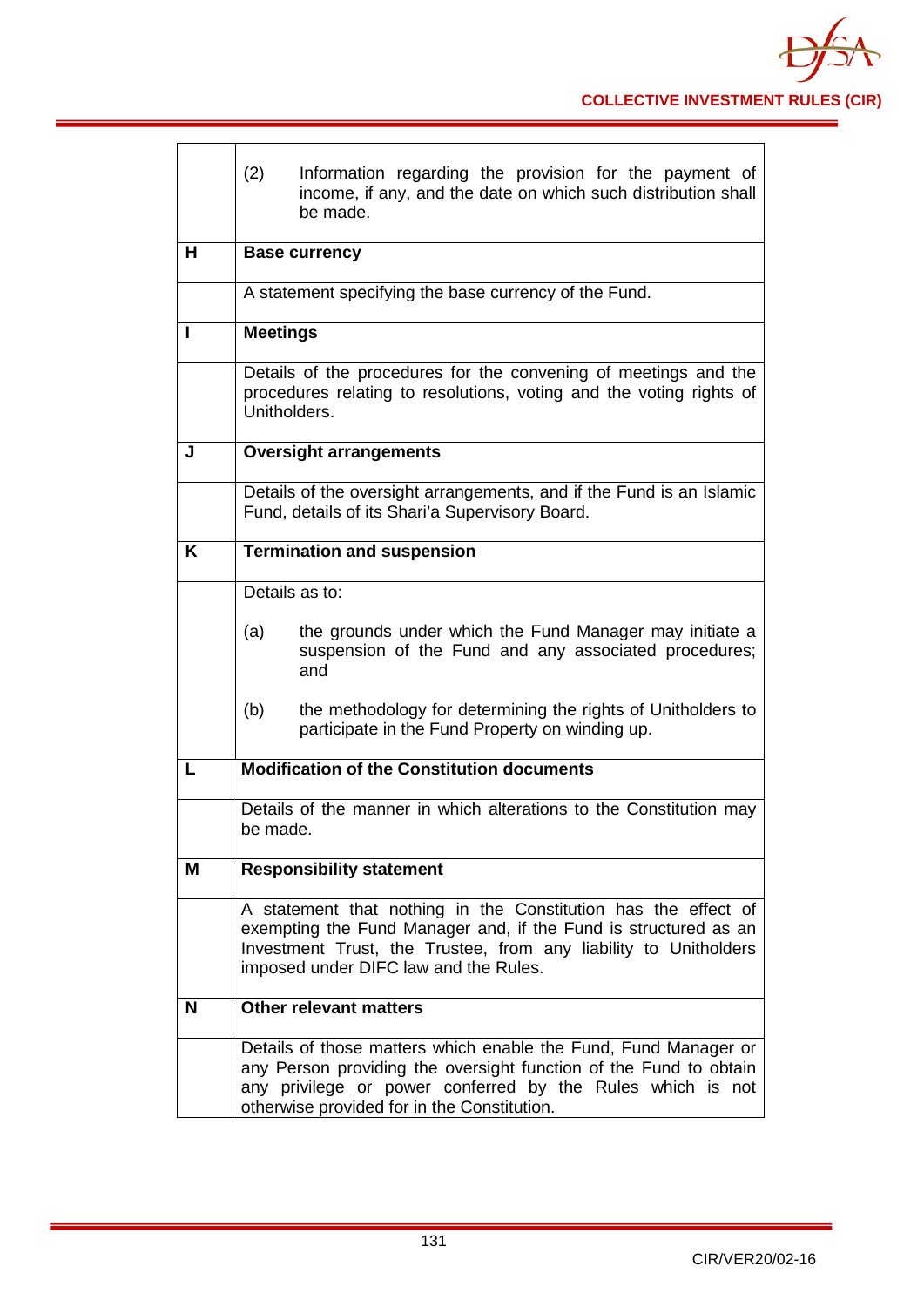## **App 6 GUIDANCE ON FITNESS AND PROPRIETY FOR OVERSIGHT FUNCTIONS**

#### **Guidance**

#### **General**

1. The guidance in this Appendix is intended to assist a Fund Manager when making appointments in accordance with Rule 10.3.2 in respect of oversight functions.

#### **Integrity**

- 2. The Fund Manager may have regard to matters including, but not limited to, the following.
	- a. the propriety of an individual's conduct whether or not such conduct may have resulted in the commission of a criminal offence, the contravention of a law or the institution of legal or disciplinary proceedings of whatever nature;
	- b. a conviction or finding of guilt in respect of any offence, other than a minor road traffic offence, by any court of competent jurisdiction;
	- c. whether the individual has ever been the subject of disciplinary proceedings by a government body or agency or any recognised self regulatory organisation or other professional body;
	- d. a contravention of any provision of financial services legislation or of rules, regulations, statements of principle or codes of practice made under or by a recognised self regulatory organisation, Authorised Market Institution, regulated exchange or regulated clearing house or Financial Services Regulator;
	- e. a refusal or restriction of the right to carry on a trade, business or profession requiring a licence, registration or other authority;
	- f. a dismissal or a request to resign from any office or employment;
	- g. whether the individual has been or is currently the subject of or has been concerned with the management of a Body Corporate which has been or is currently the subject of an investigation into an allegation of misconduct or malpractice;
	- h. an adverse finding in a civil action by any court of competent jurisdiction of fraud, misfeasance or other misconduct, whether in connection with the formation or management of a corporation or otherwise;
	- i. an adverse finding or an agreed settlement in a civil action by any court or tribunal of competent jurisdiction resulting in an award against an individual in excess of \$10,000 or awards that total more than \$10,000;
	- j. an order of disqualification as a director or to act in the management or conduct of the affairs of a corporation by a court of competent jurisdiction or regulator;
	- k. whether the individual has been a director, or concerned in the management of, a Body Corporate which has gone into liquidation or administration whilst that individual was connected with that Body Corporate or within one year of such a connection;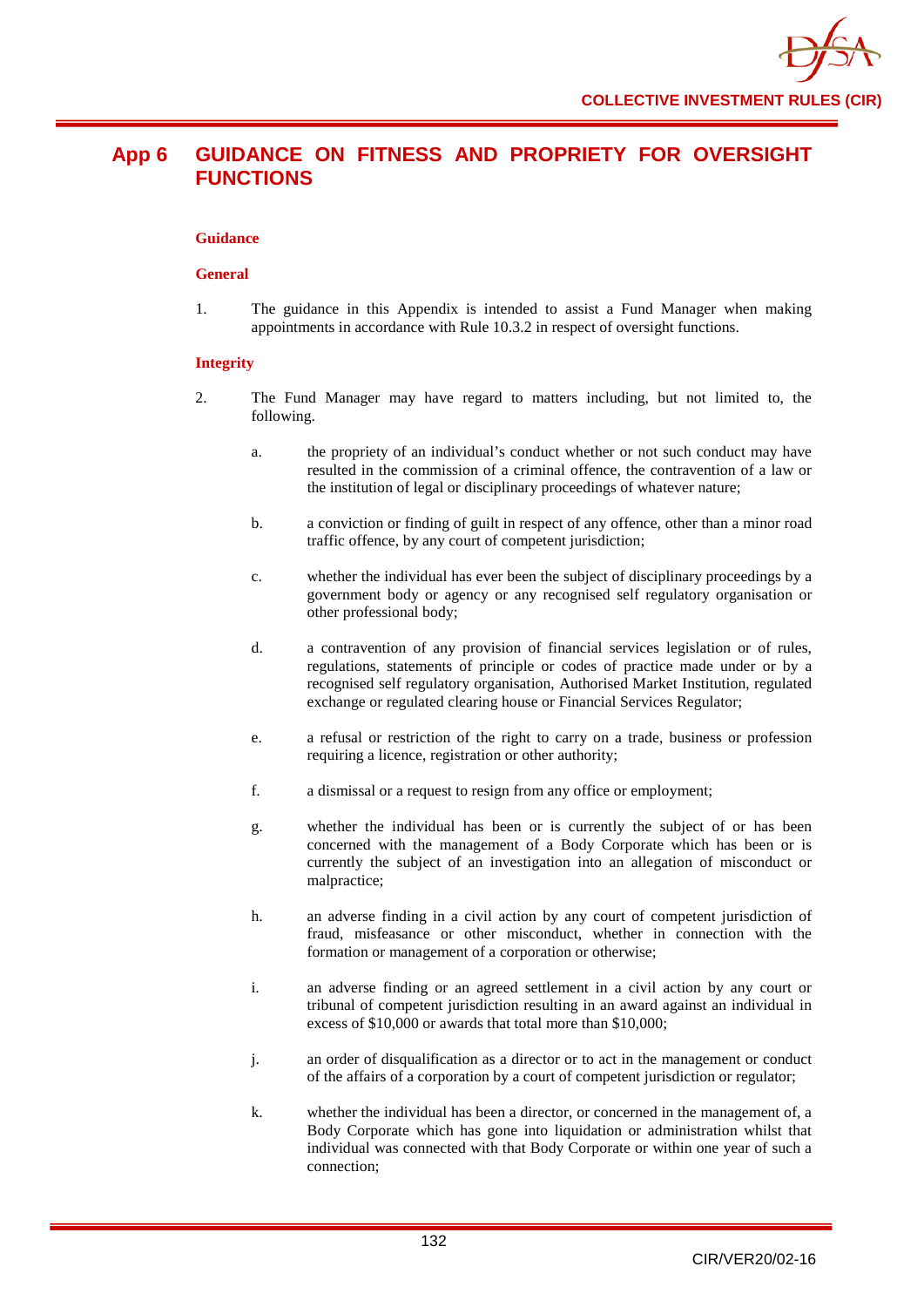

- l. whether the individual has been a partner or concerned in the management of a partnership where one or more partners have been made bankrupt whilst that individual was connected with that partnership or within a year of such a connection;
- m. whether the individual has been the subject of a complaint in connection with a financial service, which relates to his integrity, competence or financial soundness;
- n. whether the individual has been censured, disciplined, publicly criticised by or the subject of a court order at the instigation of any DFSA, or any officially appointed inquiry, or Financial Services Regulator; or
- o. whether the individual has been candid and truthful in all his dealings with the Fund Manager .

#### **Financial soundness**

- 3. In determining the financial soundness of the individual, the Fund Manager may have regard to any factors including, but not limited to, the following:
	- a. whether the individual is able to meet his debts as they fall due; or
	- b. whether the individual has been adjudged bankrupt, been the subject of a receiving or administration order, had a bankruptcy petition served on him, had his estate sequestrated, entered into a deed of arrangement (or any contract in relation to a failure to pay due debts) in favour of his creditors or, within the last 10 years, has failed to satisfy a judgement debt under a court order, whether in the U.A.E. or elsewhere.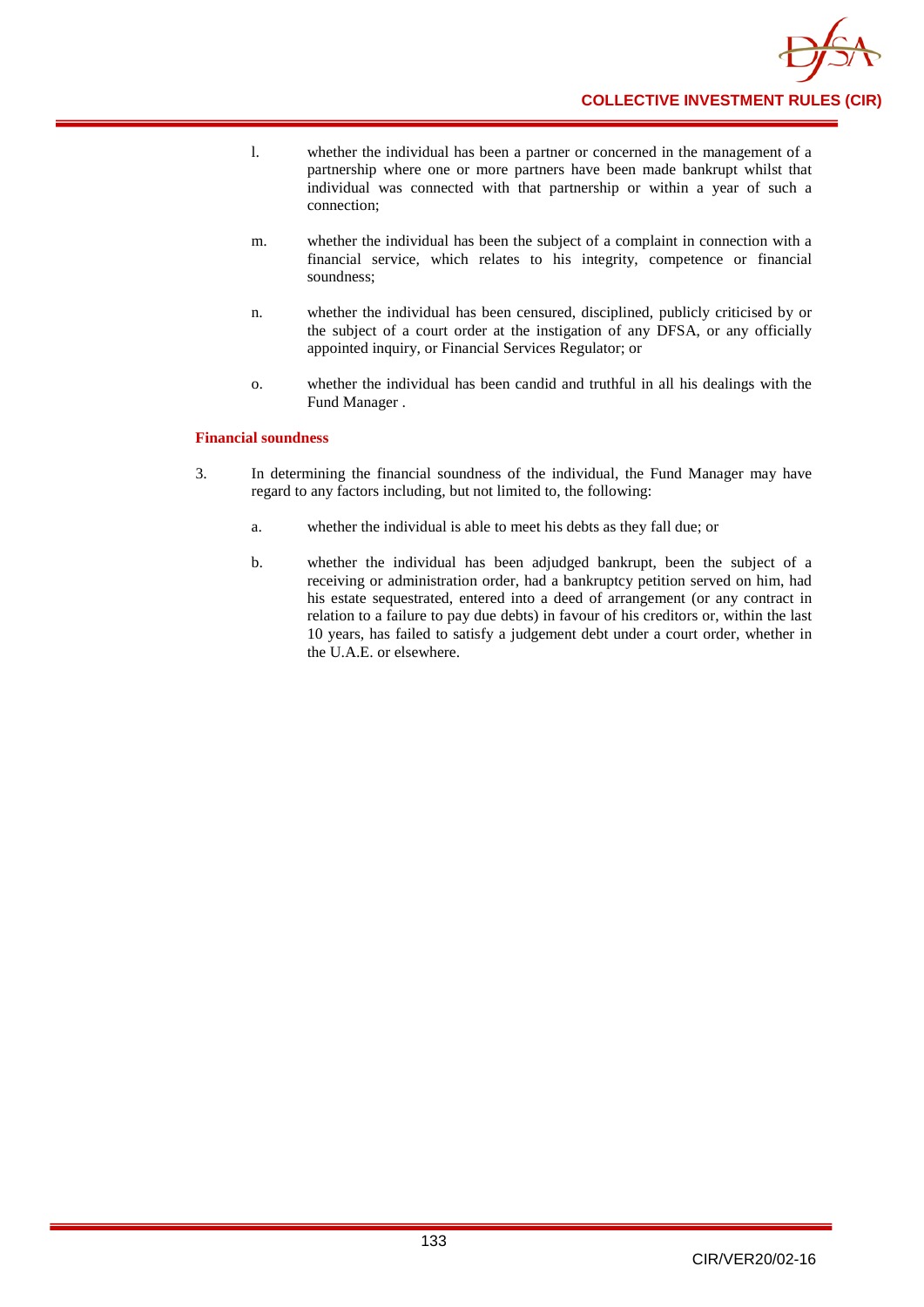

# **App 7 PUBLIC FUND PROSPECTUS DISCLOSURE**

# **A7.1 Mandatory contents of a Prospectus of a Public Fund**

**A7.1.1** The Prospectus for a Public Fund must contain the information prescribed in the following table.

| 1            | <b>Document Status</b> |                                                                                                                                                                                                                         |  |
|--------------|------------------------|-------------------------------------------------------------------------------------------------------------------------------------------------------------------------------------------------------------------------|--|
|              |                        | A statement that this document is the Prospectus of the Public Fund valid as<br>at a particular date which shall be the date of the Prospectus.                                                                         |  |
| $\mathbf{2}$ |                        | <b>Description of the Fund</b>                                                                                                                                                                                          |  |
|              |                        | Information detailing:                                                                                                                                                                                                  |  |
|              | (a)                    | the name of the Fund and that the Fund is a Public Fund established in<br>the DIFC;                                                                                                                                     |  |
|              | (b)                    | the effective date of commencement of the Fund's operations and, if<br>the duration of the Fund is not unlimited, when it will or may terminate;                                                                        |  |
|              | (c)                    | the legal structure of the Fund, and if the Fund is a specialist class of<br>Fund as defined in chapter 3, the relevant specialist class of the Fund it<br>is, and whether it is a Listed Fund or intends to be Listed; |  |
|              | (d)                    | the basis upon which Persons are eligible to participate in the Fund<br>and, where applicable, the minimum initial investment;                                                                                          |  |
|              | (e)                    | that the Unitholders are not liable for the debts of the Fund, unless the<br>applicable legislation prescribes otherwise and, if so, a statement<br>specifying those circumstances;                                     |  |
|              | (f)                    | the base currency of the Fund and where relevant, the maximum and<br>minimum sizes of the Fund's capital;                                                                                                               |  |
|              | (g)                    | the circumstances in which the Fund may be wound up under the Law<br>and the Rules in this module and a summary of the procedure for, and<br>the rights of Unitholders under, such a winding up;                        |  |
|              | (h)                    | if the Fund is an Umbrella Fund, whether it is constituted as a Protected<br>Cell Company or not; and                                                                                                                   |  |
|              | (i)                    | that no Units will be issued on the basis of the Prospectus after the<br>expiry date specified in the Prospectus.                                                                                                       |  |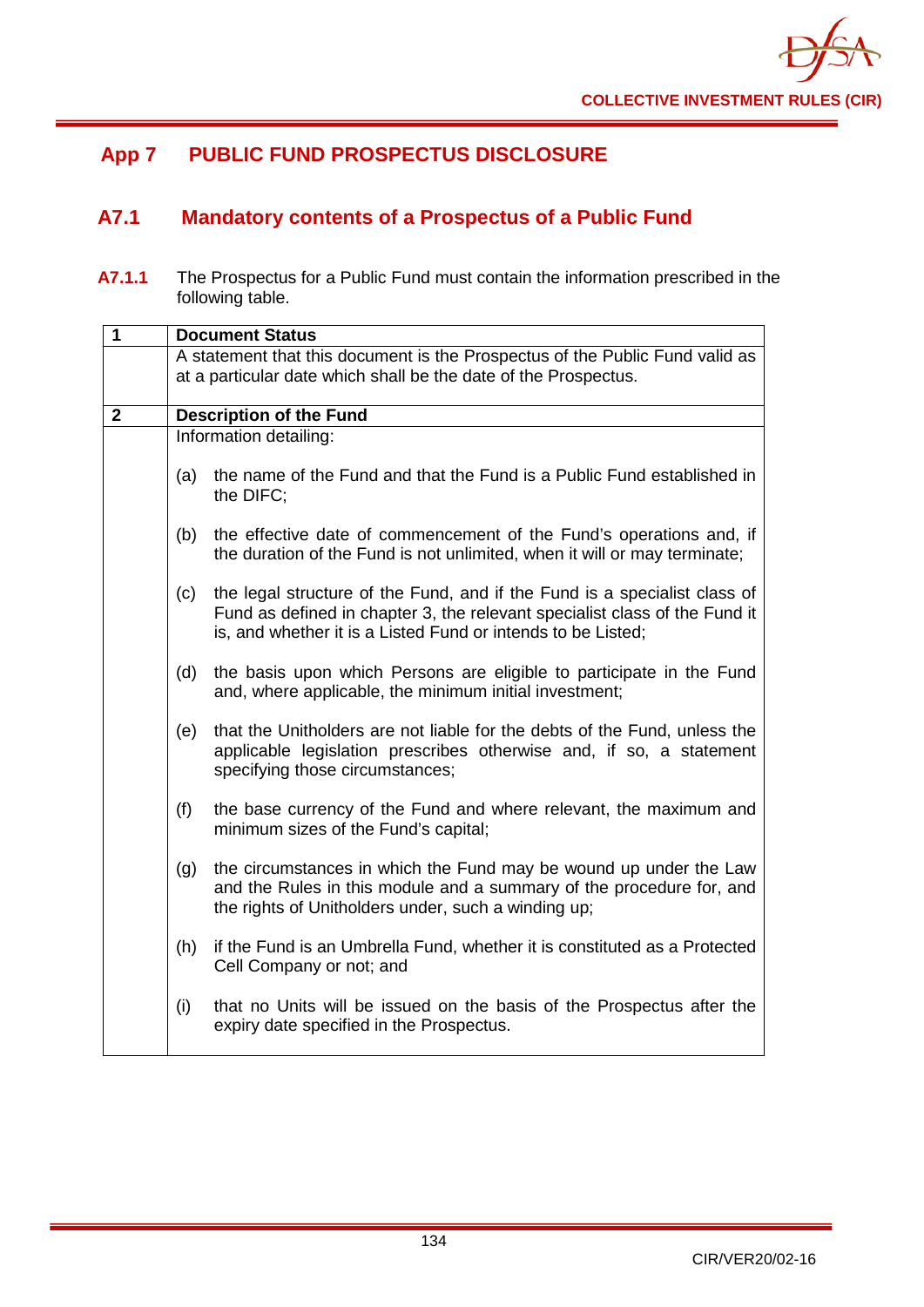| 3 |     | Investment objectives and policy                                                                                                                                                        |
|---|-----|-----------------------------------------------------------------------------------------------------------------------------------------------------------------------------------------|
|   | (1) | Sufficient information to enable a Unitholder or prospective Unitholder<br>to ascertain:                                                                                                |
|   |     | (a) the investment objectives of the Fund and its investment policy for<br>achieving those investment objectives, including:                                                            |
|   |     | (i)<br>the general nature of the portfolio and any intended<br>specialisation;                                                                                                          |
|   |     | the policy for the spreading of risk in the Fund Property<br>(ii)<br>including an explanation of any potential risks identified;                                                        |
|   |     | the policy in relation to the exercise of borrowing powers; and<br>(iii)                                                                                                                |
|   |     | (iv) the policy in relation to using Derivatives for speculations or<br>hedging purposes;                                                                                               |
|   |     | (b) a description of any restrictions in the assets in which investment<br>may be made; and                                                                                             |
|   |     | (c) the extent (if any) to which that investment policy does not<br>envisage remaining fully invested at all times.                                                                     |
|   | (2) | For investment in Real Property:                                                                                                                                                        |
|   |     | (a) the countries or territories in which the Fund may invest;                                                                                                                          |
|   |     | (b) the types of Real Property, including the policy in relation to<br>encumbrances and lease period; and                                                                               |
|   |     | (c) the policy of the Fund Manager in relation to insurance of Real<br>Property forming part of the Fund Property.                                                                      |
|   | (3) | If intended, whether the Fund Property may consist of Units in Funds<br>which are managed by or operated by the Fund Manager or by one of<br>its associates and a statement specifying: |
|   |     | (a) the basis of the maximum amount of the charges in respect of<br>transactions in the Fund invested in; and                                                                           |
|   |     | (b) the extent to which any such charges will be reimbursed to the<br>Fund.                                                                                                             |
|   | (4) | In the case of a Hedge Fund, an explanation of the types of strategies to<br>be employed by the Fund Manager and the associated risks.                                                  |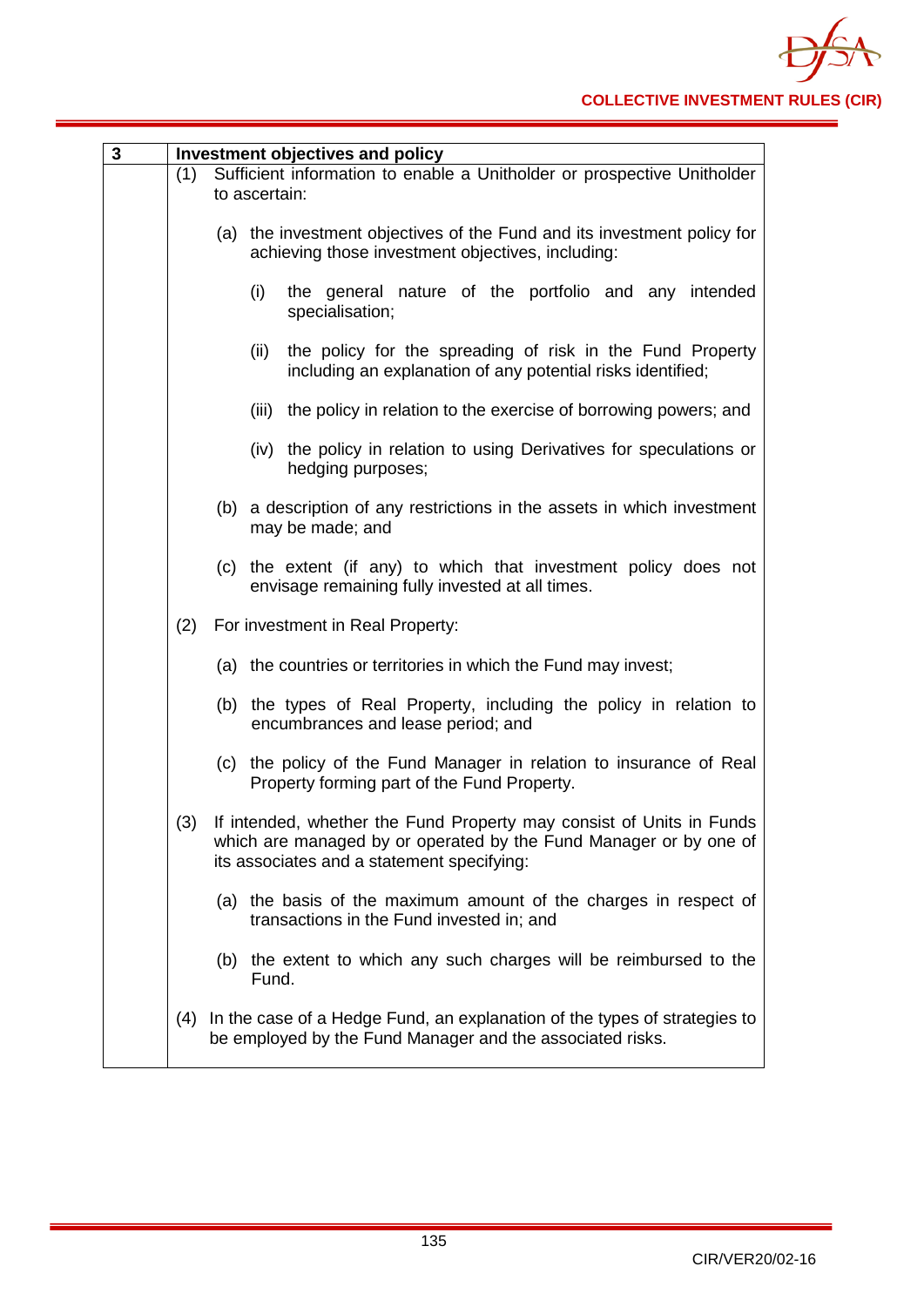| 4 | Distribution and accounting period                                                                                                                                                                                                                                                          |
|---|---------------------------------------------------------------------------------------------------------------------------------------------------------------------------------------------------------------------------------------------------------------------------------------------|
|   | Relevant details of the accounting and distribution periods and a description<br>of the procedures:                                                                                                                                                                                         |
|   | for determining and applying income (including how any distributable<br>(a)<br>income is paid); and                                                                                                                                                                                         |
|   | relating to unclaimed distributions.<br>(b)                                                                                                                                                                                                                                                 |
| 5 | The characteristics of Units in the Fund                                                                                                                                                                                                                                                    |
|   | Information as to:                                                                                                                                                                                                                                                                          |
|   | the names of the classes of Units of the Fund or Sub-Fund in issue or<br>(a)<br>available for issue and the rights attached to them in so far as they vary<br>from the rights attached to other classes of Units in the Fund or the<br>Sub-Fund as applicable;                              |
|   | (b)<br>how Unitholders may exercise their voting rights and what they are; and                                                                                                                                                                                                              |
|   | the circumstances where a mandatory redemption, cancellation or<br>(c)<br>conversion of a Unit from one class to another may be required.                                                                                                                                                   |
| 6 | <b>The Fund Manager</b>                                                                                                                                                                                                                                                                     |
|   | The following particulars of the Fund Manager:                                                                                                                                                                                                                                              |
|   | its name, whether the Fund Manager is incorporated in the DIFC or<br>(a)<br>elsewhere and the date of such incorporation, and if the Fund Manager<br>is an External Fund Manager, that fact and the details of the Appointed<br>Fund Administrator or Custody Provider under Rule 6.1.3(a); |
|   | (b)<br>its address, and if applicable, that of the Appointed Fund Administrator<br>or Trustee, as the case may be, and the registered office in the DIFC;                                                                                                                                   |
|   | if it is a subsidiary, the name of its ultimate Holding Company and the<br>(c)<br>country or territory in which that holding company is incorporated;                                                                                                                                       |
|   | the amount of its issued share capital and how much of it is paid up;<br>(d)<br>and                                                                                                                                                                                                         |
|   | a summary of the material provisions of the contract between the Fund<br>(e)<br>and its Fund Manager which may be relevant to Unitholders, including<br>provisions relating to termination, compensation on termination and<br>indemnity.                                                   |
| 7 | Directors and Partners of an Investment Undertaking                                                                                                                                                                                                                                         |
|   | Other than for the Fund Manager:                                                                                                                                                                                                                                                            |
|   | for an Investment Company, the names and positions in the Investment<br>(a)<br>Company of the Directors;                                                                                                                                                                                    |
|   | for an Investment Partnership, the names of the other General Partners<br>(b)<br>or any other partners who manage the affairs of the Fund on a day to<br>day basis; and                                                                                                                     |
|   | the manner, amount and calculation of the remuneration of the Directors<br>(c)                                                                                                                                                                                                              |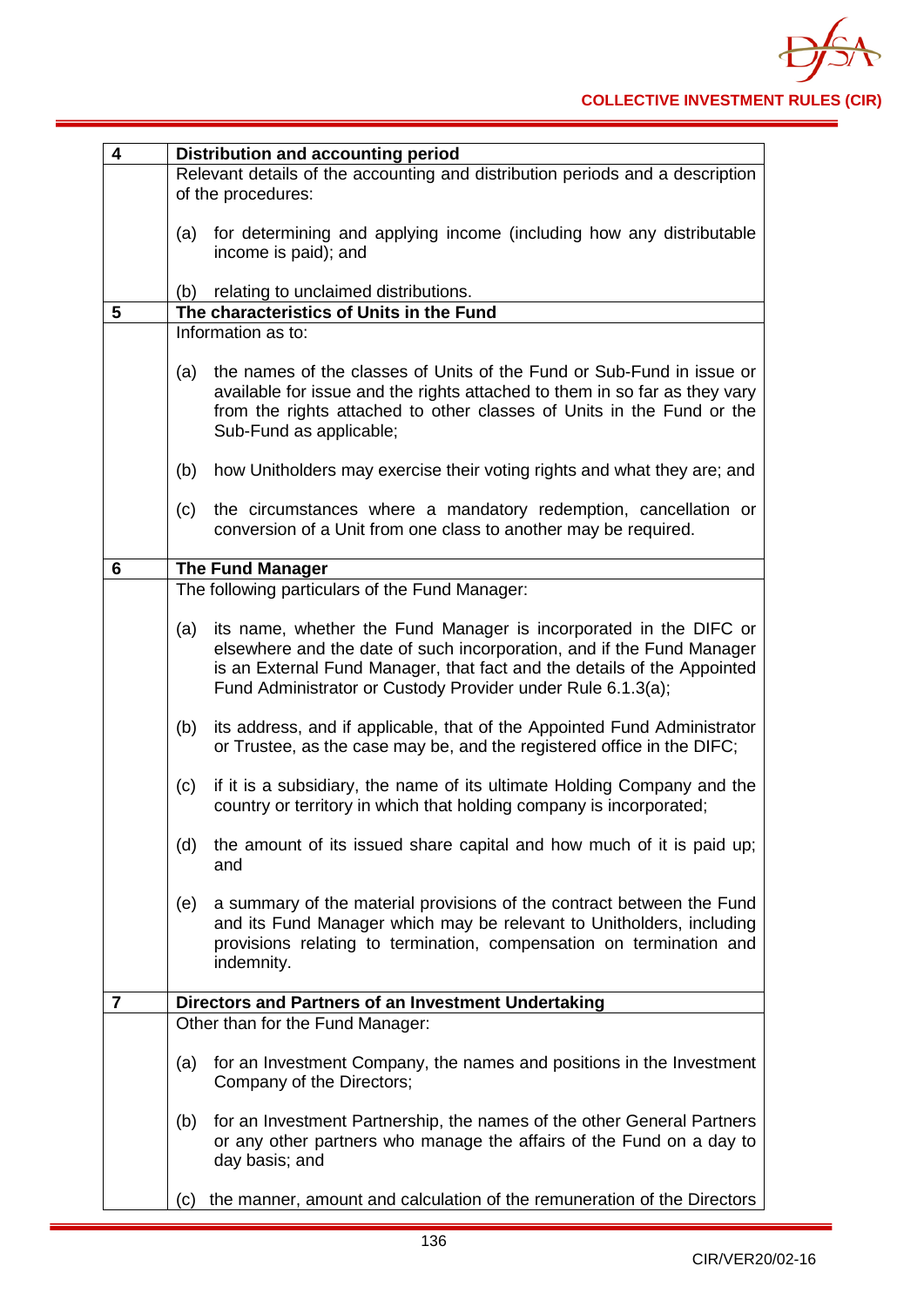

|    | or Partners in (1) or (2) as the case may be.                                                                                                               |  |  |
|----|-------------------------------------------------------------------------------------------------------------------------------------------------------------|--|--|
| 8  | <b>Oversight Arrangement</b>                                                                                                                                |  |  |
|    | In relation to a Public Fund, the details of the Persons providing the                                                                                      |  |  |
|    | oversight function for the Fund including their remuneration.                                                                                               |  |  |
| 9  | <b>Service Providers and Advisers</b>                                                                                                                       |  |  |
|    | If a Fund Manager delegates any activities or outsources any functions to a<br>Service Provider or if an investment adviser is retained in connection with  |  |  |
|    | the business of the Fund:                                                                                                                                   |  |  |
|    |                                                                                                                                                             |  |  |
|    | (a)<br>its name;                                                                                                                                            |  |  |
|    |                                                                                                                                                             |  |  |
|    | which Financial Services Regulator authorises that Person; and<br>(b)                                                                                       |  |  |
|    |                                                                                                                                                             |  |  |
| 10 | details of the arrangements.<br>(c)<br>The Auditor and Custodian and Trustee                                                                                |  |  |
|    | The name of the Auditor and of the Eligible Custodian of the Fund. If                                                                                       |  |  |
|    | applicable the name of the Trustee of the Fund.                                                                                                             |  |  |
| 11 | <b>The Register of Unitholders</b>                                                                                                                          |  |  |
|    | Details of the address in the DIFC where the register of Unitholders is kept                                                                                |  |  |
|    | and can be inspected by Unitholders of the Fund.                                                                                                            |  |  |
| 12 | <b>Payments out of the Fund Property</b>                                                                                                                    |  |  |
|    | The payments that may be made out of the Fund Property to any Person,                                                                                       |  |  |
|    | whether by way of remuneration for services, or reimbursement of expenses.<br>For each category of remuneration or expense, the following should be         |  |  |
|    | specified in a manner which is clear, concise and understandable for Retail                                                                                 |  |  |
|    | Clients where the Fund is to be so offered:                                                                                                                 |  |  |
|    |                                                                                                                                                             |  |  |
|    | (a)<br>the current rates or amounts of such remuneration;                                                                                                   |  |  |
|    | how the remuneration will be calculated and accrue and when it will be<br>(b)<br>paid;                                                                      |  |  |
|    | how notice will be given to Unitholders of the Fund Manager's intention<br>(c)<br>to:                                                                       |  |  |
|    | introduce a new category of remuneration for its services;<br>(i)                                                                                           |  |  |
|    | (ii)<br>increase the basis of any current charge;                                                                                                           |  |  |
|    | change the basis of the treatment of a payment from the capital<br>(iii)<br>property; and                                                                   |  |  |
|    | (iv) particulars of that introduction or increase and when it will take<br>place;                                                                           |  |  |
|    | (d)<br>the types of any other charges and expenses that may be taken out of<br>the Fund Property; and                                                       |  |  |
|    | if, in accordance with the relevant provisions of these Rules, all or part<br>(e)<br>of the remuneration or expenses are to be treated as a capital charge: |  |  |
|    | (i)<br>that fact; and                                                                                                                                       |  |  |
|    | the basis of the charges which may be so treated.<br>(ii)                                                                                                   |  |  |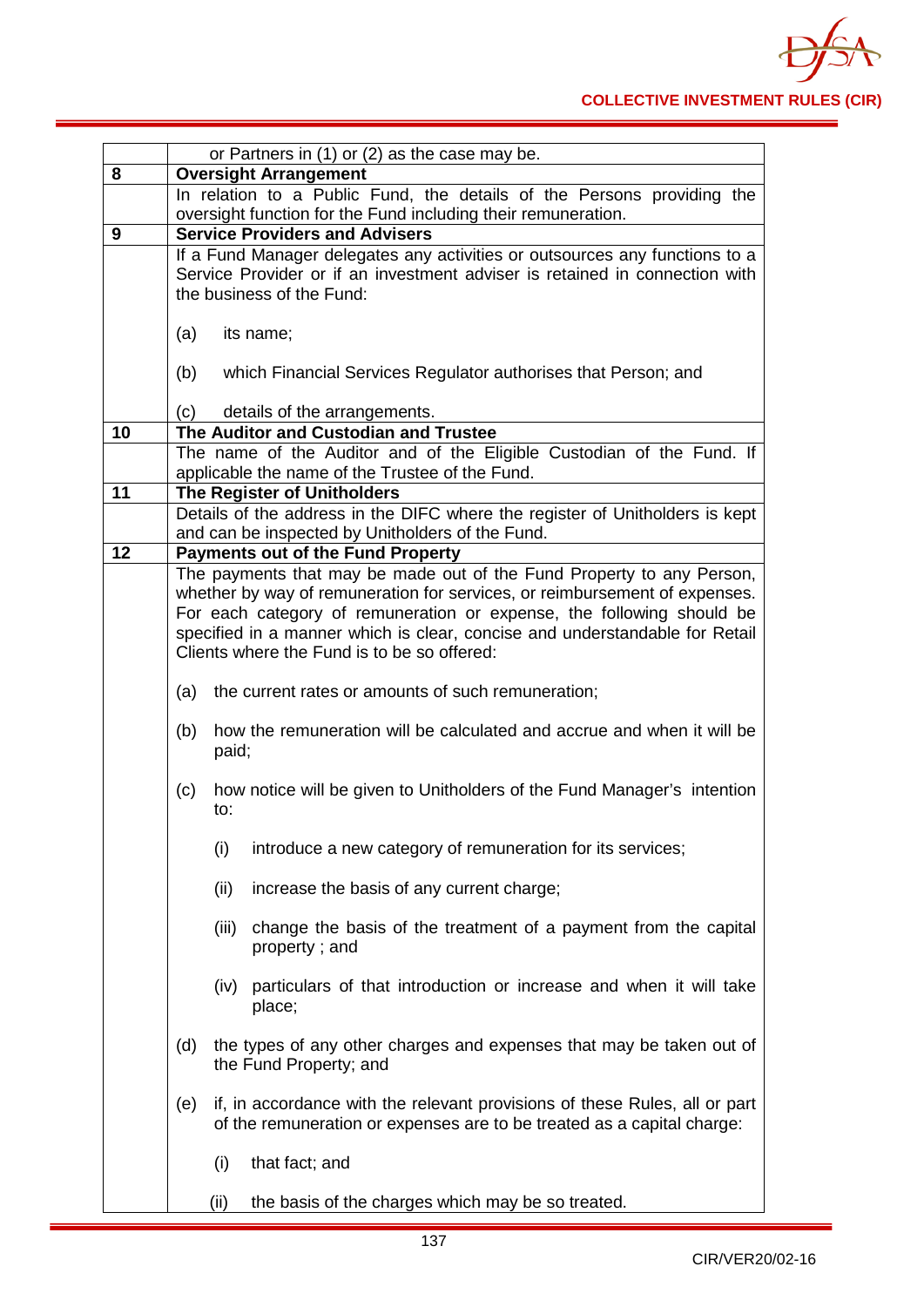| 13 |     | <b>Dealing</b>                                                                                                                                                                                                                                                                                       |
|----|-----|------------------------------------------------------------------------------------------------------------------------------------------------------------------------------------------------------------------------------------------------------------------------------------------------------|
|    |     | Details of:                                                                                                                                                                                                                                                                                          |
|    | (a) | the dealing days and times in the dealing day on which the Fund<br>Manager will receive requests for the sale and redemption of Units;                                                                                                                                                               |
|    | (b) | the procedures for effecting:                                                                                                                                                                                                                                                                        |
|    |     | (i)<br>the issue, sale and redemption of Units; and                                                                                                                                                                                                                                                  |
|    |     | the settlement of transactions;<br>(ii)                                                                                                                                                                                                                                                              |
|    | (c) | the steps required to be taken by a Unitholder in redeeming Units<br>before he can receive the proceeds, including any relevant notice<br>periods, and the circumstances and periods in which a deferral of<br>payment may be applied;                                                               |
|    | (d) | the circumstances in which the redemption of Units may be suspended;                                                                                                                                                                                                                                 |
|    | (e) | details of the minimum number or value of each type of Unit in the Fund<br>which:                                                                                                                                                                                                                    |
|    |     | (i)<br>any one Person may hold; and                                                                                                                                                                                                                                                                  |
|    |     | (ii)<br>may be the subject of any one transaction of issue, sale or<br>redemption by the Fund Manager;                                                                                                                                                                                               |
|    | (f) | the circumstances in which the Fund Manager may arrange for, and the<br>procedure for, a redemption of Units in specie; and                                                                                                                                                                          |
|    | (g) | the circumstances in which the further issue of Units in any particular<br>class may be limited and the procedures relating to this.                                                                                                                                                                 |
| 14 |     | <b>Valuation of the Fund Property</b>                                                                                                                                                                                                                                                                |
|    |     | Details as to:                                                                                                                                                                                                                                                                                       |
|    | (a) | how frequently and at what times of the day the Fund Property will be<br>regularly valued to determine the price at which Units in the Fund may<br>be purchased from or redeemed by the Fund Manager<br>and a<br>description of any circumstance where the Fund Property may be<br>specially valued; |
|    | (b) | in relation to each purpose for which the Fund Property must be valued,<br>the basis on which it will be valued;                                                                                                                                                                                     |
|    | (c) | how the single price of Units of each class will be determined, including<br>whether a forward or historic price basis is to be applied;                                                                                                                                                             |
|    | (d) | details as to how the prices of Units will be published following each<br>valuation; and                                                                                                                                                                                                             |
|    | (e) | if valuation is to be suspended under certain circumstances, details of                                                                                                                                                                                                                              |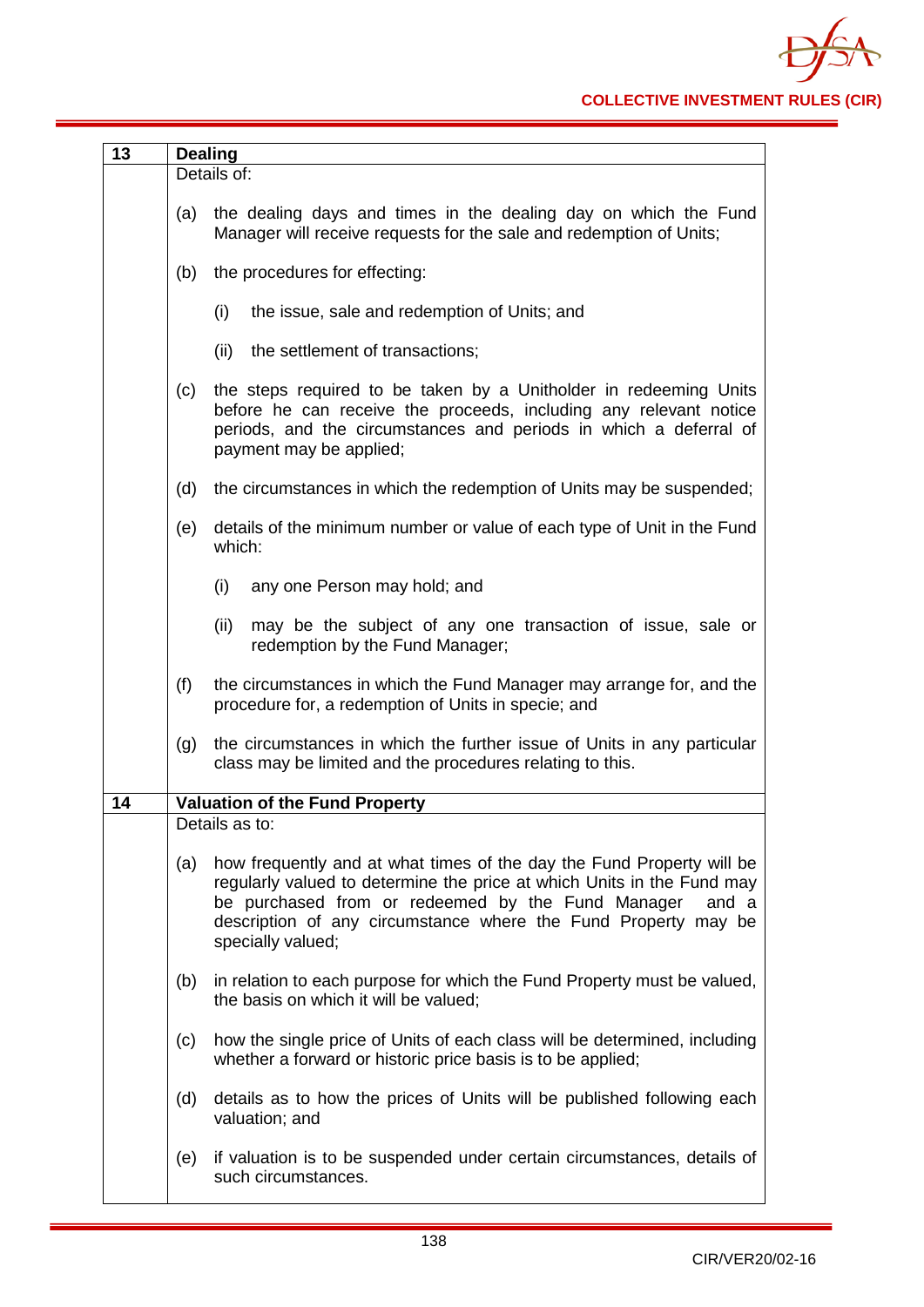| 15              | <b>Sale and Redemption Charges</b>                                            |
|-----------------|-------------------------------------------------------------------------------|
|                 | If the Fund Manager makes any charges on sale or redemption of Units,         |
|                 | details of the charging structure and how notice will be provided to          |
|                 | Unitholders of any change in the relevant charge.                             |
| 16              | <b>Financial Reports</b>                                                      |
|                 | Details as to:                                                                |
|                 |                                                                               |
|                 | when annual and interim reports will be published; and<br>(a)                 |
|                 | the address in the DIFC at which copies of the Constitution, any<br>(b)       |
|                 | amending instrument and the most recent annual and interim reports            |
|                 | may be inspected and from which copies may be obtained.                       |
| $\overline{17}$ | Information in respect of Umbrella Funds                                      |
|                 | In the case of an Umbrella Fund, the following information:                   |
|                 |                                                                               |
|                 | that a Unitholder may exchange Units in one Sub-Fund for Units in<br>(a)      |
|                 | another Sub-Fund and that such an exchange is treated as a                    |
|                 | redemption and sale;                                                          |
|                 |                                                                               |
|                 | what charges may be made on exchanging Units in one Sub-Fund for<br>(b)       |
|                 | Units in other Sub-Funds;                                                     |
|                 |                                                                               |
|                 | the policy for allocating between Sub-Funds any assets of, or costs,<br>(c)   |
|                 | charges and expenses payable out of, the Fund Property which are not          |
|                 | attributable to any particular Sub-Fund;                                      |
|                 |                                                                               |
|                 | in respect of each Sub-Fund, the currency in which the Fund Property<br>(d)   |
|                 | allocated to it will be valued and the price of Units calculated and          |
|                 | payments made, if this currency is not the base currency of the               |
|                 | Umbrella Fund; and                                                            |
|                 | in the case of an Umbrella Fund that is not formed as a Protected Cell<br>(e) |
|                 | Company, in the event of such an Umbrella Fund being unable to meet           |
|                 | liabilities attributable to any particular Sub-Fund out of the assets         |
|                 | attributable to that Sub-Fund, the remaining liabilities may have to be       |
|                 | met out of the assets attributable to other Sub-Funds i.e. that the Sub-      |
|                 | Funds are not "ring fenced".                                                  |
| 18              | Other relevant information                                                    |
|                 | If applicable, names and addresses of the banker, lawyer, registrar and any   |
|                 | other Person undertaking any significant activities in relation to the Fund.  |